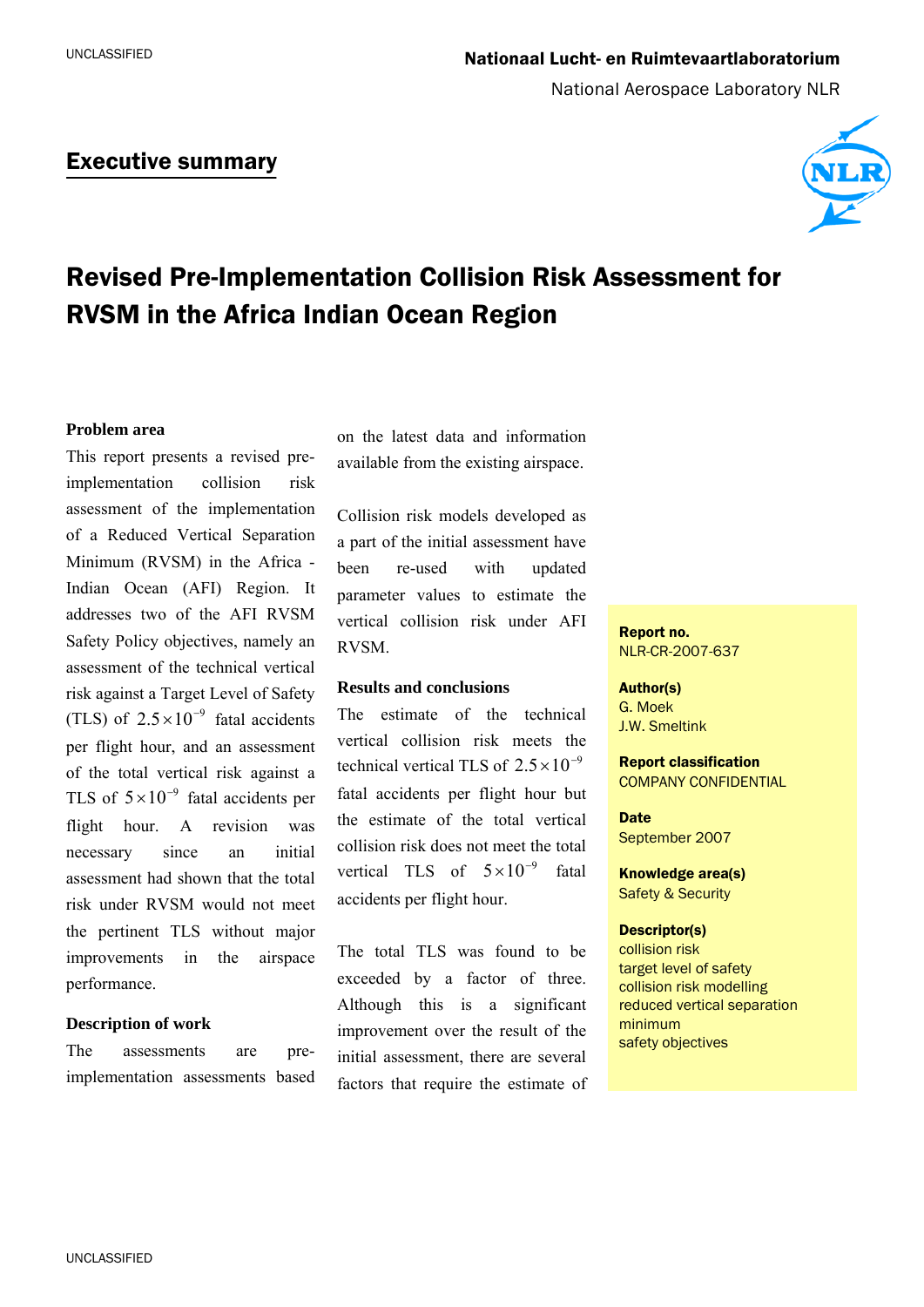the total risk to be treated with caution.

The estimate of the technical vertical collision risk is affected by a number of limitations in the traffic flow data used for estimating the passing frequency parameter of the collision risk model.

Steps must be taken to make the passing frequency estimates more reliable. The estimate of the total vertical collision risk is most likely affected by under-reporting of operational vertical incidents. Measures are required to ensure proper incident reporting.

Nationaal Lucht- en Ruimtevaartlaboratorium, National Aerospace Laboratory NLR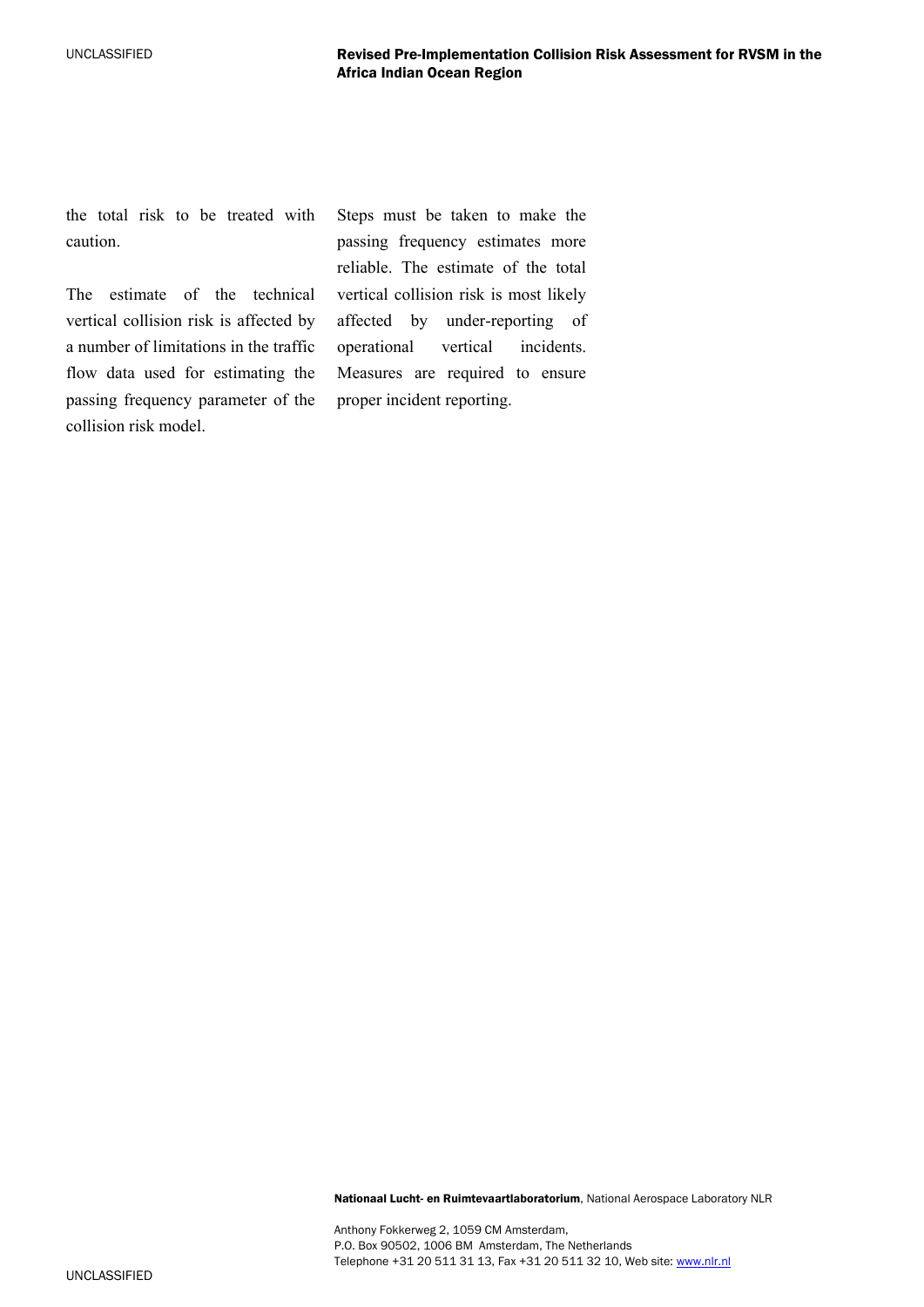

COMPANY CONFIDENTIAL NLR-CR-2007-637

# Revised Pre-Implementation Collision Risk Assessment for RVSM in the Africa Indian Ocean Region

G. Moek and J.W. Smeltink

No part of this report may be reproduced and/or disclosed, in any form or by any means without the prior written permission of the owner.

| Customer                | Air Traffic and Navigation Services ATNS |
|-------------------------|------------------------------------------|
| Contract number         | ATST/302, 19th February 2007             |
| Owner                   | NLR.                                     |
| Division                | Air Transport                            |
| Distribution            | Limited                                  |
| Classification of title | Unclassified                             |
|                         | September 2007                           |

#### Approved by:

Author Reviewer Reviewer Managing department  $825/09$  $MX 25/og/07$  $26$ oq $2$ oD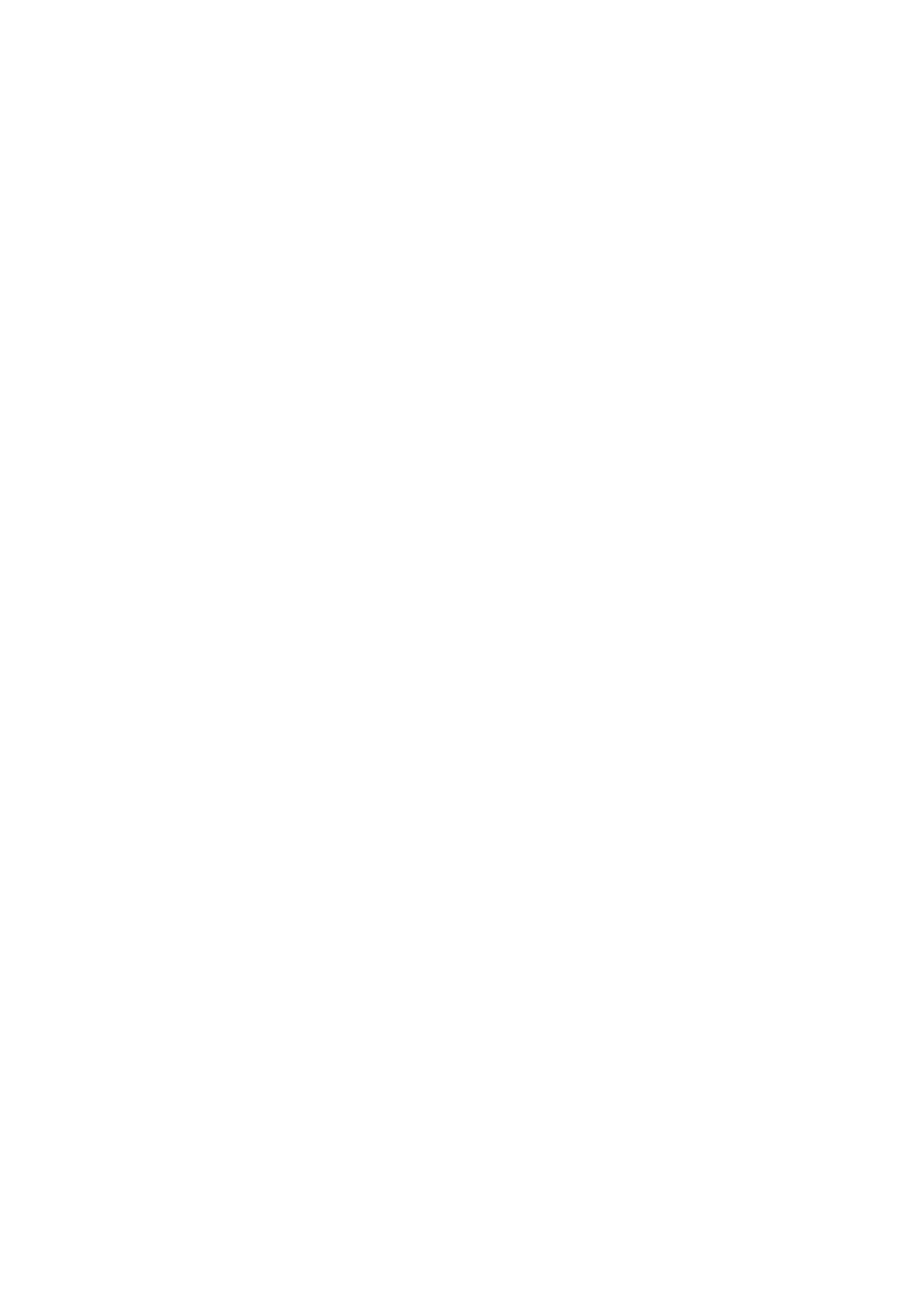

# **Contents**

| 1            | <b>Introduction</b> |                                                                | 7     |
|--------------|---------------------|----------------------------------------------------------------|-------|
| $\mathbf{2}$ |                     | Assessment of technical vertical risk                          | 8     |
|              | 2.1                 | Introduction                                                   | 8     |
|              | 2.2                 | Collision risk model                                           | $8\,$ |
|              | 2.3                 | Probability of vertical overlap                                | 13    |
|              | 2.4                 | Passing frequency                                              | 16    |
|              | 2.4.1               | Results                                                        | 16    |
|              | 2.4.2               | Summary of Data limitations                                    | 21    |
|              | 2.5                 | Probability of lateral overlap                                 | 22    |
|              | 2.6                 | Aircraft dimensions and relative speeds                        | 24    |
|              | 2.6.1               | Relative speeds                                                | 24    |
|              | 2.6.2               | Aircraft dimensions                                            | 24    |
|              | 2.7                 | Technical vertical risk                                        | 25    |
| 3            |                     | <b>Assessment of total vertical risk</b>                       | 27    |
|              | 3.1                 | Introduction                                                   | 27    |
|              | 3.2                 | Total vertical collision risk models                           | 27    |
|              | 3.3                 | Data                                                           | 31    |
|              | 3.3.1               | Introduction                                                   | 31    |
|              | 3.3.2               | ARMA Form $1$ – large height deviations                        | 32    |
|              | 3.3.3               | AFI ATS Incident Analysis Working Group (AIAG) data            | 34    |
|              | 3.3.3.1             | The incident data                                              | 34    |
|              | 3.3.3.2             | Translating the incident data to the proposed RVSM environment | 40    |
|              | 3.3.3.3             | Matching flight hours                                          | 42    |
|              | 3.4                 | Total vertical collision risk                                  | 44    |
|              | <b>Conclusions</b>  |                                                                | 52    |
|              | 4.1                 | Overall                                                        | 52    |
|              | 4.2                 | Technical vertical collision risk                              | 53    |
|              | 4.3                 | Total vertical collision risk                                  | 54    |
| 5            | <b>References</b>   |                                                                | 56    |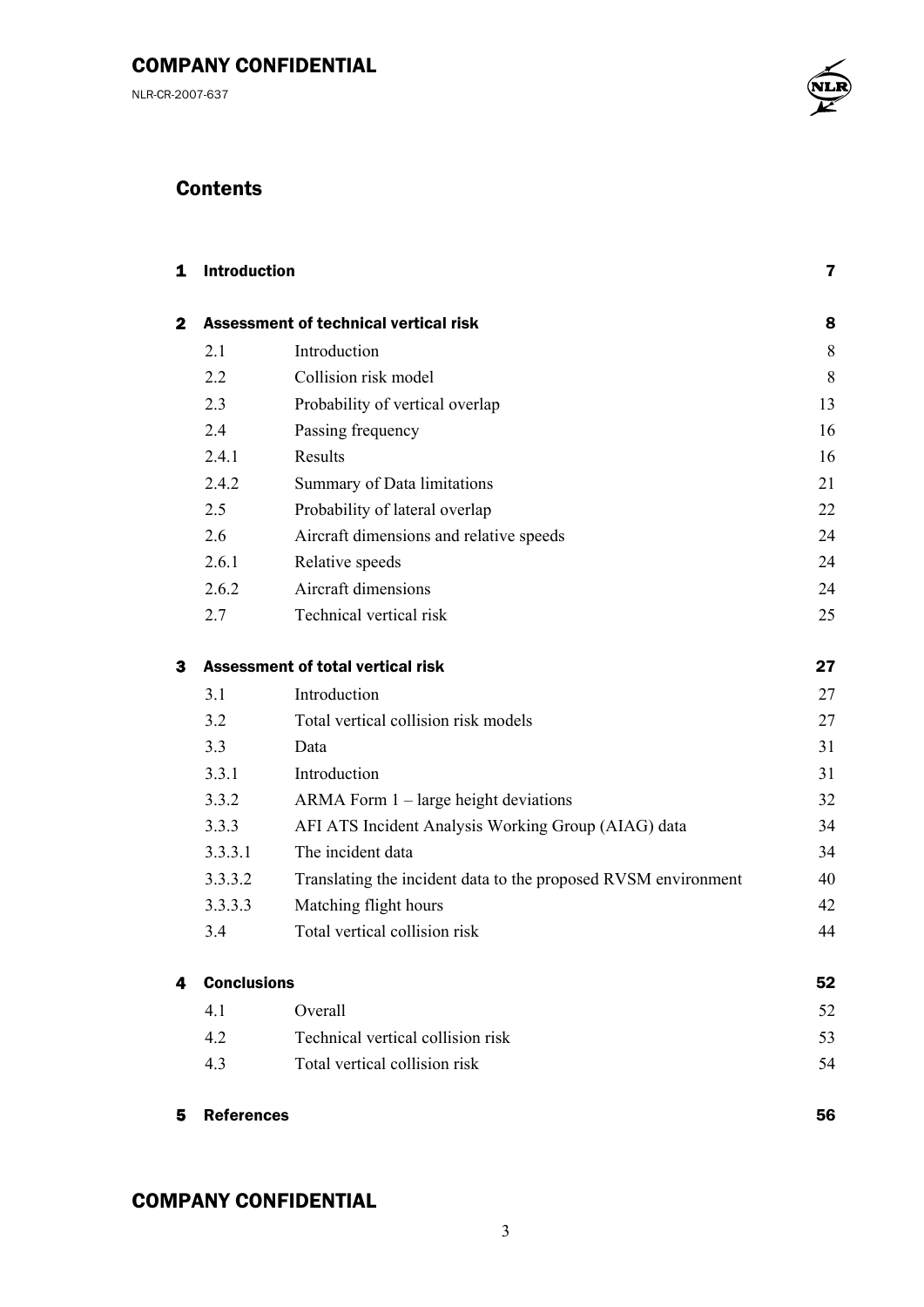NLR-CR-2007-637



| <b>Appendix A</b>       | <b>Aircraft population</b>                                                     | 59 |
|-------------------------|--------------------------------------------------------------------------------|----|
|                         | A.2 Aircraft population data                                                   | 59 |
|                         | A.3 Flight time proportions for the overall ASE distribution                   | 60 |
|                         | A.4 Overall ASE distribution                                                   | 63 |
|                         | A.5 Flight time proportions for average aircraft dimensions and cruising speed | 66 |
| <b>Appendix B</b>       | Processing of ARMA Form 4 traffic flow data                                    | 68 |
| <b>B.1</b> Introduction |                                                                                | 68 |
|                         | <b>B.2 FIR/UIR specific aspects</b>                                            | 68 |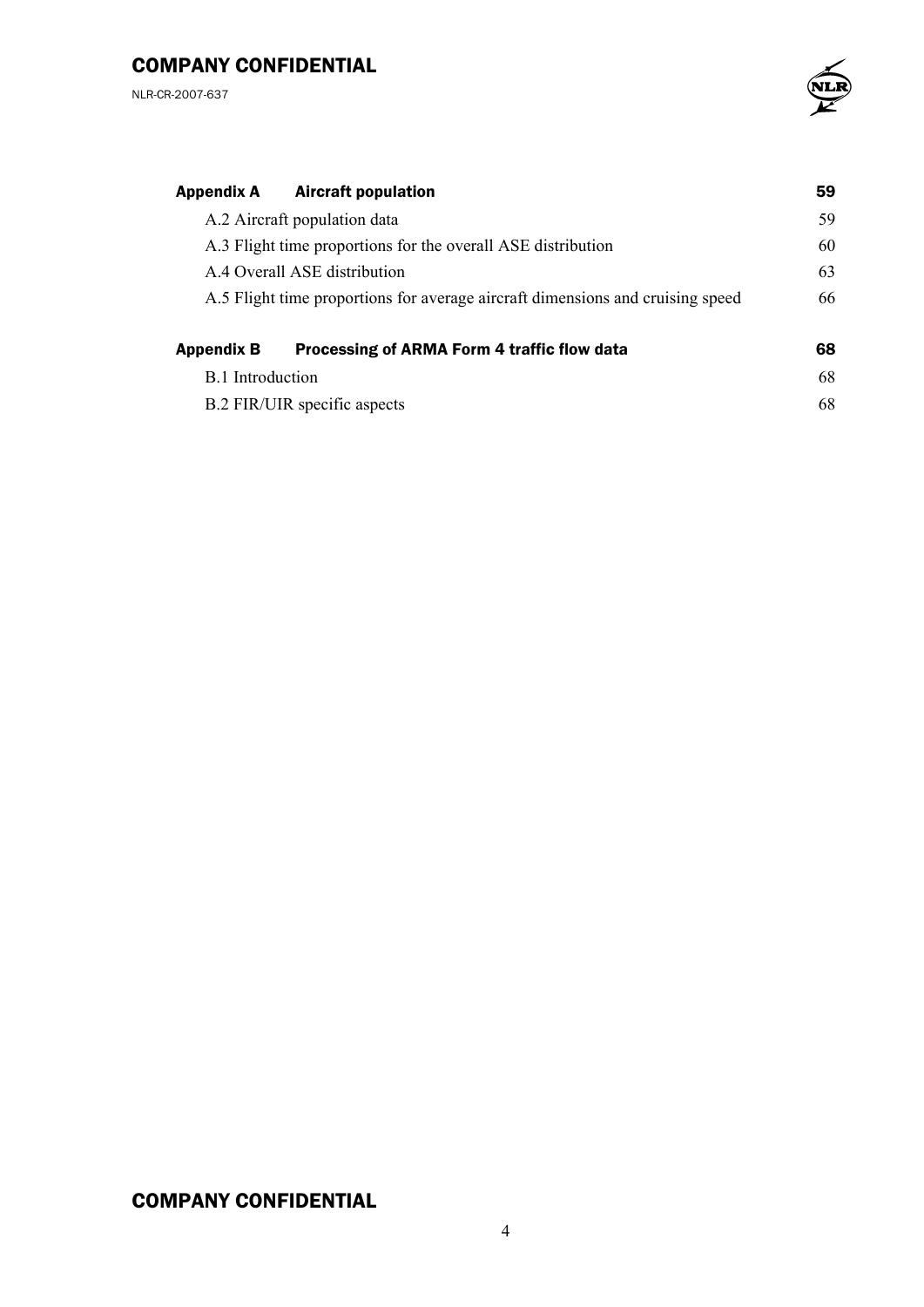NLR-CR-2007-637



# Abbreviations

| AAD           | <b>Assigned Altitude Deviation</b>                                  |
|---------------|---------------------------------------------------------------------|
| <b>ACAS</b>   | Airborne Collision Avoidance System                                 |
| <b>ACC</b>    | Area Control Centre                                                 |
| AFI           | Africa - Indian Ocean                                               |
| AIAG          | ATS Incident Analysis working Group                                 |
| <b>ARMA</b>   | African Regional Monitoring Agency                                  |
| <b>ASE</b>    | <b>Altimetry System Error</b>                                       |
| <b>ASECNA</b> | L'Agence pour la Sécurité de la Navigation Aérienne en Afrique et à |
|               | Madagascar                                                          |
| <b>ATC</b>    | Air Traffic Control                                                 |
| ATM           | Air Traffic Management                                              |
| <b>ATS</b>    | Air Traffic Services                                                |
| <b>CAA</b>    | Civil Aviation Authority                                            |
| CC            | Crossing FL Crossing tracks                                         |
| <b>CNS</b>    | Communication Navigation and Surveillance                           |
| CO            | Crossing FL Opposite direction tracks                               |
| <b>CRA</b>    | <b>Collision Risk Assessment</b>                                    |
| <b>CS</b>     | Crossing FL Same direction tracks                                   |
| <b>CVSM</b>   | <b>Conventional Vertical Separation Minimum</b>                     |
| <b>DDE</b>    | Double Double Exponential                                           |
| DME           | <b>Distance Measuring Equipment</b>                                 |
| <b>DRC</b>    | Democratic Republic of Congo                                        |
| DS            | Direct Speech                                                       |
| EUR           | Europe(an)                                                          |
| FA            | False Alert                                                         |
| <b>FHA</b>    | <b>Functional Hazard Assessment</b>                                 |
| <b>FIR</b>    | <b>Flight Information Region</b>                                    |
| <b>FIS</b>    | <b>Flight Information Service</b>                                   |
| FL            | Flight Level                                                        |
| Ft            | Foot                                                                |
| G             | Gaussian                                                            |
| <b>GDE</b>    | Gaussian Double Exponential                                         |
| <b>GNSS</b>   | Global Navigation Satellite System                                  |
| H             | Horizontal                                                          |
| H(SFL)        | Horizontal (same route, following another aircraft)                 |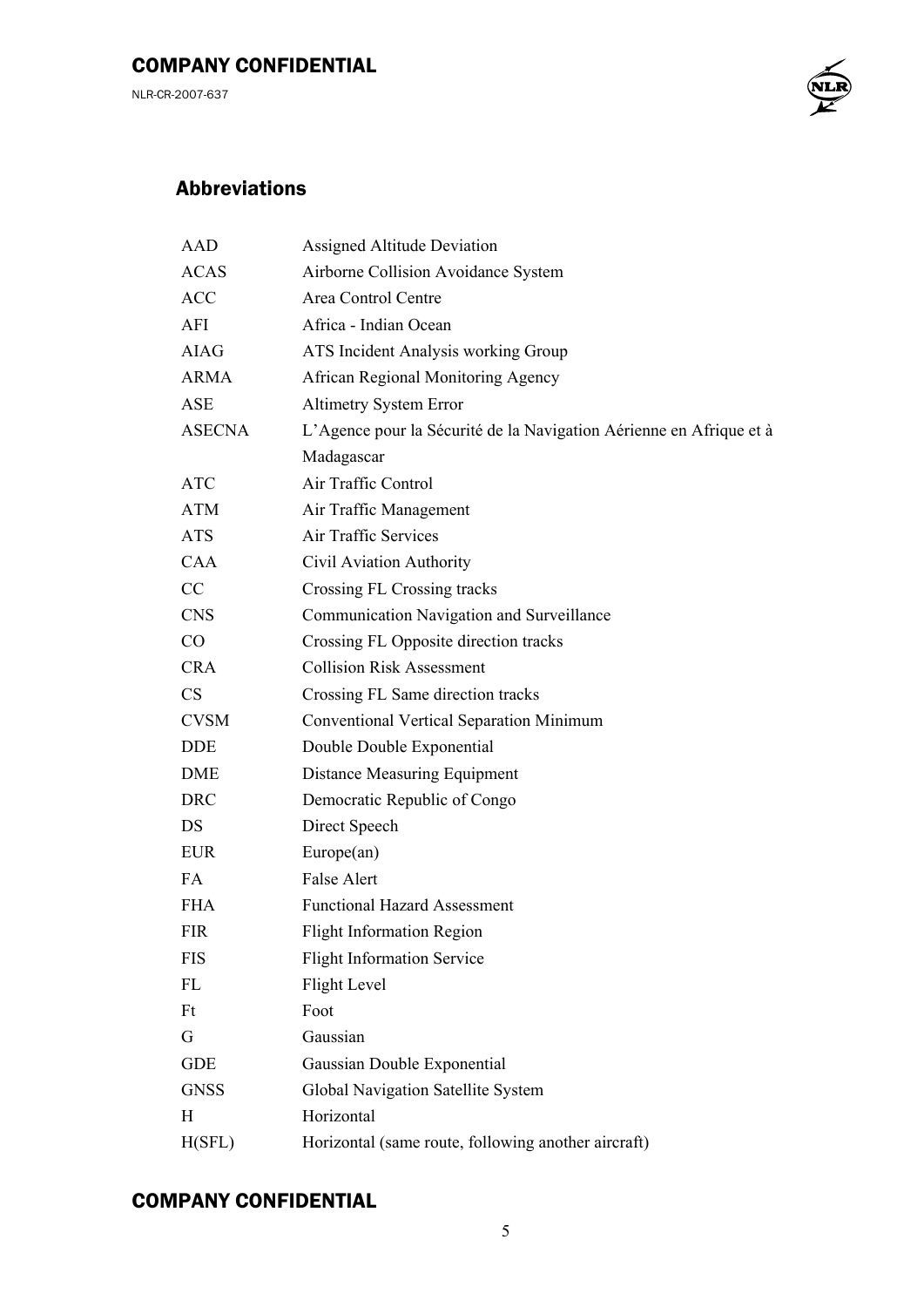NLR-CR-2007-637



| <b>IATA</b>  | <b>International Air Transport Association</b>    |
|--------------|---------------------------------------------------|
| <b>ICAO</b>  | International Civil Aviation Organisation         |
| <b>IFBP</b>  | In Flight Broadcasting Procedure                  |
| <b>IFR</b>   | <b>Instrument Flight Rules</b>                    |
| <b>LHD</b>   | Large Height Deviation                            |
| LoA          | Letter of Agreement                               |
| <b>MASPS</b> | Minimum Aircraft System Performance Specification |
| <b>MHz</b>   | Mega Hertz                                        |
| <b>NAT</b>   | North Atlantic                                    |
| <b>NDB</b>   | Non Directional Beacon                            |
| <b>NLR</b>   | National Aerospace Laboratory                     |
| NM           | <b>Nautical Mile</b>                              |
| <b>OAG</b>   | <b>Official Airline Guide</b>                     |
| OВ           | Outside flight level Band                         |
| <b>PISC</b>  | Pre Implementation Safety Case                    |
| <b>RA</b>    | <b>Resolution Advisory</b>                        |
| <b>RCF</b>   | Radio Communication Failure                       |
| <b>RNAV</b>  | Area Navigation                                   |
| <b>RVSM</b>  | Reduced Vertical Separation Minimum               |
| <b>SAT</b>   | South Atlantic                                    |
| <b>SATMA</b> | South Atlantic Monitoring Agency                  |
| <b>TBD</b>   | To Be Defined                                     |
| <b>TLS</b>   | Target Level of Safety                            |
| <b>UIR</b>   | Upper (Flight) Information region                 |
| <b>VHF</b>   | Very High Frequency                               |
| <b>VOR</b>   | Very high frequency Omni-directional Range        |
| WC           | Wrong level Crossing                              |
| <b>WO</b>    | Wrong level Opposite                              |
| <b>WS</b>    | Wrong level Same                                  |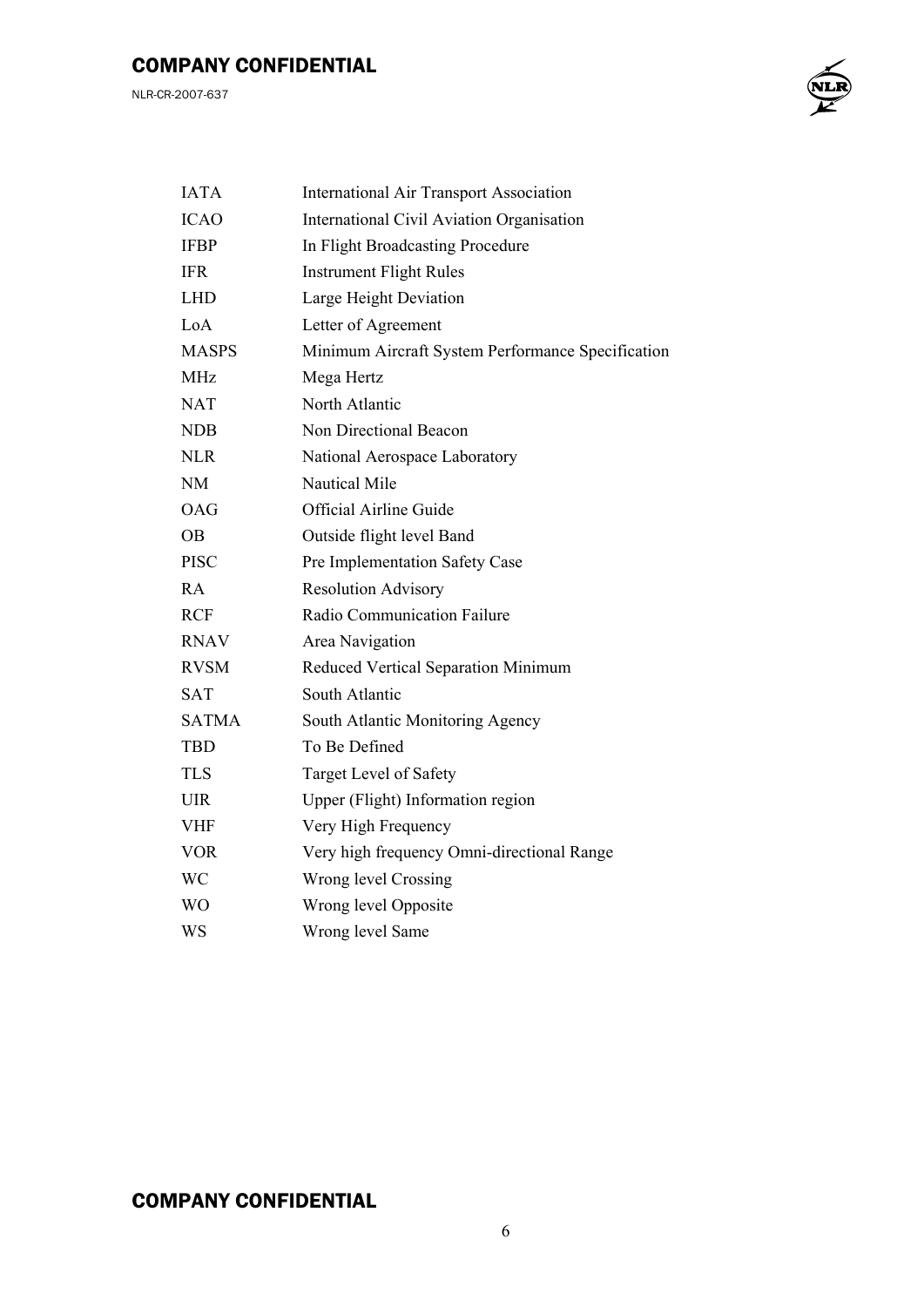

### <span id="page-8-0"></span>1 Introduction

This report presents a revised pre-implementation Collision Risk Assessment (CRA) for the implementation of a Reduced Vertical Separation Minimum, RVSM, in the Africa - Indian Ocean (AFI) Region. It supersedes the initial pre-implementation assessment of the vertical collision risk under RVSM in the AFI Region performed in 2005 and presented at the AFI RVSM TF/7 meeting in Dakar, 8-9 August 2005 (Refs. 1 and 2). The initial assessment showed that whilst the technical vertical collision risk under RVSM would meet the technical vertical Target Level of Safety (TLS) of  $2.5 \times 10^{-9}$  fatal accidents per flight hour, the total vertical collision risk would **not** meet the total vertical TLS of  $5 \times 10^{-9}$  fatal accidents per flight hour. On top of the latter result, it was concluded that the estimate of the total vertical collision risk was most likely affected by underreporting of large height deviations.

The findings of the initial CRA were subsequently presented at APIRG/15, 26-30 September 2005 (Ref. 3). With a view to a way ahead, the presentations emphasized the need for two steps to be taken:

- A reduction of the frequency and extent of incidents involving large height deviations; and
- An improvement of the incident reporting discipline.

The AFI RVSM programme recognised that implementation of the two steps would take some time and that a revised CRA would have to wait for the two steps to have become effective. It was concluded recently that a second CRA should be performed on the basis of data for the year 2006 where, in a similar manner as for the initial CRA, this data would comprise:

- Data collected by ARMA from States on a monthly basis; and
- Data collected by the AFI ATS Incident Analysis Working Group (AIAG).

The revised CRA has used essentially the same methods and models as the initial one. In this report, the pertinent collision risk models will simply be recalled from reference 1 to which the reader is referred for further details. Section 2 presents the assessment of the technical vertical collision risk and section 3 the assessment of the total vertical collision risk, i.e. the vertical collision risk due to all causes. Conclusions and recommendations are given in section 4. In accordance with the AFI RVSM Safety Policy (Ref. 4), the CRA results will form one of the major inputs to the AFI RVSM Pre Implementation Safety Case (PISC) (Ref. 5).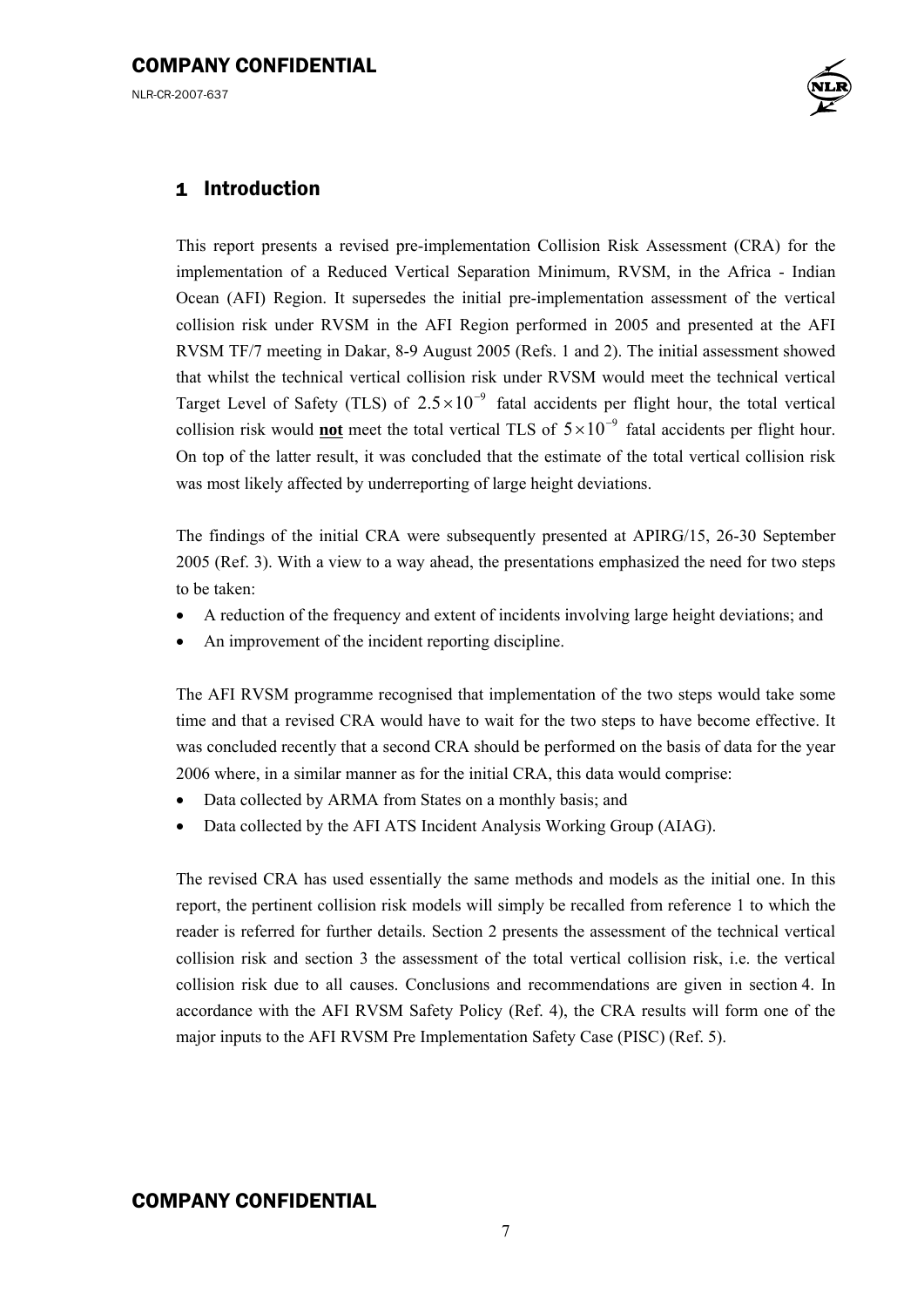

### <span id="page-9-0"></span>2 Assessment of technical vertical risk

### **2.1 Introduction**

This section deals with the assessment of the technical vertical risk under RVSM in the AFI Region. Technical vertical risk represents the risk of a collision between aircraft on adjacent flight levels due to normal or typical height deviations of RVSM approved aircraft. In line with the AFI RVSM Safety Policy (Ref. 4), the technical vertical collision risk will be assessed against a technical TLS of  $2.5 \times 10^{-9}$  fatal accidents per flight hour using a suitable collision risk model. It should be remarked that a collision between two aircraft is counted as two accidents. Vertical collision risk due to other than typical aircraft height deviations will be examined in section 3.

Although the initial assessment showed that the technical vertical TLS was met, it has been decided to update also the technical vertical risk assessment taking into account the most recent information with respect to the planned RVSM operations in the AFI Region. For the technical vertical risk assessment, this concerns the aircraft population on the one hand and the traffic flows on the other. The aircraft population plays a part with regard to the overall Altimetry System Error (ASE) distribution, the lateral navigation accuracy, and the definition of average aircraft dimensions. Traffic flows (together with navigation accuracy) determine the exposure of the aircraft to the loss of vertical separation. All the information has been used to obtain revised estimates of the parameters of the collision risk model, where the model itself is the same as for the initial assessment.

Section 2.2 recalls the technical vertical collision risk model and its parameters. Revised estimates for the various model parameters are given in sections  $2.3 - 2.6$ . Estimates of the technical vertical risk are then presented and compared with the TLS in section 2.7.

#### **2.2 Collision risk model**

Following reference 1, the vertical collision risk model for aircraft on adjacent flight levels of the same route, flying in either the same or the opposite direction is given by

$$
N_{az} = 2P_z(S_z)P_y(0)\left[n_z(same)\left\{1 + \frac{2\lambda_x}{2\lambda_y} \frac{|\bar{y}|}{|\Delta V|} + \frac{2\lambda_x}{2\lambda_z} \frac{|\bar{z}|}{|\Delta V|}\right\} + n_z(opp)\left\{1 + \frac{2\lambda_x}{2\lambda_y} \frac{|\bar{y}|}{2\bar{V}} + \frac{2\lambda_x}{2\lambda_z} \frac{|\bar{z}|}{2\bar{V}}\right\}\right]
$$
(2.1)

The left-hand side variable  $N_{az}$  represents the expected number of aircraft accidents due to normal technical height deviations of RVSM approved aircraft for the given traffic geometry.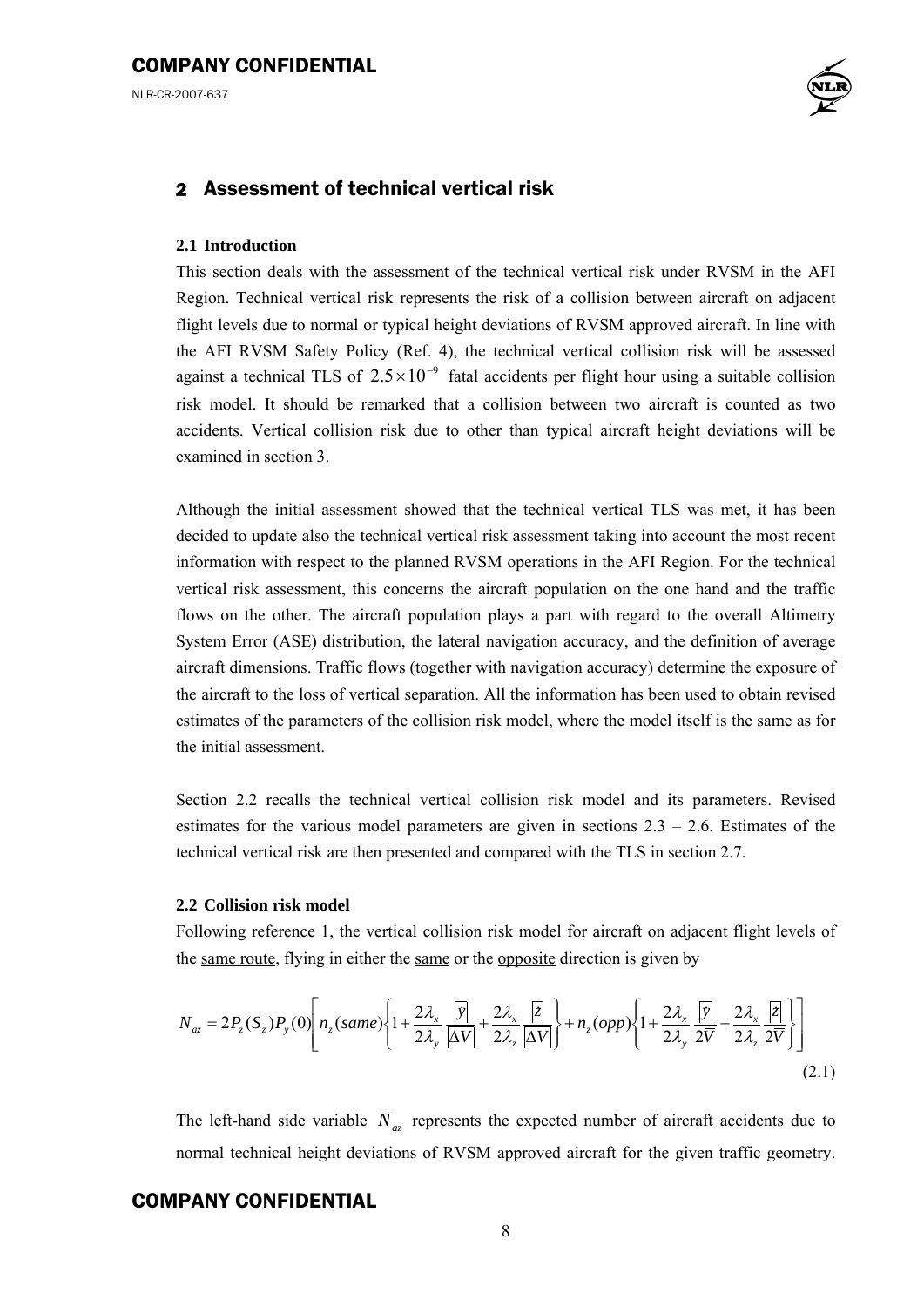

All parameters in the model of eq. (2.1) are defined in table 2.1. The most important parameter is the probability of vertical overlap  $P_z(S_z)$  with the vertical separation minimum  $S_z$  here being 1000 ft. The longitudinal overlap frequency parameters  $n_z(same)$  and  $n_z(opp)$  together with the kinematics factors in brackets (as functions of the relative speeds and aircraft dimensions) represent a major part of the different levels of exposure to the risk of the loss of vertical separation for the two traffic geometries covered by the collision risk model of eq. (2.1). (The subscript *z* in  $n$ , (*same*) and  $n$ , (*opp*) refers to aircraft on adjacent flight levels.)

| <b>Parameter</b>                 | <b>Definition</b>                                                            |
|----------------------------------|------------------------------------------------------------------------------|
| $N_{az}$                         | The expected number of fatal aircraft accidents per flight hour due to the   |
|                                  | loss of vertical separation                                                  |
| $\frac{S_z}{P_z(S_z)}$           | The vertical separation minimum                                              |
|                                  | The probability of vertical overlap for aircraft nominally flying on         |
|                                  | adjacent flight levels                                                       |
| $P_{v}(0)$                       | The probability of lateral overlap for aircraft nominally flying at the same |
|                                  | route                                                                        |
| $n_z$ (same)                     | The frequency with which same direction aircraft on adjacent flight levels   |
|                                  | of the same route are in longitudinal overlap                                |
| $n_z$ (opp)                      | The frequency with which opposite direction aircraft on adjacent flight      |
|                                  | levels of the same route are in longitudinal overlap                         |
| $\Delta V$                       | The average of the absolute value of the relative along-track speed          |
|                                  | between two same direction aircraft flying at adjacent flight levels of the  |
|                                  | same route                                                                   |
| $\overline{V}$                   | The average ground speed of a typical aircraft                               |
| $\overline{\dot{y}}$             | The average of the absolute value of the relative cross-track speed          |
|                                  | between two typical aircraft flying at adjacent flight levels of the same    |
|                                  | route                                                                        |
| $ \dot{z} $                      | The average of the absolute value of the relative vertical speed between     |
|                                  | two typical aircraft which have lost $Sz$ feet of vertical separation        |
| $\lambda_{\scriptscriptstyle x}$ | The average length of a typical aircraft                                     |
| $\lambda_{\rm y}$                | The average width of a typical aircraft                                      |
| $\lambda$ ,                      | The average height of a typical aircraft                                     |

**Table 2.1 Definition of parameters of the vertical collision risk model of eq. (2.1)**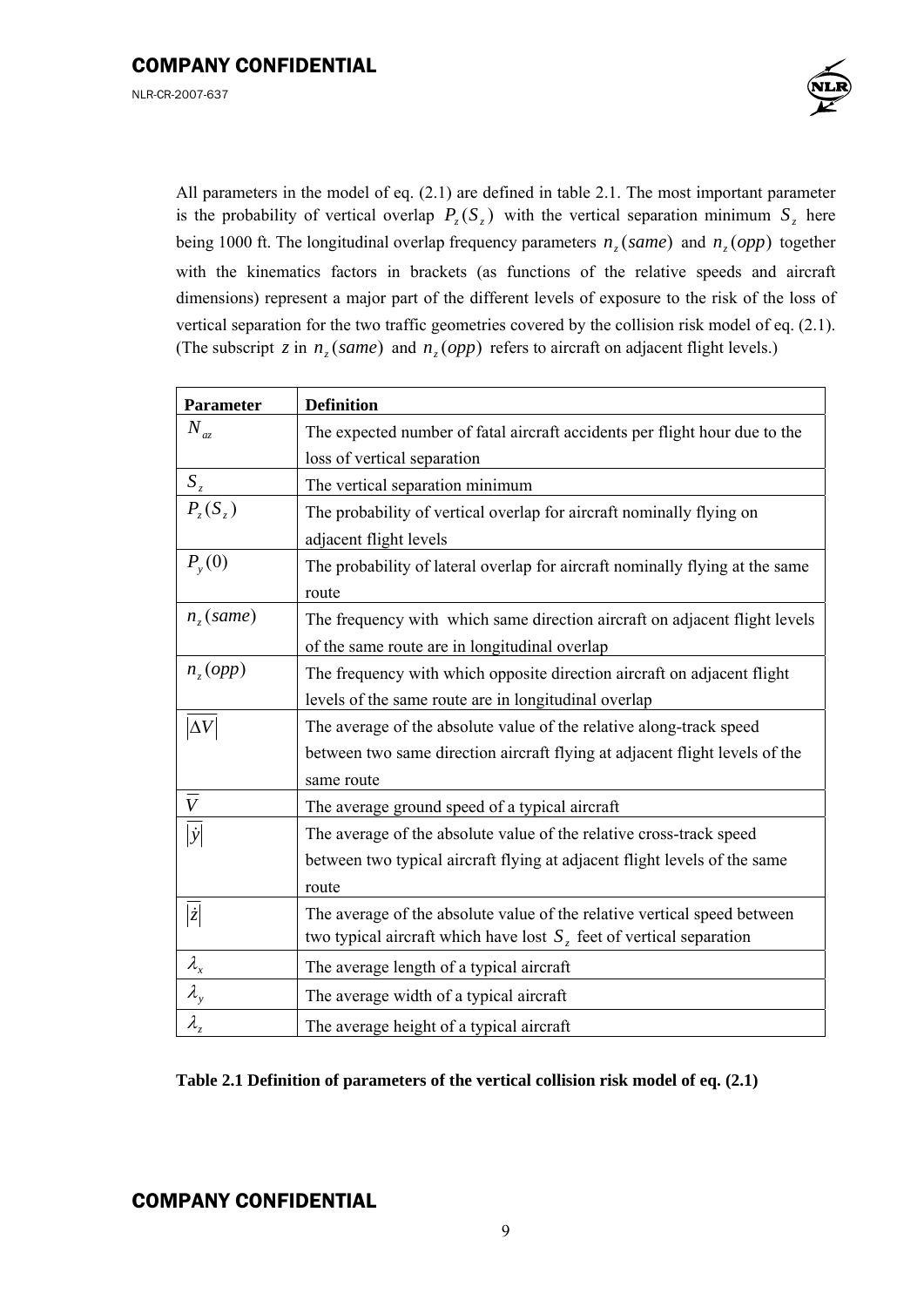

Each of the terms within the accolades in eq. (2.1) represents one of the three ways in which a collision can originate, i.e. head/tail, sideways, or top/bottom for same direction traffic and similarly for opposite direction traffic. (Each term in fact equals the inverse of the ratio of the duration of an overlap in the pertinent dimension to the duration of a longitudinal overlap.)

The vertical collision risk model for aircraft on adjacent flight levels of two routes crossing at an angle  $\theta$  and cylindrical aircraft models was expressed in reference 1 as

$$
N_{az} = 2P_z(S_z)n_z(\theta)\left\{1 + \frac{\frac{\pi}{2}\lambda_{xy}}{2\lambda_z} \frac{\left|\overline{z}\right|}{V_{rel}(\theta)}\right\}
$$
(2.2)

where the relative speed  $V_{rel}(\theta)$  is defined by

$$
V_{rel}(\theta) = \overline{V} \sqrt{2(1 - \cos \theta)}\tag{2.3}
$$

The new parameters are defined in table 2.2. Notice that the lateral overlap probability  $P_y(0)$ no longer appears explicitly in the model as it is effectively included within the crossing route frequency of horizontal overlap  $n(\theta)$ . Indeed, for crossing routes, it is more convenient to combine the head/tail and sideways collision directions into a combined horizontal direction The quantity  $\frac{\pi}{2}\lambda_{xy}$  in eq. (2.2) represents the average length of a horizontal overlap between two typical aircraft on crossing routes as represented by cylinders with diameter  $\lambda_{xy}$ .

| <b>Parameter</b>  | <b>Definition</b>                                                           |
|-------------------|-----------------------------------------------------------------------------|
| $\theta$          | The angle of intersection between two routes                                |
| $\lambda_{xy}$    | The average diameter of a standing cylinder representing a typical aircraft |
| $n_{z}(\theta)$   | The frequency with which aircraft on adjacent flight levels of two routes   |
|                   | intersecting at an angle of $\theta$ are in horizontal overlap              |
| $V_{rel}(\theta)$ | The average relative horizontal speed between aircraft flying at adjacent   |
|                   | flight levels of two routes intersecting at an angle of $\theta$            |

#### **Table 2.2 Definition of additional parameters for vertical collision risk model of eq. (2.2)**

For the case of *n* pairs of routes crossing at different angles  $\theta_i$ ,  $i = 1,...,n$ , the collision risk model of eq. (2.2) was extended to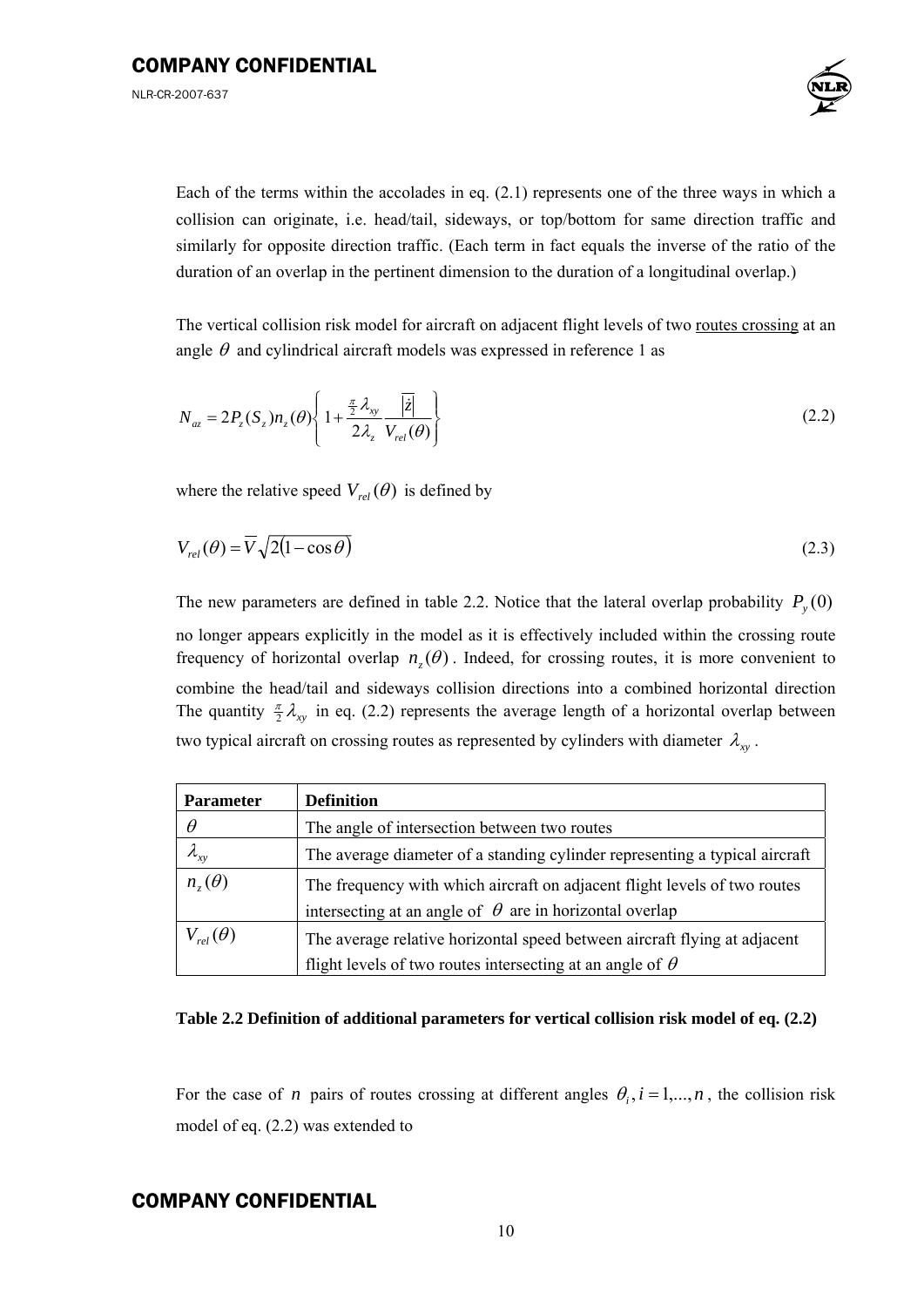NLR-CR-2007-637

$$
N_{az} = 2P_z(S_z) \sum_{i=1}^n n_z(\theta_i) \left\{ 1 + \frac{\frac{\pi}{2} \lambda_{xy}}{2\lambda_z} \frac{\overline{|z|}}{V_{rel}(\theta_i)} \right\}
$$
(2.4)

Combining the models in eqs. (2.1) and (2.4) gives the full technical vertical collision risk model for AFI RVSM:

$$
N_{az} = 2P_z(S_z)P_y(0)\left[n_z(same)\left\{1 + \frac{2\lambda_{xy}}{2\lambda_{xy}}\frac{|\bar{y}|}{|\Delta V|} + \frac{2\lambda_{xy}}{2\lambda_z}\frac{|\bar{z}|}{|\Delta V|}\right\} + n_z(opp)\left\{1 + \frac{2\lambda_{xy}}{2\lambda_{xy}}\frac{|\bar{y}|}{2\bar{V}} + \frac{2\lambda_{xy}}{2\lambda_z}\frac{|\bar{z}|}{2\bar{V}}\right\}\right] +
$$
  
+2P\_z(S\_z)\sum\_{i=1}^n n\_z(\theta\_i)\left\{1 + \frac{\frac{\pi}{2}\lambda\_{xy}}{V\_{rel}(\theta\_i)}\frac{|\bar{z}|}{2\lambda\_z}\right\}(2.5)

Notice that for the same and opposite direction components the original aircraft length and width  $\lambda_x$  and  $\lambda_y$  have been replaced by a diameter  $\lambda_{xy}$ . The lateral overlap probability parameter  $P_y(0)$  may be combined with the same direction and opposite direction longitudinal overlap frequencies  $n_s$  (*same*) and  $n_s$  (*opp*) respectively to give frequencies of horizontal overlap for these two traffic types (comparable to the horizontal overlap frequency  $n_z(\theta_i)$  for crossing traffic).

Aside from  $P(x)$ , the impact of any opposite direction passing on the vertical collision risk is determined by the probability of lateral overlap  $P_y(0)$  and the kinematic factor  $\left\{1+|\overrightarrow{y}|/2\overline{V}+\lambda_{xy}/\lambda_z\times|\overrightarrow{z}|/2\overline{V}\right\}$ . Thus, any same direction passing event included in  $n_z(same)$ and any crossing traffic passing included in  $n_z(\theta_i)$  may be translated into an equivalent opposite direction passing by means of these two factors, i.e.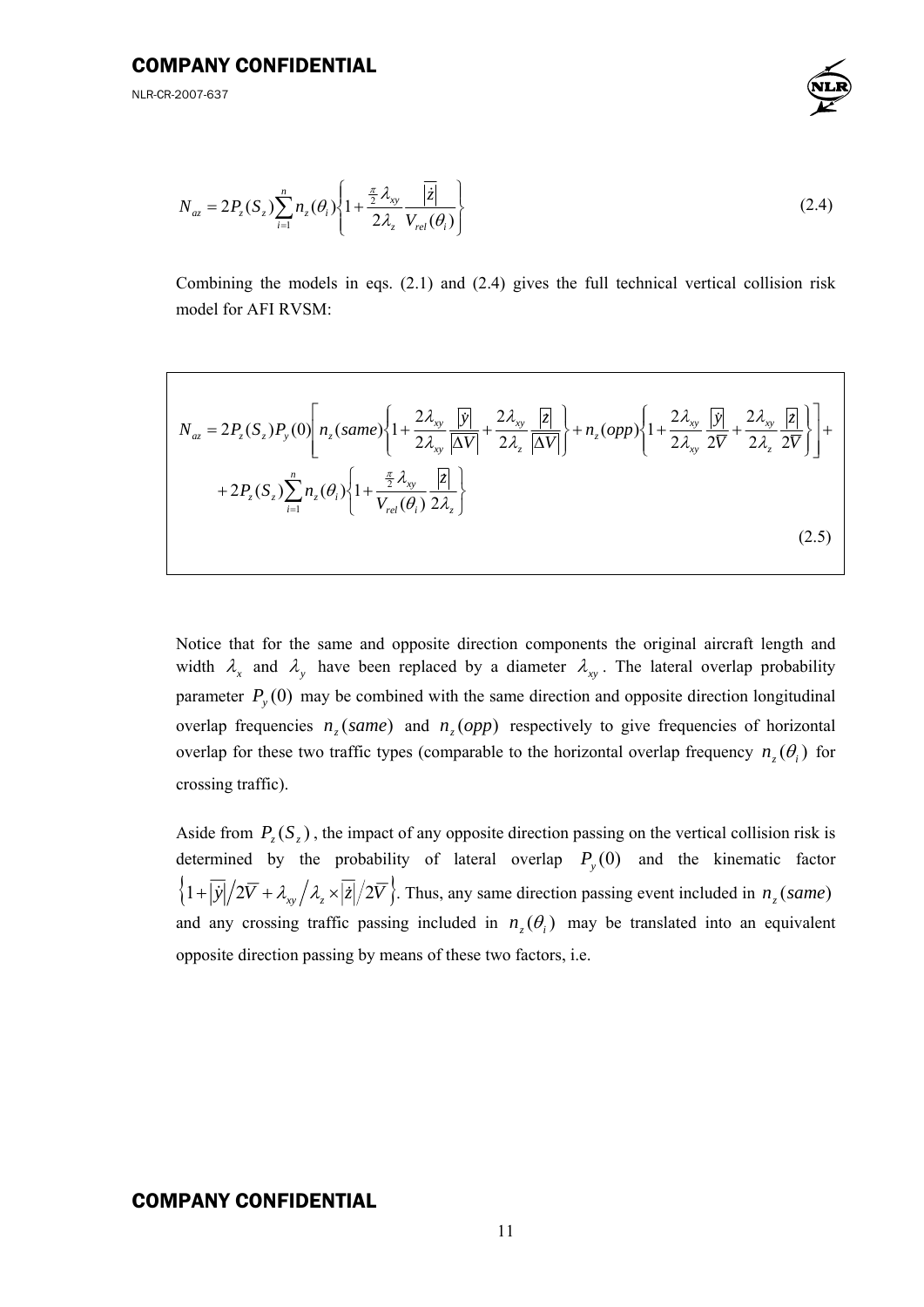NLR-CR-2007-637

$$
N_{az} = 2P_z(S_z)P_y(0)n_z (opp)\left\{1 + \frac{\overline{|y|}}{2\overline{V}} + \frac{\lambda_{xy}}{\lambda_z} \frac{\overline{|z|}}{2\overline{V}}\right\} +
$$
  
\n
$$
2P_z(S_z)P_y(0)n_z (same)\left\{1 + \frac{\overline{|y|}}{2\overline{V}} + \frac{\lambda_{xy}}{\lambda_z} \frac{\overline{|z|}}{2\overline{V}}\right\} \frac{\left\{1 + \frac{\overline{|y|}}{\overline{\Delta V}} + \frac{\lambda_{xy}}{\lambda_z} \frac{\overline{|z|}}{\overline{|\Delta V|}}\right\}}{\left\{1 + \frac{\overline{|y|}}{2\overline{V}} + \frac{\lambda_{xy}}{\lambda_z} \frac{\overline{|z|}}{2\overline{V}}\right\}} +
$$
  
\n
$$
2P_z(S_z)P_y(0) \frac{1}{P_y(0)} \sum_{i=1}^n n_z(\theta_i) \left\{1 + \frac{\overline{|y|}}{2\overline{V}} + \frac{\lambda_{xy}}{\lambda_z} \frac{\overline{|z|}}{2\overline{V}}\right\} \frac{\left\{1 + \frac{\frac{\pi}{2}\lambda_{xy}}{V_{rel}(\theta_i)} \frac{\overline{|z|}}{2\lambda_z}\right\}}{\left\{1 + \frac{\frac{\pi}{2}\lambda_{xy}}{2\overline{V}} \frac{\overline{|z|}}{2\overline{V}}\right\}}
$$
\n(2.6)

or

$$
N_{az} = 2P_z(S_z)P_y(0)\left\{n_z(opp) + n_z(same)\frac{\frac{\overline{|\dot{y}|}}{\overline{|\Delta V|}} + \frac{\lambda_{xy}}{\lambda_z} \frac{\overline{|\dot{z}|}}{\overline{\Delta V}}}{\left\{1 + \frac{\overline{|\dot{y}|}}{2\overline{V}} + \frac{\lambda_{xy}}{\lambda_z} \frac{\overline{|\dot{z}|}}{2\overline{V}}\right\}} + \frac{\left\{1 + \frac{\overline{y}}{2\overline{V}} + \frac{\lambda_{xy}}{\lambda_z} \frac{\overline{|\dot{z}|}}{2\overline{V}}\right\}}{\frac{1}{P_y(0)} \sum_{i=1}^n n_z(\theta_i) \frac{\left\{1 + \frac{\overline{x}}{2}\lambda_{xy} \frac{\overline{|\dot{z}|}}{\overline{Z}}\right\}}{\left\{1 + \frac{\overline{|\dot{y}|}}{2\overline{V}} + \frac{\lambda_{xy}}{\lambda_z} \frac{\overline{|\dot{z}|}}{2\overline{V}}\right\}}\right\}}\right\}\left\{1 + \frac{\overline{|\dot{y}|}}{2\overline{V}} + \frac{\lambda_{xy}}{\lambda_z} \frac{\overline{|\dot{z}|}}{2\overline{V}}\right\}
$$
(2.7)

Defining

$$
n_{z}(equiv) = n_{z}(opp) + n_{z}(same) \frac{\frac{\overline{|\mathbf{y}|}}{\Delta V} + \frac{\lambda_{xy}}{\lambda_{z}} \frac{\overline{|\mathbf{z}|}}{\Delta V}}{\left\{1 + \frac{\overline{|\mathbf{y}|}}{2\overline{V}} + \frac{\lambda_{xy}}{\lambda_{z}} \frac{\overline{|\mathbf{z}|}}{\Delta V}\right\}} + \frac{1}{P_{y}(0)} \sum_{i=1}^{n} n_{z}(\theta_{i}) \frac{\left\{1 + \frac{\overline{x}}{2} \lambda_{xy} \frac{\overline{|\mathbf{z}|}}{\Delta z}\right\}}{\left\{1 + \frac{\overline{|\mathbf{y}|}}{2\overline{V}} + \frac{\lambda_{xy}}{\lambda_{z}} \frac{\overline{|\mathbf{z}|}}{\Delta V}\right\}}
$$
\n(2.8)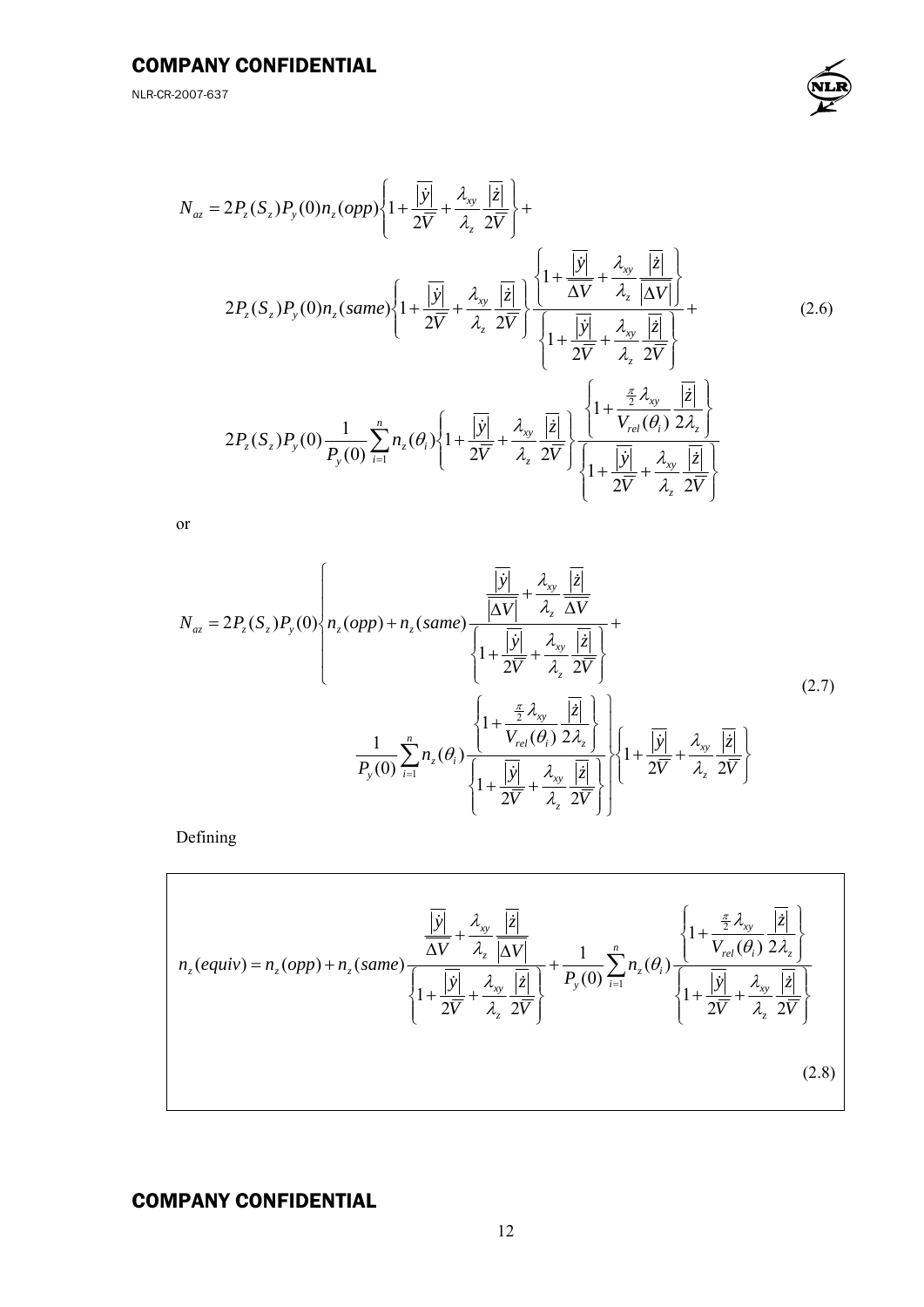

<span id="page-14-0"></span>eq. (2.7) can be written in the so-called equivalent opposite direction passing frequency form as

$$
N_{az} = 2P_z(S_z)P_y(0)n_z\left(\text{equiv}\right)\left\{1 + \frac{\overline{\left|\dot{y}\right|}}{2\overline{V}} + \frac{\lambda_{xy}}{\lambda_z} \frac{\overline{\left|\dot{z}\right|}}{2\overline{V}}\right\}
$$
(2.9)

The last expression is precisely of the opposite direction traffic form, whereas numerically it takes account of all the different types of traffic geometries through the equivalent opposite direction passing frequency  $n_z$  (*equiv*).

With the form of the vertical collision risk model specified by eqs.  $(2.8)$  and  $(2.9)$ , it remains to update the estimates of the various parameters in the model. This will be addressed in the subsequent subsections, starting with the probability of vertical overlap  $P_{z}( S_{z} )$  in section 2.3 and followed by passing frequency  $n_a$  (*equiv*) in section 2.4. The remaining parameters, i.e. the probability of lateral overlap for aircraft on the same route, and average aircraft dimensions and relative speeds will be dealt with in sections 2.5 and 2.6.

### **2.3 Probability of vertical overlap**

The probability of vertical overlap for aircraft flying at adjacent flight levels of the same route or intersecting routes is calculated from the probability distribution of normal or typical heightkeeping deviations of RVSM approved aircraft. These aircraft height-keeping deviations are usually defined in terms of Total Vertical Error (TVE) (in geometric feet) with:

$$
TVE = actual pressure altitude flown by an aircraft - assigned altitude
$$
\n(2.10)

In the same manner as for the initial CRA, the components approach has been used to express TVE as the (statistically independent) sum of Altimetry System Error (ASE) and Flight Technical Error (FTE) or Assigned Altitude Deviation (AAD), i.e.

$$
TVE = ASE + FTE \tag{2.11}
$$

$$
TVE \approx ASE + AAD \tag{2.12}
$$

The error components ASE, FTE and AAD are defined by

| $ASE = actual pressure altitude flown by an aircraft-displayed altitude$ | (2.13) |
|--------------------------------------------------------------------------|--------|
|                                                                          |        |

*FTE* = *displayed altitude* − *assigned altitude* (2.14)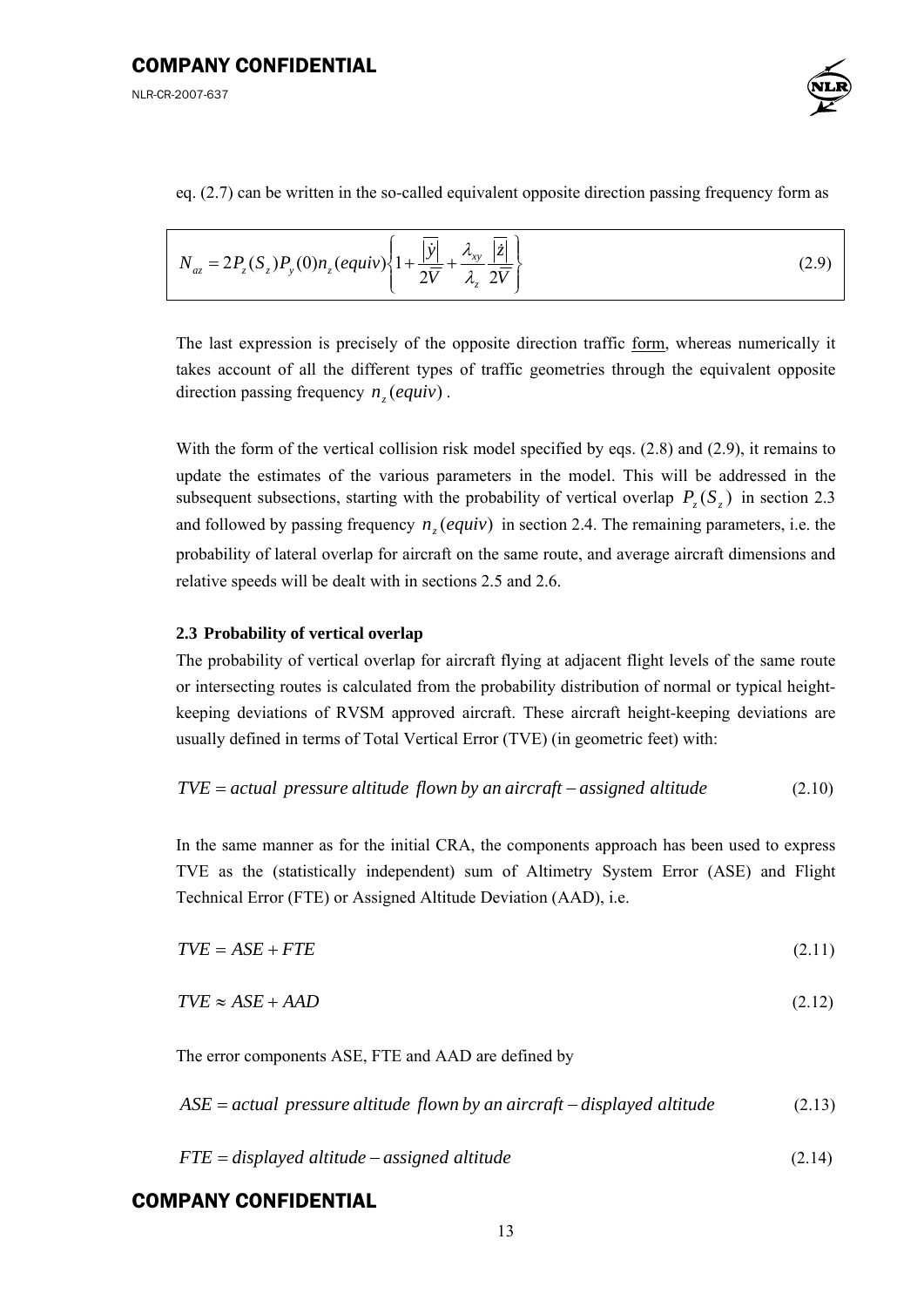

and

$$
AAD = transponded \ altitude - assigned \ altitude \tag{2.15}
$$

Within the components approach, the TVE probability density follows from the ASE and AAD probability densities by means of the convolution integral

$$
f^{TVE}(z) = \int_{-\infty}^{\infty} f^{ASE}(a) f^{AAD}(z-a) da
$$
 (2.16)

The key part of the calculation is formed by the overall ASE probability density  $f^{ASE}(a)$  of the RVSM approved aircraft population expected to be operating in AFI RVSM airspace. Assuming that this population is made up of  $n_{MG}$  aircraft monitoring groups with ASE probability densities  $f_i^{ASE}(a)$ ,  $i = 1,...,n_{MG}$ , the overall ASE probability density can be written as a weighted mixture of the ASE densities by monitoring group, i.e.

$$
f^{ASE}(a) = \sum_{i=1}^{n_{MG}} \beta_i f_i^{ASE}(a)
$$
 (2.17)

where the weighting factors  $\beta_i$ ,  $i = 1,..., n_{MG}$ , are the proportions of flight time contributed by monitoring group *i* .

The candidate AFI RVSM aircraft population and the corresponding flight time proportions  $\beta_i$ ,  $i = 1, ..., n_{MG}$ , have been reviewed and updated as set out in Appendix A.

The types and parameter values of the monitoring groups' ASE probability densities  $f_i^{ASE}(a)$ ,  $i = 1,..., n_{MG}$ , have been reviewed and updated on the basis of the latest results of the European height monitoring programme (Ref. 6). See Appendix A for details of the review and the resulting overall ASE probability density  $f^{ASE}(a)$ . Recall that the use of European height monitoring data is based on the assumption that typical height-keeping performance of RVSM approved aircraft is not dependent on the region of operation of the aircraft.

The type of AAD probability density and the corresponding parameter value(s) have also been reviewed. It was decided to retain the model used for the initial CRA, i.e. a double exponential AAD probability density with a standard deviation of typical AAD of  $\sigma_{AAD} = 39.8$  ft.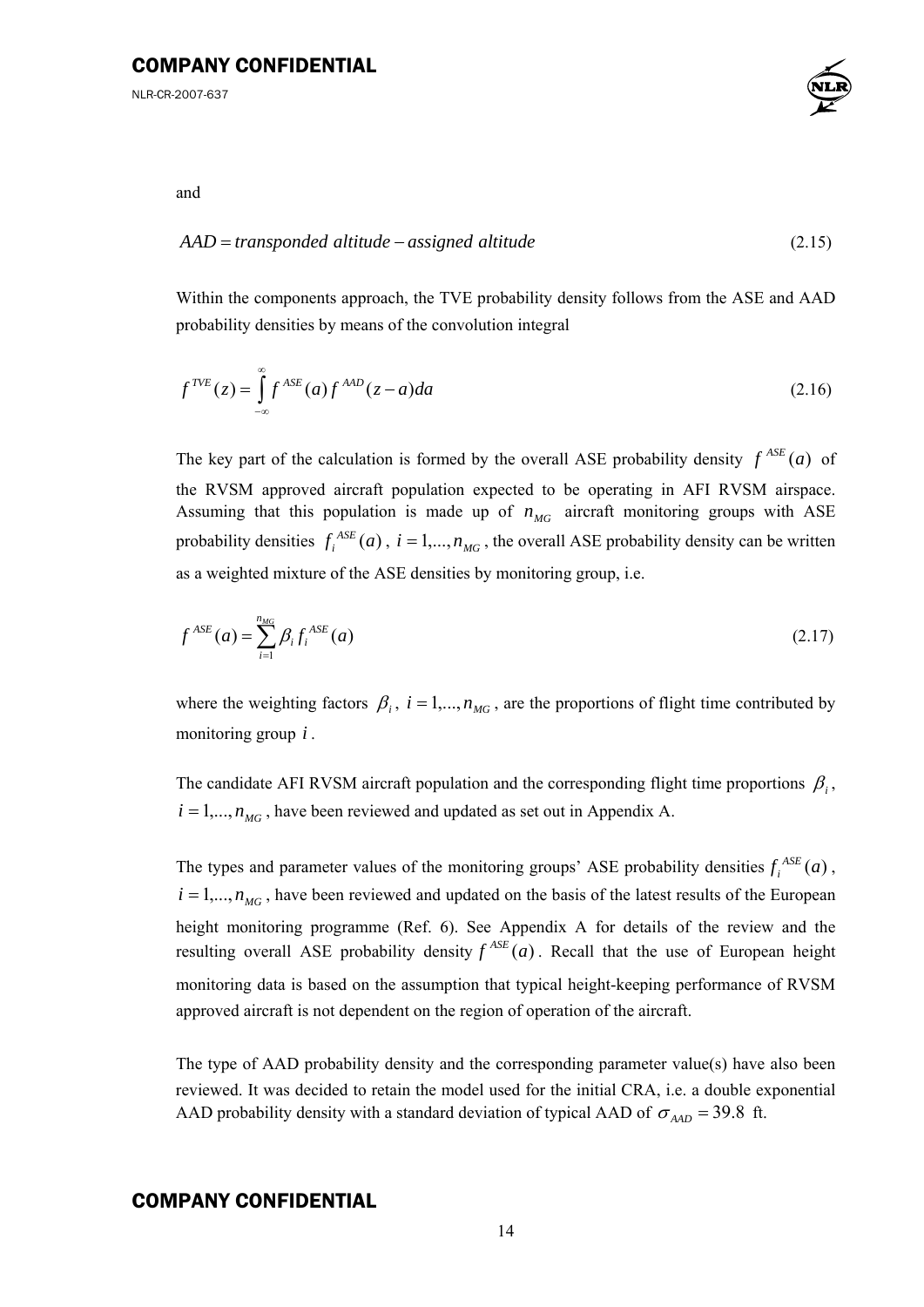NLR-CR-2007-637



Figures 2.1 and 2.2 show the revised TVE probability density  $f^{TVE}(z)$ , plotted against a linear and a logarithmic scale respectively.



**Figure 2.1 TVE probability density defined by eq. (2.16)**

**Figure 2.2 Logarithm (base 10) of TVE probability density defined by eq. (2.16)**

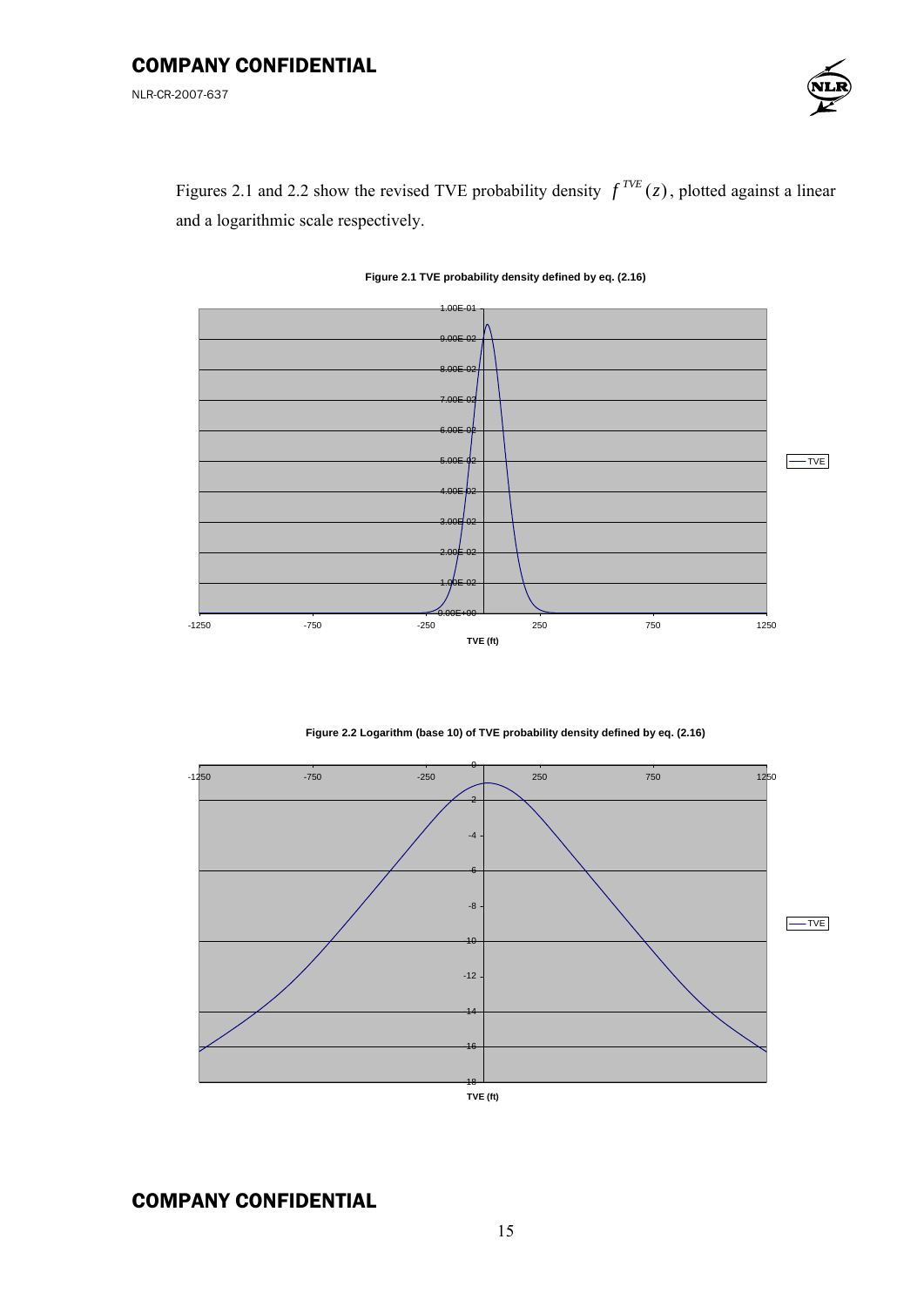

<span id="page-17-0"></span>The final step is to use the TVE probability density to calculate a revised estimate for the probability of vertical overlap for aircraft on adjacent flight levels separated by  $S<sub>z</sub>$  by means of the formula

$$
P_z(S_z) = \int_{-\lambda_z}^{\lambda_z} \int_{-\infty}^{\infty} f^{TVE}(z_1) f^{TVE}(S_z + z_1 - z) dz_1 dz
$$
 (2.18)

where  $f^{TVE}(z)$  denotes the TVE probability of an aircraft given by eq. (2.16).

The probability of vertical overlap  $P<sub>z</sub>$  (1000) as calculated by means of eq. (2.18) was found to be

$$
P_z(1000) = 1.0 \times 10^{-9} \tag{2.19}
$$

This value is a factor of approximately 15 smaller than the value of 1.61  $*$  10<sup>-8</sup> obtained in the initial CRA. As set out in Appendix A.4, the change in value is related to two factors, i.e. a new set of height monitoring data and the removal of a conservative analytical approximation in the process of combining within and between airframe ASE probability densities in favour of a numerical evaluation. New data sets tend to swell the estimate of the probability of vertical overlap whereas the removal of a conservative approximation reduces the estimate.

In addition to the technical TLS of  $2.5 \times 10^{-9}$  fatal accidents per flight hour which the collision risk estimate based on  $P<sub>z</sub>$  (1000) has to meet, the global system performance specification puts a direct constraint of  $1.7 \times 10^{-8}$  on the value of  $P_z(1000)$  *(Ref. 9).* It is seen from eq. (2.19) that the current estimate of  $P<sub>z</sub>(1000)$  for the AFI RVSM aircraft population meets this constraint.

#### **2.4 Passing frequency**

#### **2.4.1 Results**

The distribution of the aircraft across the available flight levels of the route network in the AFI region determines the exposure to the risk due to the loss of vertical separation between aircraft on adjacent flight levels. This exposure is reflected in the frequencies of longitudinal and horizontal overlap, or passing frequencies,  $n<sub>z</sub>$  (*same*),  $n<sub>z</sub>$  (*opp*) and  $n<sub>z</sub>$  ( $\theta<sub>i</sub>$ ) in the collision risk model of eq. (2.5). Average values representative of AFI RVSM airspace are needed for each of these collision risk model parameters. To account for the fact that the exposure to the vertical collision risk varies greatly in space and time, the "RVSM Manual" (Ref. 9) dictates how the averaging should be performed. Based on the global system performance specification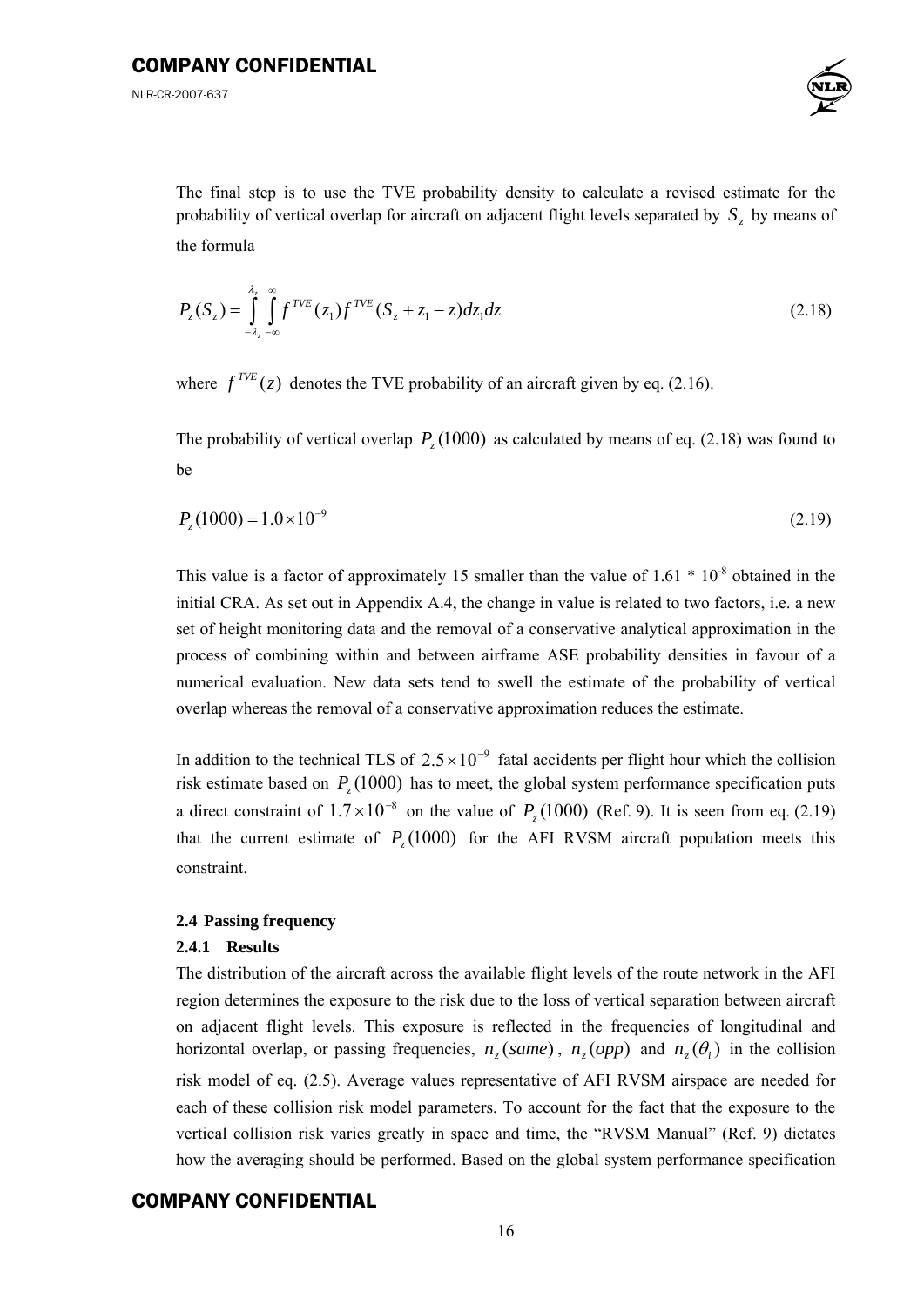

for RVSM, paragraph 6.2.13 of section 6, System Performance Monitoring, of reference 9 requires an assessment of the annual average passing frequency over the whole airspace of three adjacent area control centres (ACCs) covering the region's busiest traffic flows or highest passing frequency. The use of these adjacent ACCs covering the highest passing frequency is to address the problem of high traffic flows where higher-than-average collision risk may pertain.

Ideally, the three different types of passing frequencies should be determined for each ACC in the AFI Region over a one year period and be used as a basis to identify the three busiest adjacent ACCs. Thus, as a part of the AFI RVSM programme, States in the AFI Region have been requested by ICAO State letter to provide monthly traffic flow data to the African Regional Monitoring Agency ARMA (Refs. 20, 21). Many, but not all, States have provided this data in one form or another. Prior to all the data being available, some judgement was applied to identify the three busiest adjacent ACCs by specifying the following four sets of adjacent States as candidates for the ultimate passing frequency calculations:

- Algeria, Libya, Egypt;
- Central African Republic, Nigeria, Egypt;
- Nigeria, Chad, Cameroon; and
- South Africa, Botswana, Democratic Republic of Congo (DRC)/Angola.

Each of the four sets provides a kind of east-west cross-section through the major north-south routes in the AFI Region. The associated FIR/UIRs are:

- Algiers, Tripoli, Cairo;
- Brazzaville/ N'Djamena, Kano, Cairo;
- Kano, N'Djamena, Brazzaville; and
- Johannesburg, Cape Town, Gaborone, Kinshasa/Luanda.

One more important aspect of the passing frequency estimation process needs to be mentioned before presenting some results. The traffic flow data has been collected in the AFI Region under the current conventional vertical separation minimum. Under RVSM, the traffic will be redistributed across the newly available flight levels and this leads, in principle, to fewer aircraft per flight level and, consequently, to lower passing frequency values. Since it is extremely difficult to forecast accurately how the traffic will reorganise, it will be assumed that the passing frequency values based on the current data are also applicable under AFI RVSM. This assumption, which is conservative, was also made in other RVSM safety assessments, see e.g. reference 22. To some extent, it may be taken as an (over) compensation for short term increases in traffic.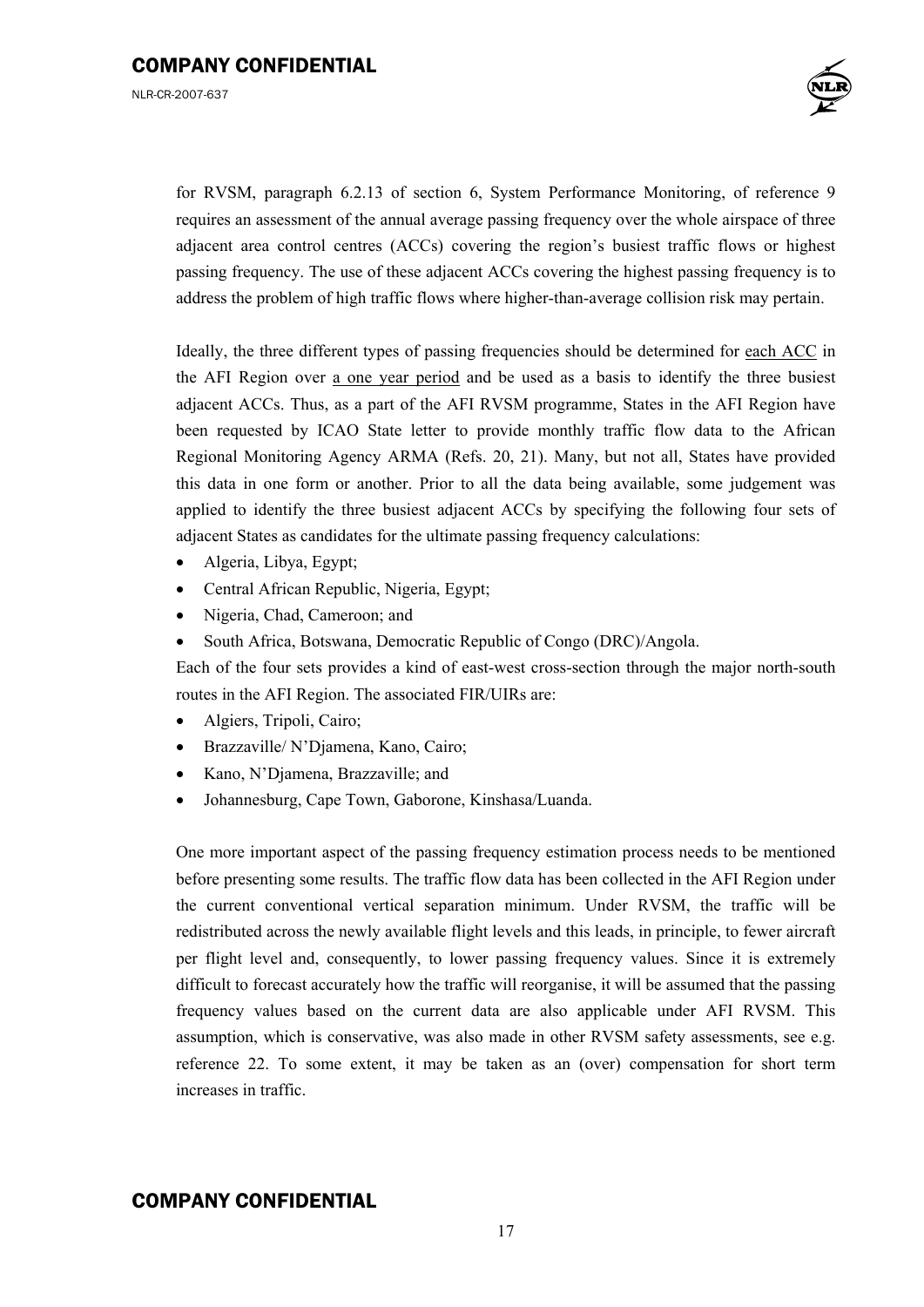

In accordance with the cruising levels (at or above FL290) currently in use in (most of) the FIR/UIRs in the AFI Region, no same direction passings between aircraft at adjacent flight levels were found, i.e.  $n_z(same) = 0$  in the collision risk model of eqs. (2.8) and (2.9). Table 2.3 summarizes the opposite direction and equivalent opposite direction passing frequencies obtained from the ARMA Form 4 traffic flow data for the various FIR/UIRs. Details of the underlying calculations can be found in Appendix B. Recall that equivalent opposite direction passing frequency allows comparing the relative risk associated with an opposite direction passing and an aircraft passing on crossing tracks. For reference, the equivalent and opposite direction passing frequency values found in the initial CRA of reference 1 have also been included in the last two columns of table 2.3.

| <b>FIR/UIR</b>     | <b>Revised CRA (CRA 2)</b> |                          | Initial CRA (CRA 1)    |                        |
|--------------------|----------------------------|--------------------------|------------------------|------------------------|
|                    | $n_z(opp)$                 | $n_z$ (equiv)            | $n_z$ (equiv)          | $n_z(opp)$             |
| Accra              | $\overline{\phantom{0}}$   |                          |                        |                        |
| Addis Ababba       |                            |                          |                        |                        |
| Algiers            | 0.1252                     | 0.2105                   | 0.1860                 | 0.1280                 |
| Antananarivo       | 0.03485                    | 0.04086                  |                        |                        |
| Asmara             |                            |                          |                        |                        |
| Beira              | 0.1253                     | 0.1314                   |                        |                        |
| <b>Brazzaville</b> | 0.05006                    | 0.05006                  | 0.07876                | 0.06693                |
| Cairo              | 0.02180                    | 0.02601                  |                        |                        |
| Canarias           |                            |                          |                        |                        |
| Cape Town          |                            |                          | $0.01114$ <sup>*</sup> | $0.01114$ <sup>*</sup> |
| Casablanca         |                            |                          |                        |                        |
| Dakar              |                            |                          |                        |                        |
| Dakar Oceanic      |                            |                          |                        |                        |
| Dar es Salaam      | 0.07099                    | 0.1012                   |                        |                        |
| Entebbe            | 0.01515                    | 0.03084                  |                        |                        |
| Gaborone           |                            | $\blacksquare$           | 0.1981                 | 0.1981                 |
| Harare             | $**$                       | $**$                     |                        |                        |
| Johannesburg       | $\blacksquare$             | $\blacksquare$           | 0.01664                | 0.01594                |
| Kano               | 0.1694                     | 0.2233                   | 0.2123                 | 0.1470                 |
| Khartoum           |                            |                          |                        |                        |
| Kinsasha           |                            |                          |                        |                        |
| Lilongwe           |                            |                          |                        |                        |
| Luanda             |                            | $\overline{\phantom{0}}$ | 0.03856                | 0.01661                |
| Lusaka             |                            |                          |                        |                        |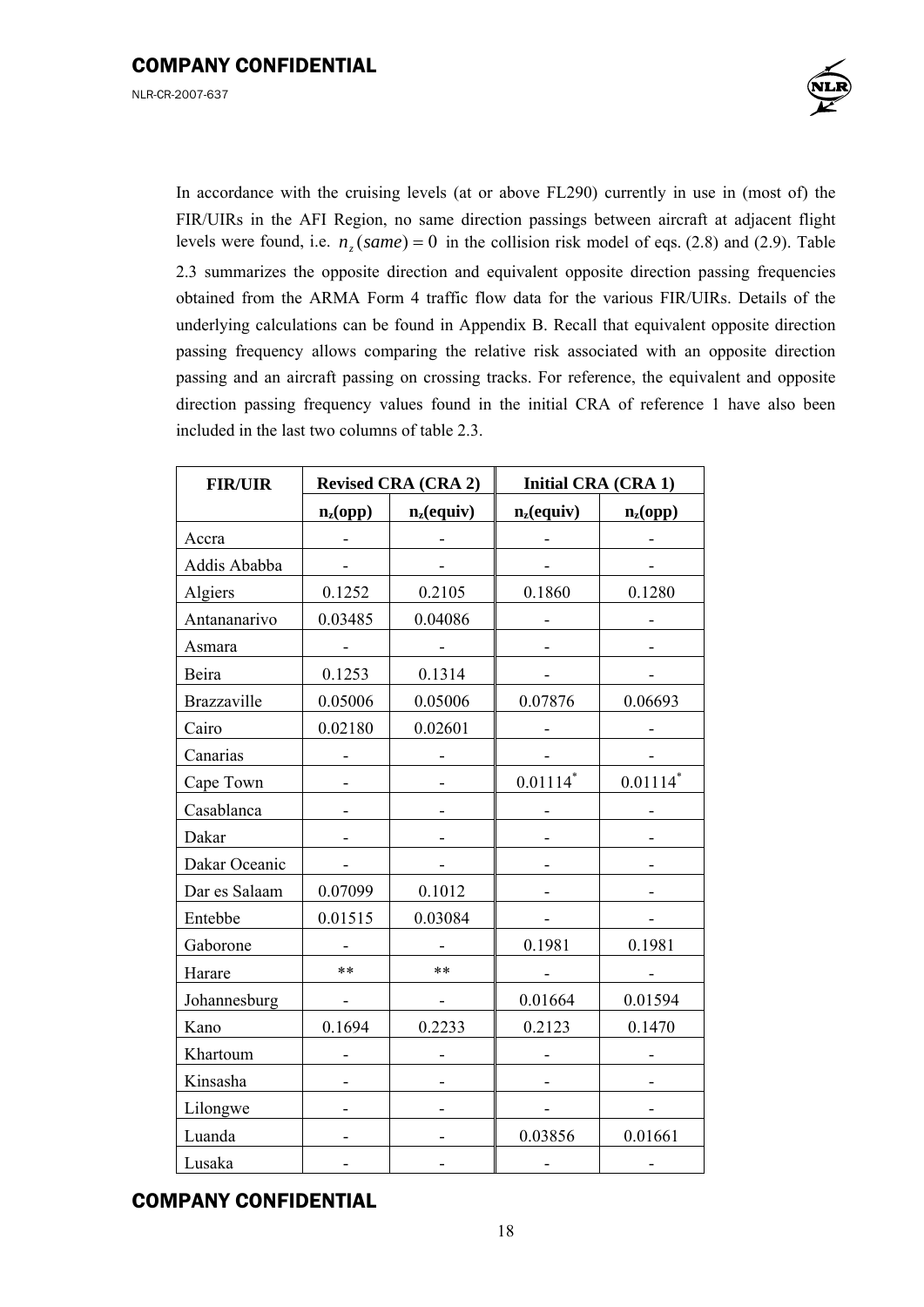NLR-CR-2007-637



| Mauritius   | 0.01690 | 0.01690 |        |        |
|-------------|---------|---------|--------|--------|
| Mogadishu   | 0.03644 | 0.07294 |        |        |
| Nairobi     |         |         |        |        |
| N'Djamena   | 0.1125  | 0.1420  | 0.5802 | 0.5454 |
| Niamey      |         |         |        |        |
| Roberts     | 0.06018 | 0.06611 |        |        |
| Sal Oceanic |         |         |        |        |
| Seychelles  | 0.01062 | 0.01062 |        |        |
| Tripoli     |         |         |        |        |
| Tunis       |         | -       |        |        |
| Windhoek    |         |         |        |        |

# **Table 2.3 Summary of passing frequency values for revised CRA and initial CRA**  Remark \* : Cape Town East only

Remark \*\*: ARMA Form 4 traffic flow data provided in non-electronic form for 19 months

Notice that useful data for the passing frequency calculations was not obtained from 21 out of the 35 FIR/UIRs in the AFI Region. However, Canarias, Casablanca, Dakar Oceanic, Sal Oceanic, and Tunis are non-participating in the AFI RVSM Programme. Hence, effectively, ARMA Form 4 traffic flow data necessary for the passing frequency calculations was not received from 16 out of 30 participating FIR/UIRs.

Crossing traffic is seen to have a significant effect for most of the FIR/UIRs, particularly for Mogadishu, Algiers, and Dar es Salaam. In general, passing frequency increases with the amount of traffic and this seems to be in line with the increase in the equivalent opposite direction passing frequency for Algiers and Kano. For Brazzaville and N'Djamena, however, the estimates of equivalent opposite direction passing frequency have decreased significantly.

The reduction by a factor of approximately four for N'Djamena is the result of an increase in the calculated number of flight hours by a factor of approximately 1.4 together with a decrease in the calculated number of opposite direction passings by a factor of about 0.3, the combined effect being a reduction by a factor of approximately  $1.4/0.3 \approx 4.67$ . The reason for the decrease in the number of opposite direction passings is unknown.

As follows from table 2.3, the required traffic flow data had not been received from all the ACCs involved in the preliminary clusters of busiest ACCs at the time of drafting of this report. As a result, the intended averaging over the ACCs included in each cluster has only been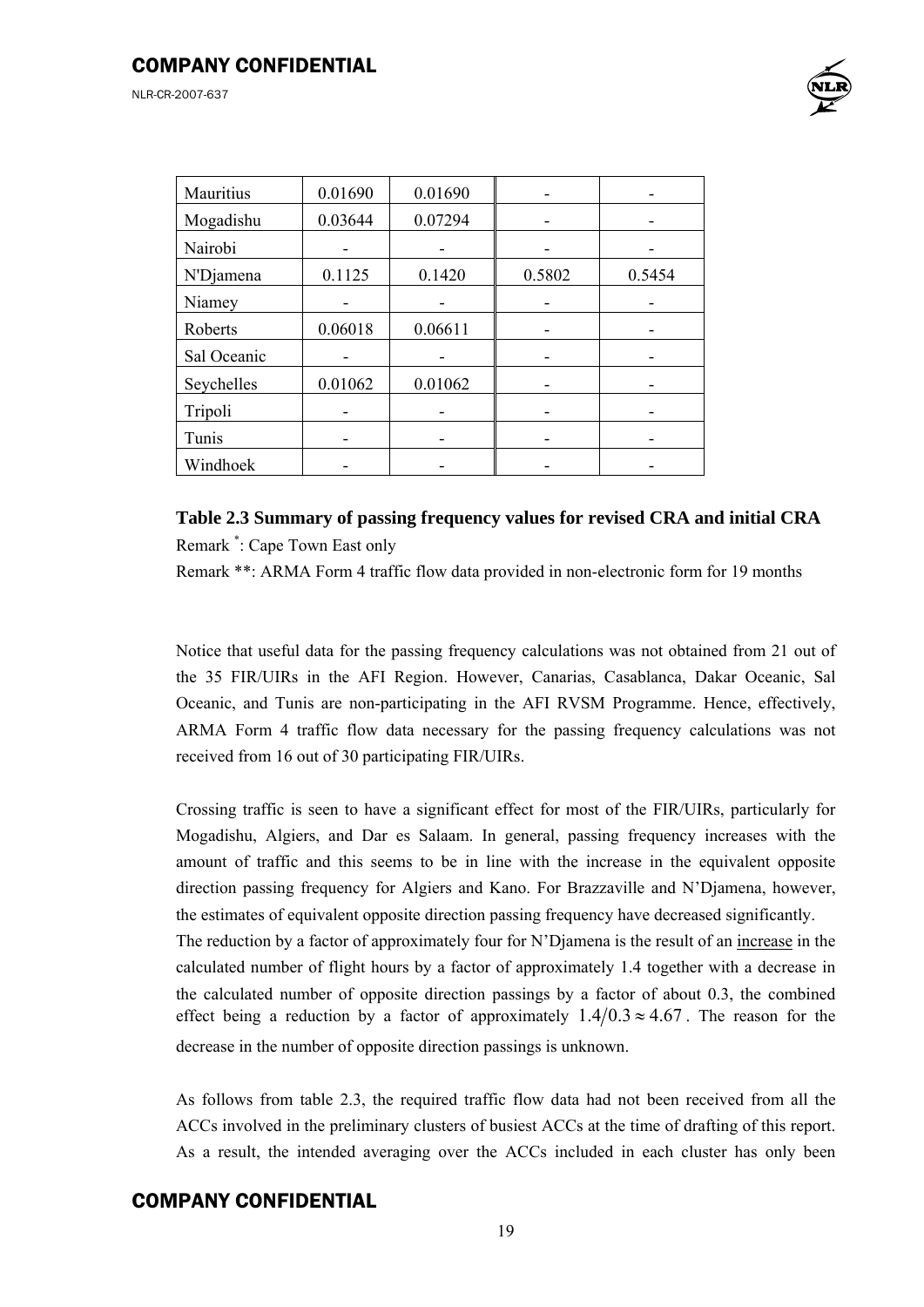

applied to the ACCs for which data was available. In principle, averaging over fewer ACCs in a cluster tends to be conservative (less smoothing) unless the ACC(s) excluded from the averaging have the larger passing frequencies. Table 2.4 summarises the equivalent opposite direction passing frequencies for the four clusters specified above. The names of the ACCs for which no data was available have been put in brackets.

| <b>Cluster of busy ACCs</b>        | <b>Equivalent opposite direction</b><br>passing frequency values |
|------------------------------------|------------------------------------------------------------------|
| Algiers, (Tripoli), Cairo          | 0.2105, 0.02601                                                  |
| Brazzaville/N'Djamena, Kano, Cairo | 0.05006/0.1420, 0.2233, 0.02601                                  |
| Kano, N'Djamena, Brazzaville       | 0.2233, 0.1420, 0.05006                                          |
| (Johannesburg), (Cape Town),       | $0.1981*, 0.03856*$                                              |
| Gaborone, (Kinshasa)/Luanda        |                                                                  |

# **Table 2.4 Summary of equivalent opposite direction passing frequency values for four clusters of busy ACCs**

Remark \* : CRA 1 values

Based on the available data and the resulting values in table 2.4, it follows that the three busiest adjacent ACCs are Kano, N'Djamena and Brazzaville. Thus, the overall value that will be used for the vertical collision risk assessment for the AFI Region is a (weighted) average across these three ACCs, i.e.

$$
n_z^{AFI}(equiv \dot{w}) = w_1 \times n_z (equiv \dot{w})_{Kano} + w_2 \times n_z (equiv \dot{w})_{N'Djamena} + w_3 \times n_z (equiv \dot{w})_{Brazzaville}
$$
 (2.20)

where the weighting factors  $w_1$ ,  $w_2$  and  $w_3$  are the proportions of annual flying time  $(\approx 0.17, 0.48$  and  $(0.35)$  in the respective FIR/UIRs. Substitution of the various parameter values finally gives

$$
n_z^{AFI}(equiv) = 0.1241 \tag{2.21}
$$

This value is approximately a factor of three smaller than the one obtained for the initial CRA. The main reason for the lower value is the much smaller equivalent opposite direction passing frequency for N'Djamena, i.e. 0.1420 rather than 0.5802, cf. table 2.3. The value for the Kano, N'Djamena, Brazzaville cluster is approximately 14% larger than the next largest value of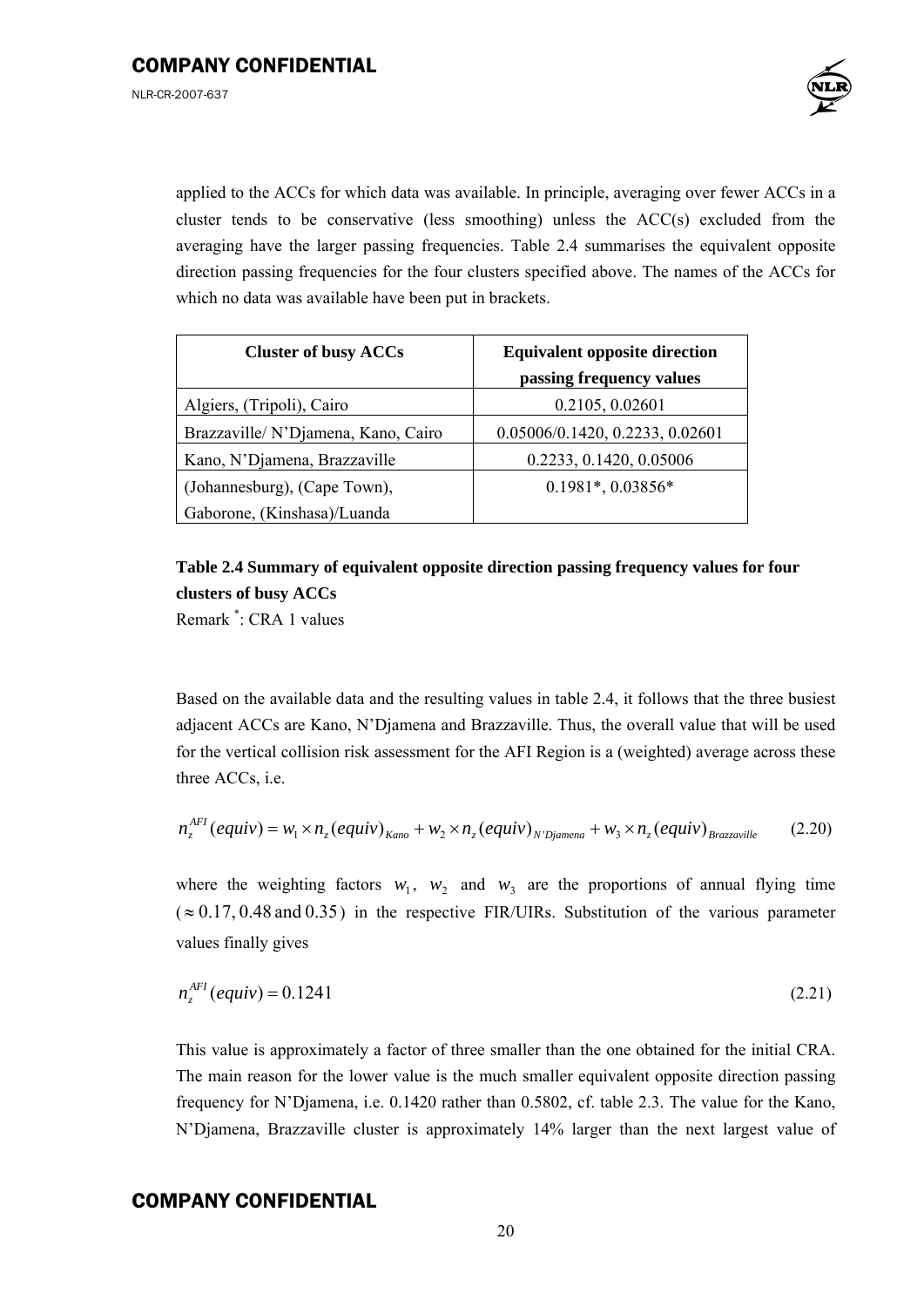

<span id="page-22-0"></span>0.1090 for the Algiers and Cairo cluster. The values for the remaining two clusters are approximately 0.05.

### **2.4.2 Summary of Data limitations**

It should be clear that in order to produce a representative pre-implementation estimate of the technical vertical collision risk in AFI RVSM airspace, it is necessary to collect data on all flights currently operating on all routes in the flight level band FL290 to FL410 inclusive. This data is needed to estimate the number of flying hours in the band FL290 - FL410 on the one hand and the number of horizontal passing events (of each of the different types) on the other. The collection is done via ARMA Form 2 (monthly movements) and ARMA Form 4 (traffic flow data). Provided the information in ARMA Form 4 is complete, flying time can be derived from it and can be cross-checked against the flying time reported in ARMA Form 2.

A key element of the traffic flow data information in ARMA Form 4 is the actual flight progress information, i.e. waypoint identification, reporting time at waypoint, and FL at waypoint. It should be clear that even for a single route segment bounded by a waypoint at either side, the reporting times at both waypoints are needed to determine whether a (longitudinal) passing has occurred between two aircraft flying at adjacent flight levels, independent of their flying in the same or opposite direction. More generally, to be able to handle all possible route configurations, the flight progress information at all the waypoints along an aircraft's flight path through a FIR/UIR is required.

Data has only been received from a limited number of FIR/UIRs. For 13 FIR/UIRs, the quality of the data was such that the passing frequency and aircraft population could be determined. In total, 121 months worth of data have been processed. The quality of the submitted information varied strongly. Specifics on the determination of the passing frequency are given in Appendix B (sections B.1 and B.2). Section B.2, in particular, lists per FIR/UIR all the limitations of the data. In Appendix A (sections A.2 and A.3), more details are given concerning the determination of the aircraft population.

Figure 2.3 below illustrates the amount of data received from each State. The blue colour indicates that more than 8 months worth of data from the year 2006 could be processed. Pink indicates those States for which some data was received, but less than 8 months from the year 2006. Grey indicates that no information was received or could be processed. It should be noted that this map is used for illustration purposes only. The borders represent States' borders rather than FIR/UIR borders.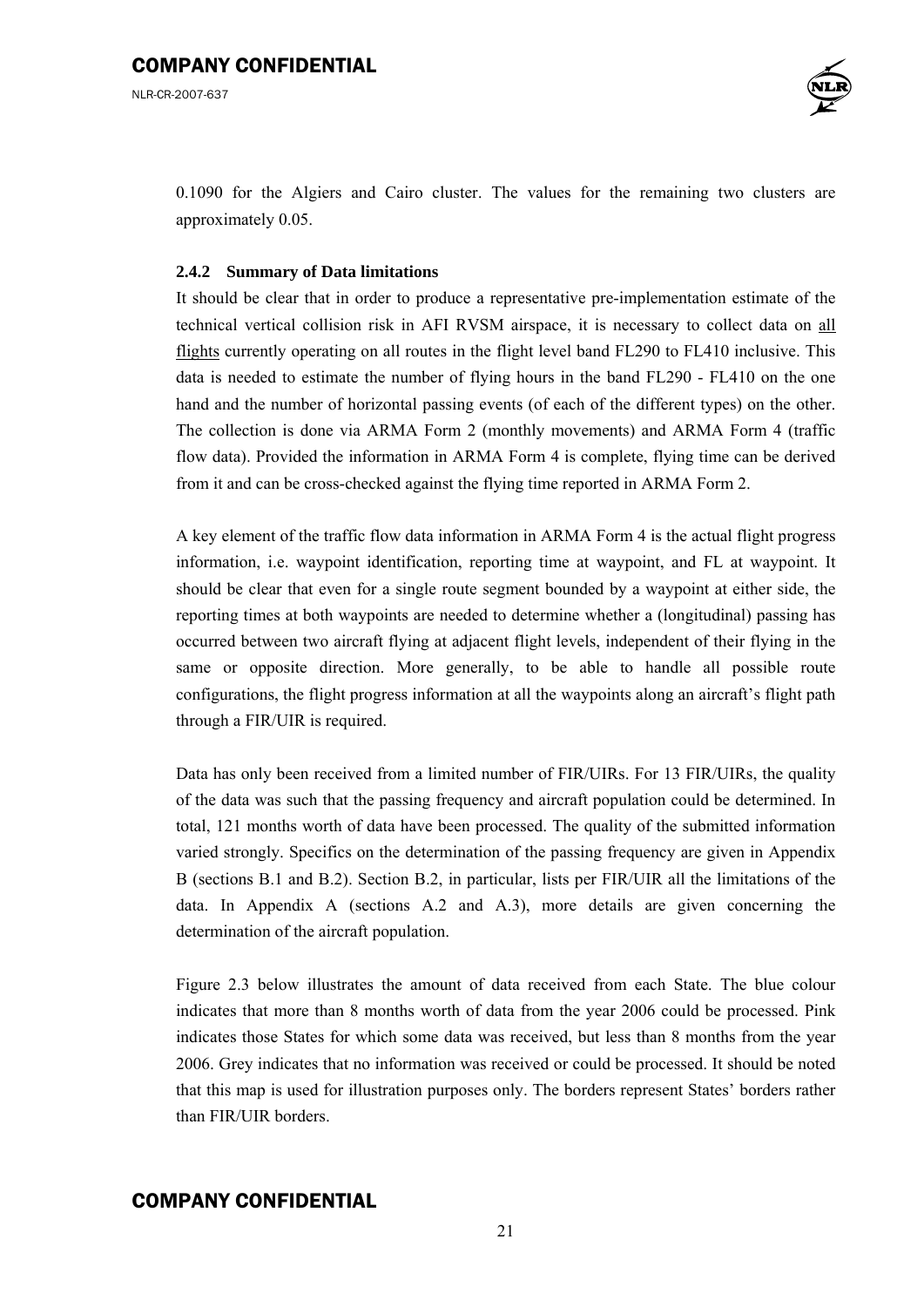<span id="page-23-0"></span>NLR-CR-2007-637





**Figure 2.3 Summary of available data.** 

**Blue means more than 8 months of information for 2006. Pink means some information, but less than 8 months. Grey means no information was submitted or could be processed.** 

Based on the available data, a total of 368,424 flight hours for the AFI region has been estimated for the year 2006. This is a very limited set. The total flight hours in Johannesburg and Cape Town FIR (not included in this set) in the RVSM band for 2006 is estimated to be 372,000 hours. Furthermore, in the initial CRA report (Ref. 1), it has been estimated that in 2003 there have been 1,108,000 scheduled flights in the AFI region. It must be concluded that the available set of information represents only a fraction of all flights in the AFI region.

#### **2.5 Probability of lateral overlap**

Lateral navigation accuracy has an essential influence on the likelihood of a collision between two aircraft once vertical separation has been lost. This influence is expressed as the probability of lateral overlap for aircraft nominally flying on (adjacent flight levels of) the same route,  $P_y(0)$ , and is defined by

$$
P_{y}(0) = \int_{-\lambda_{y}}^{\lambda_{y}} \int_{-\infty}^{\infty} f_{Y}(y_{1}) f_{Y}(y_{1} - y) dy_{1} dy
$$
\n(2.22)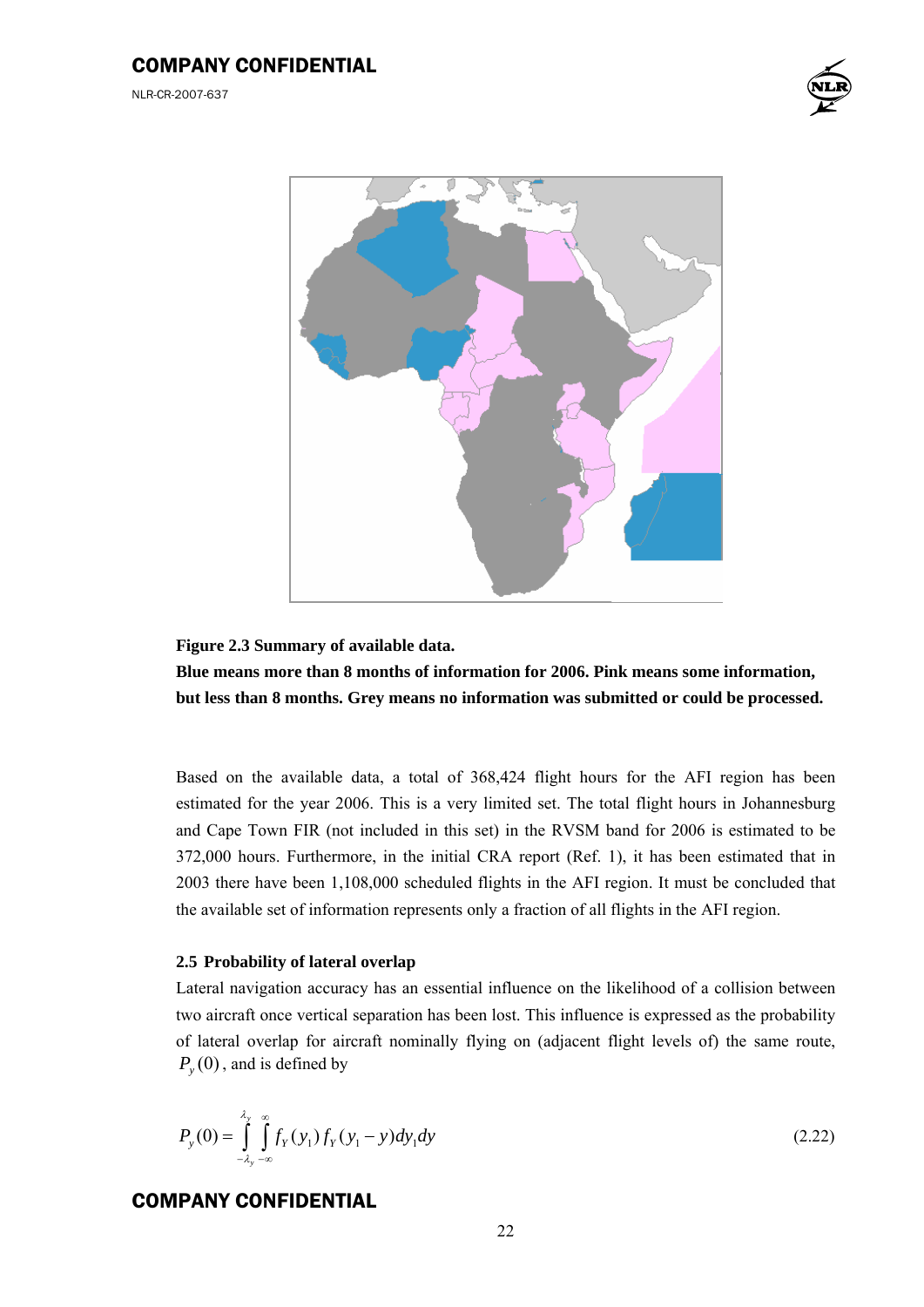

where  $\lambda$ <sub>y</sub> denotes the average width of the aircraft (cf. table 2.1) and  $f_Y(y)$  denotes the probability density of the lateral deviations from track centre line. The probability density  $f_Y(y)$  is dependent on the type of navigation equipment being used in the airspace under consideration. To quantify  $P_y(0)$ , the same approach has been followed as for the initial CRA.

The approach followed was to assume that a proportion  $\alpha$ ,  $0 \le \alpha \le 1$ , of the AFI RVSM airspace users is using GNSS navigation and that the remaining proportion  $1-\alpha$  is using VOR/DME navigation. The following mixture distribution was then specified

$$
f_Y(y) = \left(1 - \alpha\right) \frac{1}{\sigma_{VOR/DME} \sqrt{2\pi}} e^{-\frac{1}{2} \left(\frac{y}{\sigma_{VOR/DME}}\right)^2} + \alpha \frac{1}{\sigma_{GNSS} \sqrt{2\pi}} e^{-\frac{1}{2} \left(\frac{y}{\sigma_{GNSS}}\right)^2}
$$
(2.23)

with

$$
\sigma_{VOR/DME} = 0.3NM \tag{2.24}
$$

$$
\sigma_{\rm GNSS} = 0.06123NM \tag{2.25}
$$

and used to calculate the probability of lateral overlap as a function of the proportion  $\alpha$  of the AFI RVSM airspace users using GNSS navigation. Table 2.5 below has been reproduced from reference 1.

| Proportion $\alpha$ of<br><b>GNSS flying time</b> | $P_v(0)$ |
|---------------------------------------------------|----------|
| 0                                                 | 0.0491   |
| 0.05                                              | 0.0513   |
| 0.1                                               | 0.0544   |
| 0.2                                               | 0.0627   |
| 0.25                                              | 0.0679   |
| 0.5                                               | 0.106    |
| 0.75                                              | 0.162    |
|                                                   | 0.237    |

**Table 2.5 The probability of lateral overlap,**  $P_y(0)$ **, as a function of the proportion** *α* **of GNSS flying time**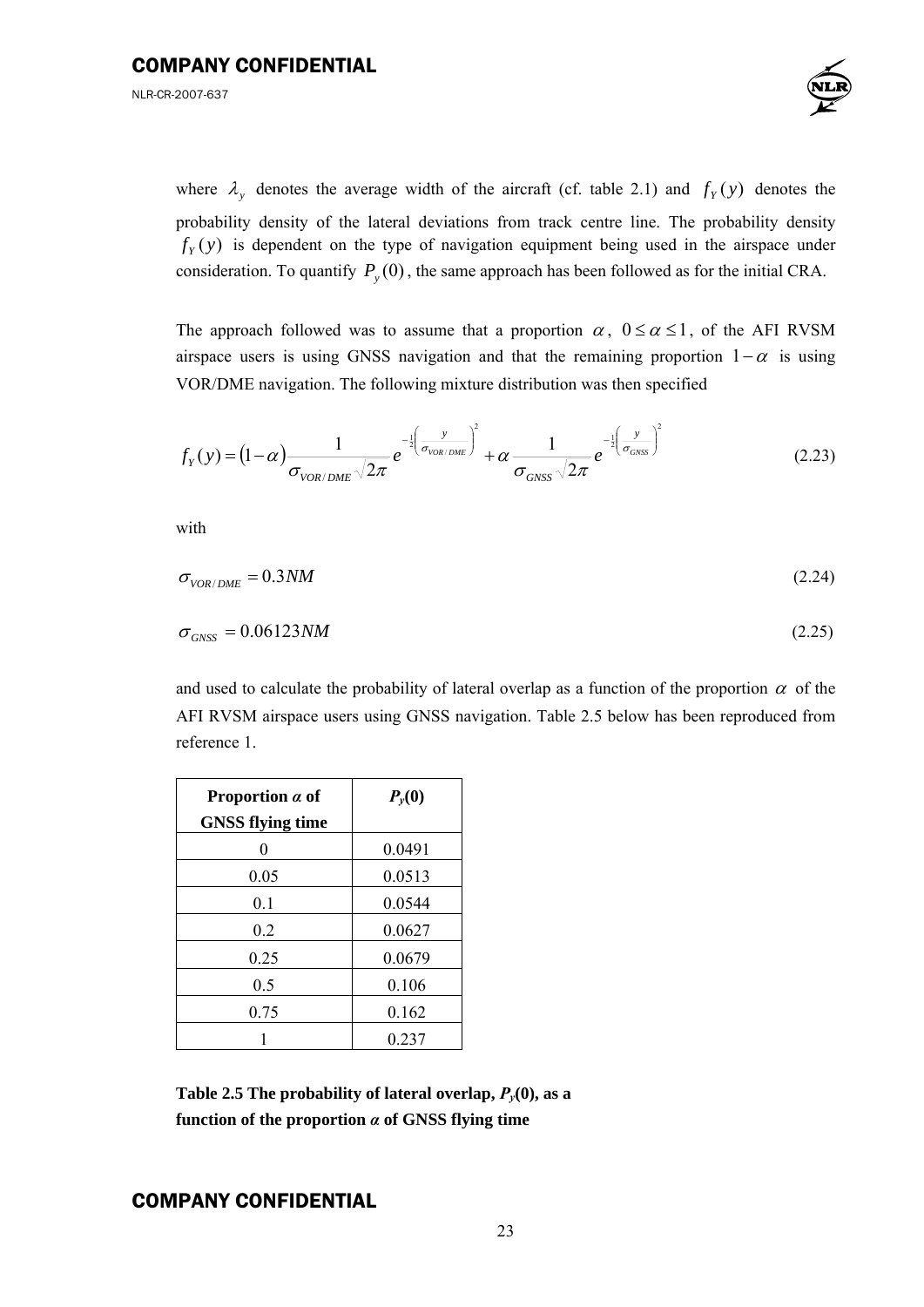

<span id="page-25-0"></span>The initial CRA used a value of  $\alpha = 0.5$  for the proportion of GNSS flying time. At the time, this value was judged to be slightly conservative. Following the presentation of the initial CRA at the AFI RVSM TF/7 meeting in Dakar, August 2005, it was suggested to assume that the full aircraft population would be using GNSS and to take  $\alpha = 1.0$  correspondingly. This suggestion, however, is believed to be overly optimistic and it has been decided to use the same value of  $\alpha$  = 0.5 for the proportion of GNSS flying time as in the initial CRA.

 $P_y(0)$  multiplied by  $n_e$  (*equiv*) determines the exposure to the risk of collision due to the loss of vertical separation. When the aircraft height-keeping performance just meets the limit value of  $P_{\rm z}(1000) = 1.7 \times 10^{-8}$ , the exposure needs to be less than  $0.058 \times 2.5 = 0.145$  to be able to meet the technical vertical TLS of  $2.5 \times 10^{-9}$  fatal accidents per flight hour. This global upper bound of 0.145, applied to the local value of  $P_y(0) = 0.106$ , gives a local upper bound of only 1.36 for the (equivalent) opposite direction passing frequency for RVSM in the AFI Region. This is a direct consequence of the product of passing frequency and probability of lateral overlap being constrained by the global system performance specification. Put simply, the better the lateral navigation accuracy the fewer passings are allowed.

A means to reduce the increase in the probability of lateral overlap  $P_y(0)$  due to very accurate

GNSS based navigation is the use of lateral offsets under certain conditions as set out in an ICAO State letter (Ref. 10). To be able to take the risk mitigating effect of lateral offsets on  $P_y(0)$  into account, it needs to be known to what extent the offsets are actually used in practice.

Since this knowledge is currently unavailable, the beneficial effects of lateral offsets have not been taken into account in this report.

#### **2.6 Aircraft dimensions and relative speeds**

#### **2.6.1 Relative speeds**

The vertical collision risk model of eqs. (2.8) and (2.9) contains four basic relative speed parameters,  $2|\overline{V}|$ ,  $\overline{|\Delta V|}$ ,  $\overline{|\overline{y}|}$  and  $\overline{z}$ . A revised estimate of the average aircraft speed has been calculated in Appendix A as  $\overline{V}$  = 464 kts, i.e. 2kts smaller than the value of 466 kts used in the initial CRA. The other relative speed parameter values have not been revised since no data directly from AFI RVSM airspace was available. Thus the following intial values have been retained:  $|\overline{\Delta V}| = 20$  kts,  $|\overline{y}| = 20$  kts, and  $|\overline{z}| = 1.5$  kts.

#### **2.6.2 Aircraft dimensions**

Revised weighted average aircraft dimensions have been calculated as described in Appendix A. The resulting dimensions for a typical aircraft in AFI RVSM airspace are shown in Table 2.6.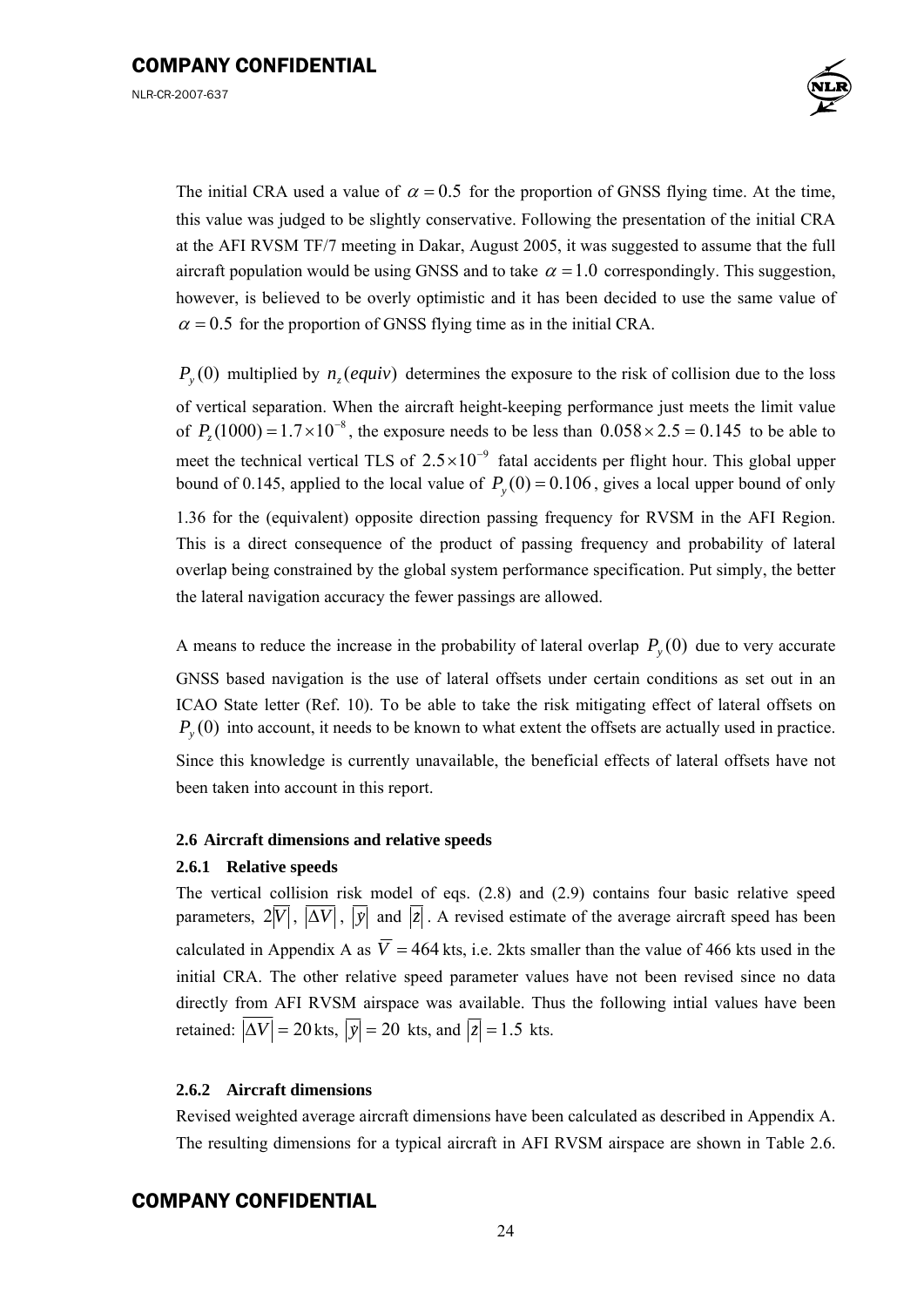

<span id="page-26-0"></span>Notice that the revised values are virtually the same as the initial values. The values for the AFI region are larger than those for the EUR Region and smaller than those for the NAT Region (see reference 1, table 3.18).

| <b>Aircraft dimension</b> | <b>Parameter</b>                          | Value (ft)     |                | Value (NM)     |                |
|---------------------------|-------------------------------------------|----------------|----------------|----------------|----------------|
|                           |                                           | <b>Initial</b> | <b>Revised</b> | <b>Initial</b> | <b>Revised</b> |
|                           |                                           | <b>CRA</b>     | <b>CRA</b>     | <b>CRA</b>     | <b>CRA</b>     |
| Length                    | $\lambda_{\scriptscriptstyle \mathcal X}$ | 168.72         | 173.51         | 0.02777        | 0.02856        |
| Width                     | $\lambda_{v}$                             | 158.71         | 163.35         | 0.02612        | 0.02689        |
| Height                    | $\lambda_z$                               | 49.25          | 51.07          | 0.008106       | 0.008404       |
| <b>Diameter</b>           | $\mathcal{L}_{xy}$                        | 168.72         | 173.51         | 0.02777        | 0.02856        |

**Table 2.6 Typical aircraft dimensions for AFI Region** 

### **2.7 Technical vertical risk**

Recall the technical vertical collision risk model specified in eq. (2.8) of section 2.2, i.e.

$$
N_{az} = 2P_z(S_z)P_y(0)n_z\left(\text{equiv}\nu\right)\left\{1 + \frac{\left|\overline{y}\right|}{2\overline{V}} + \frac{\lambda_{xy}}{\lambda_z} \frac{\left|\overline{z}\right|}{2\overline{V}}\right\} \tag{2.9}
$$

Table 2.7 summarises the main parameter estimates for this model. Substitution of these values into eq. (2.9) gives

$$
N_{az} = 2 \times 1.0 \times 10^{-9} \times 0.106 \times 0.1241 \times 1.0270 = 2.70 \times 10^{-11}
$$
\n(2.26)

This risk estimate is expressed in fatal accidents per flight hour and is to be compared with the technical vertical TLS of  $2.5 \times 10^{-9}$  fatal accidents per flight hour. It can be concluded that the technical vertical TLS is met. Moreover, it is being met with a factor of approximately 90. The significant reduction in the current estimate of  $2.7 \times 10^{-11}$  compared with the estimate of  $1.35 \times 10^{-9}$  obtained for the initial CRA is due to two factor mentioned in sections 2.3 and 2.4, i.e. a reduction in the probability of vertical overlap by a factor of approximately 15 and a reduction in the average passing frequency for the AFI Region by a factor of approximately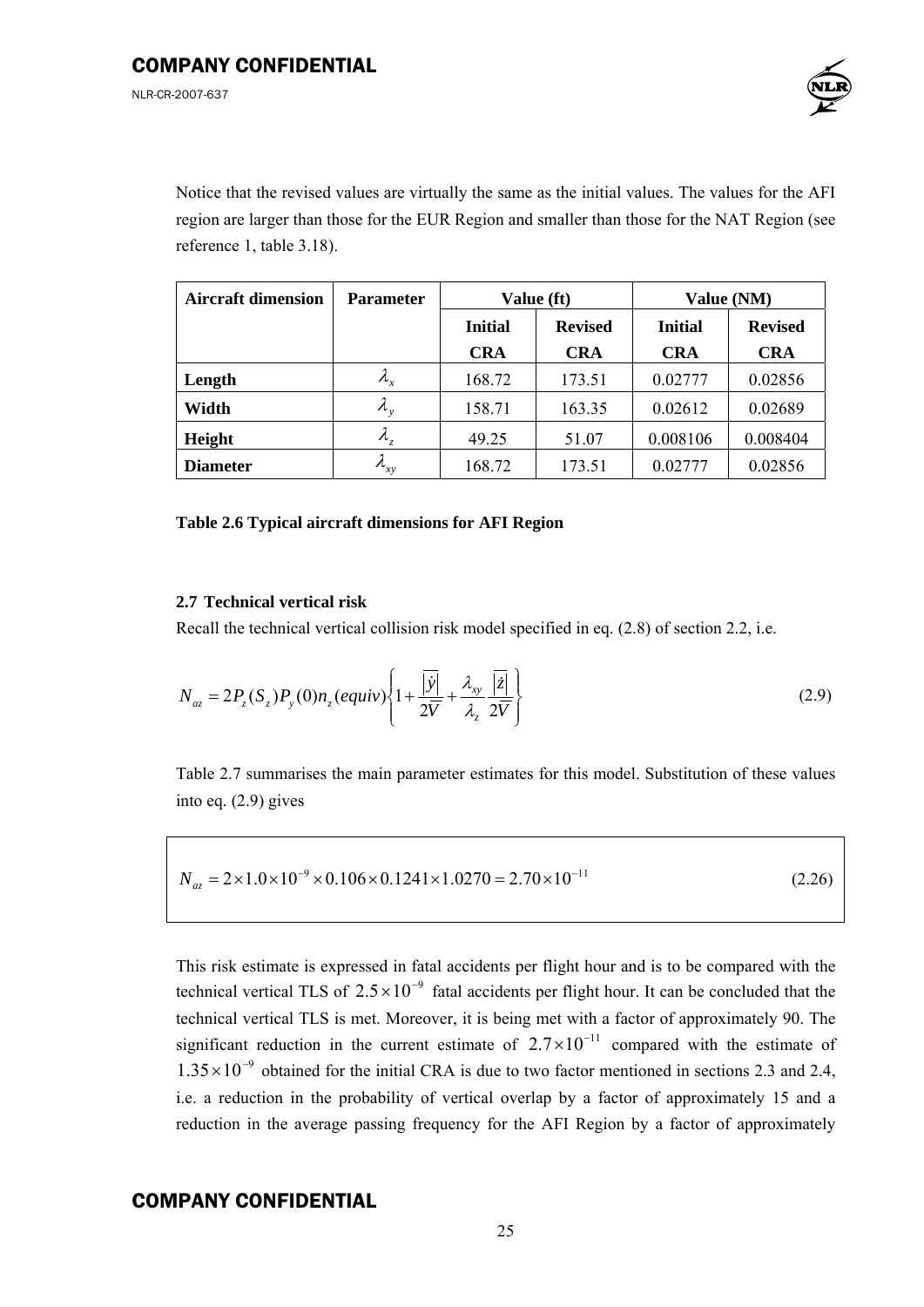

three. Notice that the same value of 0.106 was used for the probability of lateral overlap in the initial and revised CRAs, based on a 50% GNSS flight time contribution.

The margin between the technical TLS and the current estimate of the technical risk needs to be considered in the context of several uncertainties like the data limitations summarised in section 2.4.2, the proportion of GNSS navigation and increases in traffic volume. The effect of the proportion of GNSS navigation can easily be quantified, see table 2.5 and would be a factor of approximately two when nearly all aircraft would be using GNSS navigation. In first approximation, passing frequency growth proportionally to traffic volume. For example, a 5% annual traffic growth over ten years would, in first approximation, lead to a 60% increase in passing frequency. The uncertainty associated with the data limitations is rather difficult to quantify but is not believed to be an order of magnitude. Moreover, there will be some reduction in passing frequency due to the redistribution of the traffic over the additional RVSM flight levels. Finally, the proper use of the Strategic Lateral Offset Procedure under RVSM would counteract the adverse effect on the vertical risk of GNSS navigation accuracy. Thus, the current margin is deemed to be sufficient to cover the effect of the data limitations from section 2.4.2 and the other uncertainties..

| <b>Parameter</b>                                       | <b>Value</b>       |
|--------------------------------------------------------|--------------------|
| $S_z$                                                  | 1000               |
| $P_z(S_z)$                                             | $1.0\times10^{-9}$ |
| $P_{v}(0)$                                             | 0.106              |
| $n_z$ (equiv)                                          | 0.1241             |
| $\lambda_{xy}$<br>Ż,<br>$\lambda_z$<br>$2\overline{V}$ | 1.0270             |

**Table 2.7 Summary of parameter values for vertical collision risk model of eq. (2.9)**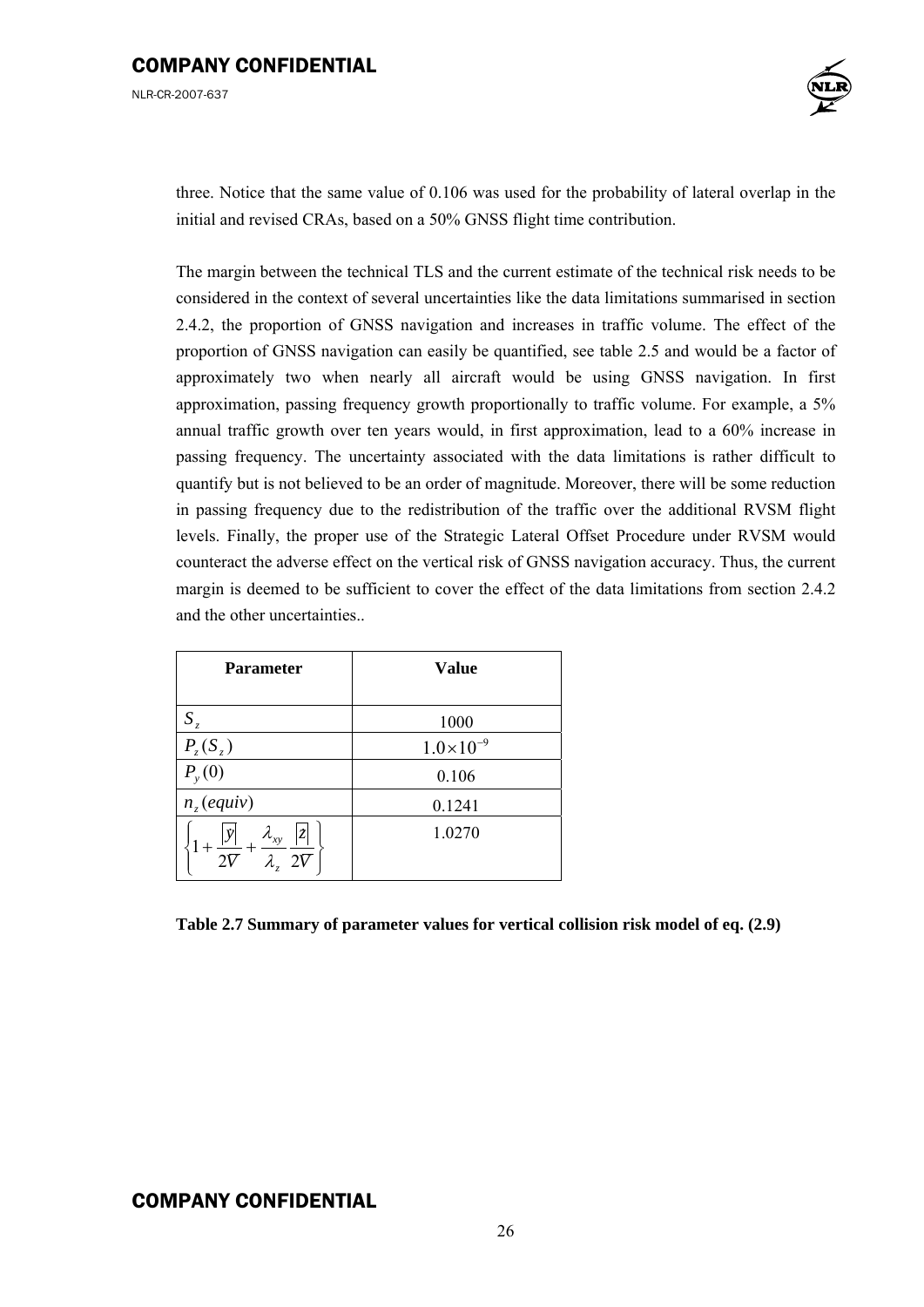<span id="page-28-0"></span>NLR-CR-2007-637



### 3 Assessment of total vertical risk

#### **3.1 Introduction**

Section 2 dealt with the assessment of the technical vertical collision risk under RVSM in the AFI Region. There may exist additional causes of vertical collision risk, however, and the combined effect of all these potential causes and the normal technical cause is to be assessed against the total vertical TLS of  $5 \times 10^{-9}$  fatal accidents per flight hour. Suitable collision risk models for the risk due to all the additional causes developed for the initial CRA have been reused for the current CRA.

Section 3.2 recalls the pertinent models. This is followed by a detailed examination of the data available for the revised CRA in section 3.3. Data on large atypical height deviations in the current 2000 ft CVSM environment between FL290 and FL410 inclusive have been obtained via ARMA from the African States and from IATA. Based on the nature of the underlying events, it will be assumed that similar events could occur equally well in a 1000 ft RVSM environment. Finally, section 3.4 will present estimates of the total vertical collision risk under AFI RVSM.

#### **3.2 Total vertical collision risk models**

In the same manner as for the initial CRA, incident data will be used to estimate the vertical collision risk due to causes other than the normal typical height-deviations of RVSM approved aircraft. The following broad categories of potential causes of total vertical collision risk have been distinguished in reference 1:

- ATC error;
- Pilot error;
- ACAS;
- Non-RVSM approved aircraft;
- Equipment failure;
- Turbulence/weather:
- Unknown civil aircraft;
- Unknown military aircraft operating outside designated military areas; and
- Aircraft contingency events.

Each category may be subdivided further dependent on the specific nature of the error or problem. From a collision risk assessment point of view, the importance of these causes is that they may lead to large or atypical height deviations of 300 ft or more, say. It is essentially the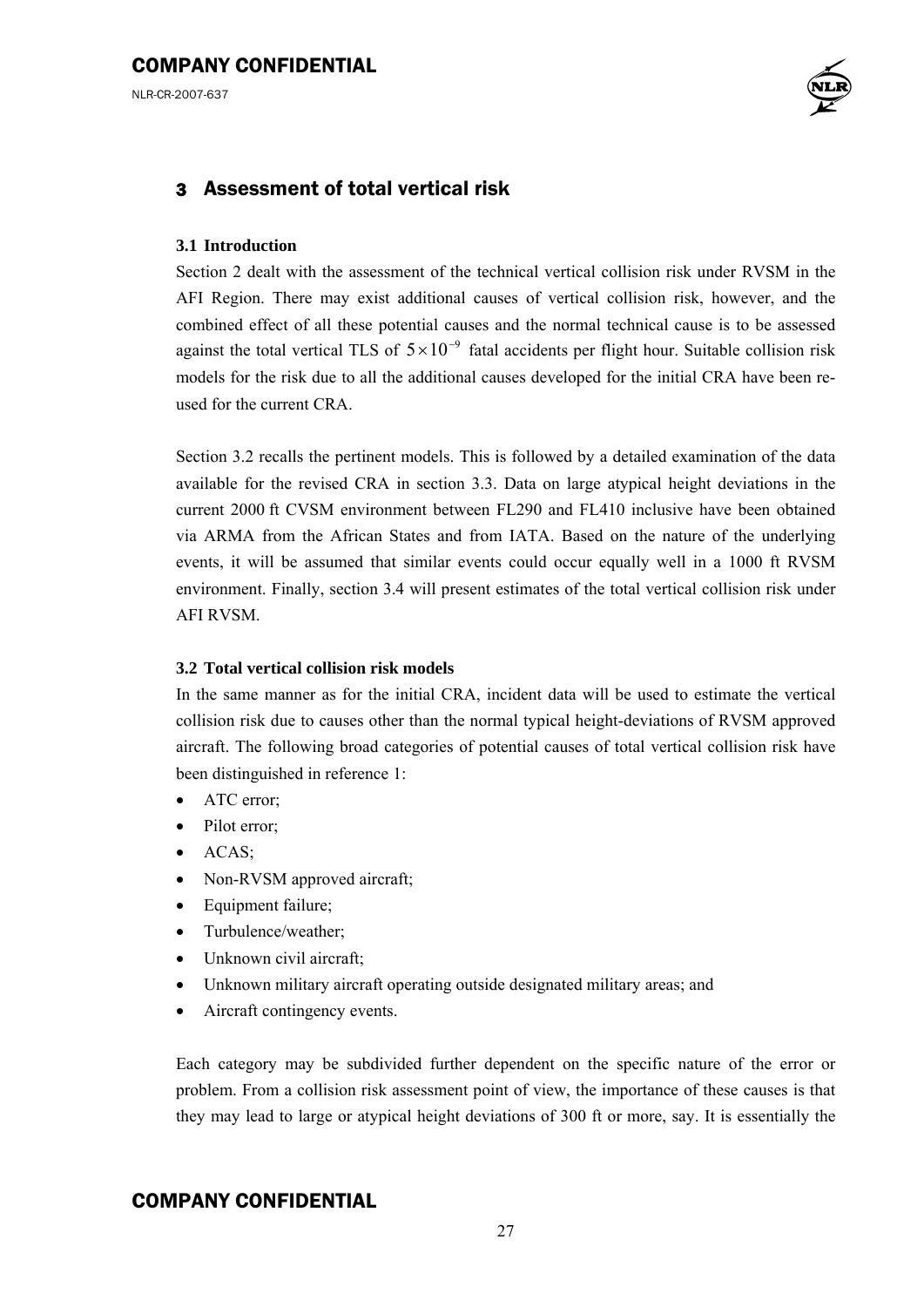

vertical risk due to this type of height deviations that is to be modelled for comparison with the total vertical TLS of  $5 \times 10^{-9}$  fatal accidents per flight hour.

The resulting height deviations have been classified into

- large height deviations involving whole numbers of flight levels; and
- large height deviations not involving whole numbers of flight levels.

For example, an ATC error in issuing a clearance may lead to an aircraft levelling off at a wrong flight level leading to two types of risk. Firstly, it may lead to a risk for any aircraft that may already correctly be flying at that level. Secondly, on its way towards the wrong flight level, the pertinent aircraft may have traversed through one or more intermediate flight levels. As another example, ATC misjudging the climb speed of an aircraft may lead to the aircraft passing through another aircraft's flight level too late. From a risk point of view, this is very similar to passing through a level without a proper clearance.

A pilot error in following a correct ATC clearance may also lead to a large height deviation of the whole number of flight levels type. On the other hand, a level bust is an example of a pilot error not involving a whole number of flight levels. It involves an overshoot over a certain short period of time after which the aircraft levels off correctly at the intended flight level.

Height deviations due to ACAS do not normally involve whole numbers of flight levels but may be much larger than an aircraft's typical height deviations. Height deviations of non-RVSM approved aircraft will generally not involve whole numbers of flight levels either but may be expected to have a larger probability of relatively large height deviations, larger than 300 ft, say. Height deviations due to equipment failure, turbulence or other adverse weather conditions will also generally lead to large height deviations not involving whole numbers of flight levels.

Unknown civil or military aircraft operating at an AFI RVSM flight level involve by definition height deviations of the whole number of flight levels type as they should simply not be flying where they are. When such aircraft also happen to be non-RVSM approved, they may also cause the other type of large height deviation. Aircraft contingency procedures should be designed in such a way that they do not involve any significant risk when executed properly. Due to the nature of the situation, however, it may occasionally not be possible to fully comply with the procedure as a result of which one or more flight levels may be crossed without a proper clearance before levelling off at a new level.

Following reference 1, three sub-models will be used for:

Large height deviations not involving whole numbers of flight levels;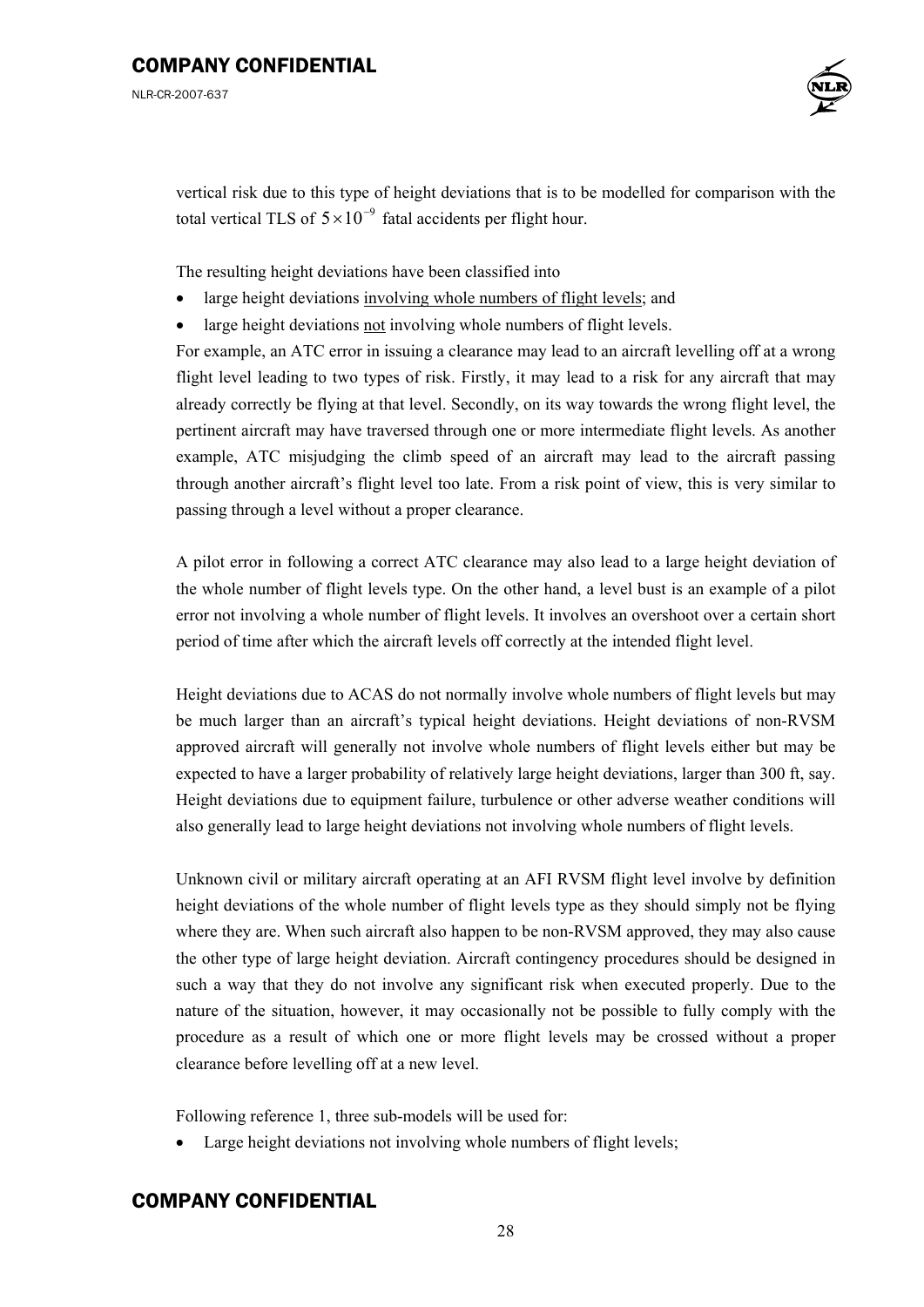

- <span id="page-30-0"></span>• Aircraft climbing or descending through a flight level; and
- Aircraft levelling off at a wrong level.

The last two cases concern large height deviations involving whole numbers of flight levels.

The vertical collision risk due to large height deviations not involving whole numbers of flight levels can be modelled in the same way as the technical vertical collision risk, i.e.

$$
N_{az}^{*} = 2P_{z}(S_{z})^{*} P_{y}(0) n_{z}(equiv \nu) \left\{ 1 + \frac{\overline{|\dot{y}|}}{2\overline{V}} + \frac{\lambda_{xy}}{\lambda_{z}} \frac{\overline{|\dot{z}|}}{2\overline{V}} \right\}
$$
(3.1)

A superscript "\*" is used to distinguish this type of vertical risk from the technical vertical collision risk. The probability of vertical overlap  $P_{a}(S_{a})^*$  can be calculated by means of eqs. (2.16) and (2.18). The AAD probability density  $f^{AAD}(a)$  would be taken of the form of eq.  $(4.1)$  $(4.1)$  $(4.1)$  of reference  $1<sup>1</sup>$  and the ASE probability density is given by eq. (2.17) of section 2 of this report.

The conventional vertical collision risk model for aircraft climbing or descending through a flight level is given by:

$$
N_{az}^{cl/d} = 2P_z(S_z)^{cl/d} P_y(0) n_z (equiv \sqrt{\frac{|\dot{y}|}{2\overline{V}} + \frac{\lambda_{xy}}{\lambda_z} \frac{|\overline{z}|}{2\overline{V}}} \Bigg\}
$$
(3.2)

where the superscript "cl/d" refers to an aircraft climbing or descending through a flight level without a proper clearance and  $P_z(S_z)^{cl/d}$  is given by

$$
P_z(S_z)^{cl/d} = \frac{n^{cl/d} \times 2\lambda_z / \langle z_c \rangle}{T}
$$
\n(3.3)

The new parameters are defined in table 3.1. Information on the number of incorrect flight level crossings and the pertinent vertical speeds is to be obtained from the incident reports. When no information on the vertical speed is included in a particular report, a default value will have to be used. Default values for a number of cases are given in references 11 and 12, for example, 20 kts and 15 kts respectively for a normal climb/descent. Both references specify a value of 50 kts in case of pressurisation failure, and  $2 - 5$  kts for engine failures. Since the probability of

<sup>&</sup>lt;sup>1)</sup> The model of eq.  $(3.1)$  for large height deviations not involving whole numbers of flight levels is included for completeness, but will not actually be used, see section 3.3.2.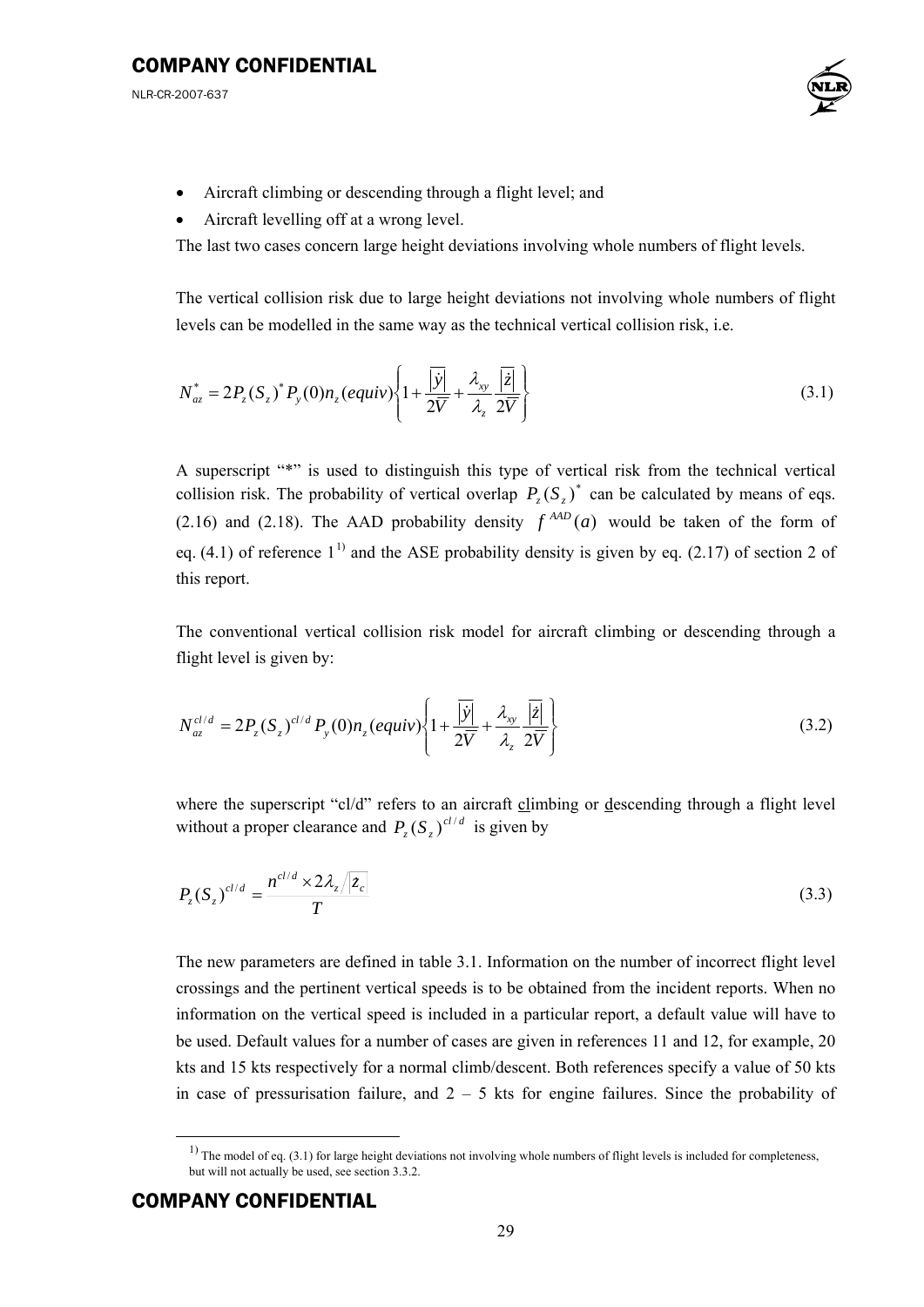

vertical overlap in eq. (3.3) is inversely proportional to the vertical speed, a value of 15 kts will be used for normal climb/descents when specific information is missing in the incident report. The common reference 11 and 12 values will be used for the other cases, where the distinction between 2 kts and 5 kts depends on the aircraft being triple (or more) engined or twin engined.

| <b>Parameter</b>             | <b>Definition</b>                                                           |
|------------------------------|-----------------------------------------------------------------------------|
| $N^{\mathit{cl}/\mathit{d}}$ | Expected number of fatal aircraft accidents per flight hour due to aircraft |
|                              | climbing or descending through a flight level without a proper clearance    |
| $P_z(S_z)^{cl/d}$            | Probability of vertical overlap due to aircraft climbing or descending      |
|                              | through a flight level without a proper clearance                           |
| $n^{cl/d}$                   | Number of aircraft climbing or descending through a flight level without    |
|                              | a proper clearance during a period of time with $T$ flying hours            |
| $ \dot{z}_c $                | Average climb or descent rate for aircraft climbing or descending           |
|                              | through a flight level without a proper clearance                           |
| T                            | Amount of flying time during the period of time the incident data were      |
|                              | collected                                                                   |

# **Table 3.1 Definition of additional parameters of the vertical collision risk model of eq. (3.2)**

Finally, the conventional vertical collision risk model for aircraft levelling off at a wrong flight level is given by

$$
N_{az}^{wl} = 2P_z(S_z)^{wl} P_y(0) n_z (equiv \sqrt{\frac{|\overline{y}|}{2\overline{V}}} + \frac{\lambda_{xy}}{\lambda_z} \frac{|\overline{\overline{z}|}}{2\overline{V}} \right)
$$
(3.4)

where the superscript "wl" refers to levelling off at a <u>wrong level and  $P_z(S_z)^{wl}$  is given by</u>

$$
P_z(S_z)^{wl} = \frac{P_z(0) \times n^{wl} \times \bar{t}^{wl}}{T}
$$
\n(3.5)

The additional new collision risk model parameters are defined in table 3.2. Not surprisingly, the number of times an aircraft levels off at a wrong level and the average duration of its stay at the wrong level are a part of the probability of vertical overlap for this particular type of event. Information on these two parameters is to be obtained from the incident reports. The probability of vertical overlap  $P<sub>z</sub>(0)$  accounts for the normal technical height deviations of aircraft that, in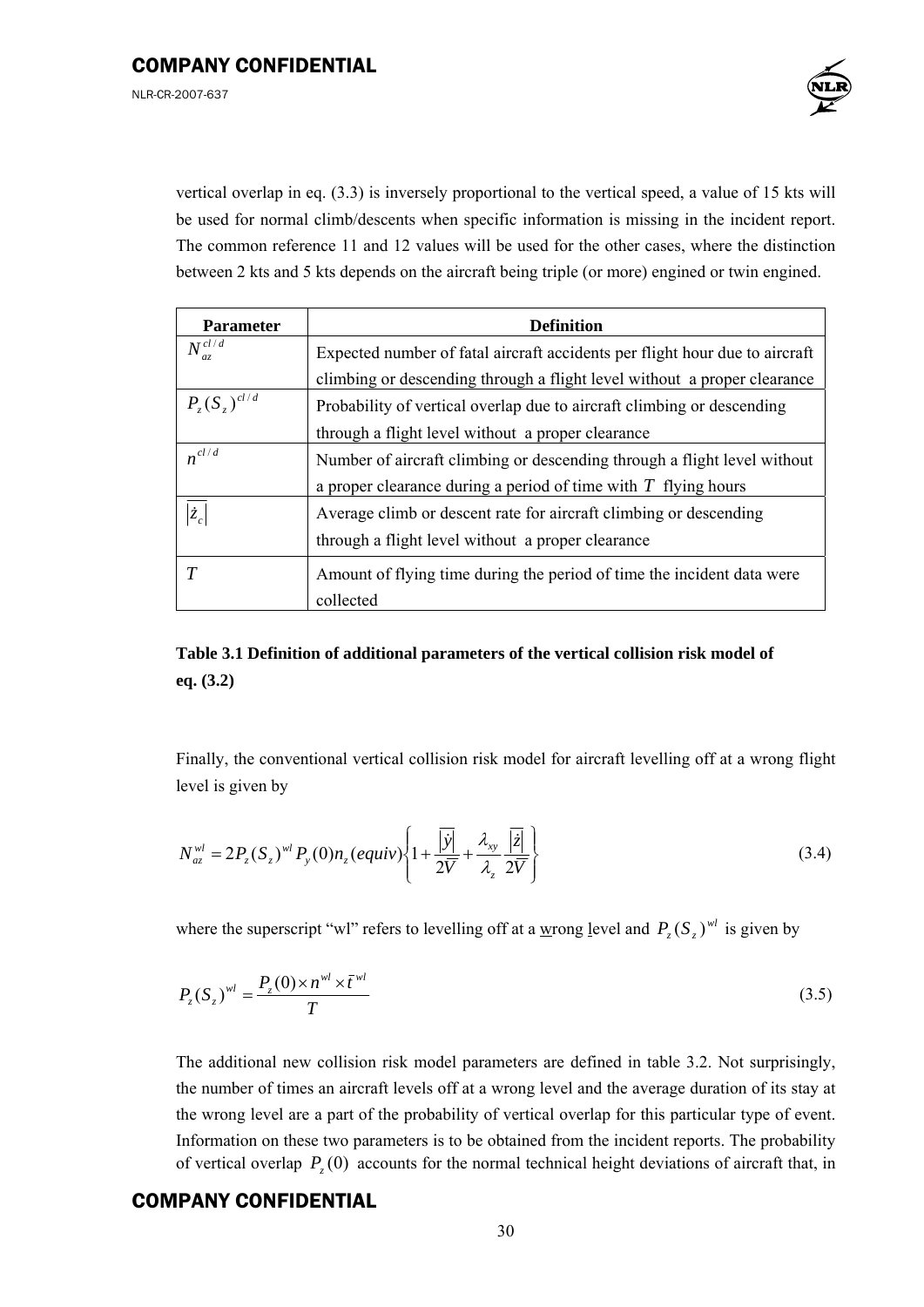

<span id="page-32-0"></span>this case, are flying at the same flight level after the incorrect levelling off.  $P<sub>z</sub>(0)$  can be calculated in a similar manner as the probabilities of vertical overlap  $P_z(S_z)$  or  $P_z(S_z)^*$  due to technical or large height deviations by putting  $S_z = 0$  in the pertinent formulae.

| <b>Parameter</b>                | <b>Definition</b>                                                           |
|---------------------------------|-----------------------------------------------------------------------------|
| $N_{\mathit{az}}^{\mathit{wl}}$ | Expected number of fatal aircraft accidents per flight hour due to aircraft |
|                                 | levelling off at a wrong flight level                                       |
| $P_{7}(S_{7})^{wl}$             | Probability of vertical overlap due to aircraft levelling off at a wrong    |
|                                 | flight level                                                                |
| $P_{7}(0)$                      | Probability of vertical overlap for aircraft nominally flying at the same   |
|                                 | flight level                                                                |
| $n^{wl}$                        | Number of aircraft levelling off at a wrong flight level during a period of |
|                                 | time with $T$ flying hours                                                  |
| $\overline{f}$ wl               | Average sojourn time (hours) of an aircraft at a wrong flight level after   |
|                                 | incorrectly levelling off                                                   |

**Table 3.2 Definition of additional parameters of the vertical collision risk model of eq. (3.5)** 

Each of the three collision risk models of eqs. (3.1), (3.2) and (3.4) might, in principle, be extended with some intervention factor. This has not been done as AFI RVSM airspace is essentially procedurally controlled airspace and the risk mitigating effect of ACAS (and IFBP) as a safety net is not allowed to be accounted for in collision risk assessment (Ref. 13).

### **3.3 Data**

#### **3.3.1 Introduction**

This subsection examines the data from the current 2000 ft vertical separation minimum environment that were available for the assessment of the total vertical collision risk under AFI RVSM. Data collected by ARMA from States in the monthly forms will be presented first, i.e. Form 1, large height deviations. Following that, some data from the AFI ATS Incident Analysis Working Group (AIAG) will be presented and analysed. It will be argued that only the AIAG data is useable for the assessment of the total vertical collision risk under AFI RVSM.

An important issue with regard to the data is whether or not it is affected by under-reporting. The fact that a State may not be reporting any large height deviations or reports precisely zero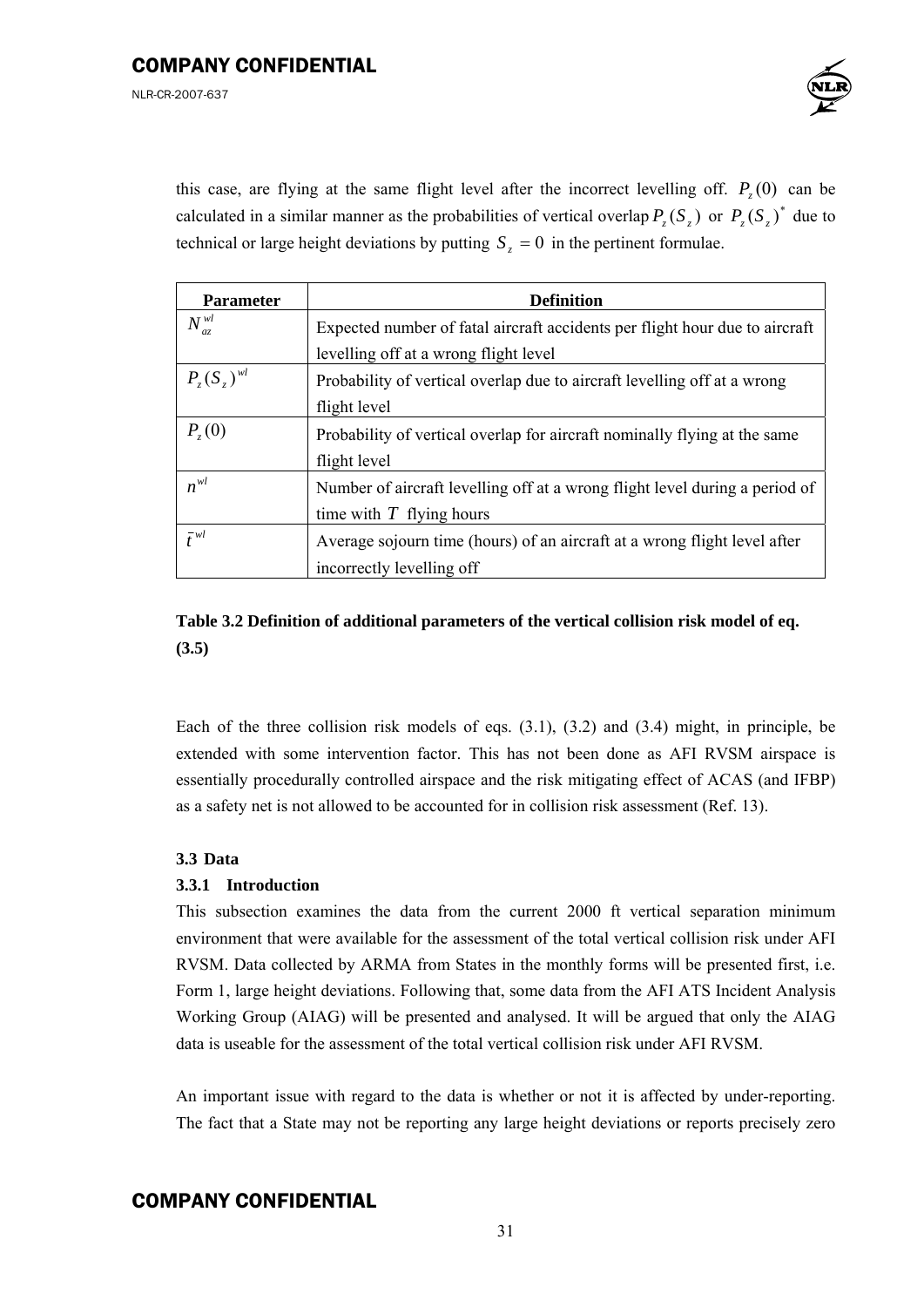

<span id="page-33-0"></span>deviations over a certain period of time does not necessarily mean that the true rate of occurrence of large height deviations is zero, cf. references 14 and 15.

As regards the type of data, data on the occurrence frequency of each type of cause is needed in the first place. Secondly, the data needed on the resulting effects is dependent on the type of large height deviation. For large height deviations involving whole numbers of flight levels, the numbers of flight levels crossed without proper clearance at what vertical speed are needed and also the time spent at a resulting incorrect flight level. For large height deviations not involving whole numbers of flight levels, the magnitude and duration of the deviations are needed.

### **3.3.2 ARMA Form 1 – large height deviations**

Recall that Form 1 is to be used for the reporting of **all** height deviations of 300 ft or more on the basis of conclusion 3/4 of the RVSM/RNAV/RNP/TF/3 meeting (Ref. 16). Where applicable, this data should be collected by radar (conclusion 3/13 of the same meeting) and otherwise by the institution of suitable procedures for reporting data, incidents and conditions necessary for the vertical collision risk assessment.

Only two events have been reported to ARMA by the African States in Form 1 over the period June 2005 – December 2006 as is illustrated in table 3.3. The two reports from the Nairobi FIR concerned certain co-ordination issues between the Nairobi and Khartoum FIRs and have been concluded not to concern operational errors relevant to the CRA.

Based on table 3.3, it is hypothesized that there exists a serious problem of under-reporting by States. For example, the zero number of large height deviations is not consistent with the number of pilot reported incidents in the AIAG data set for the AFI Region to be examined in section 3.3.3. It does not seem to be consistent with the experience from other ICAO Regions such as the NAT either (Ref. 17).

| <b>FIR/UIR</b> | <b>Underlying Countries</b> | <b>Deviations reported</b> |             |
|----------------|-----------------------------|----------------------------|-------------|
|                |                             | 2005                       | 2006        |
|                |                             | June - Dec                 | $Jan - Dec$ |
| Accra          | Ghana / Togo / Benin        | 0                          |             |
| Addis Abbaba   | Ethiopia/Djibouti           | $\theta$                   |             |
| Algeria        | Algeria                     | 0                          |             |
| Anthanarivo    | Madagascar/Comores          | 0                          |             |
| Asmara         | Eritrea                     | 0                          |             |
| Beira          | Mozambique                  |                            |             |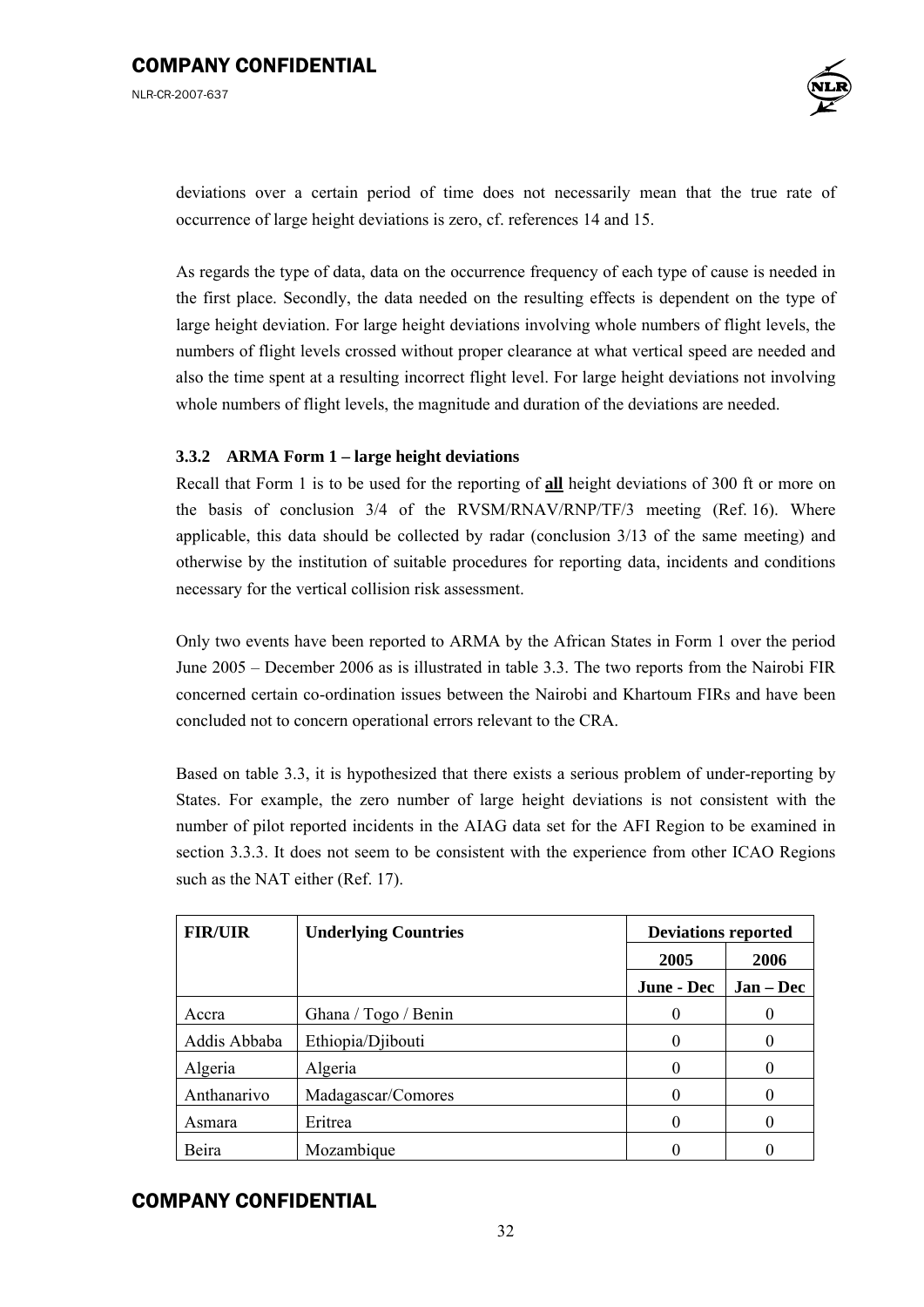NLR-CR-2007-637



| <b>Brazzaville</b> | Cameroon/Congo                             | $\theta$         | $\theta$         |
|--------------------|--------------------------------------------|------------------|------------------|
|                    | ASECNA/E Guinea/Gabon/CAR/Sao Tome         |                  |                  |
| Cairo              | Egypt                                      | $\boldsymbol{0}$ | $\boldsymbol{0}$ |
| Cape Town          | Republic of South Africa                   | $\boldsymbol{0}$ | $\boldsymbol{0}$ |
| Dakar              | Mauritania/Mali/The Gambia/ Ivory          | $\mathbf{0}$     | $\mathbf{0}$     |
|                    | Coast/Guinea Bissau/Senegal                |                  |                  |
| Dar Es Salaam      | Tanzania / Rwanda / Burundi                | $\boldsymbol{0}$ | $\boldsymbol{0}$ |
| Entebbe            | Uganda                                     | $\boldsymbol{0}$ | $\boldsymbol{0}$ |
| Gaborone           | <b>Botswana</b>                            | $\boldsymbol{0}$ | $\theta$         |
| Harare             | Zimbabwe                                   | $\boldsymbol{0}$ | $\boldsymbol{0}$ |
| Johannesburg       | Republic of South Africa/Lesotho/Swaziland | $\boldsymbol{0}$ | $\theta$         |
| Kano               | Nigeria                                    | $\boldsymbol{0}$ | $\boldsymbol{0}$ |
| Khartoum           | Sudan                                      | $\boldsymbol{0}$ | $\bf{0}$         |
| Kinshasa           | Democratic republic of Congo               | $\boldsymbol{0}$ | $\mathbf{0}$     |
| Lilongwe           | Malawi                                     | $\boldsymbol{0}$ | $\theta$         |
| Luanda             | Angola                                     | $\boldsymbol{0}$ | $\boldsymbol{0}$ |
| Lusaka             | Zambia                                     | $\boldsymbol{0}$ | $\theta$         |
| Mauritius          | Mauritius                                  | $\boldsymbol{0}$ | $\theta$         |
| Mogadishu          | Somalia                                    | $\boldsymbol{0}$ | $\mathbf{0}$     |
| Nairobi            | Kenya                                      | $\overline{2}$   | $\boldsymbol{0}$ |
| Niamey             | Niger Niamey/Burkina Faso/Mali             | $\boldsymbol{0}$ | $\theta$         |
| N'Djamena          | Cameroon/Chad ASECNA/Car                   | $\boldsymbol{0}$ | $\boldsymbol{0}$ |
| Roberts            | Liberia/Guinea/Sierra Leone                | $\boldsymbol{0}$ | $\theta$         |
| Seychelles         | Seychelles                                 | $\boldsymbol{0}$ | $\boldsymbol{0}$ |
| Tripoli            | Libya                                      | $\boldsymbol{0}$ | $\boldsymbol{0}$ |
| Windhoek           | Namibia                                    | $\boldsymbol{0}$ | $\boldsymbol{0}$ |
| Canarias           | Canary Island                              | $\boldsymbol{0}$ | $\boldsymbol{0}$ |
| Casablanca         | Morocco                                    | $\boldsymbol{0}$ | $\boldsymbol{0}$ |
| Sal Oceanic        | Cape Verde                                 | $\boldsymbol{0}$ | $\boldsymbol{0}$ |
| Tunis              | Tunisia                                    | $\boldsymbol{0}$ | $\boldsymbol{0}$ |

### **Table 3.3 Summary of height deviations reported in ARMA Form 1**

Remark: The last four FIR/UIRs are non-participating in the AFI RVSM Programme

By comparison, table 4.1 of reference 1 showed that for the initial CRA a number of 31 height deviations had been reported by the African States for the period September 2004 to May 2005 inclusive. Twenty-four deviations were equal to 100 ft or 200 ft and were classified as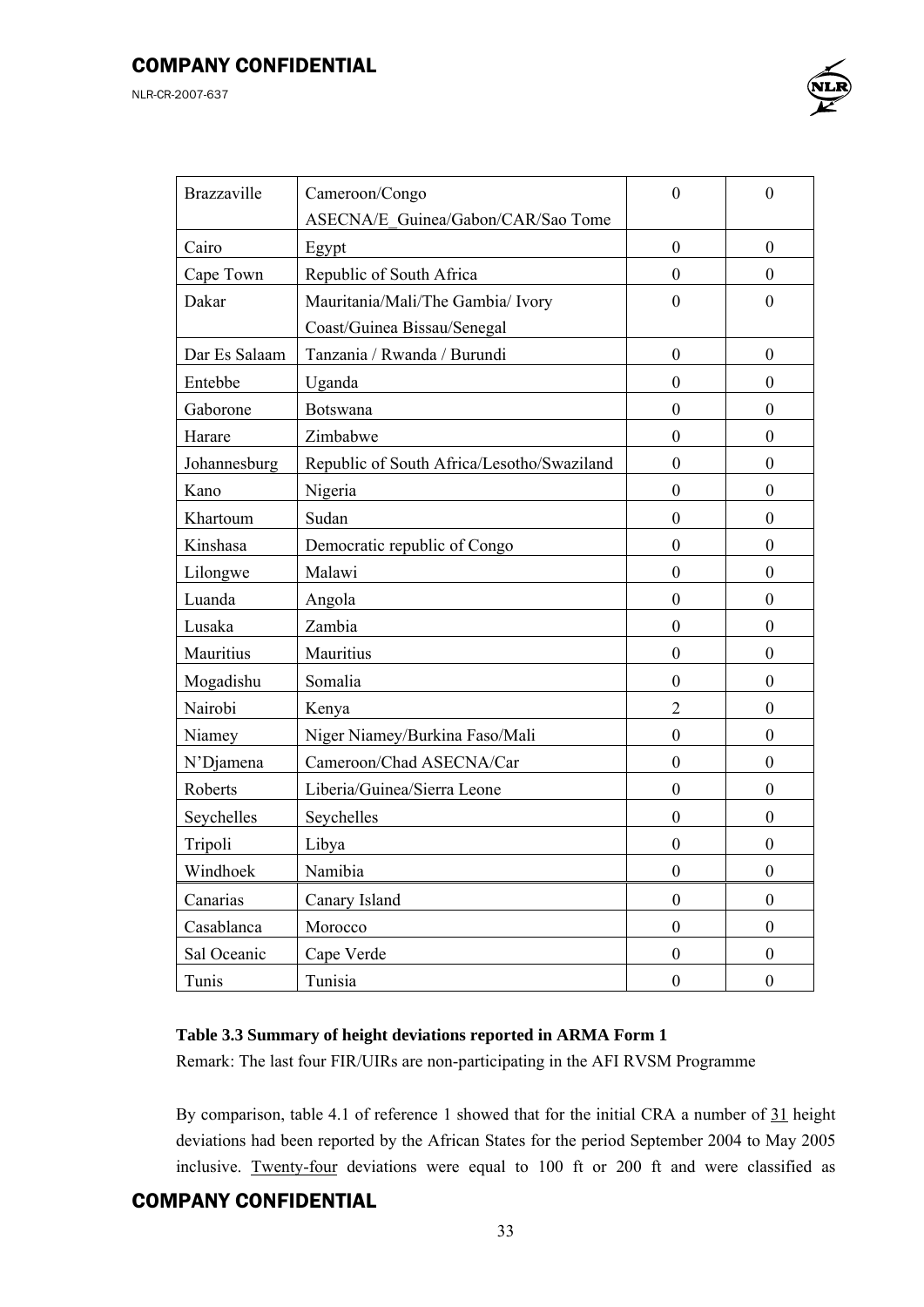

<span id="page-35-0"></span>representing typical performance. The remaining seven deviations were classified as large height deviations. One of these deviations occurred during an emergency descent and was further classified as of the "whole numbers of flight levels" type. The other six large height deviations were of the "not involving whole numbers of flight levels" type and were shown to have a dramatic impact on the probability distributions of AAD and TVE and hence on the safety of RVSM operations due to their size and magnitude (see table 4.20 in reference 1).

It was noted in reference 1 that the identification and elimination of the causes of those large height deviations was fundamental to the safety of RVSM in the AFI Region. Thus, the question arises as to what extent this has actually happened or, in other words, to what extent is the seven older data still representative of the AFI upper airspace in 2006 and beyond. Table 3.3 might suggest that the older data is not representative anymore. However, as noted above, the nil reported height deviations but two in table 3.3 are suspect. On the other hand, based on APIRG/15 conclusion 15/51, it might be speculated that measures have been taken to prevent the (re-)occurrence of the above type of large height deviations.

Taking all factors into account, the position taken here is that the older data should not be considered representative for the revised CRA. The implication of this in conjunction with table 3.3 is that the component of the total vertical collision risk due to large height deviations not involving whole numbers of flight levels will be taken as zero for the revised CRA. **This implication should be kept in mind in the final judgement of the estimate of the total vertical risk as compared with the total TLS.**

It follows from the above that an additional source of data on incidents/large height deviations is needed for the CRA. This source will be the AFI ATS Incident Analysis Working Group (AIAG) data to be presented below in section 3.3.3.

### **3.3.3 AFI ATS Incident Analysis Working Group (AIAG) data**

#### **3.3.3.1 The incident data**

Airmiss queries for the year 2006 have been made available by ARMA and IATA (Refs. 18 and 19). The queries concerned various phases of flight and types of airspace and were numbered from 795-907. The first event queried occurred on 6 January 2006 and the last event occurred on 29 December 2006. A total of 17 queries are currently missing from the series of 113 events, most likely due to some delay in processing. Some of the missing queries may pertain to the year 2005 and will be excluded on that basis once they will have become available. In addition, some other queries concerning events that occurred late in the year 2006 may be missing. The missing-queries issue is currently being followed up by ARMA and IATA. It is not certain that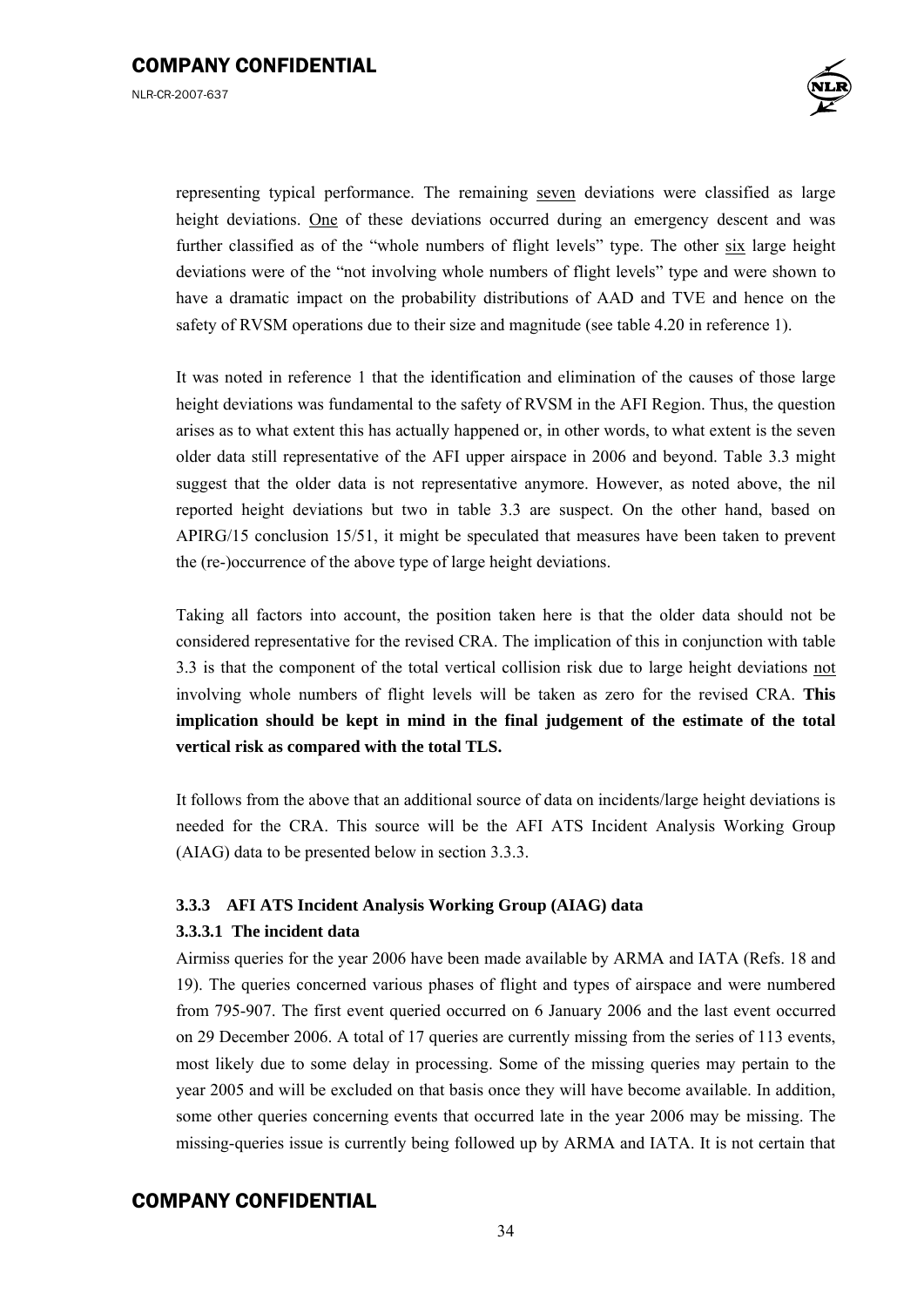

this issue can be resolved before the completion of this report. **Hence, the possibility of some missing airmiss queries needs to be kept in mind when judging the final estimate of the total vertical risk in comparison with the total TLS.** A total number of 32 queries pertained to events that occurred outside of the FL290-FL410 band, leaving 64 events to be further processed.

The available airmiss queries concerning vertical events will be seen not to cover all the FIR/UIRs in the AFI Region (see section 3.2.3.3, table 3.8), and **there may be some concern as to the completeness and representation of this operational incident data.**

In a similar manner as for the initial CRA, the airmiss queries have been classified into a number of categories as shown in table 3.4. The first six categories concern "vertical events". The "crossing through FL" category should be self-explanatory. For the "wrong FL" category, the incorrectness of the flight level was inferred from the airmiss query and the applicable cruising levels.

There are two "horizontal categories". The first category, coded H, concerns aircraft at the same flight level of intersecting tracks. When the flight directions were in conformity with the applicable cruising levels, it was assumed that the aircraft were to be horizontally separated at the intersection unless the airmiss query indicated that the aircraft had actually been intended to be vertically separated at the intersection (in which case the classification WC was applied). Two examples of the latter are the airmiss queries no 876 and no 894. The second "horizontal" category, coded H(SFL), concerns pairs of in-trail aircraft on the same flight path where the actual longitudinal separation was less than the applicable longitudinal separation minimum.

| <b>Event type</b>                              | <b>Event Code</b> |
|------------------------------------------------|-------------------|
| Crossing through FL, opposite direction        | CO                |
| Crossing through FL, same direction            | CS                |
| Crossing through FL, intersecting routes       | CC                |
| Wrong FL, opposite direction                   | WО                |
| Wrong FL, crossing traffic                     | WC                |
| Joining wrong FL, same direction               | WS                |
| Horizontal (intersecting routes)               | H                 |
| Horizontal (same route, following another a/c) | H(SFL)            |
| Other                                          | Various           |

### **Table 3.4 Event types and coding**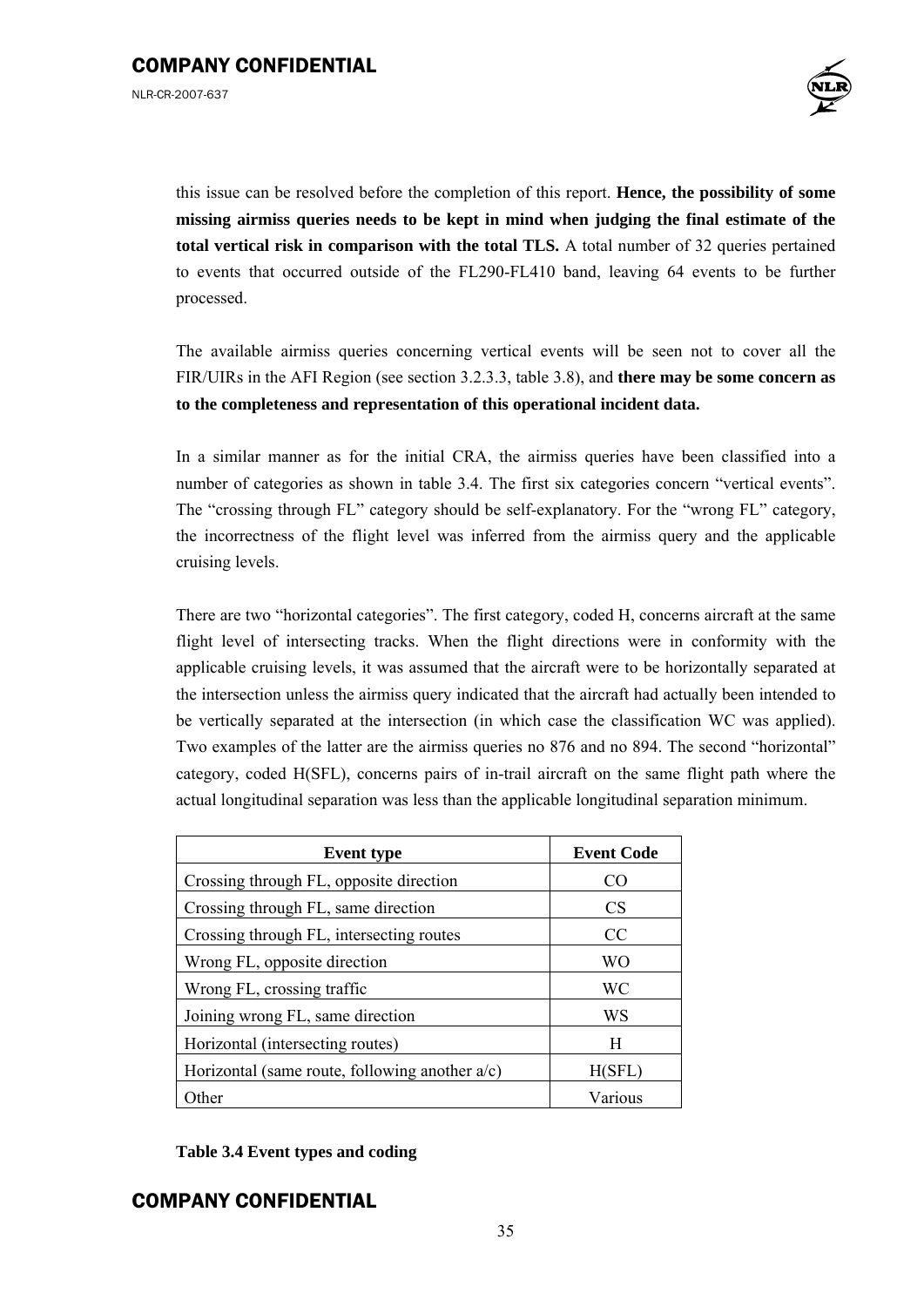

<span id="page-37-0"></span>Table 3.5 provides the results of the classification applied to the 64 airmiss queries, namely 27 vertical events, 35 horizontal events and two other events. One of the two other events, airmiss query no 828, was concluded not to involve a loss of separation and the second one, airmiss query no 861, was found to involve a flight efficiency issue rather than a separation issue.

Table 3.5 also lists some additional information, particularly with respect to ACAS and IFBP. The last column in table 3.5 is based on the information provided in the pertinent field of the airmiss query forms and suggests that ACAS was in use in 35 out of 64 events. The other information in the forms suggests that ACAS was in use in at least 7 more events. (This information sometimes contradicts a "No" in the TCAS field.) Similarly, the last column but one of table 3.5 suggests that IFBP was in use for 28 out of the 64 events whereas the other information indicated that IFBP was in use (at least by the reporting airline) in 12 more events at least. (Empty cells indicate that no information was provided in the airmiss query report.)

Specifically for the vertical events, the numbers on the use of ACAS and IFBP are  $18 (23)^2$  and 8 (13) out of 28 events respectively. The corresponding percentages of 64.3% (82.1%) and 28.6.0% (46.4%) are rather different from those found in the initial CRA, namely 90.5%  $(19/21*100%)$  and  $23.8%$   $(5/21*100%)$ . The reason for the differences is not known at the moment.

The airmiss queries no 830, 845, and 905 concern events that occurred in the EUR/SAM corridor. They have been excluded from further processing for the AFI RVSM CRA since they are to be included in the annual RVSM CRA conducted by SATMA for the EUR/SAM corridor.

| <b>Reference</b> | <b>Event code</b> | <b>Phase of flight</b> | <b>Type of</b> | <b>IFBP</b>    | <b>ACAS</b>    |
|------------------|-------------------|------------------------|----------------|----------------|----------------|
|                  |                   |                        | airspace       | use            |                |
| 813              | CO                | Cruise                 | <b>FIR</b>     | N <sub>0</sub> | Yes            |
| 823              | CC                | Cruise                 | <b>FIR</b>     | Yes            | Yes            |
| 826              | <b>WC</b>         | Cruise                 | <b>FIR</b>     | N <sub>0</sub> | Unkn           |
| 827              | CO                | Cruise                 | <b>FIR</b>     | N <sub>0</sub> | Yes            |
| 830              | C <sub>O</sub>    | Cruise                 | $FIR*$         | N <sub>0</sub> | Yes            |
| 831              | <b>CS</b>         | Cruise                 | <b>FIR</b>     | N <sub>0</sub> | Yes            |
| 833              | CO                | Cruise                 | <b>FIR</b>     | N <sub>0</sub> | Yes            |
| 834              | C <sub>O</sub>    | Cruise                 | <b>FIR</b>     | N <sub>0</sub> | N <sub>0</sub> |
| 839              | CC                | Climb                  | <b>FIR</b>     | N/A            | Yes            |

<sup>&</sup>lt;sup>2)</sup> Numbers in brackets refer to the use of <u>all</u> the information on ACAS and IFBP in the airmiss query reports.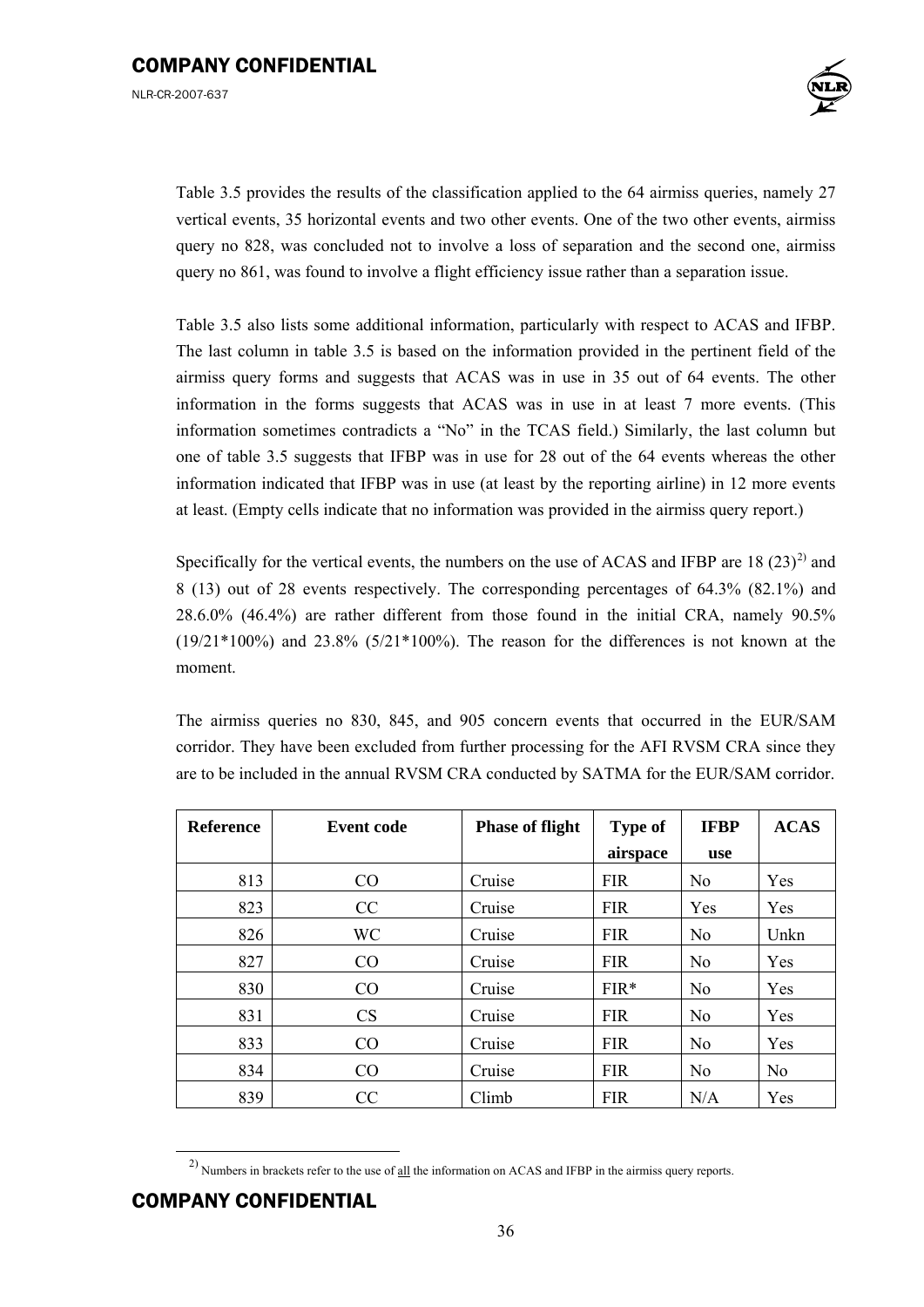NLR-CR-2007-637



| 844 | <b>WC</b>                 | Cruise | <b>FIR</b> | Unkn           | Unkn           |
|-----|---------------------------|--------|------------|----------------|----------------|
| 847 | CS                        | Cruise | <b>FIR</b> | Yes            |                |
| 851 | 1300ft LHD                | Cruise | <b>FIR</b> | No             | Yes            |
| 860 | CO                        | Climb  | <b>CTA</b> | N/A            | N <sub>o</sub> |
| 868 | CC                        | Cruise | <b>FIR</b> | Unkn           | Yes            |
| 871 | <b>WC</b>                 | Cruise | <b>FIR</b> | Yes            |                |
| 873 | <b>WO</b>                 | Cruise | <b>FIR</b> | Unkn           | Yes            |
| 876 | <b>WC</b>                 | Cruise | <b>FIR</b> | Unkn           |                |
| 877 | CO                        | Cruise | <b>FIR</b> | Yes            | Yes            |
| 878 | <b>WC</b>                 | Cruise | <b>FIR</b> | Unkn           | N <sub>0</sub> |
| 889 | <b>CS</b>                 | Cruise | <b>FIR</b> | Yes            | Yes            |
| 890 | CO                        | Climb  | <b>FIR</b> | Unkn           | N <sub>0</sub> |
| 893 | <b>WC</b>                 | Cruise | <b>FIR</b> | Yes            | Yes            |
| 894 | <b>WC</b>                 | Cruise | <b>FIR</b> | Yes            | N <sub>0</sub> |
| 896 | CO                        | Cruise | <b>FIR</b> | Yes            | Yes            |
| 898 | <b>WC</b>                 | Cruise | <b>FIR</b> | Unkn           | Yes            |
| 905 | <b>WC</b>                 | Cruise | $FIR*$     | Unkn           | Yes            |
| 907 | CO                        |        | <b>FIR</b> |                | Yes            |
| 795 | H                         | Cruise | <b>FIR</b> | N <sub>0</sub> | Yes            |
| 796 | H                         | Cruise | <b>FIR</b> | Yes            | N <sub>0</sub> |
| 798 | H                         | Cruise | <b>FIR</b> | Yes            | Yes            |
| 804 | H                         | Cruise | <b>FIR</b> | Yes            | N <sub>0</sub> |
| 808 | H                         | Cruise | <b>FIR</b> | Yes            | N <sub>0</sub> |
| 814 | H                         | Cruise | <b>FIR</b> | Yes            | N <sub>0</sub> |
| 817 | $\boldsymbol{\mathrm{H}}$ | Cruise | <b>TMA</b> | No             | N <sub>0</sub> |
| 822 | $H_{\rm}$                 | Cruise | <b>FIR</b> | Unkn           | Unkn           |
| 824 | H                         | Cruise | <b>FIR</b> | Yes            | Yes            |
| 825 | H                         | Cruise | <b>FIR</b> | N <sub>o</sub> | Unkn           |
| 829 | H                         | Cruise | <b>FIR</b> | No             | Yes            |
| 832 | H                         | Cruise | <b>FIR</b> | Yes            | Unkn           |
| 835 | H                         | Cruise | <b>FIR</b> | Yes            | N <sub>0</sub> |
| 838 | H                         | Cruise | <b>FIR</b> | N/A            | N <sub>o</sub> |
| 841 | H                         | Cruise | <b>FIR</b> | Unkn           | Unkn           |
| 842 | H                         | Cruise | <b>FIR</b> | Unkn           | Unkn           |
| 845 | H                         | Cruise | $UIR*$     | N <sub>0</sub> | Yes            |
| 848 | H                         | Cruise | <b>FIR</b> | Yes            | Unkn           |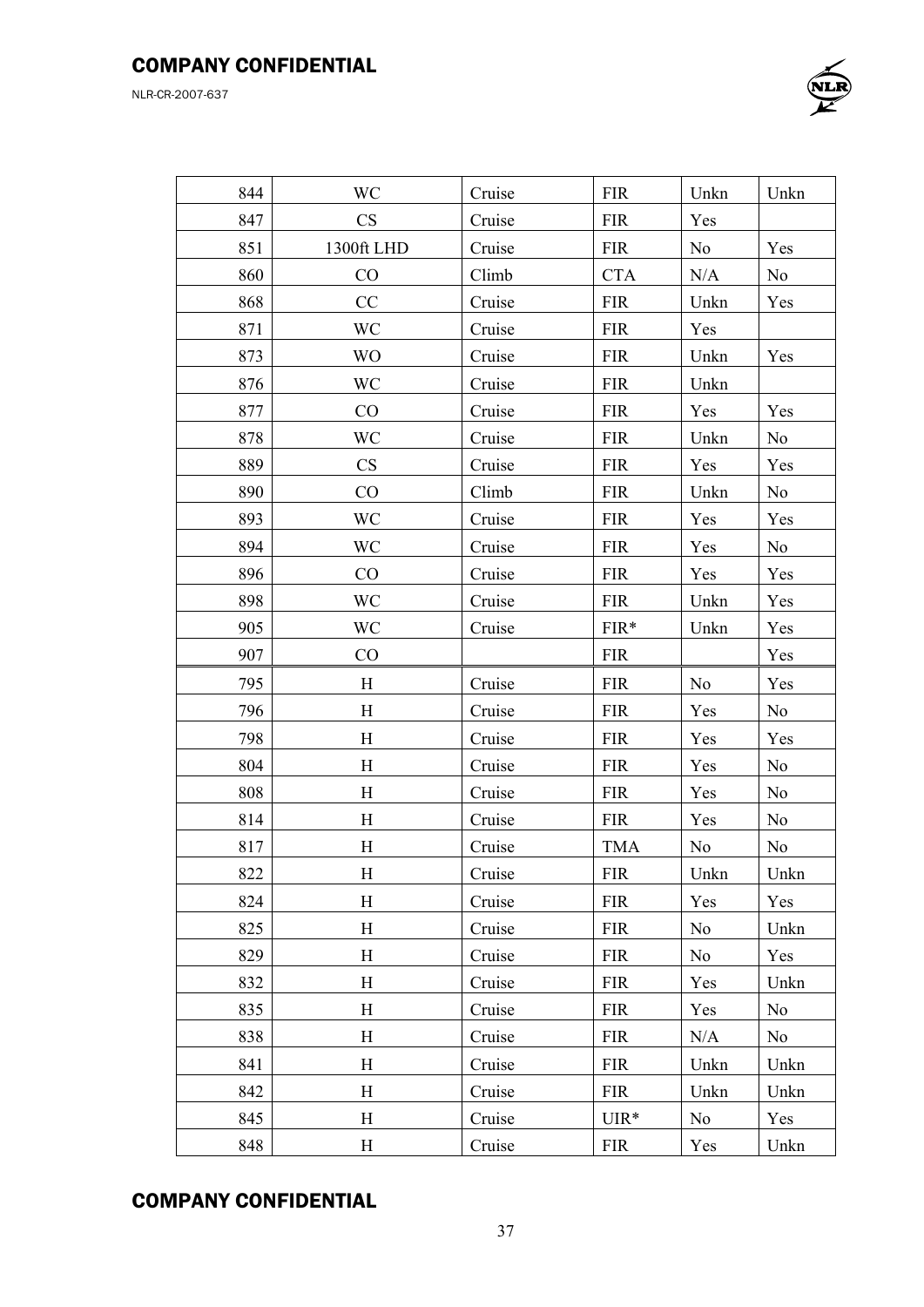NLR-CR-2007-637



| 855 | H                     | Cruise | <b>FIR</b> | N <sub>0</sub> | Yes            |
|-----|-----------------------|--------|------------|----------------|----------------|
| 856 | H                     | Cruise | <b>FIR</b> | Yes            | Yes            |
| 862 | H                     | Cruise | <b>FIR</b> | Yes            | Yes            |
| 863 | H                     | Cruise | <b>FIR</b> | Yes            | N <sub>0</sub> |
| 864 | H                     | Cruise | <b>FIR</b> | Yes            | Yes            |
| 866 | H(SFL)                | Cruise | <b>FIR</b> | Unkn           |                |
| 867 | H                     | Cruise | <b>FIR</b> | Unkn           |                |
| 869 | $H_{\rm}$             | Cruise | <b>FIR</b> | Unkn           |                |
| 880 | H                     | Cruise | <b>FIR</b> | Yes            | Yes            |
| 881 | H(SFL)                | Cruise | <b>FIR</b> | Unkn           | Yes            |
| 884 | $H_{\rm}$             | Cruise | <b>FIR</b> | Yes            | Yes            |
| 885 | Η                     | Cruise | <b>FIR</b> | Yes            | N <sub>0</sub> |
| 895 | H                     | Cruise | <b>FIR</b> | Unkn           | Yes            |
| 899 | $H_{\rm}$             | Cruise | <b>FIR</b> | Yes            | Yes            |
| 900 | $\mathbf H$           | Cruise | <b>FIR</b> | Yes            | Yes            |
| 903 | Η                     | Cruise | $FIR*$     | Unkn           | Yes            |
| 904 | H                     | Cruise | <b>FIR</b> | Yes            | Yes            |
| 828 | No loss of separation | Cruise | <b>FIR</b> | N <sub>0</sub> | Yes            |
| 861 | Flight efficiency     | Cruise | <b>FIR</b> | Yes            |                |
|     |                       |        |            |                |                |

**Table 3.5 Some details of the 64 airmiss queries for the FL290-FL410 band**  Note \*: EUROSAM Corridor

Consider now the vertical events in some more detail. Recall from section 3.1 that two types of large height deviations involving whole numbers of flight levels are distinguished, namely aircraft climbing/descending incorrectly through another aircraft's flight level and aircraft levelling off at an incorrect flight level. Table 3.6 shows in the second column that 16 out of the 27 vertical events are of the former type where most of the queries concerned aircraft flying in the opposite direction. In one case, i.e. query no 833, it was impossible to infer from the query which of the three traffic situations, opposite direction, same direction, or crossing traffic, applied. For the CRA, therefore, this query will be treated conservatively as an opposite direction event.

All but one of the queries involving an aircraft flying at a wrong level involved crossing traffic events, i.e. events where both aircraft were flying at the same level at the crossing point, but one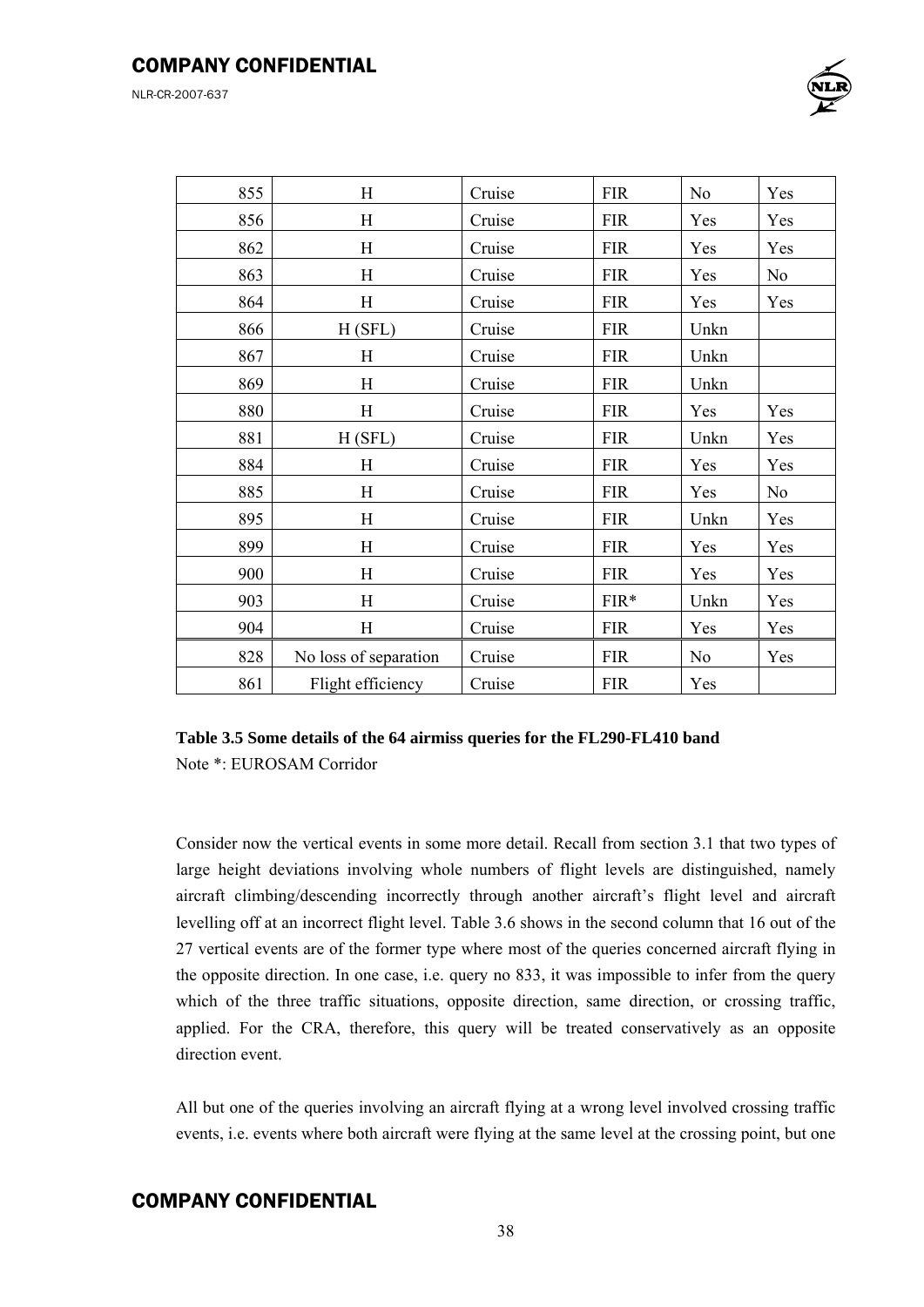

aircraft should have been flying at a different level according to either its flight direction or ATC instructions.

An airmiss query of the incorrect flight level crossing type (CO, CS, or CC) may involve the crossing of more than a single flight level and, hence, multiple exposure of other aircraft to the risk of a collision. For example, when an aircraft in the current CVSM environment would incorrectly change level from FL290 to FL370, it would traverse three intermediate levels. Therefore, the number of flight levels crossed needs to be determined for each airmiss query of this type. The resulting numbers of flight levels crossed are shown in the third to fifth column in table 3.6, together with a value for the climb/descent rate of the aircraft during the event if that information was available in the airmiss query report. Default values will be used for the remaining cases.

|           | <b>Airmiss</b> | <b>Number of FLs crossed for</b> |                  |                  |                      |                 |
|-----------|----------------|----------------------------------|------------------|------------------|----------------------|-----------------|
|           | query event    |                                  | <b>CRA</b>       |                  | <b>Climb/descent</b> | <b>Crossing</b> |
| Reference | code           | <b>Same</b>                      | Opposite         | crossing         | rate (kts)           | angle           |
| 823       | CC             | $\mathbf{1}$                     | $\overline{2}$   | $\overline{4}$   | Unkn                 | $120^\circ$     |
| 839       | CC             | $\boldsymbol{0}$                 | $\boldsymbol{0}$ | $\mathbf{1}$     | Unkn                 | Unkn            |
| 868       | CC             | $\boldsymbol{0}$                 | $\boldsymbol{0}$ | $\mathbf{1}$     | Unkn                 | $120^\circ$     |
| 813       | CO             | $\boldsymbol{0}$                 | $\mathbf{1}$     | $\boldsymbol{0}$ | Unkn                 | $180^\circ$     |
| 827       | CO             | $\mathbf{0}$                     | 1                | $\boldsymbol{0}$ | Unkn                 | $180^\circ$     |
| 830*      | CO             | $\boldsymbol{0}$                 | 1                | $\boldsymbol{0}$ | Unkn                 | $180^\circ$     |
| 834       | CO             | $\boldsymbol{0}$                 | 1                | $\mathbf{0}$     | Unkn                 | $180^{\circ}$   |
| 860       | CO             | $\boldsymbol{0}$                 | $\mathbf{1}$     | $\boldsymbol{0}$ | Unkn                 | $180^\circ$     |
|           |                |                                  |                  |                  | Increased rate of    |                 |
| 877       | CO             | $\boldsymbol{0}$                 | 1                | $\boldsymbol{0}$ | climb                | $180^\circ$     |
| 890       | CO             | $\boldsymbol{0}$                 | $\overline{2}$   | $\boldsymbol{0}$ | Expedite climb       | $180^\circ$     |
| 896       | CO             | $\boldsymbol{0}$                 | $\mathbf{1}$     | $\boldsymbol{0}$ | Unkn                 | $180^\circ$     |
| 907       | CO             | $\boldsymbol{0}$                 | $\mathbf{1}$     | $\boldsymbol{0}$ | 1000ft/min           | $180^\circ$     |
| 833       | CO             | $\boldsymbol{0}$                 | $\mathbf{1}$     | $\boldsymbol{0}$ | Unkn                 | $180^\circ$     |
|           |                |                                  |                  |                  | <b>ROD</b>           |                 |
| 831       | CS             | $\overline{2}$                   | $\overline{2}$   | $\boldsymbol{0}$ | 2500ft/min           | $0^{\circ}$     |
| 847       | CS             | $\overline{2}$                   | $\overline{2}$   | $\boldsymbol{0}$ | Unkn                 | $0^{\circ}$     |
| 889       | CS             | $\mathbf{1}$                     | $\overline{2}$   | $\boldsymbol{0}$ | Unkn                 | $0^{\circ}$     |
| 826       | <b>WC</b>      | $\qquad \qquad \blacksquare$     |                  | -                |                      | Unkn            |
| 844       | <b>WC</b>      | $\overline{\phantom{0}}$         |                  |                  |                      | Unkn            |
| 871       | <b>WC</b>      | ۰                                |                  |                  |                      | $56^{\circ}$    |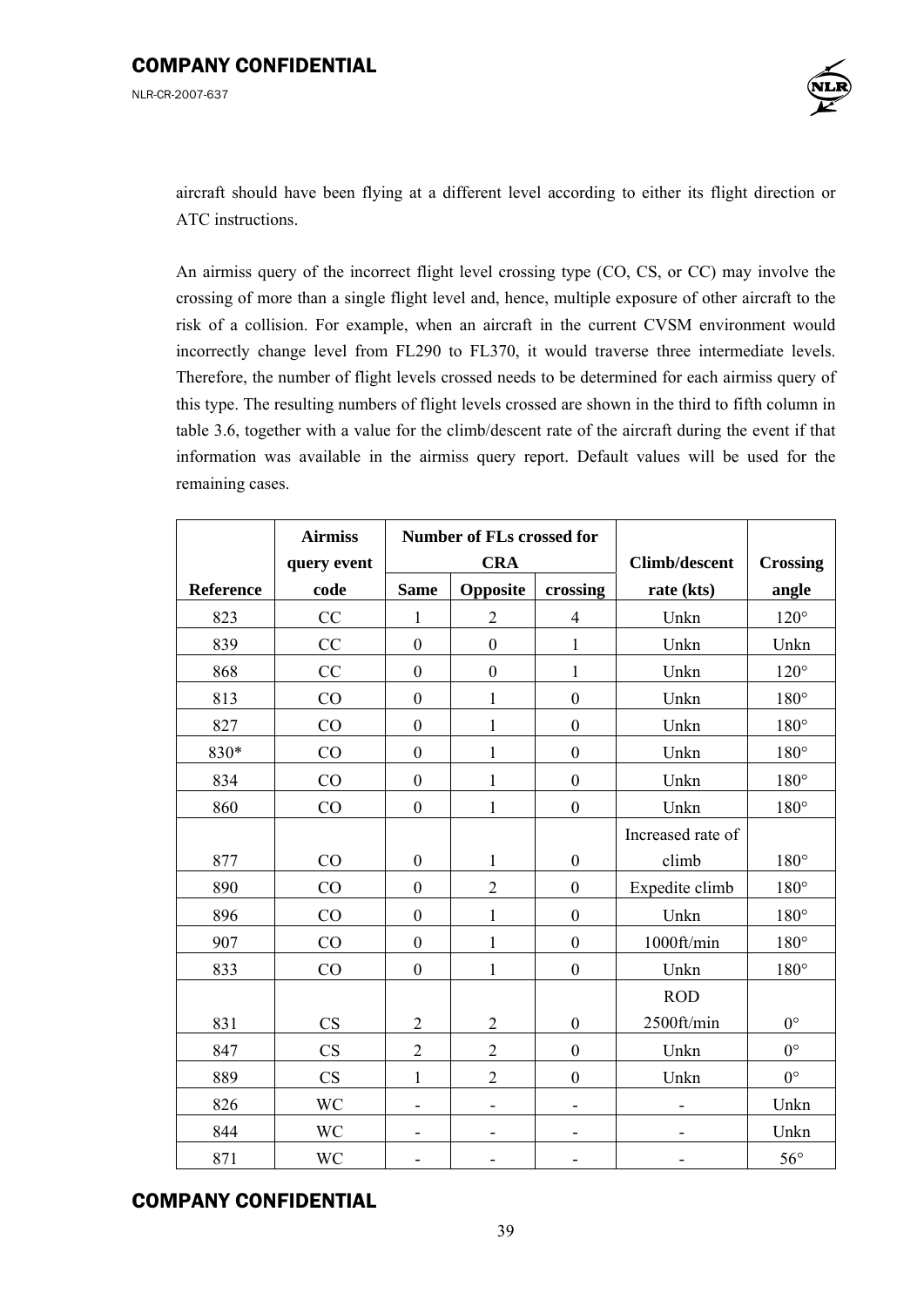NLR-CR-2007-637



| 876  | <b>WC</b>   | ٠                | ۰ | ۰ | -           | $75^{\circ}$  |
|------|-------------|------------------|---|---|-------------|---------------|
| 878  | <b>WC</b>   |                  | ۰ | - | ۰           | $37^\circ$    |
| 893  | <b>WC</b>   | ۰                | ۰ | - | ۰           | Unkn          |
| 894  | WC          |                  |   | - | -           | $24^{\circ}$  |
| 898  | WC          |                  | - | ۰ | ۰           | $152^\circ$   |
| 905* | <b>WC</b>   |                  |   | - | -           | Unkn          |
| 873  | <b>WO</b>   |                  |   | ۰ | -           | $180^{\circ}$ |
|      |             |                  |   |   | Steep climb |               |
| 851  | 1300 ft LHD | $\boldsymbol{0}$ |   | 0 | back        | 180°          |

#### **Table 3.6 Some further details of the 27 vertical airmiss queries**

Note \*: EUROSAM corridor (not included in AFI RVSM CRA)

### **3.3.3.2 Translating the incident data to the proposed RVSM environment**

For any pre-implementation RVSM CRA, data collected in the CVSM environment have to be translated into data representative of the RVSM environment. In the same manner as for the initial CRA, it has been assumed firstly that the events queried in the AIAG 2006 data set could equally well have occurred under RVSM in the AFI Region, albeit possibly with different effects. Therefore, as a second step, the extent of the pertinent large height deviations under RVSM has been evaluated.

With regard to incorrect flight level crossings, it has been assumed that the same number of flight levels per event would be crossed in an RVSM environment as in a CVSM environment. For aircraft having levelled off at an incorrect level, the duration of the event has been assumed to be the same under RVSM as under CVSM.

The main problem with the translation occurs for large height deviations not involving a whole number of flight levels. In that context, airmiss query no 851 in table 3.5 needs to be considered. Following a flight level change clearance, this involved an extreme overshoot up to 1300 ft, followed by a return to the cleared level. It is difficult to unambiguously translate this event from the CVSM environment to an RVSM environment. One way would be to assume that the minimum vertical distance of 700 ft to the adjacent flight level would also have existed in an RVSM environment. However, this would effectively mean that the maximum deviation of 1300 ft would have reduced to the limiting value of a typical height deviation, i.e. 300 ft. Another way would be to assume that the size of the maximum deviation would have been exactly the same in an RVSM environment, i.e. 1300 ft. This would then imply crossing through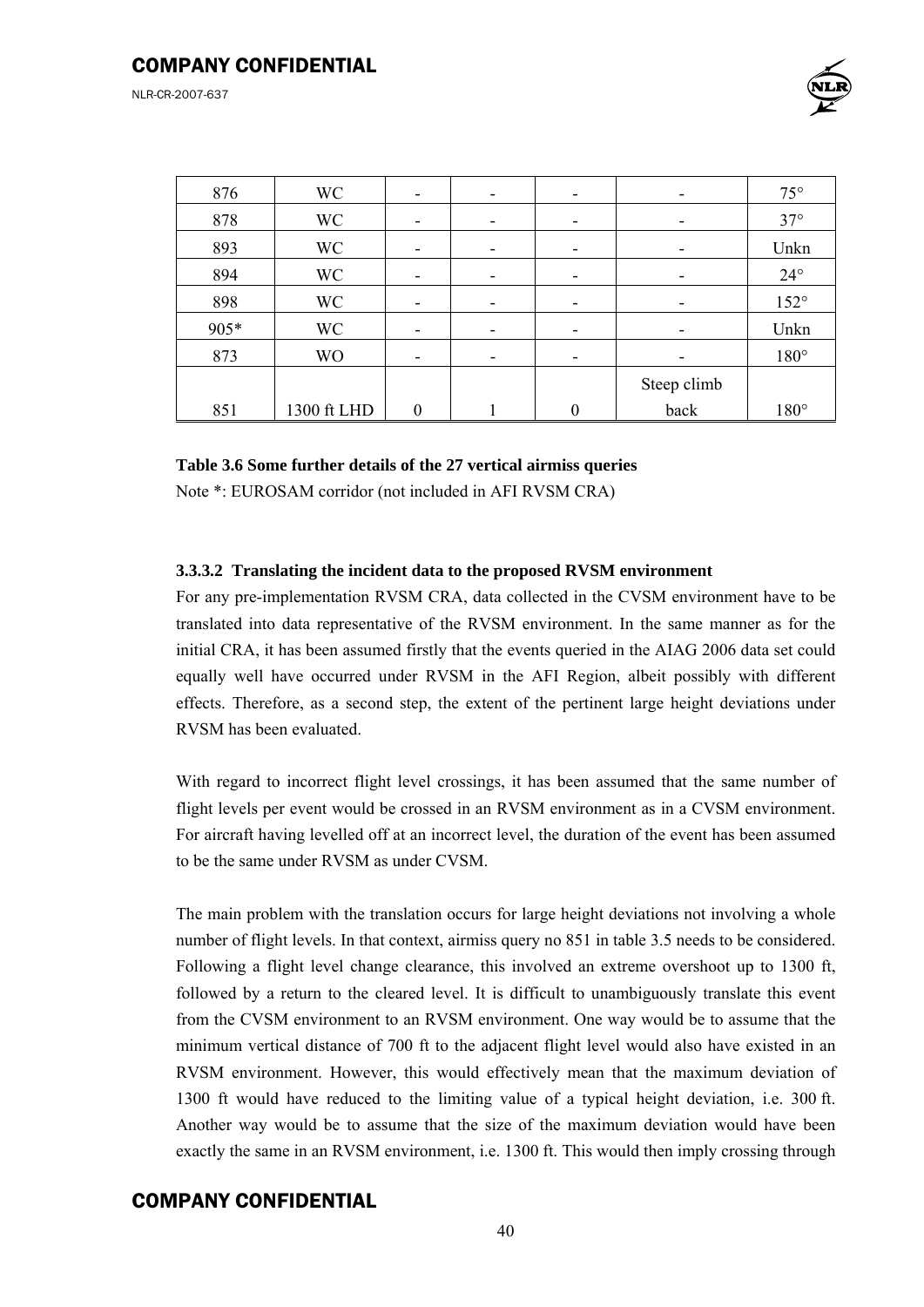

the adjacent flight level and back, plus an additional height deviation of 300 ft towards the next adjacent flight level. The approach taken here has been to scale the 1300 ft large height deviation with the 2000 ft CVSM to obtain a maximum large height deviation of 650 ft under RVSM. Assuming a default climb/descent speed for the aircraft involved, the maximum deviation has been used to calculate a probability of vertical overlap for this particular type of airmiss query similar to eqs. (3.3) and (3.5).

Table 3.7 summarises the incident data to be utilised in section 3.4 for the assessment of the total vertical collision risk under AFI RVSM. It differs from table 3.6 only in that the EUROSAM airmiss queries no 830 and no 905 have been dropped and the extent of the large height deviation of airmiss query 851 has been adjusted.

|           | <b>Airmiss</b> | <b>Number of FLs crossed for</b> |                          |                  |                   |                 |
|-----------|----------------|----------------------------------|--------------------------|------------------|-------------------|-----------------|
|           | query event    |                                  | <b>CRA</b>               |                  | Climb/descent     | <b>Crossing</b> |
| Reference | code           | <b>Same</b>                      | Opposite                 | crossing         | rate (kts)        | angle           |
| 823       | CC             | $\mathbf{1}$                     | $\overline{2}$           | $\overline{4}$   | Unkn              | $120^{\circ}$   |
| 839       | CC             | $\boldsymbol{0}$                 | $\boldsymbol{0}$         | $\mathbf{1}$     | Unkn              | Unkn            |
| 868       | CC             | $\boldsymbol{0}$                 | $\boldsymbol{0}$         | 1                | Unkn              | $120^{\circ}$   |
| 813       | CO             | $\boldsymbol{0}$                 | 1                        | $\boldsymbol{0}$ | Unkn              |                 |
| 827       | CO             | $\boldsymbol{0}$                 | $\mathbf{1}$             | $\boldsymbol{0}$ | Unkn              |                 |
| 834       | CO             | $\boldsymbol{0}$                 | $\mathbf{1}$             | $\boldsymbol{0}$ | Unkn              |                 |
| 860       | CO             | $\boldsymbol{0}$                 | 1                        | $\boldsymbol{0}$ | Unkn              |                 |
|           |                |                                  |                          |                  | Increased rate of |                 |
| 877       | CO             | $\boldsymbol{0}$                 | 1                        | $\boldsymbol{0}$ | climb             |                 |
| 890       | CO             | $\boldsymbol{0}$                 | $\overline{2}$           | $\boldsymbol{0}$ | Expedite climb    |                 |
| 896       | CO             | $\boldsymbol{0}$                 | $\mathbf{1}$             | $\boldsymbol{0}$ | Unkn              |                 |
| 907       | CO             | $\boldsymbol{0}$                 | 1                        | $\boldsymbol{0}$ | 1000ft/min        |                 |
| 833       | CO             | $\boldsymbol{0}$                 | 1                        | $\mathbf{0}$     | Unkn              |                 |
|           |                |                                  |                          |                  | <b>ROD</b>        |                 |
| 831       | CS             | $\overline{2}$                   | $\overline{2}$           | $\boldsymbol{0}$ | 2500ft/min        |                 |
| 847       | CS             | $\overline{2}$                   | $\overline{2}$           | $\overline{0}$   | Unkn              |                 |
| 889       | CS             | 1                                | $\overline{2}$           | $\boldsymbol{0}$ | Unkn              |                 |
| 826       | <b>WC</b>      |                                  |                          | ÷,               |                   | Unkn            |
| 844       | <b>WC</b>      |                                  |                          |                  |                   | Unkn            |
| 871       | <b>WC</b>      | $\qquad \qquad \blacksquare$     | $\overline{\phantom{a}}$ | -                | ۰                 | $56^{\circ}$    |
| 876       | <b>WC</b>      | -                                |                          | -                |                   | $75^{\circ}$    |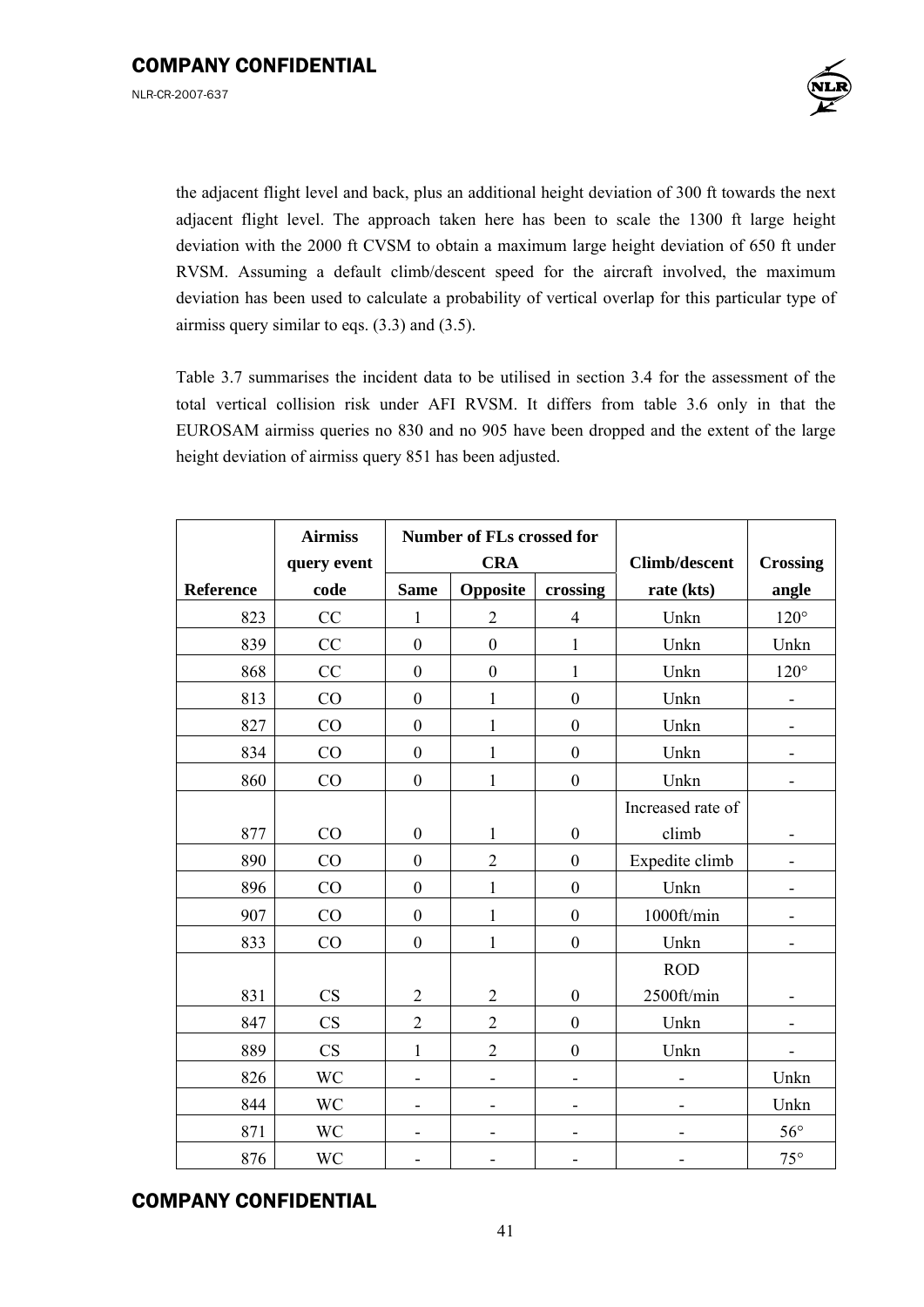NLR-CR-2007-637



| 878 | WС         | ۰                        |   |                          |                  | $37^\circ$   |
|-----|------------|--------------------------|---|--------------------------|------------------|--------------|
| 893 | WC         | ۰                        | ۰ | $\overline{\phantom{0}}$ | -                | Unkn         |
| 894 | WC         | $\overline{\phantom{0}}$ | - | -                        |                  | $24^{\circ}$ |
| 898 | WC         | $\overline{\phantom{0}}$ |   |                          |                  | $153^\circ$  |
| 873 | <b>WO</b>  | $\overline{\phantom{0}}$ | - | -                        | -                | $180^\circ$  |
| 851 | 650 ft LHD | $\overline{\phantom{0}}$ |   |                          | Steep climb back |              |

### **Table 3.7 Summary of 25 vertical incidents for AFI RVSM CRA**

### **3.3.3.3 Matching flight hours**

Since the vertical collision risk is measured in fatal accidents per flight hour, an estimate of the total amount of flight hours during which the incident reports were generated is also needed. In principle, this estimate can be obtained from the flight hours in the FIR/UIRs concerned by means of the information as collected in ARMA Form 2 and Form 4 for the year 2006. However, as mentioned in section 2.4.2 on data limitations, the required information was not provided by a significant number of States.

Table 3.8 lists the 13 FIR/UIRs concerned together with some data. As can be seen in the third and fourth columns, the number of flight hours in 2006 was available from ARMA Form 4 for only four out of the thirteen FIR/UIRs and from Form 2 for three more FIR/UIRs. For Kano, flight hours were available from both Form 4 and Form 2, albeit with a significant difference. Since the Form 4 information is believed to be more reliable, the Form 4 information will be utilised whenever available. For three out of the remaining six FIR/UIRs, flight hour information from the initial CRA has been included in table 3.8. This flight hour information pertained to the years 2004 - 2005 and is outdated, i.e. the real number of flight hours in 2006 is most likely to be higher. For the estimate of the risk, however, an underestimation of the flight hours is conservative since the amount of flying time appears in the denominator of the equations for the probability of vertical overlap, cf. eqs. (3.3) and (3.5). ARMA has kindly provided an estimate for the Cape Town and Johannesburg FIR/UIRs. The only remaining issue, therefore, was Kinshasa. Given that more or less reliable flight hour information was available for the other FIR/UIRs, it has been decided to exclude the 2 vertical airmiss queries for Kinshasa from the estimation of the total vertical risk under RVSM in the AFI region. **It is important that this decision and the consequent uncertainty about the estimate of the total vertical risk under RVSM in the AFI Region is kept in mind when this estimate will be compared with the total vertical TLS in section 3.4.**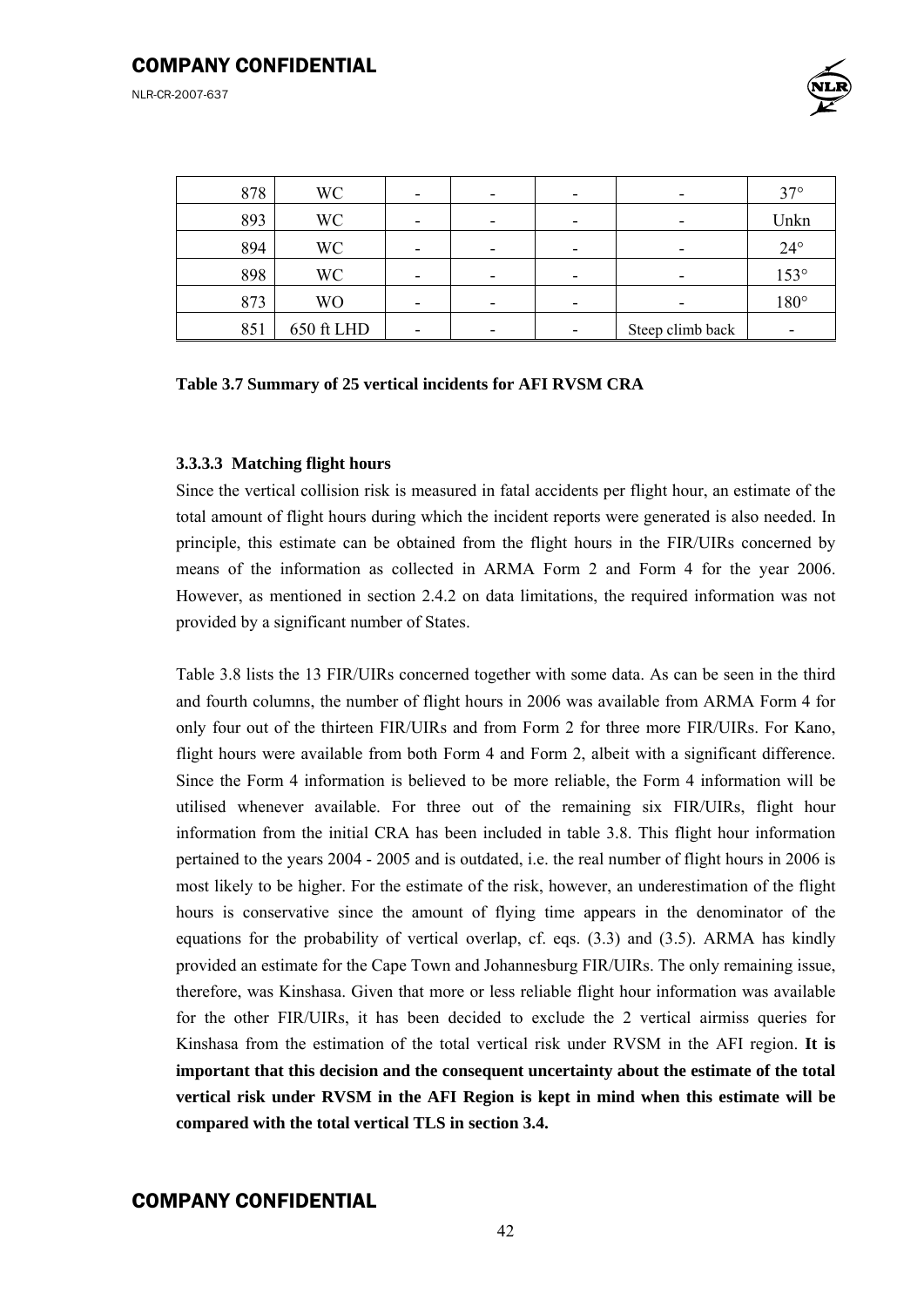

Thus, the estimate of the annual number of flying hours in the year 2006 for the twelve FIR/UIRs of which the vertical airmiss queries have been taken into account amounts 603390 hours. It should be noted that this value is dominated by the flight hours, approximately 60%, from the Cape Town and Johannesburg FIRs. Combined with 23 vertical airmiss queries, a vertical airmiss query rate is obtained of approximately  $3.8 \times 10^{-5}$  queries per flight hour. This value may be compared with the rate estimated in the initial CRA, which ranged from  $8.8 \times 10^{-6}$ to  $2.6 \times 10^{-4}$  incidents per flight hour, the range being due to uncertainty in the flight hour estimate. Although more flight hour information was available for the current CRA, it should be noted that the current airmiss query rate is very sensitive to the annual flight hour estimate for the Cape Town and Johannesburg FIRs. Without the airmiss query and the flight hours from these two FIRs, the airmiss query rate would be estimated at a level of  $22/231390 \approx 10.0 \times 10^{-5}$ , i.e. a factor of 2.5 larger.

|                            | No. of<br>vertical | <b>Estimated number of flight hours in 2006</b> |                               |                                    |                                    |                        |
|----------------------------|--------------------|-------------------------------------------------|-------------------------------|------------------------------------|------------------------------------|------------------------|
| <b>FIR/UIR</b>             | airmiss<br>queries | <b>ARMA</b><br>Form 4<br>2006                   | <b>ARMA</b><br>Form 2<br>2006 | <b>ARMA</b><br>Form 4<br>2004-2005 | <b>ARMA</b><br>Form 2<br>2004-2005 | <b>Other</b><br>source |
| Beira                      | $\mathbf{1}$       | 18386                                           |                               |                                    |                                    |                        |
| Brazzaville                | 6                  | 20695                                           |                               |                                    |                                    |                        |
| Brazzaville/               | 1                  | 20695/                                          | $-13774$                      |                                    |                                    |                        |
| Kano                       |                    | 10890                                           |                               |                                    |                                    |                        |
| Cape Town/<br>Johannesburg | 1                  |                                                 |                               |                                    |                                    | 372000                 |
| Dakar                      | 1                  |                                                 | 18865                         |                                    |                                    |                        |
| Gaborone                   | 1                  |                                                 |                               | 12041                              |                                    |                        |
| Kano/<br>Niamey            | 1                  | 10890/-                                         | 13774/-                       |                                    | /27724                             |                        |
| Kinshasa                   | $\overline{2}$     |                                                 |                               |                                    |                                    |                        |
| Luanda                     | $\overline{2}$     |                                                 | 27408                         |                                    |                                    |                        |
| Nairobi                    | 3                  |                                                 |                               |                                    | 32535                              |                        |
| N'Djamena                  | $\overline{2}$     | 28535                                           |                               |                                    |                                    |                        |
| Niamey                     | $\overline{2}$     |                                                 |                               |                                    | 27724                              |                        |
| Harare                     | $\overline{2}$     |                                                 | 34311                         |                                    |                                    |                        |

**Table 3.8 Estimated number of flight hours in 2006 for FIR/UIRs with vertical airmiss queries in the AIAG 2006 data set**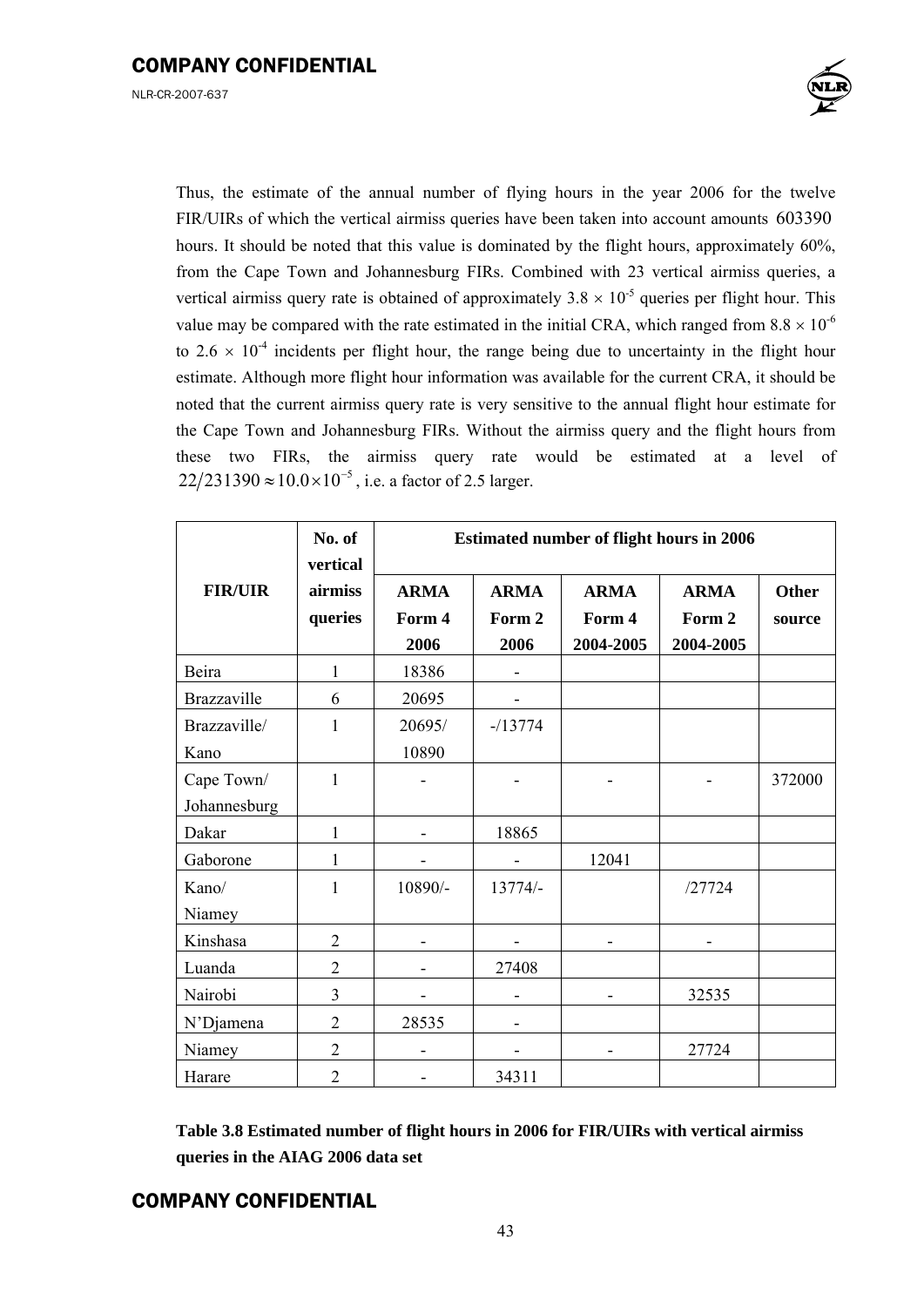

### **3.4 Total vertical collision risk**

In this sub-section, the conventional vertical collision risk model will be applied to obtain a revised (as compared to the initial CRA) pre-implementation estimate of the total vertical collision risk under AFI RVSM. The estimated total vertical collision risk is to be compared with the total vertical TLS of  $5 \times 10^{-9}$  fatal accidents per flight hour.

The total vertical risk estimate is made up of the following contributions:

- 1. Risk due to airmiss queries coded CC, CO, and CS;
- 2. Risk due to airmiss queries coded WC and WO;
- 3. Risk due to airmiss query no. 851; and
- 4. Technical vertical risk, see eq. (2.26).

## **Airmiss queries coded CC, CO, and CS**

The probability of vertical overlap  $P_z(S_z)^{cl/d}$  given by eq. (3.3) applies to each of the airmiss queries coded CC, CO, and CS as it does not depend on the horizontal geometry of the individual events but only on the duration of their vertical passing. The exposure to this probability of vertical overlap is given by the collision risk model of eq. (3.2) for the CO and CC cases since  $n_z$  (*equiv*) covers opposite direction and crossing traffic only (there is no same direction passings at adjacent flight levels). For a CS event, an additional same direction passing frequency is needed for same direction aircraft nominally separated by twice the vertical separation minimum *<sup>z</sup> S* .

The full collision risk model for the airmiss queries coded CC, CO, and CS thus becomes

$$
N_{az}^{cl/d} = 2P_z(S_z)^{cl/d} P_y(0) \left[ n_z \left( \frac{\overline{y}}{1 + \frac{\overline{y}}{2V} + \frac{\lambda_{xy}}{\lambda_z} \frac{\overline{z}_c}{2V} } \right) + n_z^*(\text{same}) \left\{ 1 + \frac{\overline{y}}{\overline{|\Delta V|}} + \frac{\lambda_{xy}}{\lambda_z} \frac{\overline{z}_c}{\overline{|\Delta V|}} \right\} \right]
$$
(3.6)

where  $n^*$  *(same)* denotes the same direction passing frequency for same direction aircraft nominally separated by twice the vertical separation minimum.

Table 3.9 summarises the parameter values for the collision risk model of eq. (3.6), the most important one being  $P(x)$ ,  $e^{t/d} = 5.76 \times 10^{-8}$ . This value is approximately 30% larger than its counterpart in the initial CRA. Notice that  $n^{c/d}$  is equal to the sum of the flight levels crossed in table 3.7. Substitution of the table 3.9 values into the model gives

$$
N_{az}^{cl/d} = 2 \times 5.76 \times 10^{-8} \times 0.106 \times (0.1241 \times 1.0765 + 0.04894 \times 4.5481) = 4.35 \times 10^{-9}
$$
 (3.7)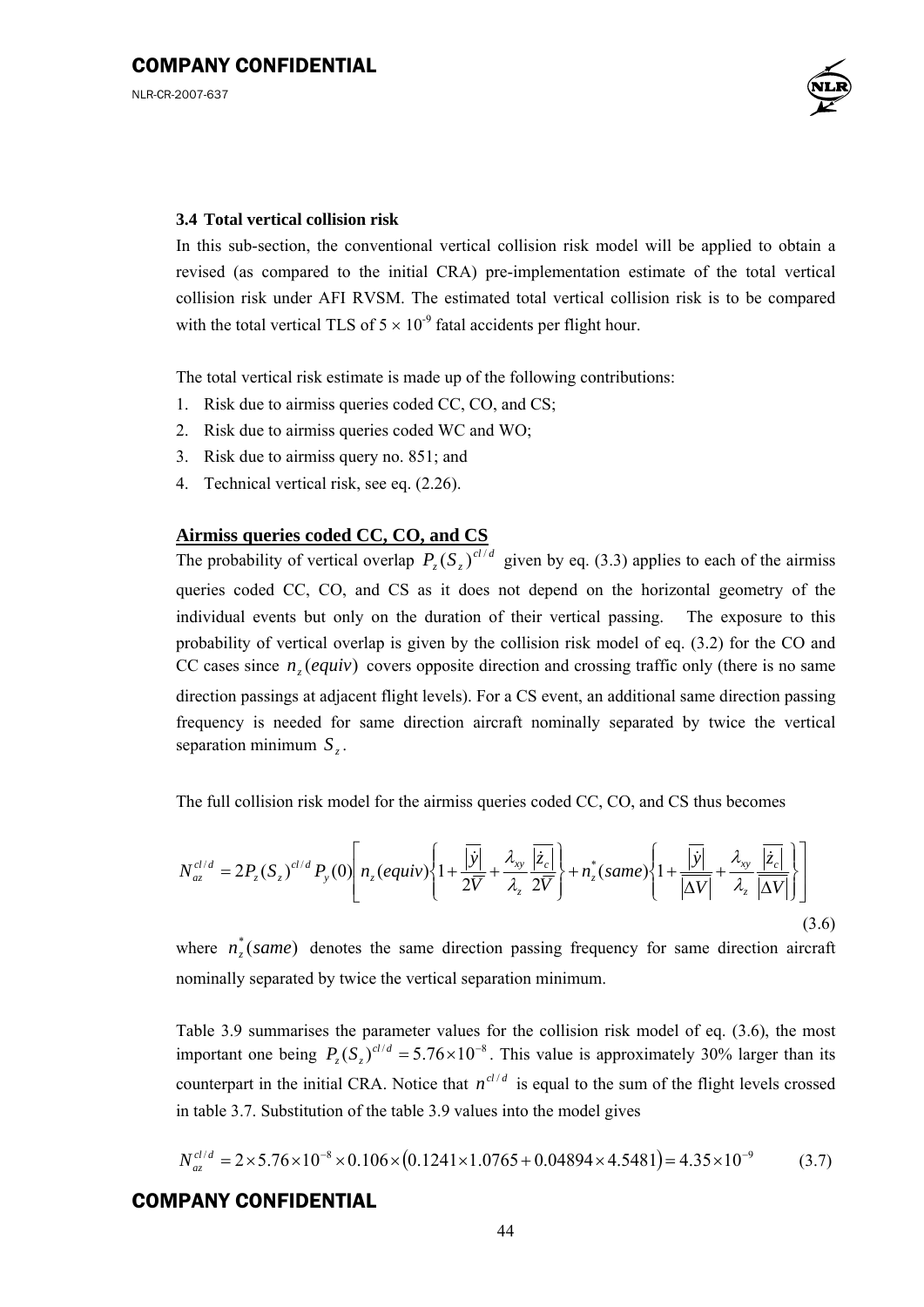

The risk estimate of  $N_{a\tau}^{cl/d} = 4.35 \times 10^{-9}$  is slightly larger than its counterpart in the initial CRA.

Eq. (3.7) suggests that this individual component of the total vertical risk just meets the total vertical TLS of  $5 \times 10^{-9}$  fatal accidents per flight hour. However, some care is necessary with regard to the sensitivity of  $P_z(S_z)^{cl/d}$  to both the number of airmiss queries (and thus the number of flight levels crossed wrongly) and the annual number of flying hours. For example, without the data from the Cape Town and Johannesburg FIRs, one fewer opposite direction flight level would have been crossed and the number of flight hours would have been smaller by approximately 60%. As a result, the  $P_s(S_s)^{c/d} = 5.76 \times 10^{-8}$  value from table 3.9 would **increase** by a factor of approximately 2.5 to a value of  $P(x)$   $e^{t/d} = 14.5 \times 10^{-8}$ . Based on that, the risk estimate would also **increase** by the same factor.

| <b>Parameter</b>    | <b>Estimated value</b> | <b>Parameter</b>                                                                                                        | <b>Estimated value</b> |
|---------------------|------------------------|-------------------------------------------------------------------------------------------------------------------------|------------------------|
| $n^{cl/d}$          | 31                     | $n_z$ (equiv)                                                                                                           | 0.1241                 |
| $\lambda_z$ (NM)    | 0.008404               | $n^*$ (same)                                                                                                            | 0.04894                |
| $ \dot{z}_c $ (kts) | 15                     | $+\frac{\lambda_{xy}}{\lambda_z}\frac{\left \dot{z}_c\right }{2\bar{V}}$<br>$\sqrt{1+\frac{ \dot{y} }{2\overline{V}}}+$ | 1.0765                 |
| $T$ (hrs)           | 603390                 | $ \dot{z}_c $<br>$\lambda_{\underline{xy}}$<br>$(1 + \cdot$<br>$\lambda_z$<br>$\Delta V$                                | 4.5481                 |
| $P_z(S_z)^{cl/d}$   | $5.76 \times 10^{-8}$  | $\lambda_{xy}$ (NM)                                                                                                     | 0.002856               |
|                     |                        | (kts)                                                                                                                   | 464                    |
| $P_{v}(0)$          | 0.106                  | $\Lambda V$<br>(kts)                                                                                                    | 20                     |
|                     |                        | (kts)                                                                                                                   | 20                     |

**Table 3.9 Summary of parameter estimates for collision risk model of eq. (3.6)** 

### **Airmiss queries coded WC and WO**

The probability of vertical overlap  $P_{\rm s}(S_{\rm s})^{wl}$  given by eq. (3.5) applies to each of the airmiss queries coded WC, WO, and WS. Its parameters  $n^{wl}$  and  $\bar{t}^{wl}$  need to be inferred from the reports for the airmiss queries  $826 - 873$  in the lower half of table 3.7, where  $n^{wl}$  denotes the number of queries of this type and  $\bar{t}^{wl}$  denotes the average value of the times spent by the aircraft at a wrong level. This is more difficult than for the airmiss queries of the flight level crossings type. The time spent at a wrong level is rarely present in an airmiss query and some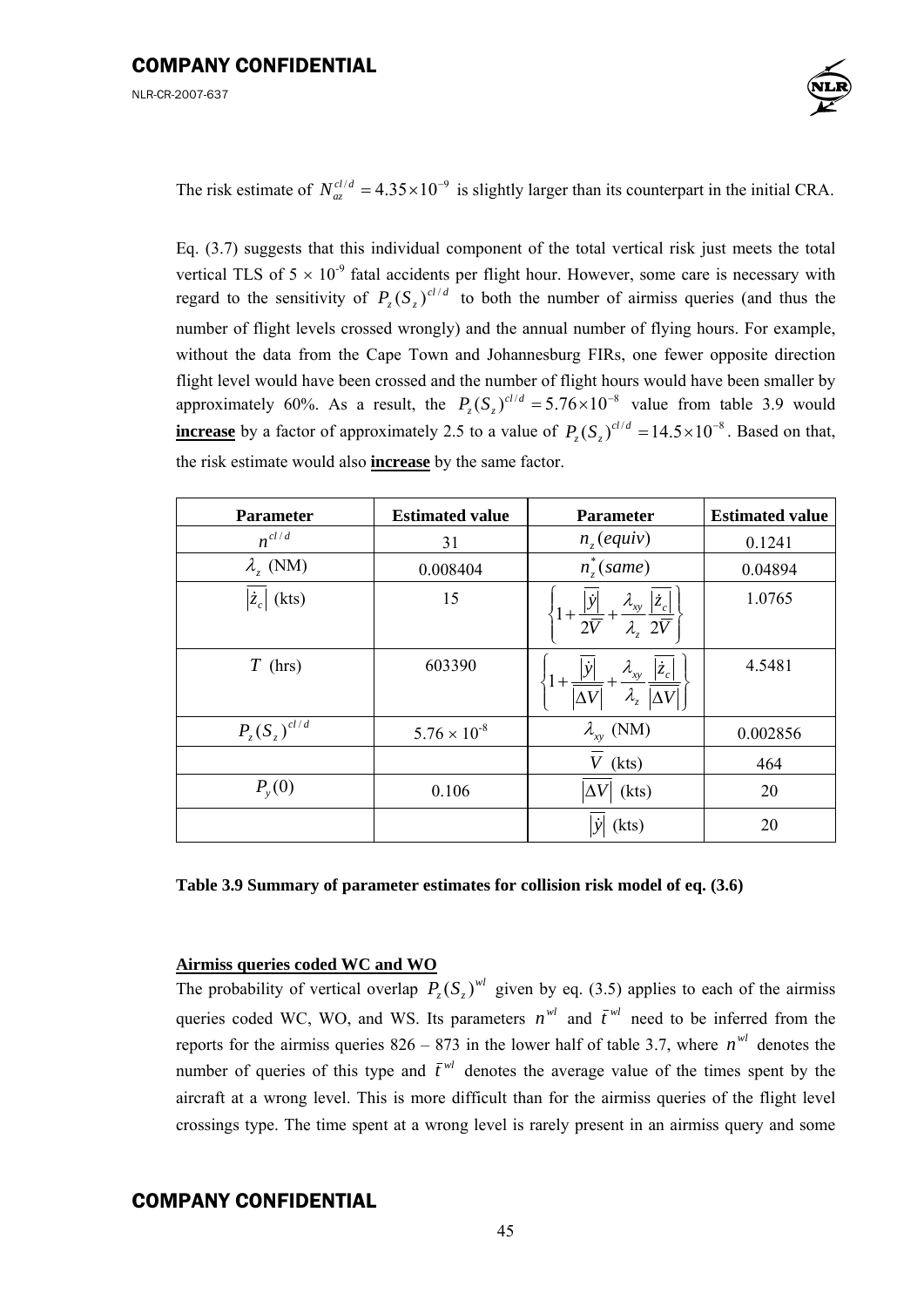

judgement is generally necessary. Since there is no airmiss query of the WS-type, only the WC and WO airmiss queries need to be considered.

Two cases can be distinguished with regard to the wrong flight level when two aircraft appear to be flying at the same level whereas they were supposed to be vertically separated. Firstly, the level flown by each individual aircraft is in compliance with the applicable flight direction, but one aircraft should simply have been at a different level in the same direction (e.g. the next adjacent flight level). Secondly, the level flown by one of the aircraft is not in compliance with the prevailing flight direction. Notice that a WO airmiss query is always of the latter type.

For the first case, the time spent at a wrong level pertains only to the crossing situation and has essentially been inferred from the "lack of time-based longitudinal separation at the crossing". For example, when an airmiss query report would state that the aircraft passed at only 6 minutes time difference, it would be assumed that one of the aircraft was 4 minutes late in achieving vertical separation (for a 10 minutes longitudinal separation minimum). If no information on minimum time or distance at the crossing was included in a report, the time spent at a wrong level was taken equal to the longitudinal separation minimum. For the second case, it was assumed that a conflicting aircraft had been on the wrong flight level since its last-passed reporting point when no other information was available in the report.

The distinction between the two cases is of importance with regard to the exposure to the vertical collision risk associated with the airprox query. For the first case, the non-genuine case, say, exposure to the vertical risk exists at the crossing only whereas for the second case, the genuine one, exposure exists at crossings as well as on route segments. It is necessary, therefore, to consider two different vertical overlap probabilities,  $P_z(S_z)_{non-gen}^{wl}$  and  $P_z(S_z)_{genuine}^{wl}$ , and to multiply these with the appropriate exposure factors. Thus, the pertinent collision risk model becomes

$$
N_{az}^{wl} = 2P_z(S_z)_{non-gen}^{wl} n_z (cross) \{1 + ... cross\} + 2P_z(S_z)_{genuine}^{wl} P_y(0) n_z (equiv) \left\{1 + \frac{|\overline{y}|}{2\overline{V}} + \frac{\lambda_{xy}}{\lambda_z} \frac{|\overline{z}|}{2\overline{V}}\right\}
$$
(3.8)

where

$$
n_z(cross)\{1 + ... cross\} = P_y(0)\left(n_z(equiv) - n_z(opp)\right)\left\{1 + \frac{\overline{|\dot{y}|}}{2\overline{V}} + \frac{\lambda_{xy}}{\lambda_z} \frac{\overline{|\dot{z}|}}{2\overline{V}}\right\}
$$
(3.9)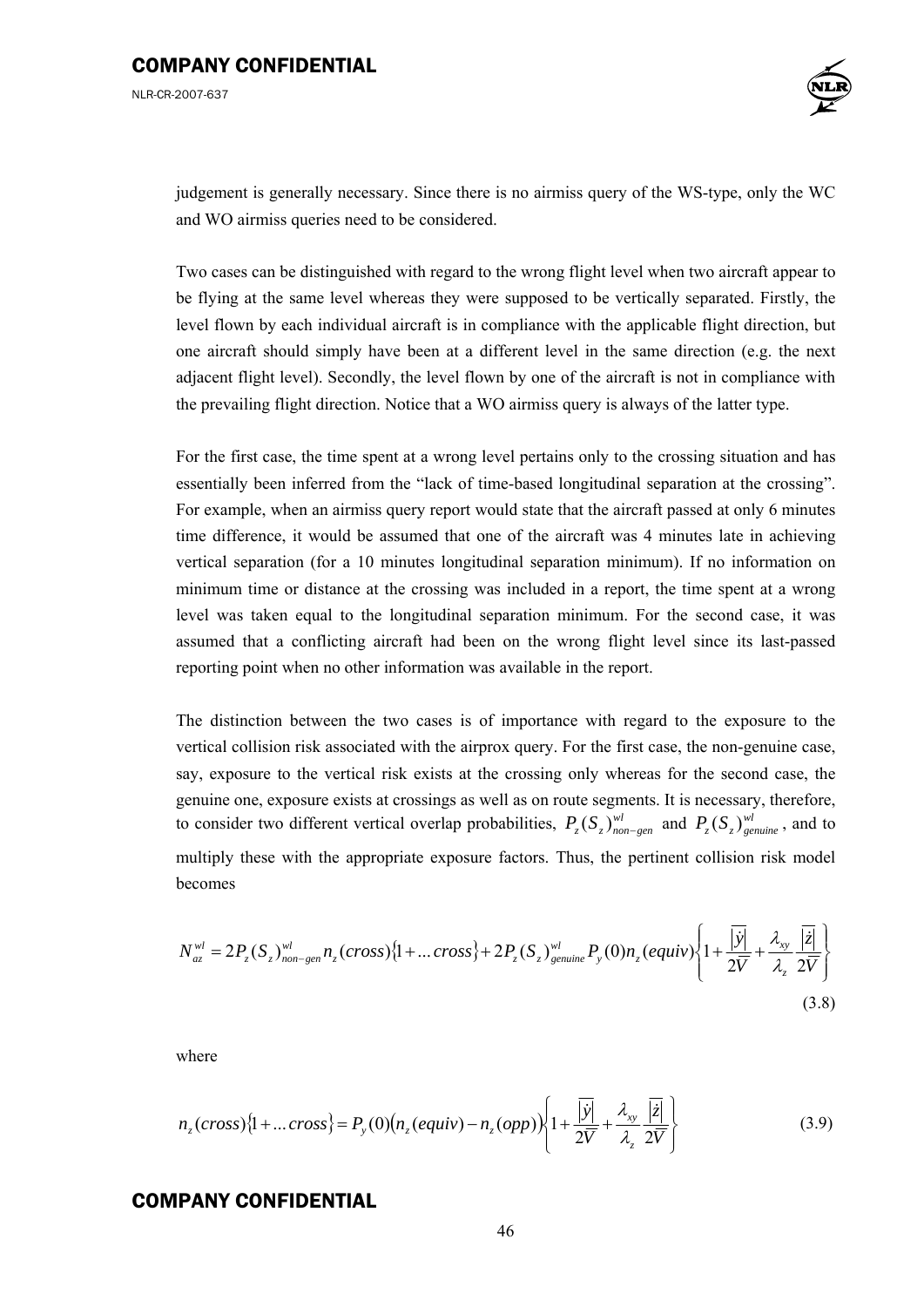

Analysis of the nine airmiss queries from the lower half of table 3.7 showed that four of them were of the genuine type, namely the queries 826, 844, 878, and 873. The difference in their coding only reflects that they were detected in a different way, i.e. the first three were detected when an aircraft pair was approaching a crossing and the last one on a single route segment. Hence, these four queries are to be used for the estimation of  $P_z(S_z)_{\text{genuine}}^{wl}$ .

Unfortunately, it was not possible to make any reasonable estimate of the time spent at a wrong level for the queries 826 and 844 that concerned events in oceanic airspace inside the Luanda FIR. Both events concerned the same call signs, at approximately (?) the same location, with a time interval of approximately 3 months. Rather than making unjustified estimates, it was decided to exclude these two airmiss queries from the estimation of the average time  $\bar{t}^{wl}$  spent at a wrong level, also on the basis that it was not clear whether or not flying time on oceanic routes inside the Luanda FIR had been included in the ARMA Form 2 information. ARMA Form 4 traffic flow data was not available for the Luanda FIR. **As noted before, this decision should be kept in mind when judging the final estimate of the total vertical risk against the total vertical TLS.** Thus, only the two airmiss queries 878 and 898 have been used to obtain a value of  $\bar{t}_{genuine}^{wl} = 0.2073$  hours for the average sojourn time at a genuinely wrong flight level, see table 3.10.

The remaining five airprox queries were of the non-genuine wrong flight level type and have been used for the estimation of  $P_z(S_z)_{non-gen}^{wl}$  with  $\bar{t}_{non-gen}^{wl} = 0.1130$ . Notice that this average delay of 0.1130 hours or 6.77 minutes in achieving vertical separation is relatively large compared to a 10 minutes longitudinal separation minimum. This is due to two events for which minimum distances between the aircraft of 5 NM and 8 NM were reported.

Table 3.10 summarises the parameter values for the probabilities of vertical overlap  $P_z(S_z)_{\text{genuine}}^{\text{wl}}$  and  $P_z(S_z)_{\text{non-gen}}^{\text{wl}}$  as well as for the collision risk model of eq. (3.8).

One parameter in table 3.10 needs some discussion, viz.  $P<sub>z</sub>(0)$ . Recall from eq. (3.5) that the probability of vertical overlap for aircraft flying at a wrong level  $(P_z(S_z)^{wl}_{non-gen}$  and  $P_z(S_z)_{\text{genuine}}^{wl}$  in eq. (3.8)) is directly proportional to  $P_z(0)$ . Based on the then available height monitoring data, the initial CRA used a value of 0.1 for  $P<sub>z</sub>(0)$  but noted that this value was rather small compared to the values used elsewhere (see reference 1, page 100). It was suggested this was correlated with the relatively large value of  $1.61 \times 10^{-8}$  for  $P_{7}(1000)$  in the initial CRA due to a relatively widely spread TVE distribution. The current TVE distribution is narrower and a larger value for  $P<sub>z</sub>(0)$  is then appropriate. In accordance with the values in use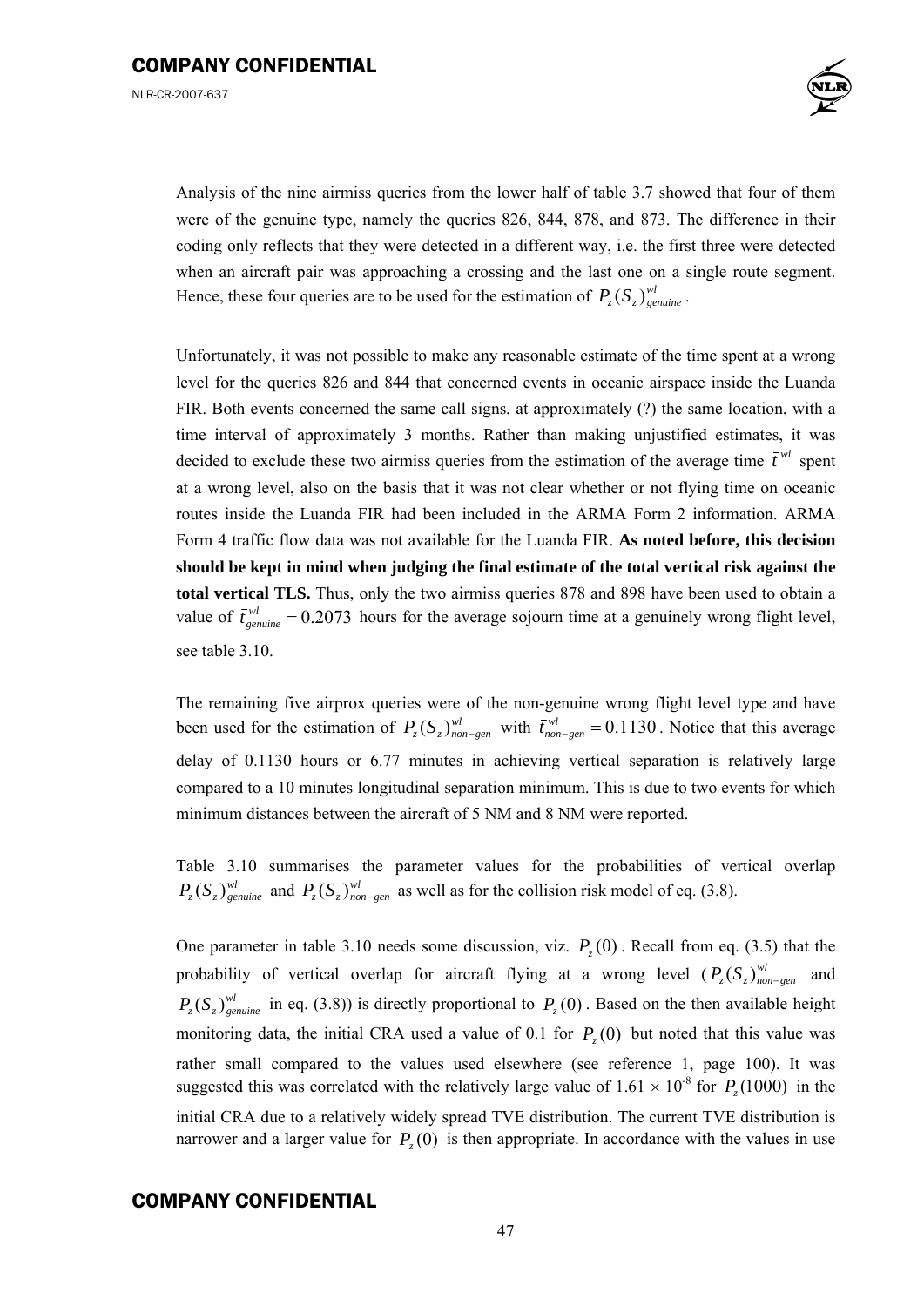

in Europe, the North Atlantic, and the Caribbean/South American regions, and based on an average aircraft height of  $\lambda_z = 50$  ft, a value of  $P_z(0) = 0.45$  is used in the current CRA (cf. references 20 and 21).

| <b>Parameter</b>                             | <b>Estimated value</b> | <b>Parameter</b>                                                                                                                         | <b>Estimated value</b> |
|----------------------------------------------|------------------------|------------------------------------------------------------------------------------------------------------------------------------------|------------------------|
| $n_{\mathit{genuine}}^{\mathit{wl}}$         | $\overline{2}$         | $n_z(opp)$                                                                                                                               | 0.1005                 |
| $\bar{t}_{\text{genuine}}^{\text{wl}}$ (hrs) | 0.2073                 | $\left\{1+\frac{\left \dot{y}\right }{2\overline{V}}+\frac{\lambda_{xy}}{\lambda_{z}}\frac{\left \dot{z}\right }{2\overline{V}}\right\}$ | 1.0270                 |
| $P_{z}(0)$                                   | 0.45                   | $\lambda_{xy}$<br>$\{1 + \cdot$<br>$\lambda_z$                                                                                           | 2.2548                 |
| $T$ (hrs)                                    | 575982                 | $V$ (kts)                                                                                                                                | 464                    |
| $P_z(S_z)_{\text{genuine}}^{\text{wl}}$      | $3.24 * 10^{-7}$       | $\Delta V$<br>(kts)                                                                                                                      | 20                     |
| $n_{non-gen}^{wl}$                           | 5                      | (kts)                                                                                                                                    | 20                     |
| $\bar{t}_{non-gen}^{wl}$ (hrs)               | 0.1130                 | $ \dot{z} $<br>(kts)                                                                                                                     | 1.5                    |
| and $P_z(S_z)_{non-gen}^{wl}$                | $4.42 * 10^{-7}$       | $\lambda_{xy}$ (NM)                                                                                                                      | 0.002856               |
| $P_{v}(0)$                                   | 0.106                  | $\lambda_{7}$ (NM)                                                                                                                       | 0.008404               |
| $n_{z}$ (equiv)                              | 0.1241                 |                                                                                                                                          |                        |

**Table 3.10 Summary of parameter estimates for collision risk model of eq. (3.8)** 

Substitution of all the parameter values into the collision risk model of eq. (3.8) results in

$$
N_{az}^{wl} = 2 \times 4.42 \times 10^{-7} \times 0.002568 + 2 \times 3.24 \times 10^{-7} \times 0.106 \times 0.1241 \times 1.0270
$$
 (3.10)

or

$$
N_{az}^{wl} = 2.27 \times 10^{-9} + 8.75 \times 10^{-9} = 11.0 \times 10^{-9}
$$
\n(3.11)

The risk estimate of  $N_{az}^{wl} = 11.0 \times 10^{-9}$  is smaller than its counterpart in the initial CRA by a factor of approximately 2.5. This is mainly caused by the decrease in the passing frequency described in section 2.4.1.

Eq. (3.11) shows that this individual component of the total vertical risk does not meet the total vertical TLS of  $5 \times 10^{-9}$  fatal accidents per flight hour. Moreover, some care is again necessary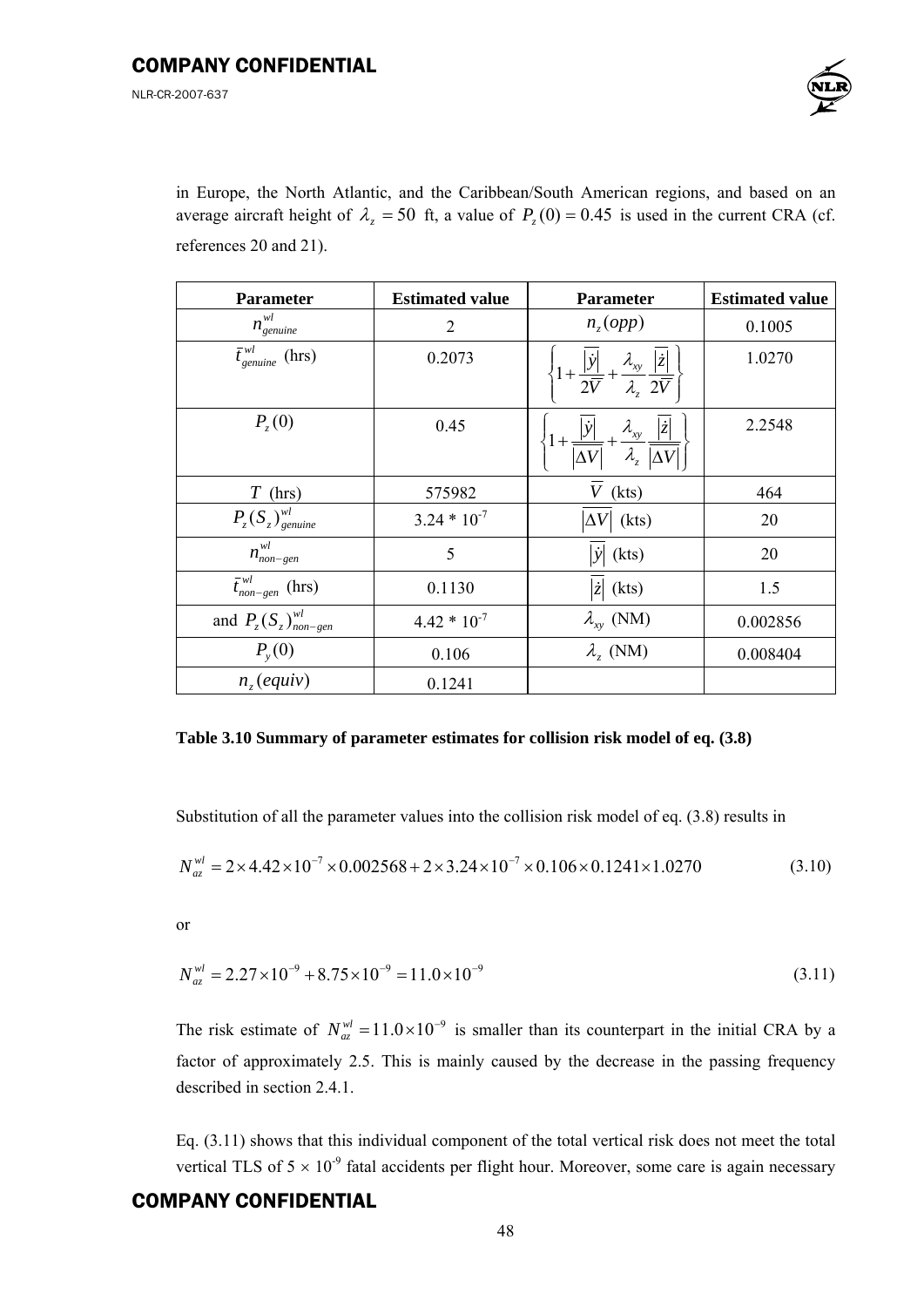

with regard to the sensitivity of  $P_z(S_z)_{\text{genuine}}^{\text{wl}}$  and  $P_z(S_z)_{\text{non-gen}}^{\text{wl}}$  to the annual number of flying hours. Without the data from the Cape Town and Johannesburg FIRs, the number of flight hours would have been smaller by approximately 60%. As a result, the  $P_z(S_z)_{\text{genuine}}^{\text{wl}}$  and  $P_z(S_z)_{\text{non-gen}}^{\text{wl}}$ values from table 3.10 would both **increase** by a factor of approximately 2.8. Similarly, the risk estimate would also **<u>increase</u>** by this very same factor to  $N_{az}^{wl} = 31.9 \times 10^{-9}$ , i.e. a value well above the total vertical TLS of  $5 \times 10^{-9}$  fatal accidents per flight hour.

#### **Airmiss query no 851**

For this airmiss query, the large height deviation of the non-whole number of flight levels type has been modelled as a very significant deviation from and back to a correctly assigned RVSM flight level. The corresponding probability of vertical overlap  $P_{z}(S_{z})^{**}$ , say, may be calculated by

$$
P_z(S_z)^{**} = 2\frac{2\lambda_z/|\dot{z}|}{T} \int_{S_z - z_{\text{max}}}^{S_{\dot{z}}} f^{TVE}(z) dz
$$
\n(3.12)

where  $f^{TVE}(z)$  is given by eqs. (2.16) ff. from section 2 and  $z_{\text{max}}$  denotes the maximum deviation from the assigned flight level. With the maximum deviation smaller than the vertical separation minimum  $S<sub>z</sub>$ , the exposure to the above probability of vertical overlap is essentially given by the collision risk model of eq. (3.2) (but with  $|\dot{z}|$  referring to the climb/descent speed of the subject aircraft), since  $n_e$  (*equiv*) fully covers opposite direction and crossing traffic. Thus, the collision risk model for the airmiss query no 851 becomes

$$
N_{az}^{**} = 2P_z(S_z)^{**}P_y(0)n_z\left(\frac{equiv\nu}{\sqrt{1 + \frac{|\dot{y}|}{2V}} + \frac{\lambda_{xy}}{\lambda_z} \frac{|\dot{z}|}{2V}}\right)
$$
\n(3.13)

Table 3.11 summarises the parameter values for this collision risk model. Substitution of the various parameter values into the model gives for the risk due to airmiss query no 851

$$
N_{az}^{**} = 2 \times 2.24 \times 10^{-11} \times 0.106 \times 0.1241 \times 1.0765 = 6.34 \times 10^{-13}
$$
\n(3.14)

Eq. (3.14) shows that this individual component of the total vertical risk is negligible compared with the total vertical TLS of 2.5  $*$  10<sup>-9</sup> fatal accidents per flight hour and this conclusion is not affected by the flight hour sensitivity issue discussed for the previous two components of the total vertical risk. The reason for the negligibly small value of this risk component is that it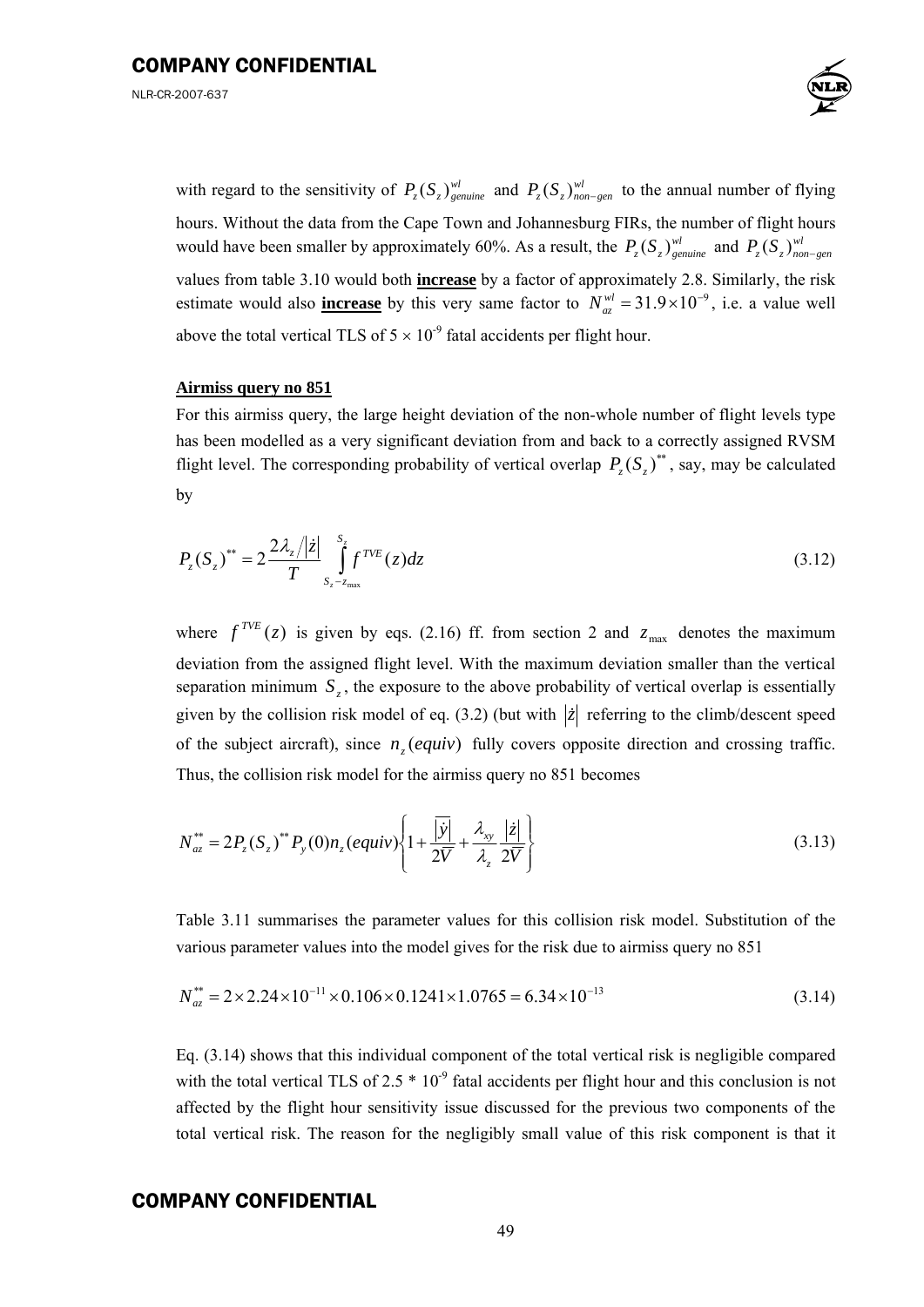

concerns only a single event and that the aircraft involved remains more than 350 ft away from the adjacent flight level.

| <b>Parameter</b>                                               | <b>Estimated value</b> |
|----------------------------------------------------------------|------------------------|
| $\lambda_z$ (NM)                                               | 0.008404               |
| $ \dot{z} $<br>(kts)                                           | 15                     |
| $T$ (hrs)                                                      | 603390                 |
| $P_z(S_z)^{**}$                                                | $2.24 \times 10^{-11}$ |
| $P_{v}(0)$                                                     | 0.106                  |
| $n_{z}$ (equiv)                                                | 0.1241                 |
| $z + \frac{z_{xy}}{\lambda_z} \frac{ \dot{z} }{2\overline{V}}$ | 1.0765                 |

### **Table 3.11 Summary of parameter estimates for collision risk model of eq. (3.13)**

### **Total vertical collision risk**

The total vertical collision risk due to all causes under AFI RVSM is the sum of the three risk components  $N_{az}^{c1/d}$ ,  $N_{az}^{wl}$ , and  $N_{az}^{851}$  and the technical vertical risk given by eq. (2.26), i.e.

$$
N_{az}^{total} = N_{az}^{c1/d} + N_{az}^{wl} + N_{az}^{851} + N_{az}
$$
\n(3.15)

Substitution of the risk estimates given by eqs.  $(3.7)$ ,  $(3.11)$ ,  $(3.14)$ , and  $(2.26)$  into eq.  $(3.15)$ gives the following estimate for the total vertical risk:

$$
N_{az}^{total} = 4.35 \times 10^{-9} + 11.0 \times 10^{-9} + 6.34 \times 10^{-13} + 2.70 \times 10^{-11}
$$
\n(3.16)

or

$$
N_{az}^{total} = 15.4 \times 10^{-9} \tag{3.17}
$$

fatal accidents per flight hour. This estimate exceeds the total vertical TLS of  $5 \times 10^{-9}$  fatal accidents per flight hour by a factor of three. It should be noted that, intentionally, the risk estimate of eq. (3.17) does not include the risk mitigating effect of ACAS.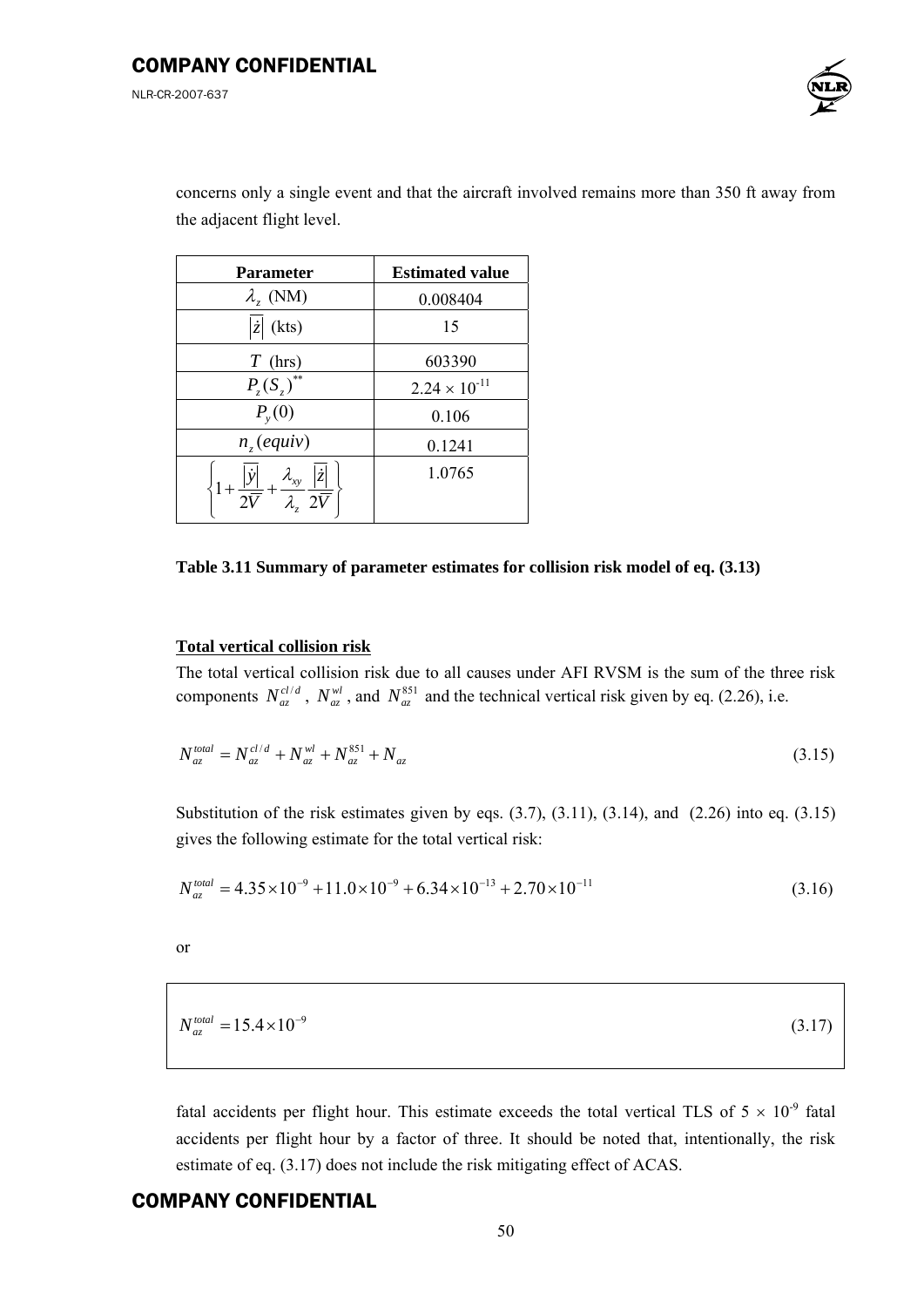

It should be clear that the above result is conditional on many factors, the most important one being the completeness and representation of the data available to the assessment. As mentioned at several places, there is a need for considerable caution in this respect. Two more specific factors will be elaborated briefly below.

As remarked under the development of the collision risk models for the different components of the total vertical collision risk in the foregoing part of this section, the estimates for  $N_{az}^{cl/d}$  and  $N_{a}^{wl}$  are very sensitive to the value of the annual flying time for the Cape Town and Johannesburg FIRs, see the summary in table 3.12. Unfortunately, it has not been possible to verify that value against traffic flow data from ARMA Form 4. The sensitivity of the risk components will propagate into the estimate of the total vertical collision risk under AFI RVSM.

| <b>Risk component</b>                                 | <b>Cape Town and</b>   | <b>Cape Town and</b>  |  |
|-------------------------------------------------------|------------------------|-----------------------|--|
|                                                       | Johannesburg           | Johannesburg          |  |
|                                                       | data included          | data excluded         |  |
| $N_-^{cl/d}$                                          | $4.35 \times 10^{-9}$  | $10.9 \times 10^{-9}$ |  |
| $N_{\scriptscriptstyle{az}}^{\scriptscriptstyle{wl}}$ | $11.00 \times 10^{-9}$ | $31.9 \times 10^{-9}$ |  |

**Table 3.12 Sensitivity of total vertical risk components to Cape Town and Johannesburg data** 

The other factor to be mentioned is the effect of increased lateral navigation accuracy, i.e. the proportion of aircraft using GNSS-based navigation. As follows from the various collision risk models, the risk increases approximately proportionally to  $P_y(0)$ , the probability of horizontal overlap for aircraft on the same track. Table 2.5 showed  $P_y(0)$  as a function of the proportion  $\alpha$  of aircraft using GNSS. The current assessment assumed that 50% of the aircraft population would be using GNSS with a corresponding value of  $P_y(0) = 0.106$ . If the proportion of GNSS users would increase to 75%, the value of  $P_y(0)$  would increase to 0.162. Consequently, the risk estimates would increase by a factor of approximately 1.5.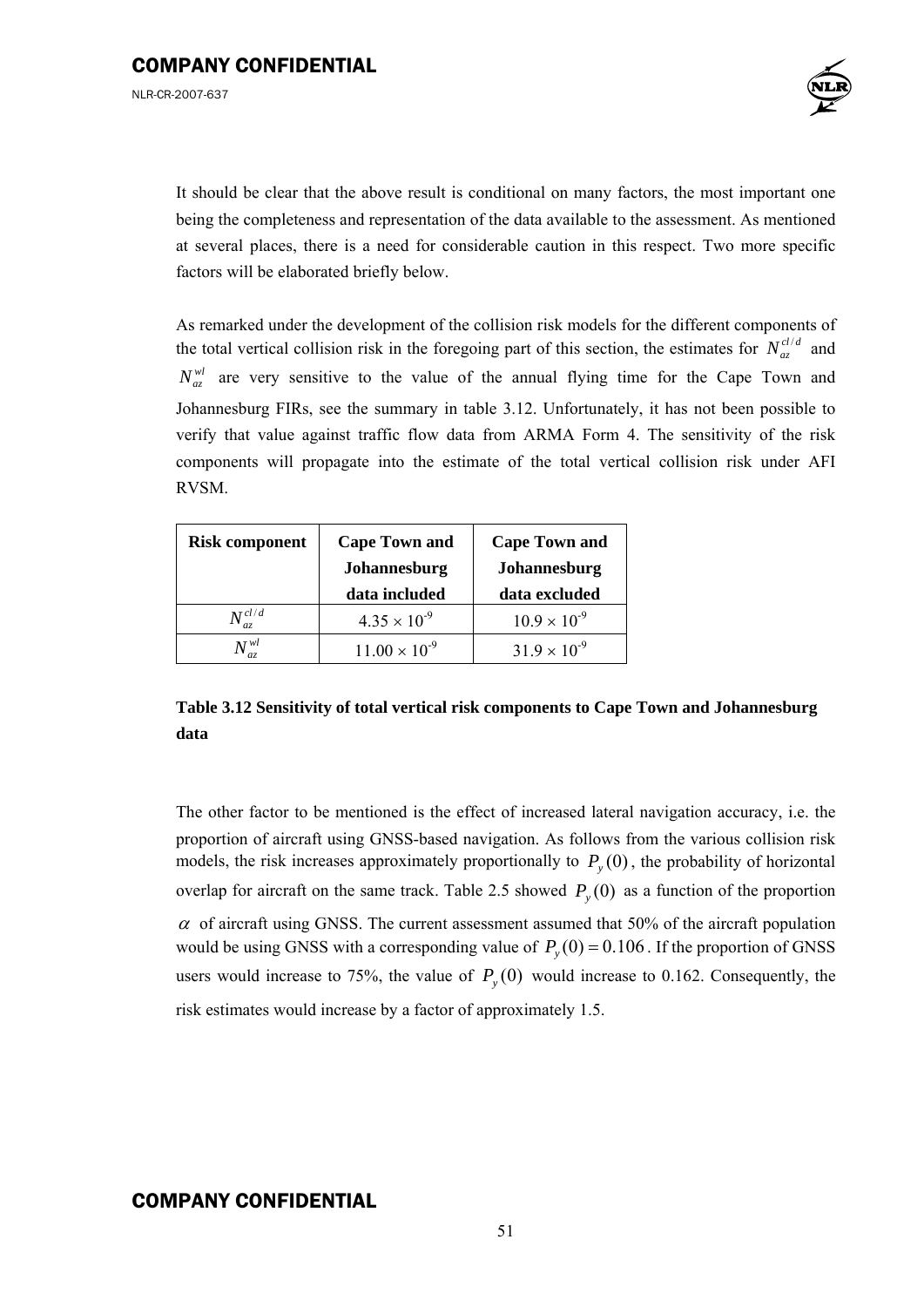NLR-CR-2007-637



## 4 Conclusions

### **4.1 Overall**

Two collision risk assessments have been conducted to meet the AFI RVSM Safety Policy objectives concerning the technical vertical collision risk and the total vertical collision risk. The two risk estimates have been compared with the technical and total vertical TLSs of  $2.5 \times 10^{-9}$  and  $5 \times 10^{-9}$  fatal accidents per flight hour respectively. Based on the data available to the assessments, the technical vertical TLS was found to be met, but the total vertical TLS was found not yet to be met. The total vertical TLS was found to be exceeded by a factor of three. Although this is a significant improvement over the result obtained in the initial CRA, there are several factors that require the estimate of the total vertical risk to be treated with caution.

The estimation of the total vertical risk requires data on large height deviations of 300 ft or more, say. The reporting of such data in ARMA Form 2 is completely inconsistent with airmiss query reports available from the AFI ATS Incident Analysis Working Group (AIAG). This inconsistency needs to be resolved prior to the implementation of RVSM to obtain sufficient credibility for the process.

Analysis of the AIAG data showed a significant number of airmiss queries concerning aircraft at the same flight level of intersecting tracks. It was generally unclear whether the aircraft had been intended to be separated vertically or horizontally. The pertinent queries have been classified as "horizontal" events unless there was a clear indication in the reports that the aircraft were actually intended to be vertically separated at the intersection. The resulting classification may well be too optimistic with regard to the vertical risk. Apart from that, the "horizontal" events need to be addressed as a matter of urgency.

The AIAG airmiss query data have been used as the only source for the estimation of the probability of vertical overlap due to all causes other than normal technical height-keeping deviations. Although this data has been found to be very useful, there remains considerable concern as to whether a complete and fully representative sample of incident data has been obtained. All the stakeholders involved with AFI RVSM must take the necessary steps to ensure that sufficient and reliable data on operational issues becomes available prior to the implementation of AFI RVSM.

The next important parameter of the vertical collision risk model is passing frequency. This is estimated from traffic flow data collected by ARMA from the African States on a monthly basis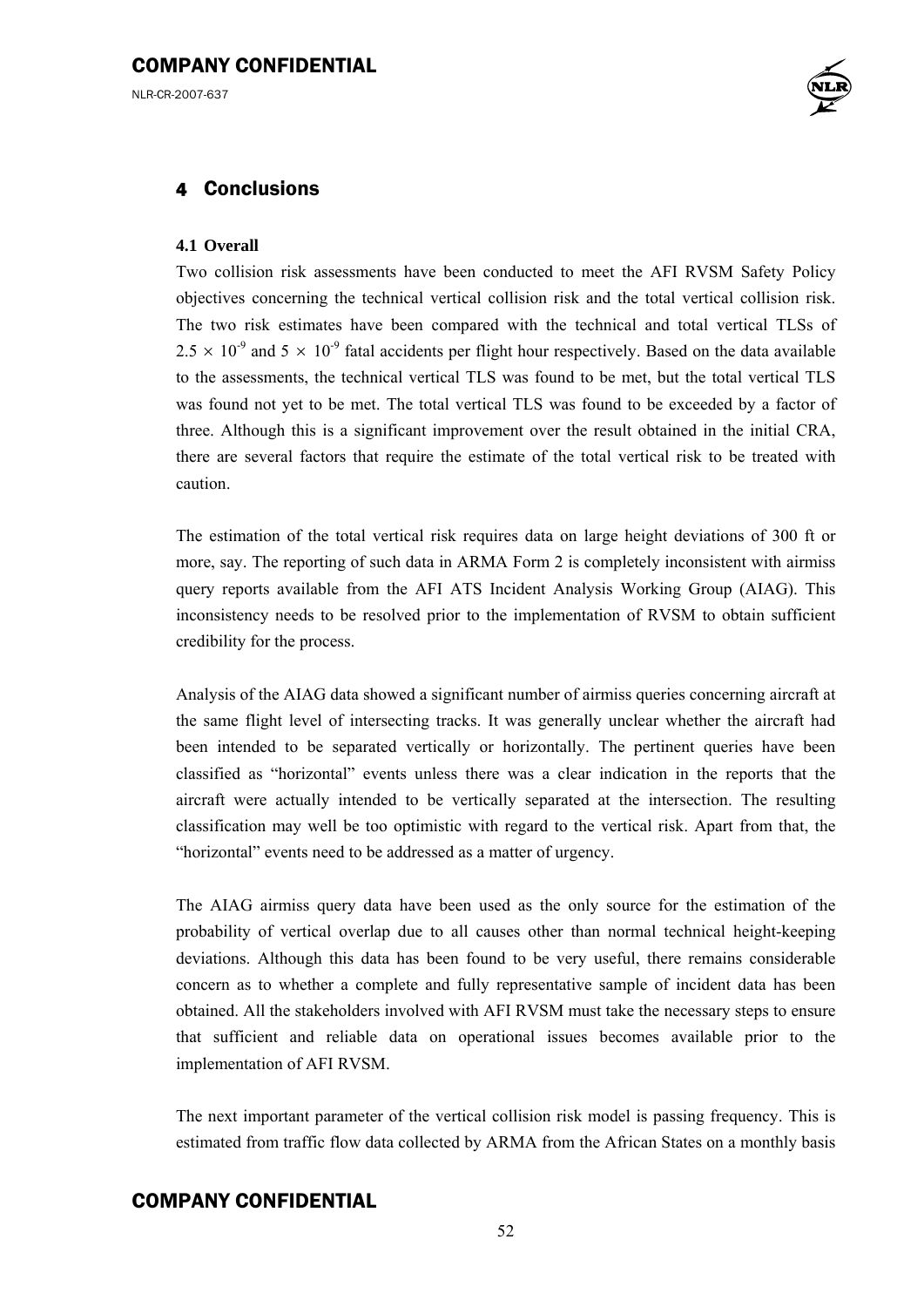

in ARMA Form 4. A considerable amount of data limitations has been identified. These limitations must be eliminated in order to make the passing frequency estimation process more precise and reliable.

The limitations in the ARMA Form 4 and Form 2 data do not only affect the passing frequency estimation, but also that of the annual flying time in the RVSM band. This in turn affects the estimation of the rate of large height deviations and, consequently, that of the total vertical collision risk under AFI RVSM.

It is recommended that (at least) one more pre-implementation collision risk assessment is performed based on data for the year 2007 in order to confirm the current results.

### **4.2 Technical vertical collision risk**

Based on current traffic levels, the technical vertical collision risk was estimated as  $2.70 \times 10^{-11}$ fatal accidents per flight hour, i.e. well below the technical TLS of  $2.5 \times 10^{-9}$  fatal accidents per flight hour. Opposite direction traffic is the main contributor to the risk. The precision of lateral navigation is an important factor with regard to the vertical collision risk. It has been assumed that 50% of the flying time in AFI RVSM airspace would be made with GNSS navigation and the remaining 50% with VOR/DME navigation.

The risk increasing effect of an extended use of GNSS navigation has not been taken into account in the current risk estimate. An increase of the GNSS flight time proportion to 75%, for example, would cause the estimate of the technical risk to increase by a factor of approximately 1.5. The risk mitigating effect of strategic lateral offsets has not been incorporated either.

The decrease in the estimate of the technical risk compared with the initial CRA is due to two factors. Firstly, extended modelling capabilities have resulted in a considerable reduction of the probability of vertical overlap due to normal technical height-keeping deviations of RVSM approved aircraft. Secondly, a lower estimate was obtained for the passing frequency parameter of the collision risk model. The reason for the decrease in passing frequency is unclear and should be investigated further.

The estimate for the technical vertical collision risk is considered to be conservative with regard to no credits having been taken for the redistribution of the traffic under RVSM. The risk estimate is considered to be not conservative with regard to the data limitations affecting the passing frequency estimation. The risk increasing effect of future traffic growth has not been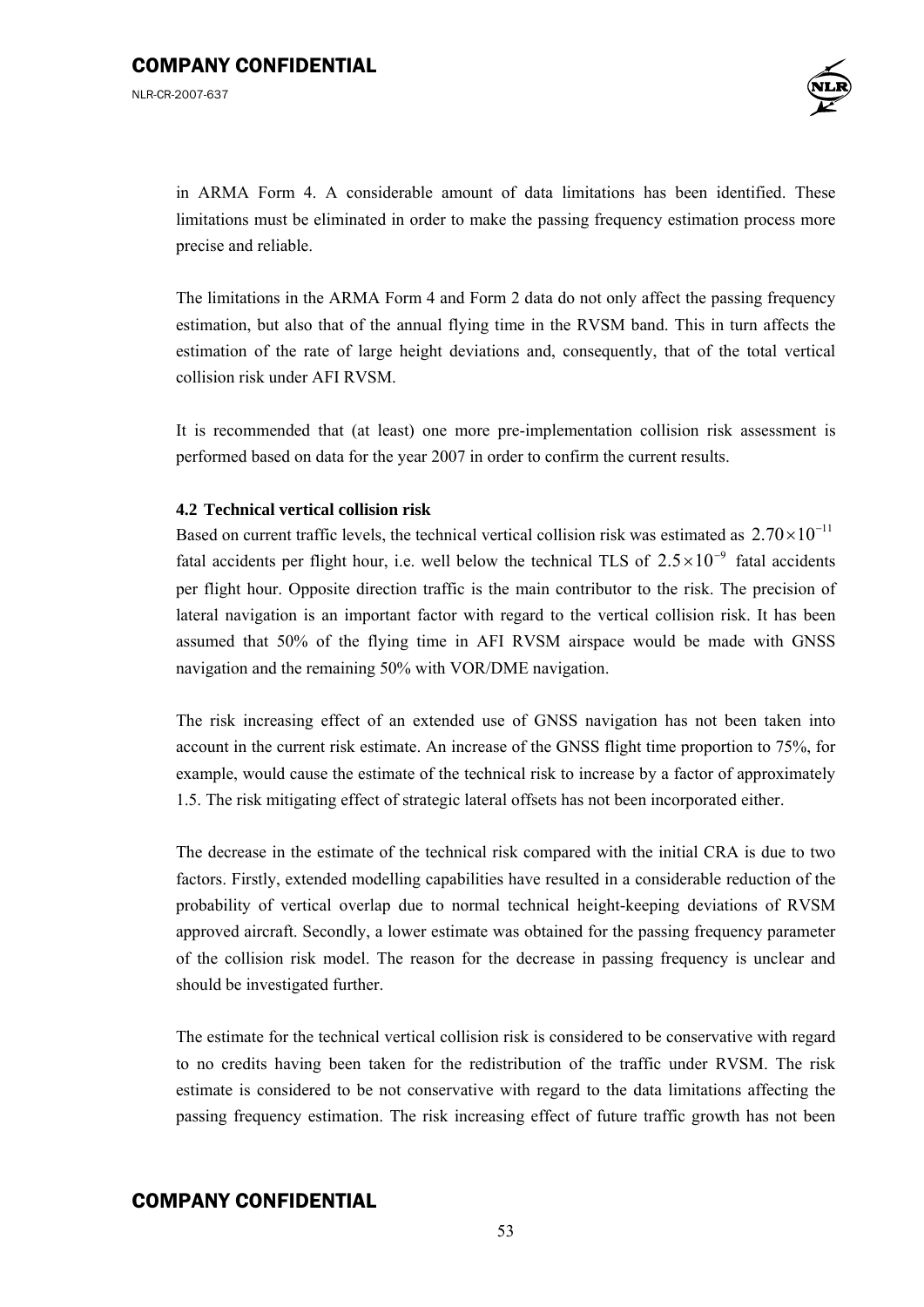

considered. The margin between the technical TLS and the estimate of the technical vertical risk is believed to be sufficient to cater for these factors.

### **4.3 Total vertical collision risk**

Total vertical collision risk is the risk due to all causes including normal technical heightkeeping performance. Causes of vertical risk other than normal technical height-keeping performance generally lead to large, atypical height deviations. These large height deviations have been classified into large height deviations involving whole numbers of flight levels and those not involving whole numbers of flight levels. Appropriate models for the risk due to such deviations developed for the initial CRA have been re-used, but with their parameters updated on the basis of the data available for the year 2006.

A number of specific assumptions, observations, and decisions have been made during the assessment, which have a bearing on the estimate of the total vertical collision risk under AFI RVSM:

- Data provided by States in ARMA Form 1 for the initial CRA have not been included (section 3.3.2);
- The set of AIAG airmiss queries was not complete (section 3.3.3.1);
- Two vertical airmiss queries in the Kinshasa FIR/UIR have not been included due to a lack of data on the corresponding annual flying hours in the FIR/UIR (section 3.3.3.3); and
- Two vertical airmiss queries concerning events in oceanic airspace inside the Luanda FIR/UIR have not been included due to a lack of detail on the actual events (section 3.4).

Since not any large height deviations were reported by States through ARMA Form 1 for the year 2006, the estimation of the vertical risk due to such deviations has been based solely on the available AIAG airmiss queries for 2006.

Based on current traffic levels and 50% GNSS flying time, the total vertical collision risk was estimated to be  $15.4 \times 10^{-9}$  fatal accidents per flight hour, i.e. three times as large as to the total vertical TLS of  $5 \times 10^{-9}$  fatal accidents per flight hour. However, the estimate was found to be very sensitive to the annual flight hour estimate for the Cape Town and Johannesburg FIRs. The latter could not be computed from the ARMA Form 4 traffic flow data but was provided externally. Excluding the Cape Town and Johannesburg data from the assessment increased the estimate of the total vertical risk by a factor of nearly three.

The decrease in the estimate of the total vertical collision risk under AFI RVSM compared with the initial CRA is essentially due to two factors. Firstly, there is the effect of a lower passing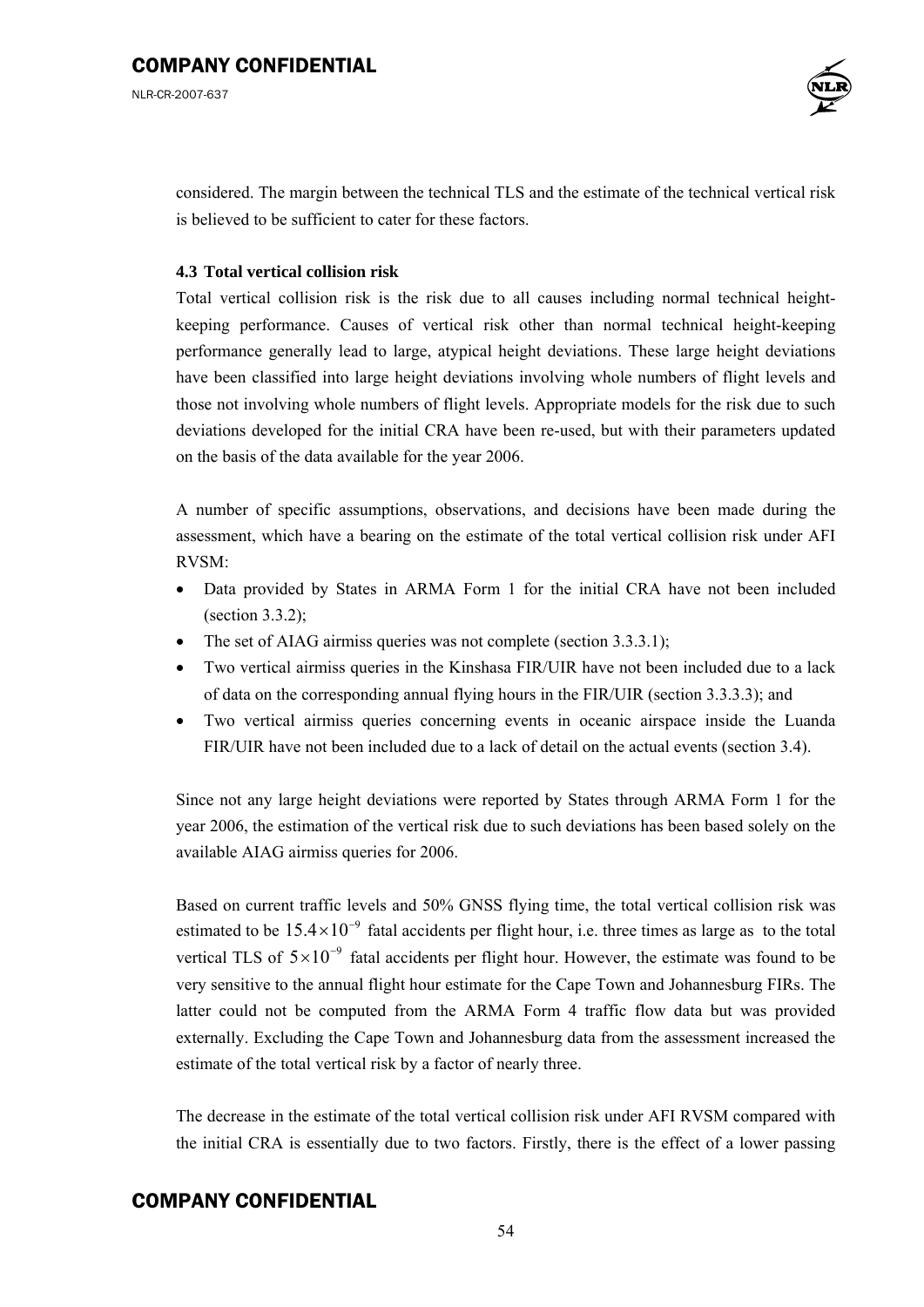

frequency estimate in a similar manner as for the technical risk. Secondly, there is a significant reduction in the estimate of the probability of vertical overlap for the risk component due to large height deviations not involving whole numbers of flight levels. There is also a reduction in the technical risk component of the total vertical risk.

Given the limited distribution of the AIAG airmiss queries over the FIRs in the AFI Region and across the airline population, there is considerable concern as regards the completeness and representation of the AIAG data set. Hence, there continues to be a need for improvements in incident reporting.

The effect of redistribution of traffic under RVSM, data limitations, traffic growth, extended use of GNSS navigation, and the potential use of lateral offsets on the estimate of the total vertical risk is essentially similar to that on the technical vertical risk.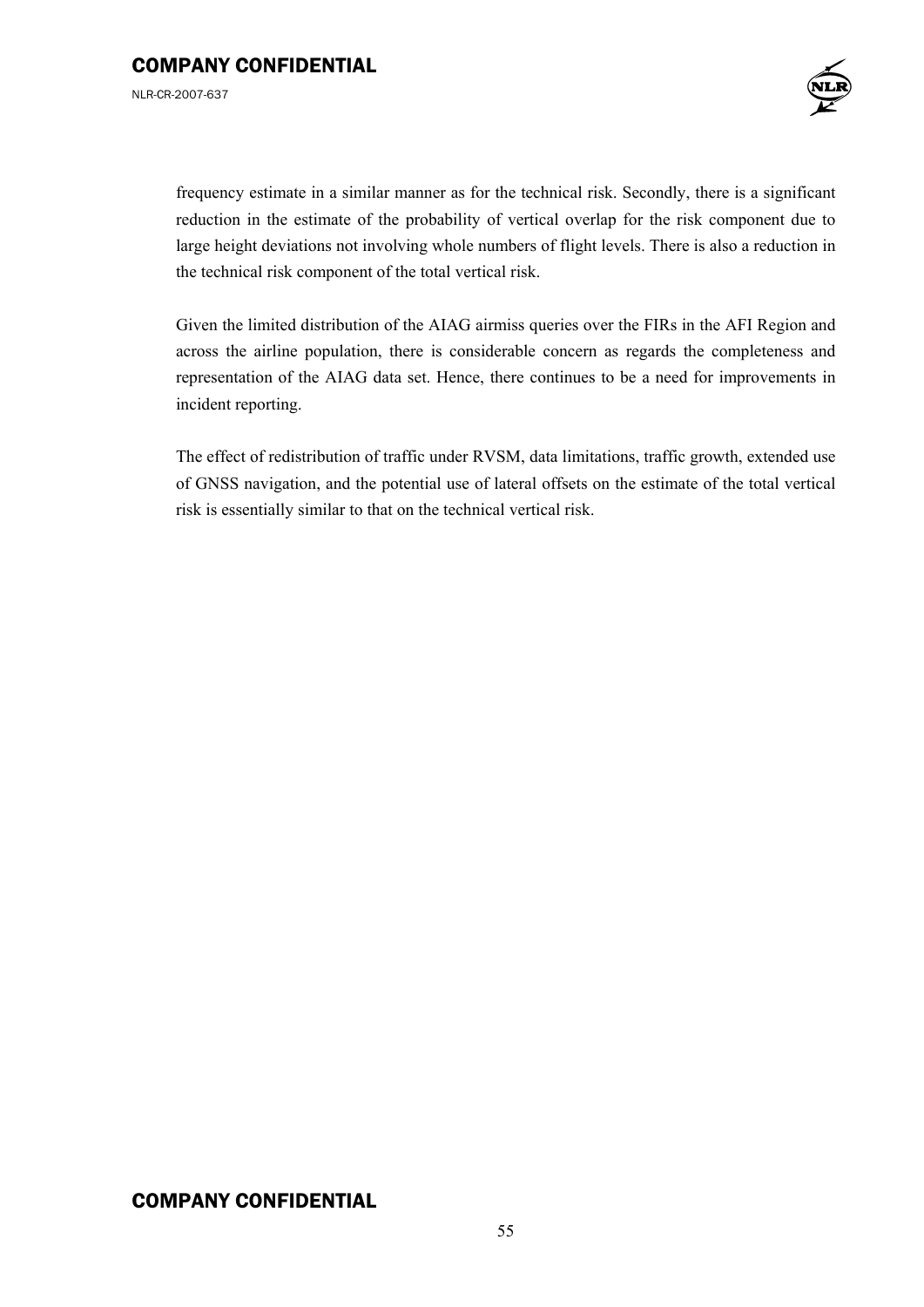

## 5 References

- 1. Pre Implementation Collision Risk Assessment for RVSM in the Africa Indian Ocean Region, G. Moek and J.W. Smeltink, National Aerospace Laboratory NLR, Amsterdam, The Netherlands, NLR-CR-2005-443, August 2005.
- 2. Pre Implementation Collision Risk Assessment for RVSM in the Africa Indian Ocean Region, G. Moek and J.W. Smeltink, Powerpoint Presentation, AFI RVSM TF/7, Dakar, 8- 9 August 2005.
- 3. Pre Implementation Collision Risk Assessment for RVSM in the Africa Indian Ocean Region, G. Moek and J.W. Smeltink, Powerpoint Presentation, APIRG/15, Nairobi, 26-30 September 2005.
- 4. AFI Reduced Vertical Separation Minimum (RVSM) RVSM Safety Policy, ARPO, 30 July 2004.
- 5. Pre Implementation Safety Case (PISC) for AFI RVSM (to be published).
- 6. EUR RVSM Safety Monitoring Report 2006, EUROCONTROL, Brussels, 2006.
- 7. Manual of Operating Procedures and Practices for Regional Monitoring Agencies in relation to the use of a 300 m (1000 ft) Vertical Separation Minimum above FL 290, First edition – 2004, RMA Manual, International Civil Aviation Organisation.
- 8. Regional Supplementary Procedures Doc. 7030/4 African Indian Ocean (AFI) Region, Fourth Edition – 1987, including Amendments 1 to 205 inclusive (2004), International Civil Aviation Organisation.
- 9. Manual on Implementation of a 300 m (1000 ft) Vertical separation Minimum Between FL290 and FL410 inclusive, Doc 9574 AN/934, Second edition - 2002, International Civil Aviation Organisation.
- 10. ICAO State letter, AN 13/11.6-04/85, ICAO ESAF, Revised guidelines on the use of strategic lateral offsets,  $27<sup>th</sup>$  August 2004,
- 11. Risk assessment and system monitoring for the verification and operation of a 300 m (1000 ft) vertical separation minimum in the Minimum Navigation Performance Specification airspace of the North Atlantic Region, Supplement to NAT Doc 002, Draft Version 2.0, March 1996.
- 12. The EUR RVSM Mathematical Supplement, RVSM 830, Version 1.0, EUROCONTROL, Brussels, August 2001.
- 13. Manual on Airspace Planning Methodology for the Determination of Separation Minima, First edition – 1998, International Civil Aviation Organisation.
- 14. EUR RVSM Safety Monitoring Report 2004 (Attachment Paper), EUROCONTROL, Brussels, 2004.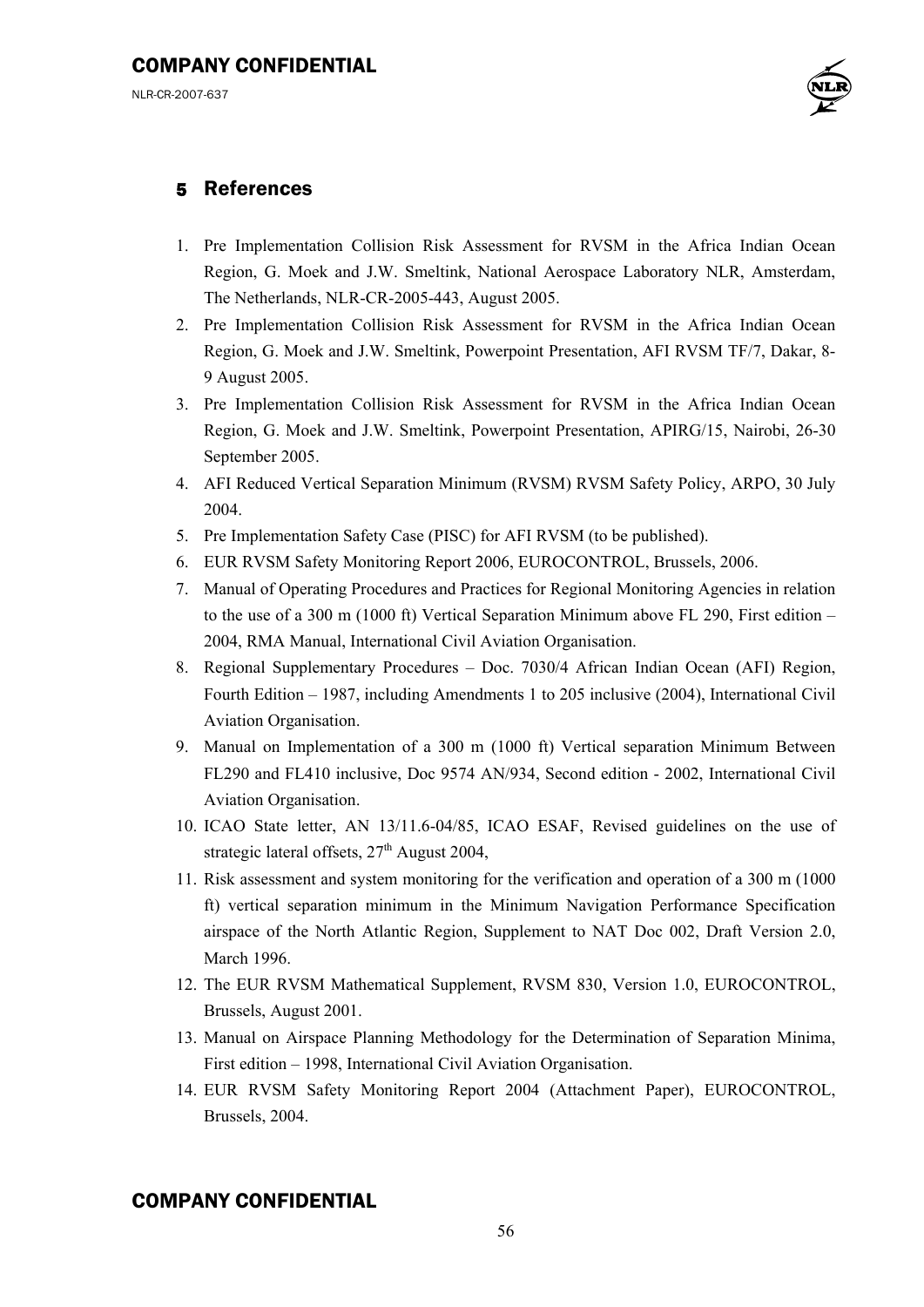

- 15. The EUR Pre-Implementation Safety Case, RVSM 691, Version 2.0, EUROCONTROL, Brussels, August 2001.
- 16. RVSM/RNAV/RNP TF/3 Meeting report, Nairobi, 22-23 April 2004.
- 17. Report of the Mathematicians Working Group, NAT SPG/43-WP/05, ICAO, European and North Atlantic Office, Paris, 12 – 15 June 2007.
- 18. CRA 2 June 05 Dec 06 IATA AIAG Report.zip, email ARMA, 2nd March 2007.
- 19. One Part of Two IATA AIAG, and Part Two of Two, emails ARMA, 3<sup>rd</sup> April 2007.
- 20. North Atlantic MNPS Risk Quick Reference Guide (last revised 20<sup>th</sup> June 2006, NAT SPG/xx MWG IP/x, 2006
- 21. RVSM Post Implementation Safety Assessment in CAR/SAM Regions (26/08/05), SAT/12- TF/1-WP/07, Rio de Janeiro, Brazil, 5-9 September 2005.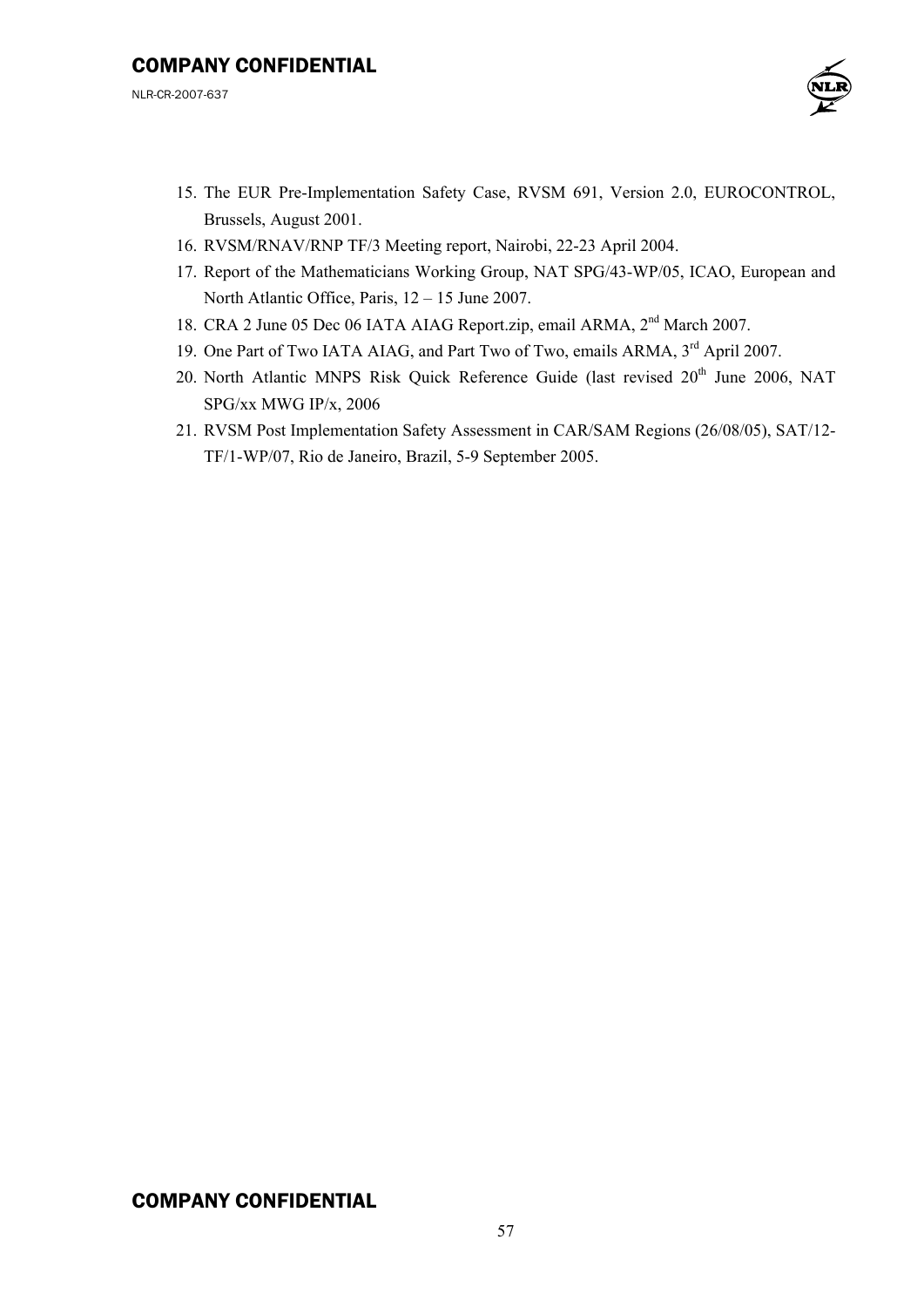NLR-CR-2007-637



This page is intentionally left blank.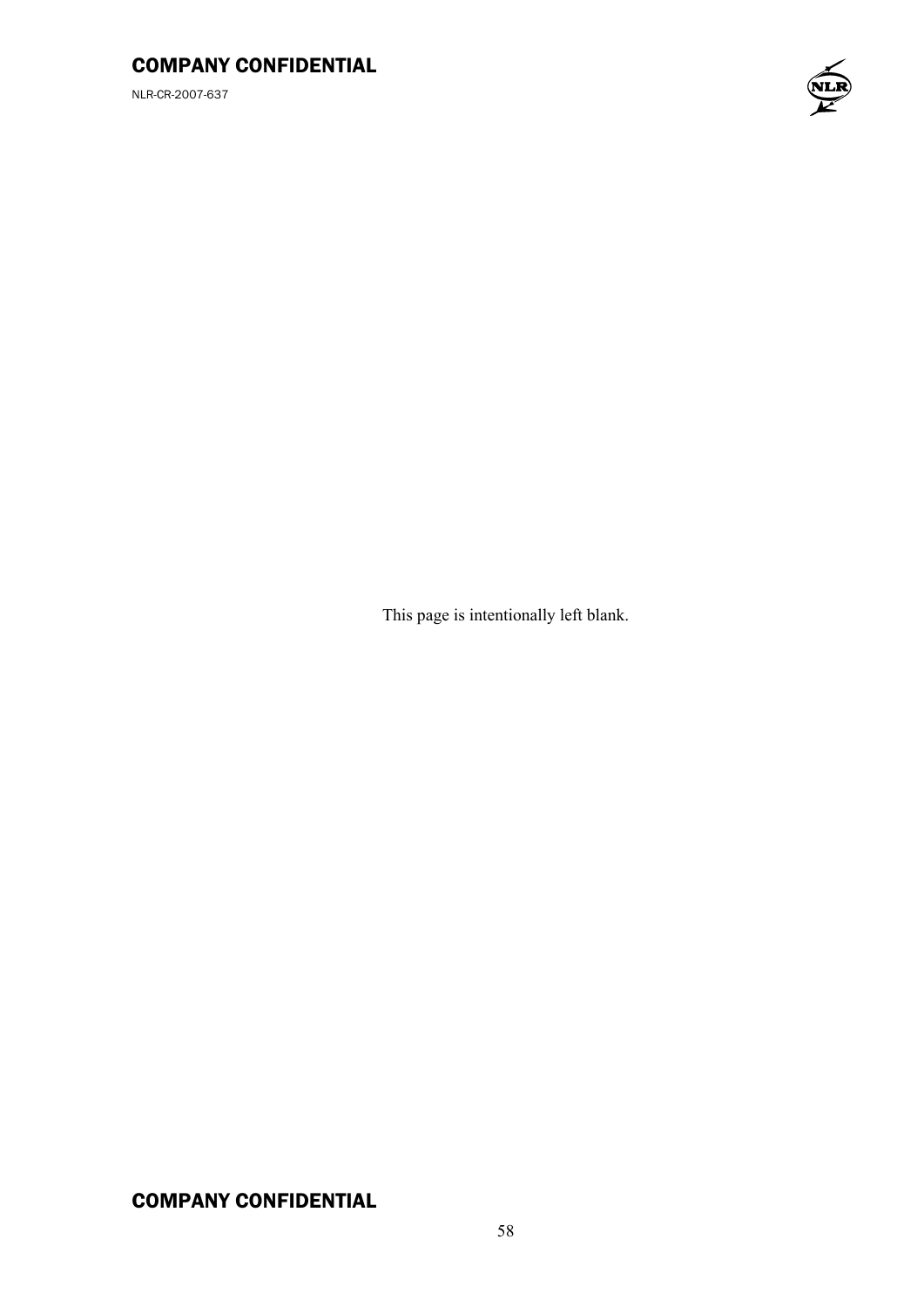NLR-CR-2007-637



# Appendix A Aircraft population

### **A.1 Introduction**

Flight time proportions are needed with respect to two parameters of the vertical collision risk model, namely the overall ASE probability distribution and the average aircraft dimensions.

The traffic flow data collection form (Form 4) includes for each flight the aircraft type by ICAO aircraft designator. In principle, therefore, the flight time by ICAO aircraft designator can be calculated for each FIR in the AFI Region for the flight level band FL290 – FL410 and be combined to give the precise flight time proportions by ICAO aircraft designator for the AFI Region. An implicit assumption is that all flights between FL290 and FL410 inclusive have been included in the Forms 4.

### **A.2 Aircraft population data**

All 35 FIR/UIRs were requested by the ARMA to submit flight progress information (Form 4) for flight level band FL290 – FL410 for the period June 2005 to December 2006. For 13 FIR/UIRs, the flight progress information for one or more months has been processed. In total, 121 months have been processed with a total of flight time of 261551.20 hrs.

Using the available data, an estimate of the total flight time in the year 2006 is estimated. For Roberts FIR and Kano FIR all data of 2006 was available. For Algiers FIR and Mauritius FIR, only the last one or two months from 2006 were missing and the estimate has been made by taking the missing months from 2005. For the other FIR/UIRs, the estimate was obtained by taking the available months in 2006 and scaling it with the appropriate factor. If no data from 2006 was available, the data from 2005 was taken.

| <b>FIR/UIR</b>     | No of months processed | Flight time estimate for 2006 (hrs) |
|--------------------|------------------------|-------------------------------------|
| Algiers            | 18                     | 88804.67                            |
| Mauritius          | 16                     | 13916.93                            |
| Roberts            | 17                     | 8060.03                             |
| Antananarivo       | 12                     | 30963.65                            |
| Cairo              | 2                      | 106539.50                           |
| <b>Brazzaville</b> | 3                      | 20695.13                            |
| N'Djamena          | 2                      | 28534.50                            |
| Beira              |                        | 18386.00                            |
| Mogadishu          | 3                      | 17013.60                            |
| Seychelles         |                        | 10494.09                            |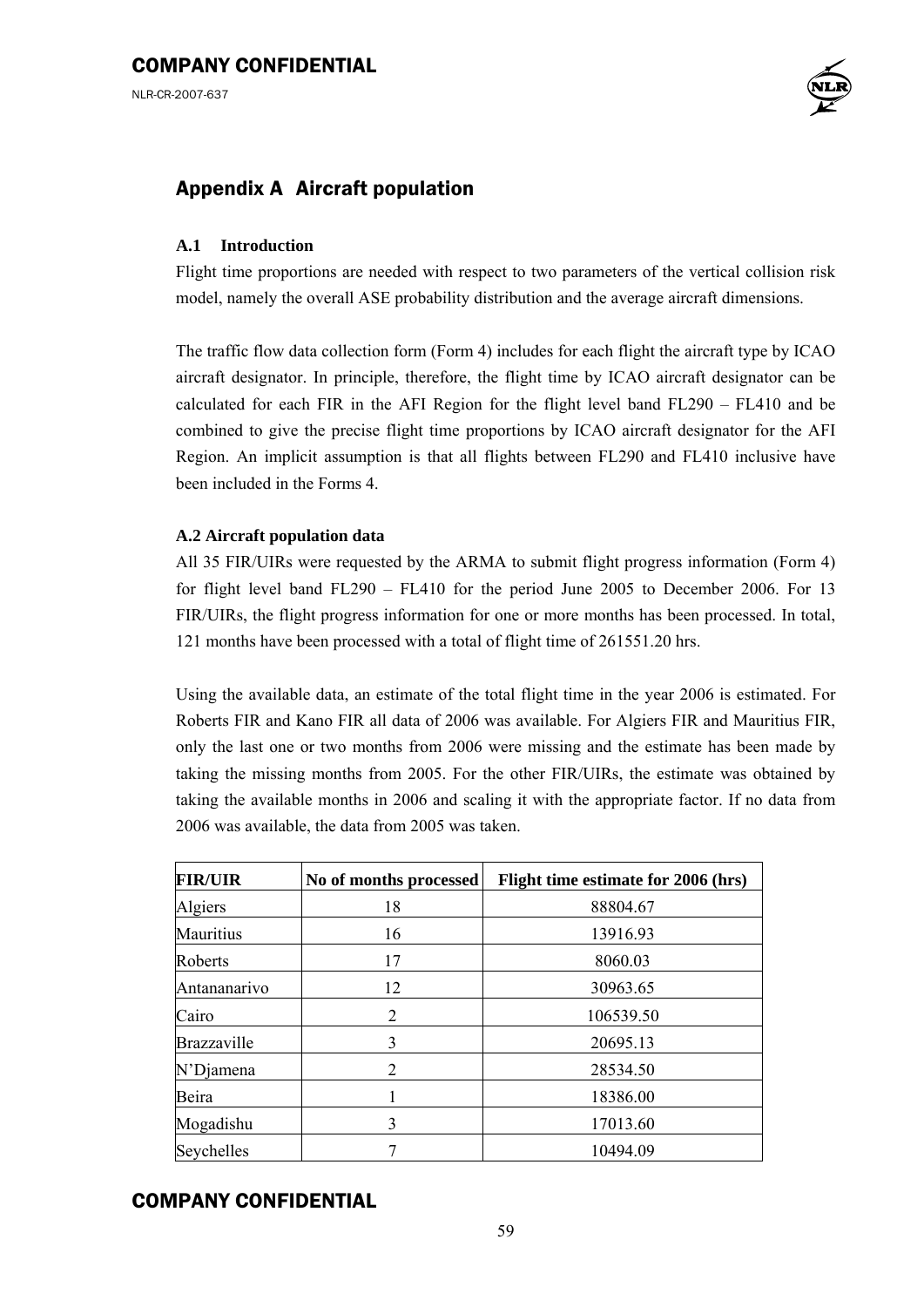

| Entebbe       |                | 2323.20   |
|---------------|----------------|-----------|
| Dar es Salaam |                | 22150.80  |
| Kano          | . Q            | 10889.83  |
| <b>Total</b>  | $\mathcal{D}1$ | 368424.37 |

### **Table A.1 Annual flight time estimate by FIR/UIR for the year 2006**

### **A.3 Flight time proportions for the overall ASE distribution**

The flight time proportions  $\beta_i$ ,  $i = 1,..., n_{MG}$ , in the overall ASE probability density model of eq. (2.17) are needed by monitoring group.

The total flight time for the year 2006 for all the aircraft types in the traffic flow data collection forms (Form 4) was 368424.37 hours. However, some of the aircraft types included in Form 4 were not valid ICAO aircraft designators. Some of these have been regarded as typing errors and have been corrected. The following corrections have been made:

 $A232 \rightarrow A332$ ,  $A43 \rightarrow A343$ ,  $AN124 \rightarrow A124$ ,  $B1-11$ ,  $BAC11$ ,  $BAC1-11 \rightarrow BA11$ ,  $B44 \rightarrow$  $B744$ ,  $C502 \rightarrow C500$ ,  $C1604 \rightarrow C160$ ,  $E A33 \rightarrow A330$ ,  $FK 100 \rightarrow F100$ ,  $FK 28 \rightarrow F28$ , GII, G2  $\rightarrow$  GLF2, GIII, G3  $\rightarrow$  GLF3, GIV, G4  $\rightarrow$  GLF4, GV, G5  $\rightarrow$  GLF5, HS25A  $\rightarrow$  H25A, HS25B  $\rightarrow$  H25B, L11, L1011  $\rightarrow$  L101, LR24  $\rightarrow$  LJ24, LR25  $\rightarrow$  LJ25, LR31  $\rightarrow$  LJ31, LR35  $\rightarrow$  LJ35, LR45 → LJ45, LR55 → LJ55, LR60 → LJ60, TU154 → T154, TU204 → T204, TU54 →  $T154, 737 \rightarrow B737, AB733 \rightarrow B733, B7333 \rightarrow B733, DVS6 \rightarrow DCS6, F200 \rightarrow FA20, MB82$  $\rightarrow$  MD82, MDII  $\rightarrow$  MD11, ND82  $\rightarrow$  MD82, SBRI  $\rightarrow$  SBR1, CL601  $\rightarrow$  CL60, FA900  $\rightarrow$  F900,  $FK70 \rightarrow F70$ ,  $GLAX \rightarrow GALX$ ,  $MD8 \rightarrow MD80$ ,  $A34 \rightarrow A340$ ,  $A3433 \rightarrow A343$ ,  $B74/24 \rightarrow$  $B744$ ,  $19 \rightarrow A319$ ,  $319 \rightarrow A319$ ,  $A3116 \rightarrow A316$ ,  $A32 \rightarrow A320$ ,  $A346A \rightarrow A346$ ,  $B7444 \rightarrow$  $B744, DCS3 \rightarrow MD83, E1135 \rightarrow E135, FRTH \rightarrow F2TH, TU24 \rightarrow T224, BE02 \rightarrow BE20, BE35$  $\rightarrow$  B350, EA30, EA300  $\rightarrow$  A300, EA31  $\rightarrow$  A310, EA32  $\rightarrow$  A320, EA33  $\rightarrow$  A330, EA34  $\rightarrow$ A340, A25A  $\rightarrow$  H25A, BJ40  $\rightarrow$  BE40, GULF  $\rightarrow$  GLF, M090  $\rightarrow$  MD90, C506  $\rightarrow$  C500,  $GLEXM \rightarrow GLEX$ , HS25C  $\rightarrow$  H25C, RJ1HM, RJ1HN, RJHI  $\rightarrow$  RJ1H, A036  $\rightarrow$  A306, A308  $\rightarrow$  A30B, A32  $\rightarrow$  A320, A324  $\rightarrow$  A332, A736  $\rightarrow$  B736, A742  $\rightarrow$  B742, A745  $\rightarrow$  B745, A763  $\rightarrow$  B763, A772  $\rightarrow$  B772, B46  $\rightarrow$  B746, B73G  $\rightarrow$  B738, C756  $\rightarrow$  C750, CC60  $\rightarrow$  CL60, CLEX  $\rightarrow$  GLEX, D752  $\rightarrow$  B752, D90  $\rightarrow$  F900, DN24  $\rightarrow$  AN24, E70  $\rightarrow$  F70, FA20  $\rightarrow$  F200, F2RH, F2TA  $\rightarrow$  F2TH, FA59  $\rightarrow$  FA50, GALA  $\rightarrow$  GALX, GL4O  $\rightarrow$  GLF4, GFL2  $\rightarrow$  GLF2, IC76  $\rightarrow$ IL76, PK100 → F100 N772 → B772 Q319 → A319, Q321 → A321, Q342 → A342, TV54 → T154, V772 → B772, Z342 → A342.

After these corrections there are still some cases in which the aircraft type was empty or clearly an invalid ICAO aircraft designator.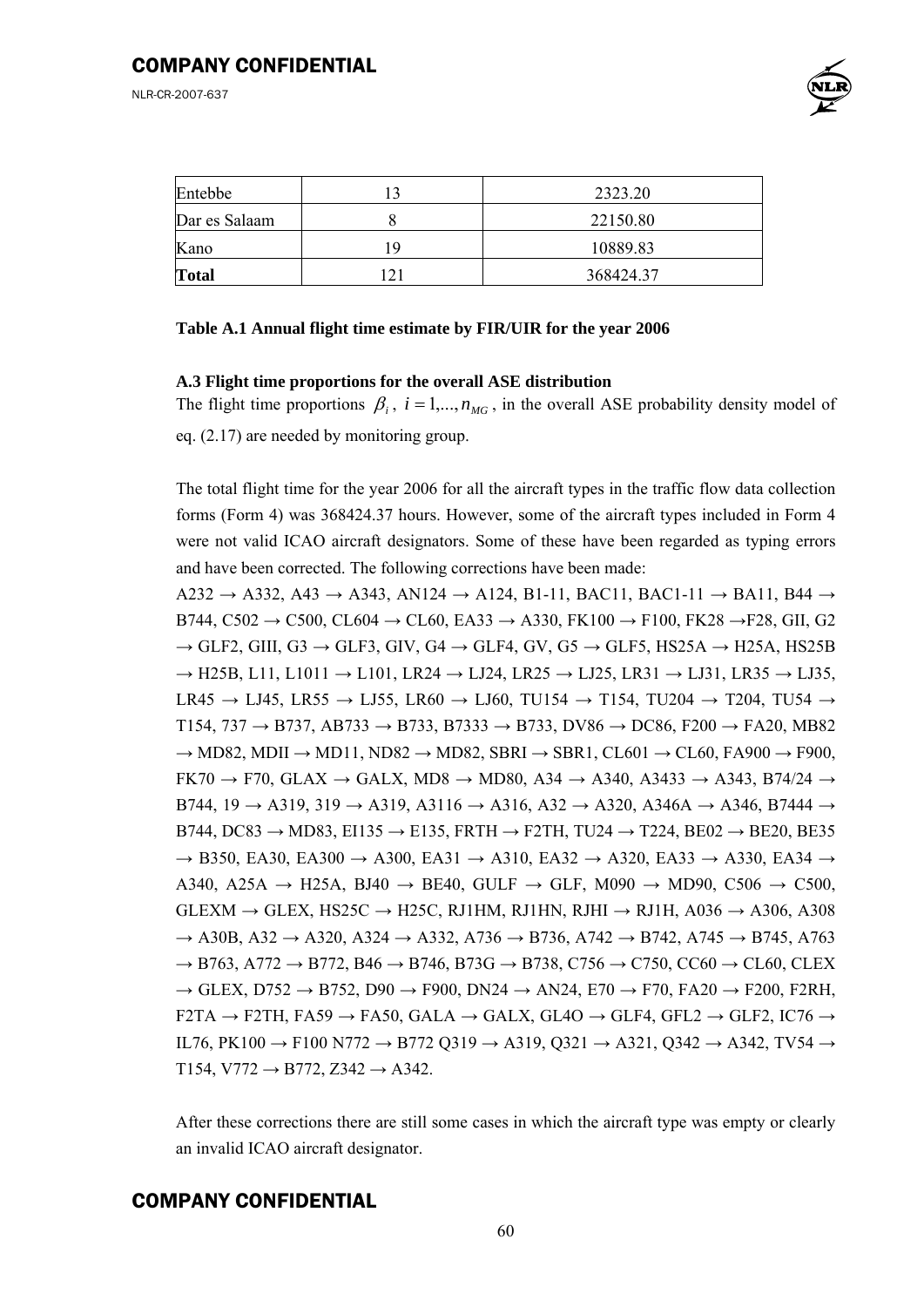

Next, the ICAO aircraft designators were mapped onto the monitoring groups. The latest set of monitoring groups is taken from the EUR RVSM Safety Monitoring Report 2006 (Ref. 6). In total, 99.21% of the total flight time estimate for 2006 could be assigned to a monitoring group. In case a particular ICAO aircraft designator appeared in more than one monitoring group, the flight time of that particular aircraft designator was equally distributed among the monitoring groups.

To obtain an estimate of the aircraft population in the flight level band FL290 – FL410, a distinction is made between African resident and non-African resident operator. For the candidate non-African resident and registered AFI RVSM population the same set as in the initial first Collision Risk Assessment report (Ref. 1) has been used to represent the population of non-African resident operators.

To determine the African resident operators, the current set of RVSM approved aircraft provided by the African Regional Monitoring Agency (ARMA) has been used. If a particular group of aircraft has at least one RVSM approved aircraft, the whole group has been included. The third and forth column of Table A.2 indicate with a checkmark  $(\sqrt)$  whether the monitoring group is used by an African or non-African resident operator respectively. Based on the set of potential Monitoring Groups, the flight time proportion is determined using the flight time estimates for 2006.

Compared to the first Collision Risk Assessment report, the following monitoring groups have been excluded: B461, B701, BE40, C130, C500, C501-1, C550-B, C550-II, D228, E135-145, F2TH, FA10, FA20, GLF3, GLF5, IL76, L29B-2, PC12, YK40, YK42, BN2, C212, E120, SW4 and SF34. Furthermore, the following monitoring groups have been included: B737C, B747LCF, B74S, DC86-7-1, C750, CL600, GLF2, GLF2-G, GLF2-3, GLF2B and GLF2B-G. It should be noted that the last six monitoring groups in table A.2 (presented in italic) are nongroup aircraft .

| <b>Monitoring</b> | <b>ICAO</b> aircraft | AFI           | <b>Non-AFI</b> | <b>Total</b>       | <b>Flight time</b> |
|-------------------|----------------------|---------------|----------------|--------------------|--------------------|
| Group             | designator           | operator      | operator       | <b>Flight time</b> | proportion         |
| A300              | A30B                 |               |                | 1474.78            | 0.004068           |
| A306              | A306                 | $\mathcal{N}$ |                | 4876.89            | 0.013453           |
| A310-GE           | A310                 |               |                | 3214.10            | 0.008866           |
| A310-PW           | A310                 |               |                | 3214.10            | 0.008866           |
| A320              | A319, A320, A321     |               |                | 49087.92           | 0.135409           |
| A330              | A332, A333           |               |                | 35114.08           | 0.096862           |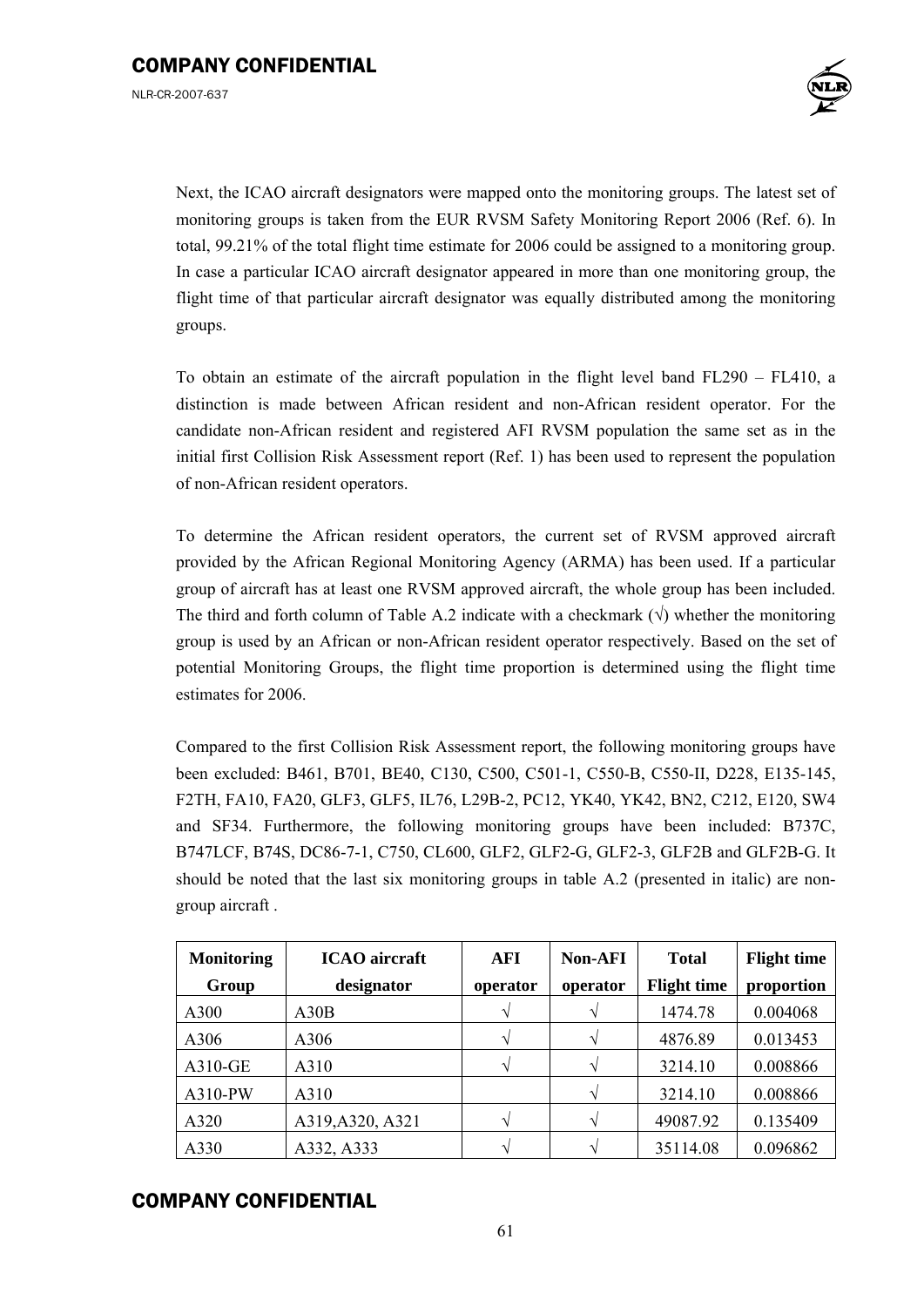NLR-CR-2007-637



| A340           | A342, A343        | $\sqrt{ }$ | $\sqrt{}$  | 41224.15 | 0.113716 |
|----------------|-------------------|------------|------------|----------|----------|
| A345           | A345              |            | $\sqrt{2}$ | 109.32   | 0.000302 |
| A346           | A346              | $\sqrt{}$  | $\sqrt{}$  | 11117.38 | 0.030667 |
|                | AT43, AT44, AT45, |            |            | 9.97     | 0.000027 |
| <b>ATR</b>     | AT72              |            | V          |          |          |
| <b>AVRO</b>    | RJ1H, RJ70, RJ85  |            | $\sqrt{}$  | 4.87     | 0.000013 |
| <b>B703</b>    | <b>B703</b>       | $\sqrt{2}$ |            | 147.86   | 0.000408 |
| B712           | <b>B712</b>       |            | $\sqrt{}$  | 2.43     | 0.000007 |
| <b>B727</b>    | B721, B722        | $\sqrt{2}$ | $\sqrt{}$  | 1579.67  | 0.004358 |
| <b>B732</b>    | <b>B732</b>       | $\sqrt{}$  | $\sqrt{}$  | 7106.33  | 0.019603 |
| <b>B737C</b>   | <b>B737</b>       |            | $\sqrt{2}$ | 5981.46  | 0.016500 |
| B737CL         | B733, B734, B735  | $\sqrt{ }$ | $\sqrt{}$  | 16530.28 | 0.045599 |
|                | B736, B737, B738, |            |            | 22441.73 | 0.061905 |
| <b>B737NX</b>  | <b>B739</b>       | $\sqrt{}$  | $\sqrt{}$  |          |          |
| B744-10        | <b>B744</b>       | $\sqrt{}$  | $\sqrt{}$  | 11820.01 | 0.032605 |
| B744-5         | <b>B744</b>       | $\sqrt{}$  | $\sqrt{}$  | 11820.01 | 0.032605 |
| <b>B747CL</b>  | B741, B742, B743  | $\sqrt{}$  | $\sqrt{}$  | 9419.63  | 0.025984 |
| B747LCF        | <b>B744</b>       |            | $\sqrt{2}$ | 11820.01 | 0.032605 |
| <b>B74S</b>    | <b>B74S</b>       |            | $\sqrt{2}$ | 1400.72  | 0.003864 |
| <b>B752</b>    | <b>B752</b>       | $\sqrt{}$  | $\sqrt{}$  | 13580.40 | 0.037461 |
| <b>B764</b>    | <b>B764</b>       |            | $\sqrt{}$  | 763.74   | 0.002107 |
| <b>B767</b>    | B762, B763        | $\sqrt{}$  | $\sqrt{}$  | 35792.40 | 0.098733 |
| <b>B772</b>    | <b>B772</b>       | $\sqrt{}$  | $\sqrt{}$  | 30615.87 | 0.084454 |
| <b>B773</b>    | <b>B773</b>       |            | $\sqrt{}$  | 8494.30  | 0.023431 |
| <b>BE20</b>    | BE20, BE30, B350  |            | $\sqrt{}$  | 110.70   | 0.000305 |
| C750           | C750              | $\sqrt{ }$ |            | 39.43    | 0.000109 |
| CARJ           | CRJ1, CRJ2        |            | $\sqrt{}$  | 4.32     | 0.000012 |
| <b>CRJ-900</b> | CRJ9              |            | $\sqrt{}$  | 30.70    | 0.000085 |
| <b>CL600</b>   | CL60              | $\sqrt{}$  |            | 654.82   | 0.001806 |
| CL600-1        | CL60              |            |            | 654.82   | 0.001806 |
| DC10           | DC10              | $\sqrt{}$  | $\sqrt{}$  | 4706.17  | 0.012982 |
| DC86-7         | DC86, DC87        | $\sqrt{}$  | $\sqrt{}$  | 634.69   | 0.001751 |
| DC86-7-1       | DC86, DC87        | $\sqrt{}$  | $\sqrt{}$  | 634.69   | 0.001751 |
| DC93           | DC93              | $\sqrt{}$  | $\sqrt{}$  | 404.51   | 0.001116 |
| DC94           | DC94              |            | $\sqrt{}$  | 335.41   | 0.000925 |
| DC95           | DC95              |            | $\sqrt{}$  | 513.51   | 0.001417 |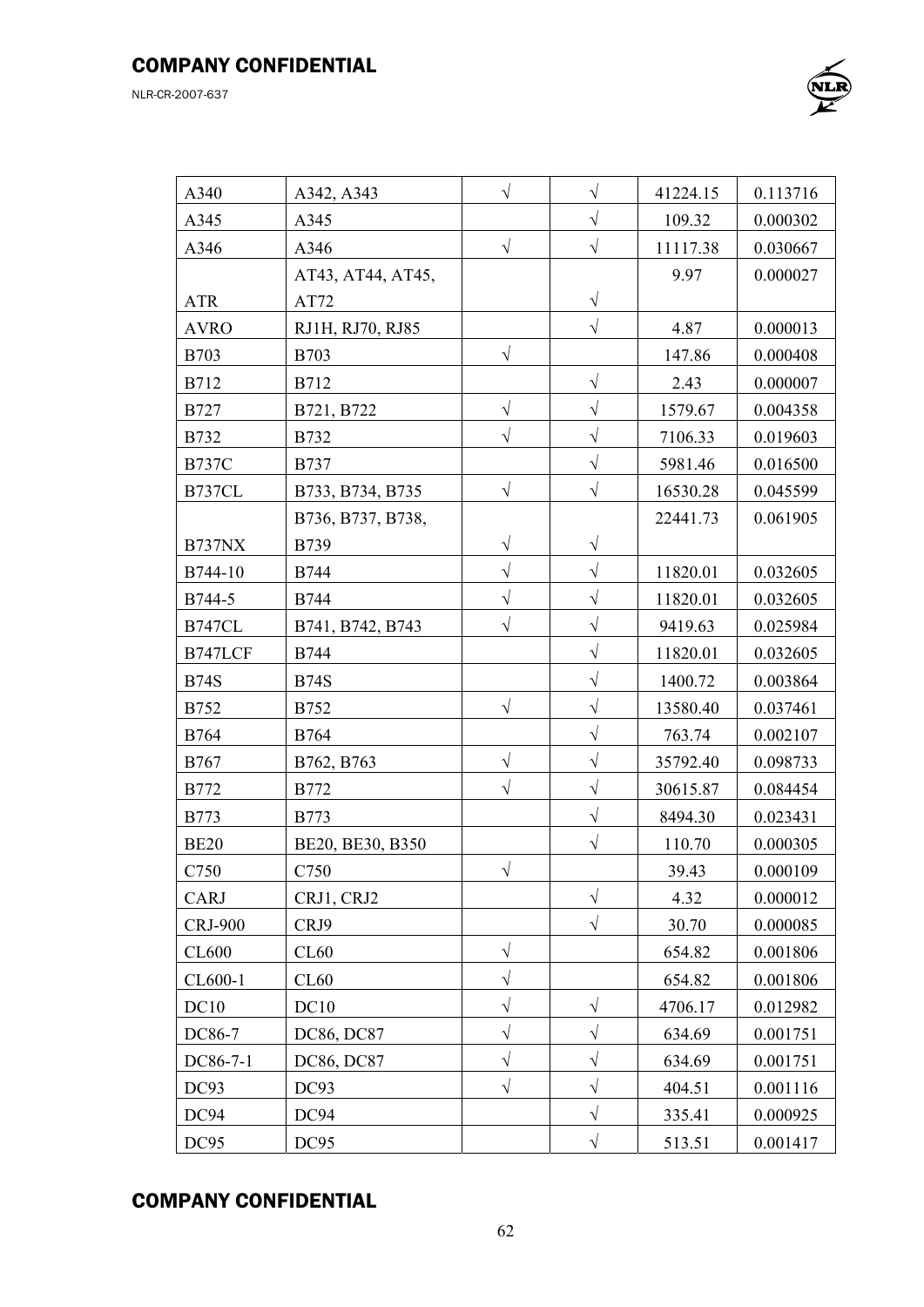NLR-CR-2007-637



| F100          | F100              |            | $\sqrt{ }$ | 238.80  | 0.000659 |
|---------------|-------------------|------------|------------|---------|----------|
| GLF2          | GLF2              | $\sqrt{}$  |            | 40.61   | 0.000112 |
| GLF2-G        | GLF2              | $\sqrt{}$  |            | 40.61   | 0.000112 |
| <b>GLF2-3</b> | GLF2, GLF3        | $\sqrt{}$  |            | 227.09  | 0.000626 |
| GLF2B         | GLF2              | $\sqrt{ }$ |            | 40.61   | 0.000112 |
| GLF2B-G       | GLF2              | $\sqrt{}$  |            | 40.61   | 0.000112 |
| GLF4          | GLF4              | $\sqrt{}$  |            | 1449.26 | 0.003998 |
| H25B-700      | H25B              | $\sqrt{}$  |            | 418.04  | 0.001153 |
| H25B-700-A    | H25B              | $\sqrt{}$  |            | 418.04  | 0.001153 |
| H25B-800      | H25B              | $\sqrt{}$  |            | 418.04  | 0.001153 |
| L101          | L101              | $\sqrt{}$  | $\sqrt{}$  | 1254.08 | 0.003459 |
| LJ45          | LJ45              | $\sqrt{}$  |            | 86.90   | 0.000240 |
| MD11          | MD11              |            | $\sqrt{}$  | 6832.36 | 0.018847 |
| <b>MD80</b>   | MD81, MD82, MD83, | $\sqrt{ }$ | $\sqrt{}$  | 1989.57 | 0.005488 |
|               | MD87, MD88        |            |            |         |          |
| T154          | T154              |            | $\sqrt{}$  | 80.68   | 0.000223 |
| T204          | T204, T224, T234  | $\sqrt{}$  |            | 42.66   | 0.000118 |
| BA11          | <b>BA11</b>       |            | $\sqrt{}$  | 66.55   | 0.000184 |
| <b>DC85</b>   | DC85              | $\sqrt{}$  | $\sqrt{}$  | 399.71  | 0.001103 |
| IL62          | IL62              |            | $\sqrt{}$  | 266.65  | 0.000736 |
| DH8           | DHC <sub>8</sub>  |            | $\sqrt{}$  | 0.43    | 0.000001 |
| F50           | F50               |            | $\sqrt{}$  | 40.76   | 0.000112 |
| F28           | F <sub>28</sub>   | $\sqrt{}$  | $\sqrt{}$  | 636.74  | 0.001756 |

### **Table A.2 Population of (partially) RVSM approved aircraft**

The set of African and non-African resident operators with RVSM approved aircraft operating in the AFI region for 2006 corresponds to 95.84% (353113.90 hrs) of the total flight time estimate for 2006.

### **A.4 Overall ASE distribution**

This appendix summarizes the modelling of the overall ASE distribution for the RVSM aircraft population expected to be operating in AFI RVSM airspace.

Assume that  $n_{MG}$  aircraft monitoring groups (see e.g. Ref. 18) will be operating in AFI RVSM airspace. Each monitoring group's ASE probability density  $f_i^{ASE}(a)$ ,  $i = 1,...,n_{MG}$ , say, is the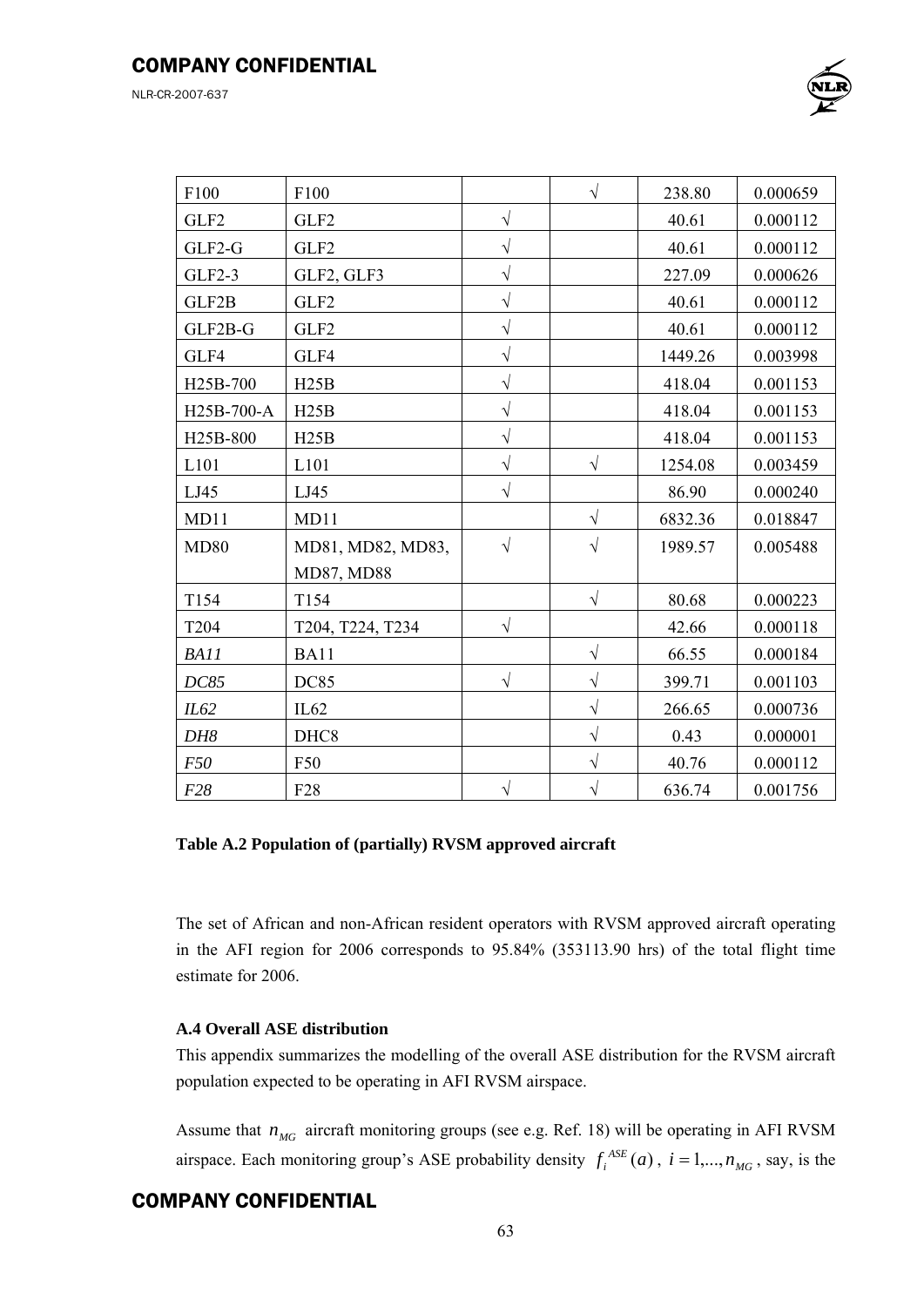

result of both within and between airframe ASE variability of all the airframes making up the group. An overall ASE probability density  $f^{ASE}(a)$ , say, for the full RVSM aircraft population is then found as a weighted mixture of the ASE densities by monitoring group, i.e.

$$
f^{ASE}(a) = \sum_{i=1}^{n_{MG}} \beta_i f_i^{ASE}(a)
$$
 (A.1)

where the weighting factors  $\beta_i$ ,  $i = 1,..., n_{MC}$ , are the proportions of flight time contributed by monitoring group  $i$ . Both the weighting factors and the monitoring group's ASE probability densities need to be inferred from monitoring data pertaining to the AFI RVSM airspace. (See Appendix A.3 for a discussion on the estimation of the weighting factors.)

The monitoring groups' probability densities  $f_i^{ASE}(a)$ ,  $i = 1,...,n_{MG}$  are to be estimated on the basis of height monitoring data of RVSM approved aircraft. Height monitoring data can be collected by ground-based Height Monitoring Units (HMUs) or by air portable GPS Monitoring Units (GMUs). Ground-based HMUs are not available in the AFI region. However, as the normal height-keeping performance of RVSM approved aircraft is not dependent on the region of operation, HMU data collected in other ICAO Regions may be used for the modelling of a monitoring group's ASE probability density  $f_i^{ASE}(a)$ . Notice that the overall ASE probability density defined by eq. (A.1) will vary from region to region due to differences in the weighting factors  $\beta$ , resulting from the particular composition of each region's aircraft population.

For the current CRA, height monitoring data from the EUR RVSM Safety Monitoring Report 2006 have been used, i.e. monitoring data recorded between 1 June 2004 and 31 May 2006 by the Linz, Nattenheim, Geneva, and Strumble HMUs in the EUR and NAT regions as well as by GMUs from all ICAO regions.

In addition, the modelling of the monitoring groups' ASE probability densities has been refined in accordance with the latest developments for the EUR Region. This refinement concerns two parts.

Firstly, the families of within and between airframe ASE probability densities have been extended to mixtures of up to three Generalised Laplace probability densities, i.e.

$$
f^{ASE}(x) = (1 - \alpha_2 - \alpha_3) \frac{1}{2a_1b_1\Gamma(b_1)} e^{-\left|\frac{x-\mu}{a_1}\right|^{1/b_1}} + \alpha_2 \frac{1}{2a_2b_2\Gamma(b_2)} e^{-\left|\frac{x-\mu}{a_2}\right|^{1/b_2}} + \alpha_3 \frac{1}{2a_3b_3\Gamma(b_3)} e^{-\left|\frac{x-\mu}{a_3}\right|^{1/b_3}}
$$
(A.2)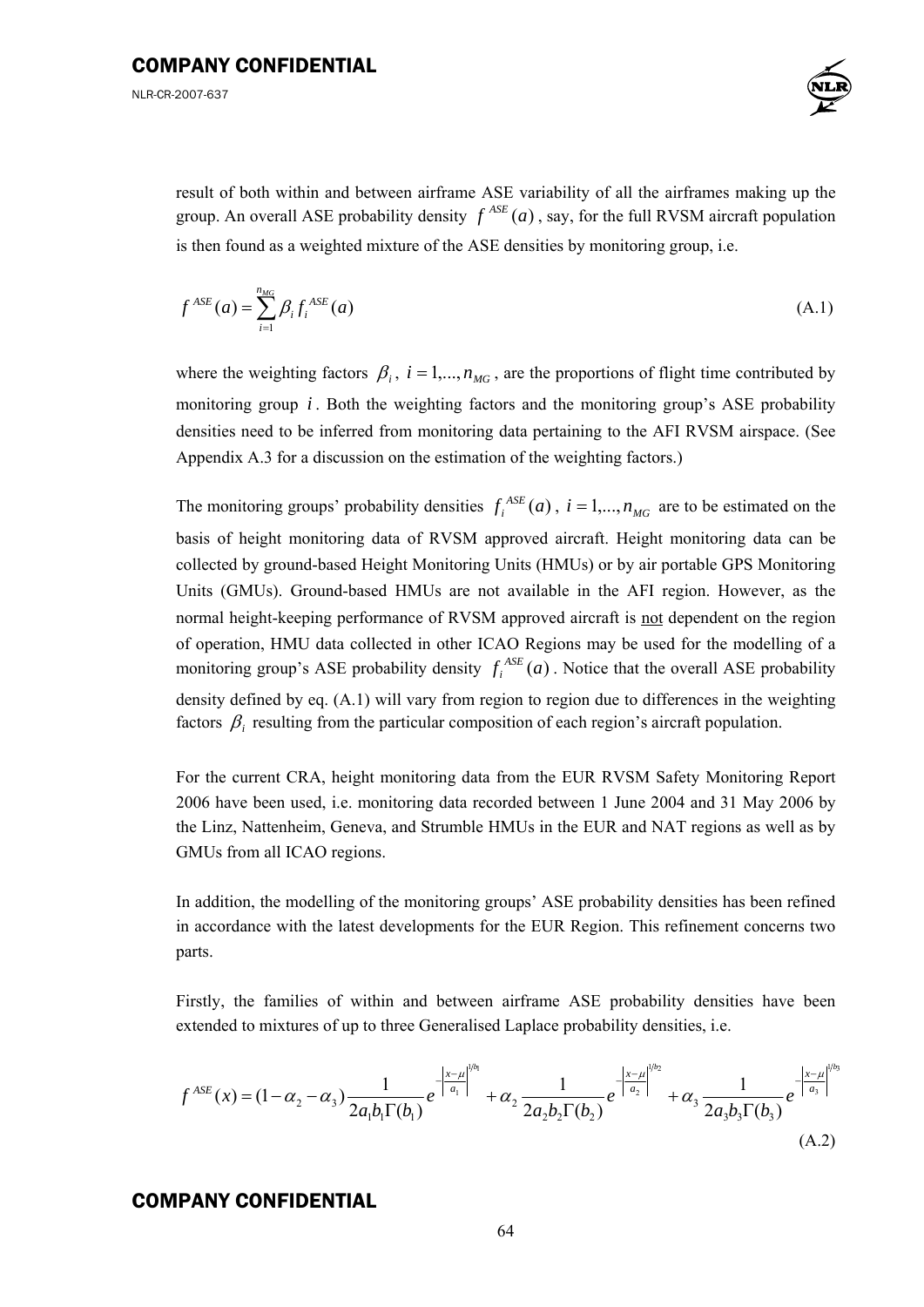

The parameters  $a_1$ ,  $a_2$ , and  $a_3$  are usually referred to as scale parameters and the parameters  $b_1, b_2$ , and  $b_3$  as shape parameters and  $\mu$  represents the mean of the random variable *x*, i.e. either within airframe ASE or between airframe ASE. Γ(*b*) denotes the gamma function of *b* . All parameters are dependent on the monitoring group under consideration.

A Generalised Laplace probability reduces to a Gaussian probability density when the scale parameter  $b$  is set to a value of 0.5, and it reduces to a Double Exponential probability density when the shape parameter is given a value of 1.0. A single probability density, be it Gaussian, Double Exponential or Generalised Laplace, is obtained by putting  $\alpha_2 = \alpha_3 = 0.0$  and a mixture of two probability densities may be obtained by putting  $\alpha_3 = 0$ .

The second refinement concerns the combination of a monitoring group's between and within airframe ASE probability densities. The problem here is that any combination of a between airframe ASE probability density and a within airframe ASE probability other than two Gaussians (or Gaussian mixtures) produces a non-standard combined ASE probability density, i.e. a probability density that cannot be expressed in a standard analytical form. Its evaluation, therefore, must be performed either by purely numerical means or by the use of a suitable analytical approximation. The latter approach was followed form the start of the technical vertical risk assessments for RVSM, where it was shown that a Double Exponential probability density provided a conservative approximation. More recently, however, it was found that for certain combinations this Double Exponential approximation resulted in unrealistically conservative results. As a result, algorithms and software have been developed for the proper numerical evaluation of all combinations of within and between airframe ASE probability densities.

Figures A.1 and A.2 show the resulting overall ASE probability density  $f^{ASE}(a)$  given by eq. (A.1) based on the above mentioned height monitoring data and the latest software. The logarithmic scale of figure A.2 provides a better indication of the tail of the overall ASE probability density for the RVSM approved aircraft population operating in AFI RVSM airspace.

It is remarked that height monitoring data was available from the European height monitoring programme for all but the following monitoring groups: ATR, B747LCF, CRJ-900, DC85, DC93, DC94, DH8, F28, F50, IL62. For all the monitoring groups for which no data was available, a default Gaussian ASE density has been assumed with mean zero and a standard deviation of 81.7 ft based on the MASPS.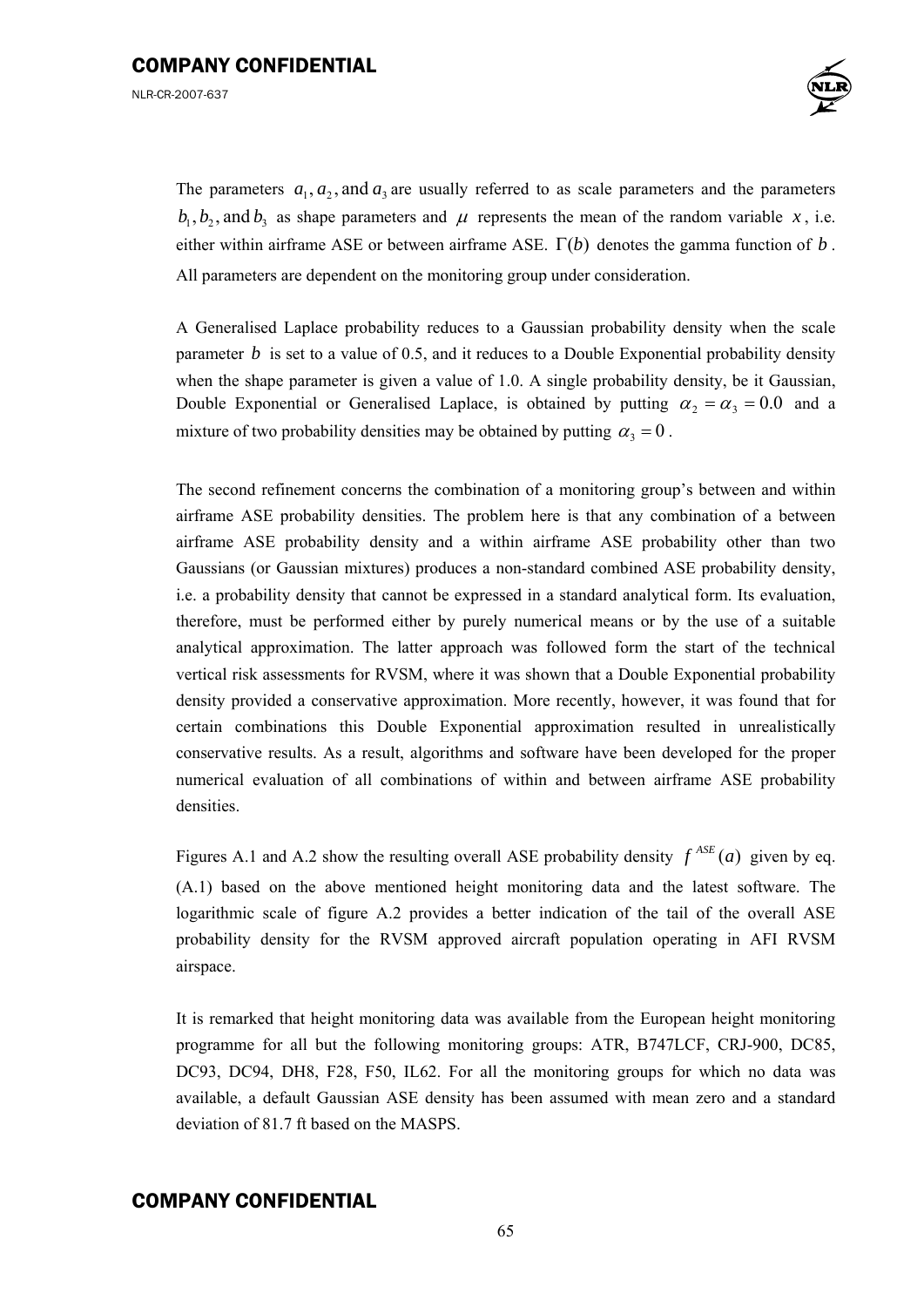NLR-CR-2007-637





#### **Figure A.1 Overall ASE probability density for the AFI RVSM aircraft population**





### **A.5 Flight time proportions for average aircraft dimensions and cruising speed**

Each ICAO aircraft designator represents a particular aircraft name or model that may be made up of different aircraft types and/or series. The dimensions may vary by type and series of a given name or model. Since the traffic flow data collected in Form 4 does not distinguish between aircraft types or series under a given ICAO aircraft designator, the variation in dimensions by type or series needs to be accounted for in some manner. Two straightforward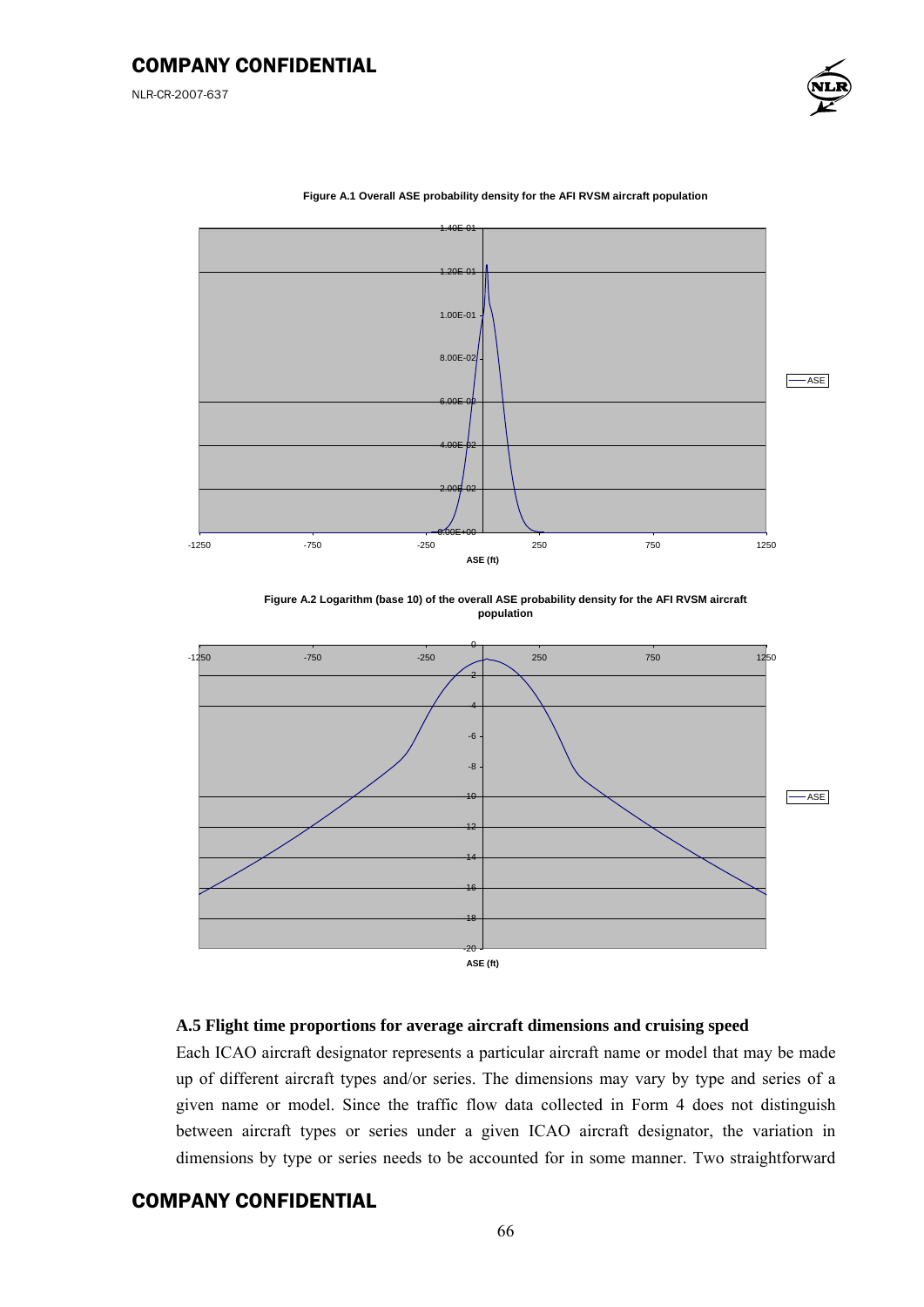

possibilities are an un-weighted average or the maximum dimensions. The latter option has been adopted here. Following that, the proportions of flight time by ICAO aircraft designator have been used as weighting factors for the calculation of average aircraft dimensions. For 95.1% of the total flight time estimate of 2006, the given aircraft designator could be linked particular aircraft dimension. The resulting weighted average dimensions are given in Table A.3.

An average cruising speed has been calculated as 464 kts.

| Aircraft         | <b>Value</b>      |
|------------------|-------------------|
| <b>Dimension</b> | (f <sup>t</sup> ) |
| Length           | 173.51            |
| Width            | 163.35            |
| Height           | 51.07             |

**Table A.3 Average aircraft dimensions projected for AFI RVSM airspace**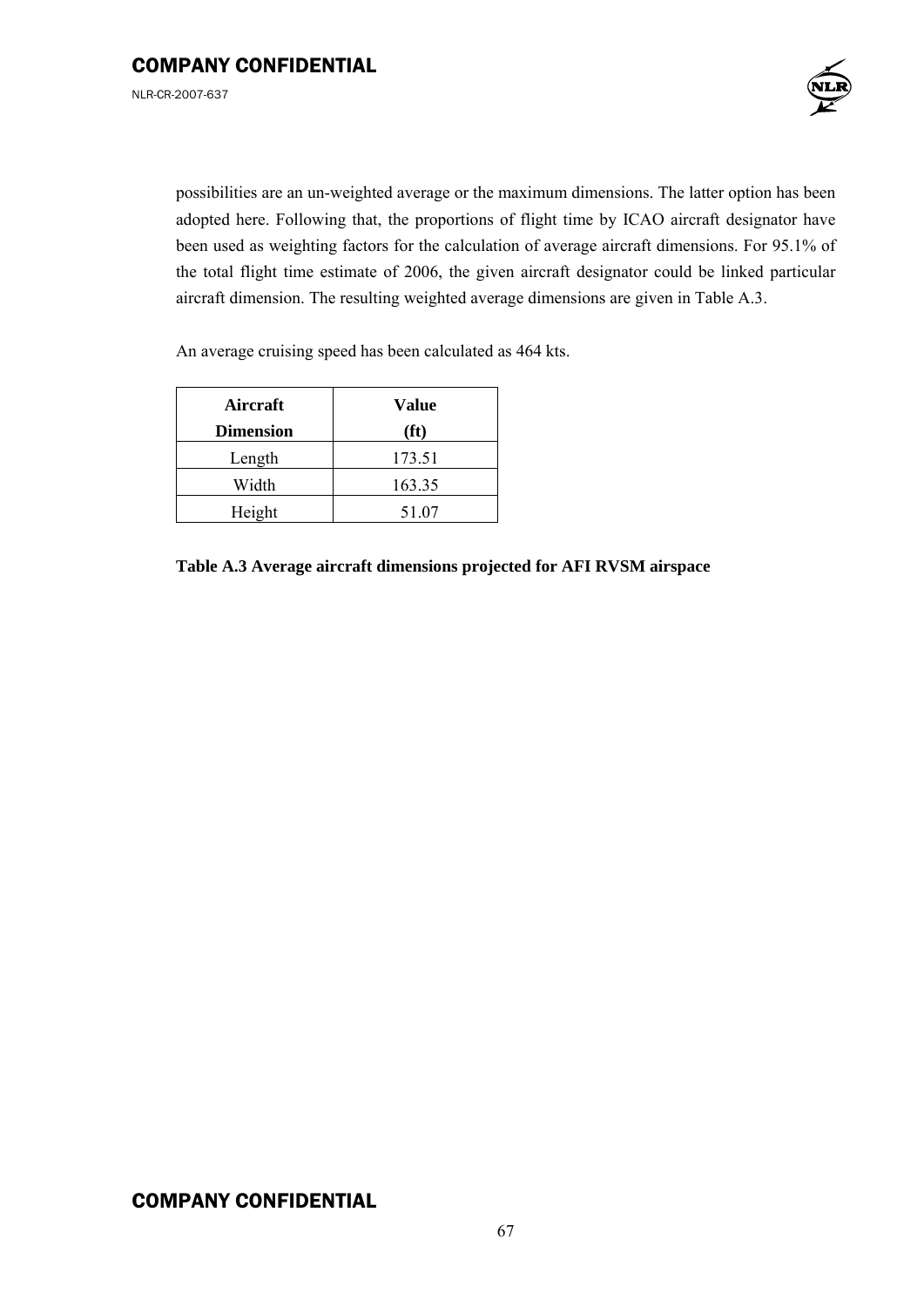

# <span id="page-69-0"></span>Appendix B Processing of ARMA Form 4 traffic flow data

### **B.1 Introduction**

In order to estimate the passing frequency, States have been requested by the ARMA to submit monthly flight progress information (Form 4) for all aircraft in the flight level band FL290 – FL410 for the period June 2005 to December 2006 (19 months).

Form 4 contains for each flight besides the aircraft type, operator, origin and destination, for all waypoints that flight passes the name of the waypoint, the time at which the aircraft passes and the flight level.

Besides the traffic flow data, monthly movements for each FIR/UIR should have been provided through Form 2.

Before the passing frequency was computed some pre-processing was preformed on the information that has been received electronically. The following steps were performed:

- 1. The information for a flight was brought in a format which has all the information on one line.
- 2. For the different FIR/UIRs conversion scripts have been written depending on the submitted format. The specifics for each FIR/UIR are given in Section B.2 below.
- 3. Only flights have been included that had flight progress complete information respect to waypoint name, time and  $FL^{3}$  $FL^{3}$  $FL^{3}$ .
- 4. Only segments of the flights in the FL290-FL410 flight level band have been taken into account.
- 5. Segments with an unrealistic flight time (e.g. more than 5 hours) have been removed manually.

### **B.2 FIR/UIR specific aspects**

### **Algiers**

For 18 of the 19 months, Form 4 as well as Form 2 information has been received. Compared to the number of flights reported in Form 2, Form 4 contains 71% of the flights. About 2% of the flights have been removed due to the pre-processing. Hence, the passing frequency was based on 69% of the flights.

The traffic flow data contains for each flight several waypoints. A closer analysis showed, however, that not all waypoints have been reported. As a result we have the following problem. Suppose an aircraft should traverse for a specific route from waypoint A via B to C. If for a first aircraft all three waypoints have been reported, but for a second aircraft only waypoint A and C,

<sup>&</sup>lt;sup>3)</sup> For some FIR/UIR only one flight level was given. It was assumed that this flight level holds for all waypoints. It is indicated in section B.2 if this has been the case.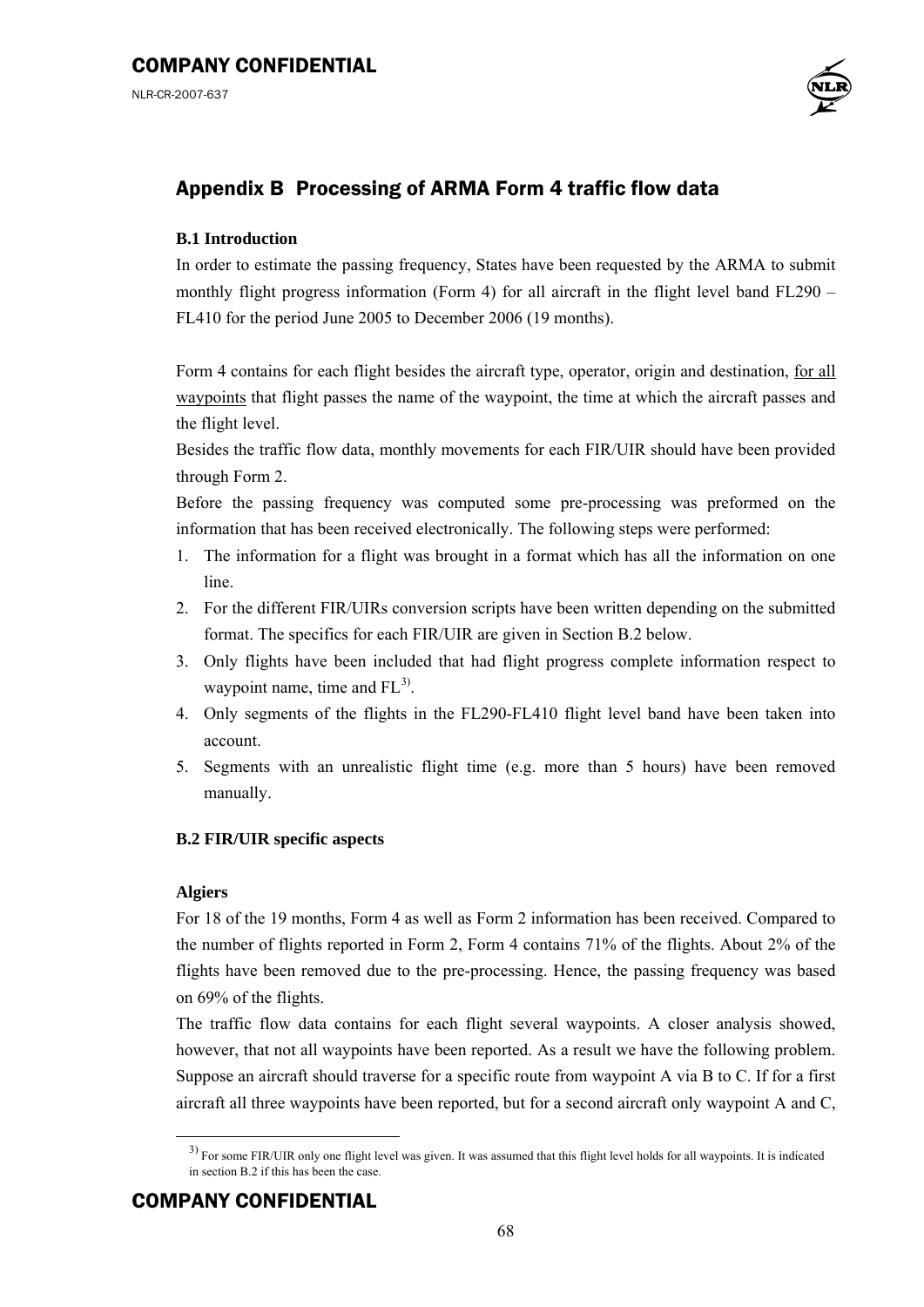

then the two aircraft are considered as following two different routes, namely the second aircraft follows directly from A to C. As a result, a potential passing on a specific segment (in opposite or same direction) is not counted, since the two aircraft have been considered to fly different routes. Moreover, when the two aircraft pass each other near waypoint C, the passing could be incorrectly counted as a crossing.



The artefacts of this problem were observed served in the analysis of the Algiers traffic flow data, but may exist for other FIR/UIRs as well.

#### **Mauritius**

For 18 months of the 19 months (only May 2006 is missing), Form 2 information has been received. For Form 4, only the last three months (October 2006 up to December 2006) could not be processed due to the incorrect format. For the months in which both Form 2 and Form 4 have been received, Form 2 reports 14062 flights in the FL290 – FL410 flight level band whereas Form 4 reports 14255 flights. After pre-processing Form 4, this number is reduced to 10946. Hence, 77% of the flights have been taken into account. For the computation of the passing frequency all months for which Form 4 was available has been used. Form 4 contains only one flight level for a specific aircraft. It was assumed that this flight level holds for all waypoints of that flight.

### **Roberts**

For Roberts FIR, Form 2 and Form 4information has been received for August 2005 up to December 2006. For June 2005 and July 2005 also Form 2 has been received. For the months for which both Form 2 and Form 4 was available Form 2 reported in total 14236 flights and Form 4 14237 flight. The amounts per months, however, differ for some months between 0 and 100 flights. After pre-processing 14032 flights remain (99%). Form 4 contains only one flight level for a specific aircraft. It was assumed that this flight level holds for all waypoints of that flight.

### **Luanda**

For 9 months information was received via Form 4 (16500 flights in total). This information was consistent with the information received via Form 2 for the months April 2006 to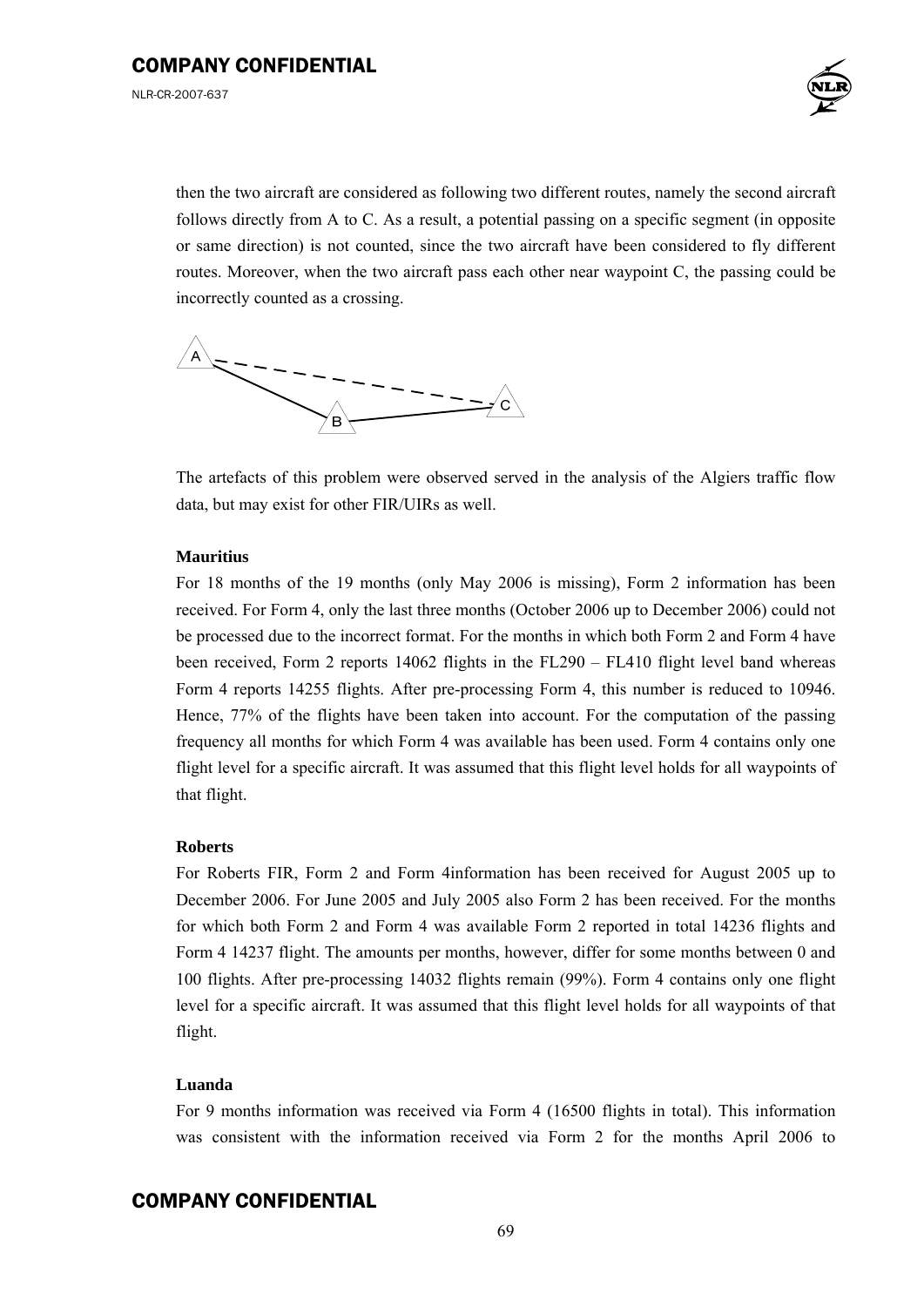

September 2006. However, Form 4 contained for each flight the information for one or sometimes two waypoints. Hence, no flight progress could be computed for Luanda.

### **Antananarivo**

For 12 of the 19 months both From 2 and Form 4 have been received electronically. For June 2005 Form 2 has been received additionally, but in the corresponding Form 4 only the time and FL for one unknown waypoint was given. Form 2 reports 42671 flights in the FL290-FL410 flight level band, but Form 4 contains only 24882 (58%). Pre-processing reduced the number of flights obtained in Form 4 to 24753, removing 0.5% of the flights. Form 4 contains only one flight level for a specific aircraft. It was assumed that this flight level holds for all waypoints of that flight. Furthermore, Form 4 contains only 2 or 3 waypoints for each flight. Hence, it is possible that not all waypoints have been logged.

### **Harare**

For all 19 months, Form 2 and Form 4 have been received. However, Form 4 was submitted in hardcopy and not electronically. Hence, no progress information was processed. Form 2 reports a total of 47555 flights in the FL290-FL410 flight level band in this period with an average of 47 minutes in the FIR per flight. For the year 2006, 30726 flights have been reported. This would yield a total flight time of 24068.7 hrs in the Harare FIR.

### **Accra**

For the months July 2005 up to January 2006, Form 4 information has been received electronically. June 2005 was only available in a Word format. For Form 2 only June 2005 was available. In the 7 months 32442 flights have been reported through Form 4. This includes also flights outside the FL290-FL410 flight level band. Since the information in Form 4 only contain one waypoint per flight, no progress information could be derived.

### **Lusaka**

For the period October 2005 up to December 2006 Form 2 information has been received. For that period a total of 25606 flights have been reported in the FL290-FL410 flight level band. The average climbing and decent time was reported as 20 minutes and the average time of level flight varied between 42 and 47 minutes. For the year 2006, 21015 flights have been reported in theFL290-FL410 flight level band. With an average flight time of 45 minutes, the total flight time for 2006 is estimated to be 15761.25 hrs. Form 4 was only received for June 2005, July 2005, Aug 2005 and Oct 2005, but the form contained only one waypoint. Hence, no progress information could be derived.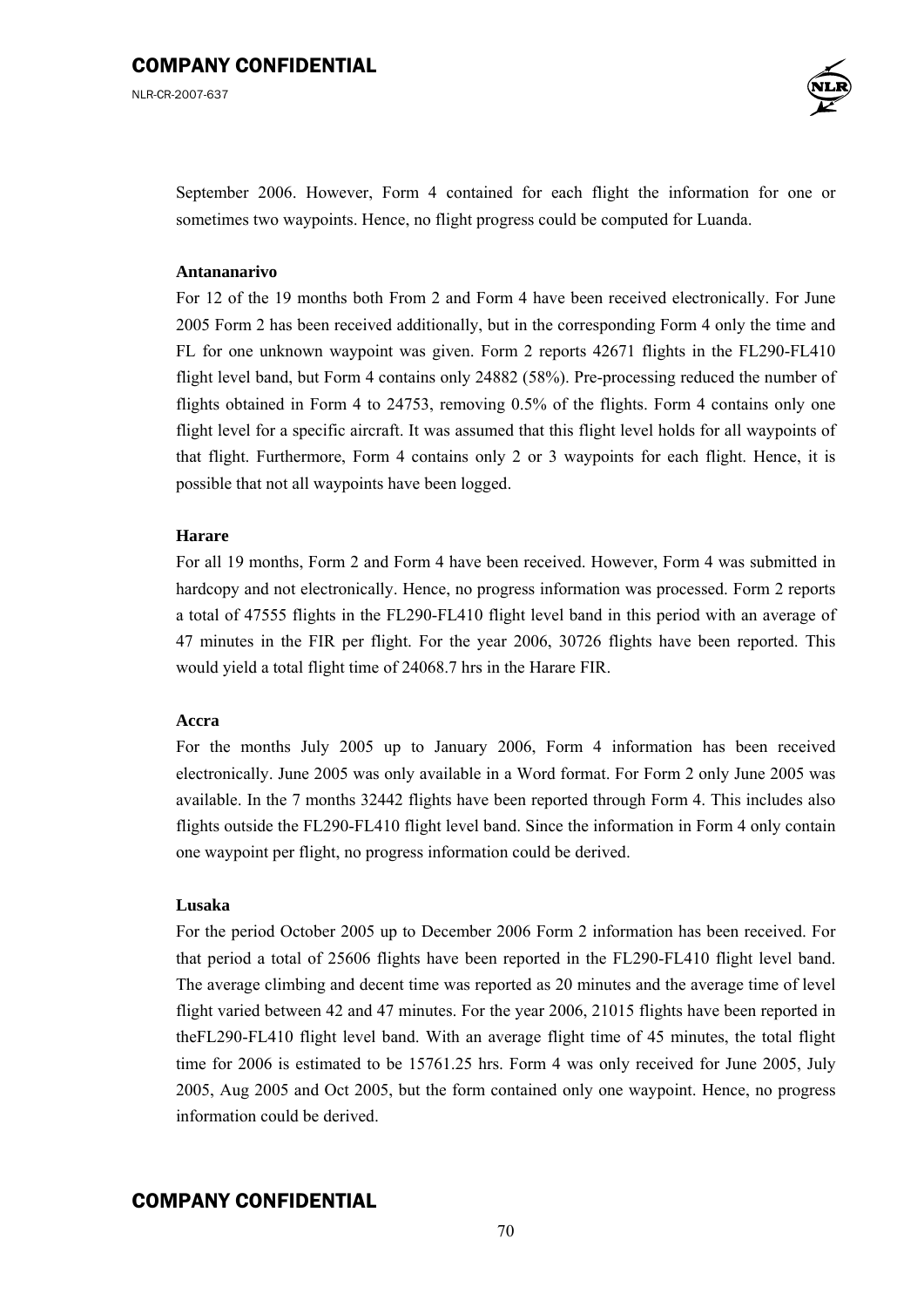# COMPANY CONFIDENTIAL

NLR-CR-2007-637



## **Tunis**

For the Tunis FIR no information was received.

# **Casablanca**

For the Casablanca FIR no information was received.

# **Cairo**

For Cairo, Form 2 has only been received for October 2005. Form 4 has been received for April 2006 and August 2006. Form 2 reports 15893 flight in the FL290-FL410 flight level band. From Form 4 an average of 15274 flights per month. After pre-processing, less than 0.1% of the flights have been removed.

# **Gaborone**

Form 4 is received for June 2005, July 2005, January 2006, February 2006 and March 2006. Form 4 contains only one waypoint per flight, so no progress information could be derived.

# **Nairobi**

For all 19 months Form 4 has been received, but the forms contain only one waypoint per flight, so no progress information could be derived.

# **Brazzaville**

Only Form 4 information is received for three months: June 2005, July 2005 and August 2005. The forms contains only 2 waypoints (an in and out waypoint of the FIR). It is assumed that the flight was a direct flight from the in waypoint to the out waypoint. From the 7651 reported flights in Form 4, 6853 remain after pre-processing (89%).

# **Sal Oceanic**

For the Sal Oceanic FIR no information was received. Sal Oceanic is part of the EUR-SAM corridor.

### **N'Djamena**

Only Form 4 information is received for two months: September 2006 and October 2006. Of the total 4006 reported flights in Form 4, 3640 remain after pre-processing (91%).

### **Kinsasha**

No information has been received for the Kinsasha FIR.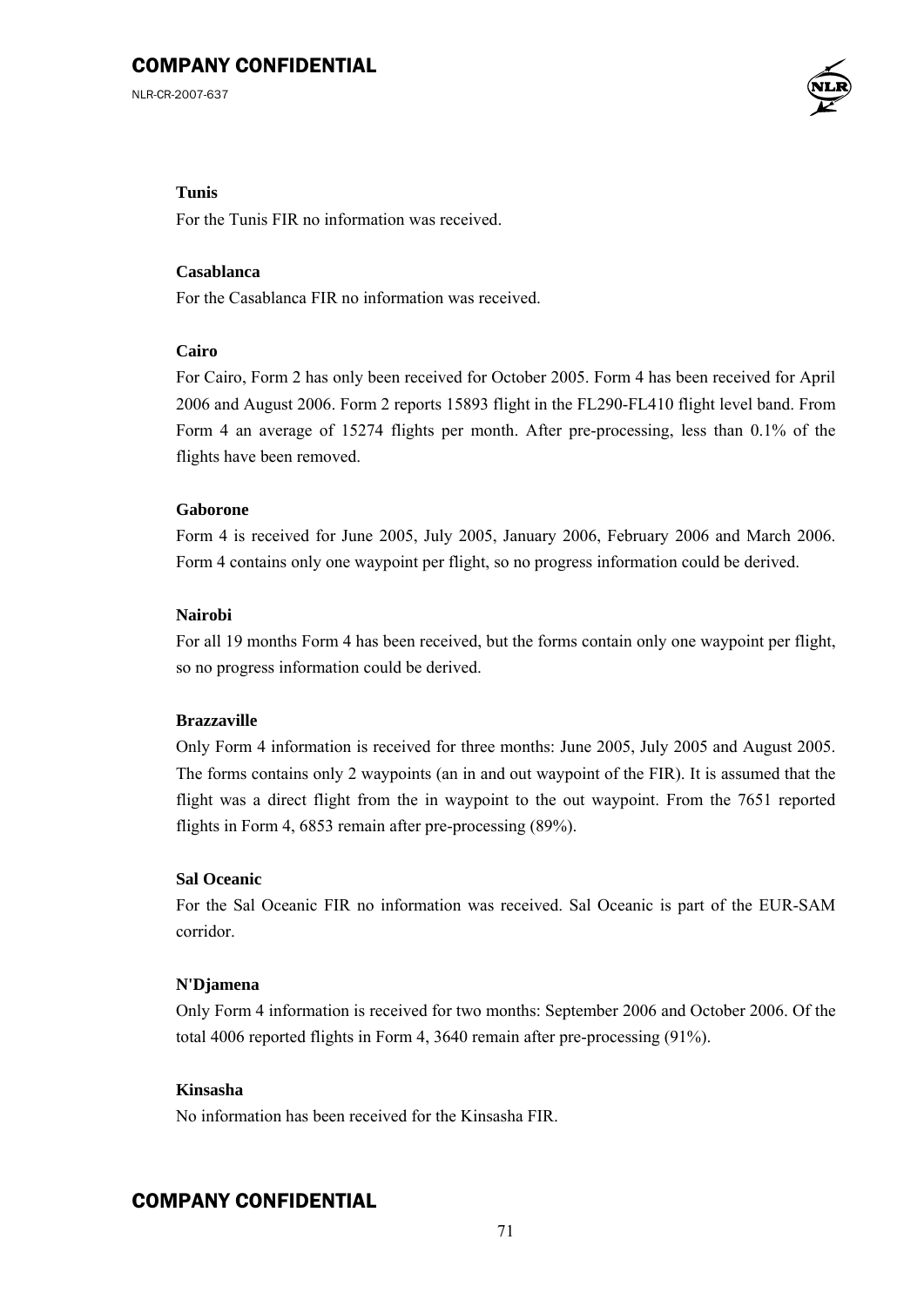# COMPANY CONFIDENTIAL

NLR-CR-2007-637



## **Addis Ababba**

No information has been received for the Addis Ababba FIR.

#### **Tripoli**

No information has been received for the Tripoli FIR.

#### **Lilongwe**

No information has been received for the Lilongwe FIR.

#### **Dakar**

For three months (June 2005, November 2005 and December 2005) Form 2 and Form 4 information has been received. Based on Form 2, there have been 3536 flights in the FL290- FL410 flight level band for these months. The available Form 4, were in Word format with limited information and only one waypoint per flight. Hence, no flight progress information could be derived.

#### **Beira**

Only one Form 4 (October 2006) has been submitted with 1485 flights. After pre-processing no flights have been removed.

### **Windhoek**

For 9 months, Form 4 information has been received with a total of 4018 flights. Form 4 has a VIA waypoint without time/FL, so only two waypoints remain. A quick scan of the submitted forms revealed that the forms are very incomplete. Due to these limitations, no (reliable) flight progress information could be derived.

#### **Niamey**

Form 2 has been received for June 2005 and September 2005 up to April 2006 (9 months) with a total of 15086 flights in the FL290-FL410 flight level band. For Jun 2005 up to April 2006, Form 4 information has been received. Form 4 for June 2005 and July 2005 contain only one waypoint. Form 4 for the other months contain two waypoints. Hence, no flight progress information has been derived.

# **Mogadishu**

Form 4 has been received for January 2006, February 2006 and March 2006. Form 2 has been received for these three months plus June 2005 and July 2005. For the January 2006 up to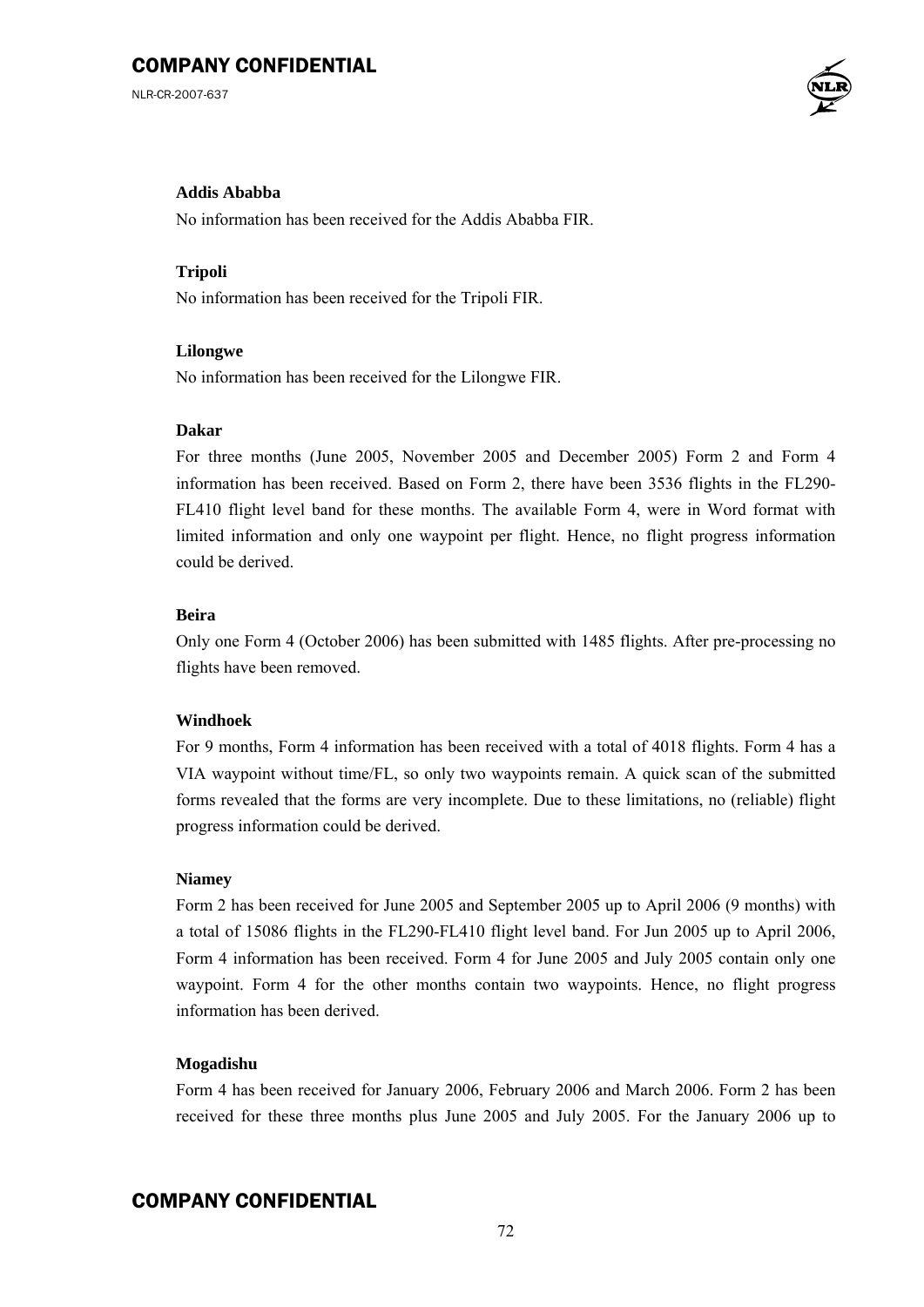NLR-CR-2007-637



March 2006, Form 2 reports 3556 flights in the FL290-FL410 flight level band. Form 4 contains 3552 flights. After pre-processing 3536 remain (99.5%) of the flights.

### **Seychelles**

For the Seychelles FIR, Form 4 information has been received for June 2005 up to December 2005. After pre-processing the 5155 flights were reduced to 4898 (95%). Form 4 of September 2005 contains only data up to September  $4<sup>th</sup>$ . Form 4 of October 2005 seems to be missing a lot of data and Form 4 of December 2005 is about half of the month. The other months contain about 860 to 900 flights per month.

#### **Entebbe**

For 13 months, Form 4 has been received. Form 2 has been received for 12 months, but only for 8 months Form 2 as well as Form 4 have been received. For these 8 months, Form 2s report a total of 10533 flights in the FL290-FL410 flight level band. The corresponding Form 4s report only 6280 flights (60%). After pre-processing only 2395 flights remain. This is 38% of the flights in Form 4 and 23% of the number of flights from Form 2. Furthermore, Form 4 of August 2005 misses 1, 2 and 3 August and Form 4 of December 2005 is up to 12 December.

#### **Khartoum**

No information has been received for the Khartoum FIR.

### **Dar es Salaam**

For the Dar es Salaam FIR 8 months of flight progress information (Form 4) has been received. Form 2 has been received for 6 months. Based on the 5 months for which Form 2 and Form 4 have been received, Form 2 reports 12263 flights in the FL290-FL410 flight level band. Form 4 reports 11330 flights (92%) which have been reduced tot 11081 flights after pre-processing. Hence, 98% of the flights of Form 4 remain.

#### **Canarias**

For the Canarias FIR no information was received. Canarias is part of the EUR-SAM corridor.

#### **Dakar Oceanic**

For Dakar Oceanic no information was received. Dakar Oceanic is part of the EUR-SAM corridor.